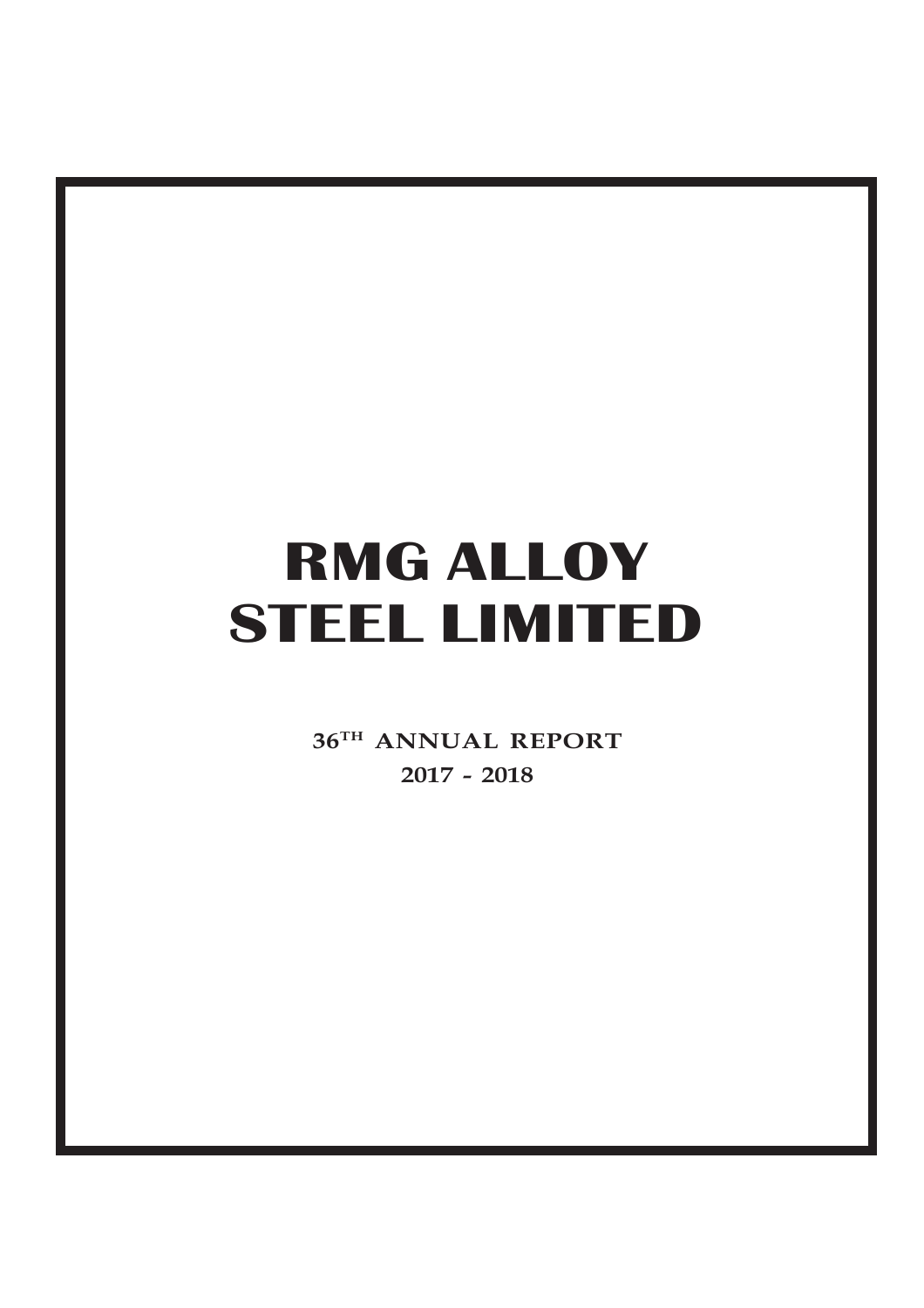|                                                | <b>RMG ALLOY STEEL LIMITED</b><br>L27100GJ1980PLC020358                                                                                                                                                                                                                                             |                                                                            |                                                                                                                                                              |
|------------------------------------------------|-----------------------------------------------------------------------------------------------------------------------------------------------------------------------------------------------------------------------------------------------------------------------------------------------------|----------------------------------------------------------------------------|--------------------------------------------------------------------------------------------------------------------------------------------------------------|
|                                                | <b>COMPANY INFORMATION</b>                                                                                                                                                                                                                                                                          |                                                                            |                                                                                                                                                              |
| <b>BOARD OF DIRECTORS</b>                      | Mr. Atul Desai<br>Mr. Anuj Burakia<br>Mr. Ashok Jain<br>Ms. Amita Karia                                                                                                                                                                                                                             | $\overline{\phantom{a}}$<br>$\overline{\phantom{a}}$                       | Chairman (Independent Director)<br>Whole Time Director<br>Independent Director<br>Independent Director                                                       |
| <b>KEY MANAGERIAL PERSONNEL</b>                | Mr. Anuj Burakia<br>Mr. Narendra Kumar Bhandari<br>Ms. Rashmi Mamtura                                                                                                                                                                                                                               | $\overline{\phantom{a}}$<br><b>All Control</b><br>$\overline{\phantom{a}}$ | Whole Time Director<br><b>Chief Financial Officer</b><br>Company Secretary                                                                                   |
| <b>AUDITORS</b>                                | M/S. Pathak H.D. & Associates., Nariman Point, Mumbai - 400 021                                                                                                                                                                                                                                     |                                                                            |                                                                                                                                                              |
| <b>BANKERS</b>                                 | Corporation Bank                                                                                                                                                                                                                                                                                    |                                                                            |                                                                                                                                                              |
| <b>FACTORY AND</b><br><b>REGISTERED OFFICE</b> | Plot No. 1, G.I.D.C Industrial Estate, Valia Road, Jhagadia,<br>Dist. Bharuch, Gujarat-393110                                                                                                                                                                                                       |                                                                            |                                                                                                                                                              |
| <b>LISTING OF SHARES</b>                       | <b>BSE LTD, MUMBAI</b><br>Phiroze Jeejeebhoy Tower, Dalal Street, Mumbai- 400 001                                                                                                                                                                                                                   |                                                                            |                                                                                                                                                              |
| <b>CORPORATE OFFICE</b>                        | B/9, Trade World, Kamala City,<br>S.B.Marg, Lower Parel<br>Mumbai - 400013,<br>Tel: 022-66136000/24908000, Fax: 022-24908020<br>E-mail: allcompanysecrearyofrmgl@welspun.com<br>Website:www.rmgalloysteel.com                                                                                       |                                                                            |                                                                                                                                                              |
|                                                |                                                                                                                                                                                                                                                                                                     |                                                                            | <b>CONTENTS  PAGE NO.</b>                                                                                                                                    |
| <b>R&amp;T AGENT</b>                           | Bigshare Services Pvt. Ltd.<br>(Unit: RMG Alloy Steel Limited)<br>Bharat Tin Works Building,<br>1st Floor, Opp. Vasant Oasis,<br>Next to Keys Hotel, Marol Maroshi Road,<br>Andheri (East)<br>Mumbai - 400059<br>Email: investor@bigshareonline.com<br>Tel: 91-22-6263 8200<br>Fax: 91-22-6263 8261 |                                                                            | Corporate Governance Report  16<br>Management Dicussion<br>Independent Auditors' Report  27<br>Statement of Profit and Loss  33<br>Notes forming part of the |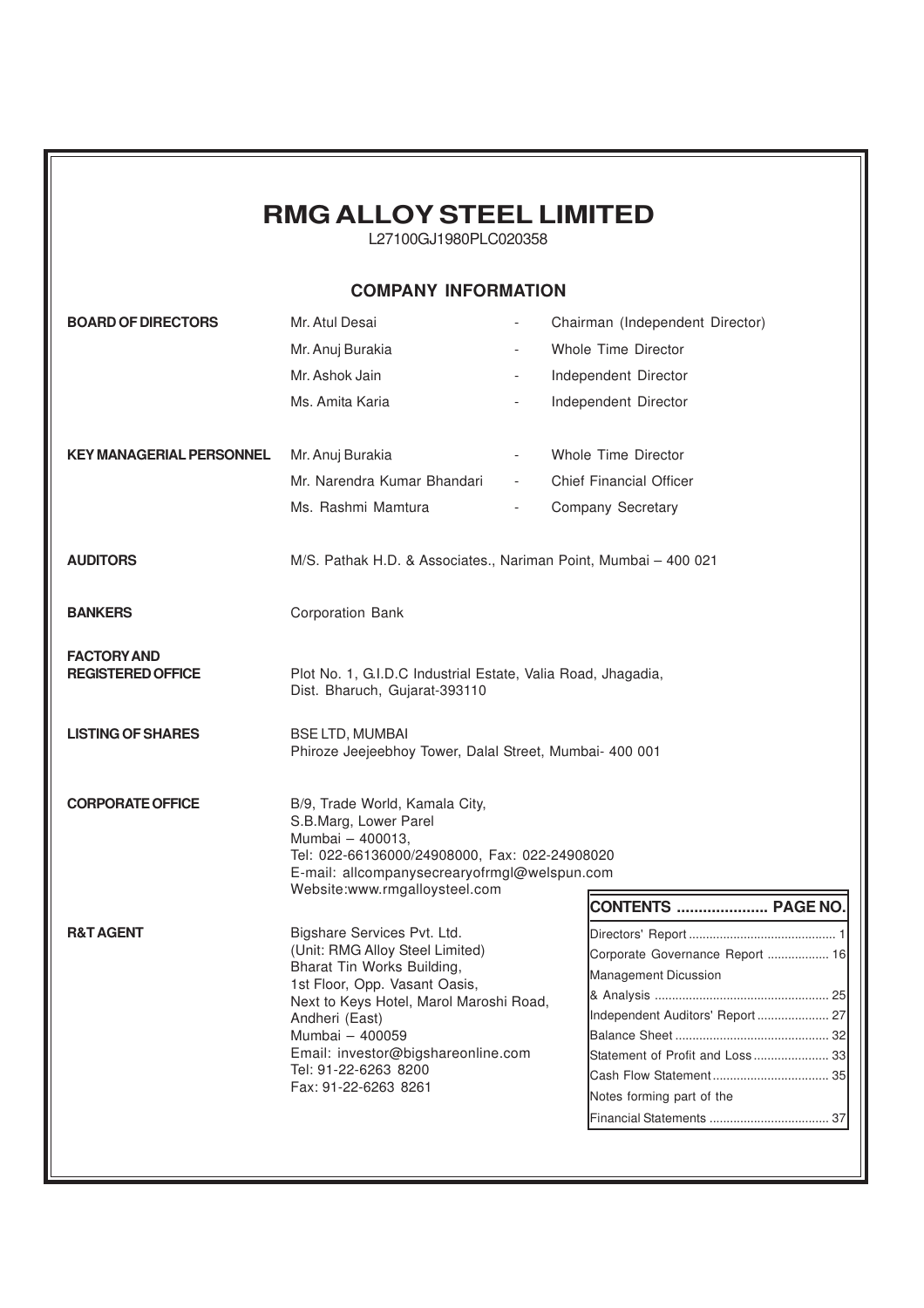(Rs. in Lakh)

# **DIRECTORS' REPORT**

### To, The Members, **RMG Alloy Steel Limited,**

Your directors are pleased to present the Thirty Sixth Annual Report together with Audited Financial Statement of the Company for the year ended 31st March 2018.

### **FINANCIAL RESULTS**

|                                                                   |          | (RS. III LAKII) |
|-------------------------------------------------------------------|----------|-----------------|
| <b>Particulars</b>                                                | 2017-18  | 2016-17         |
| Sales and other income                                            | 24,478   | 26,821          |
| Profit/(Loss) before interest, depreciation and exceptional items | (606)    | (922)           |
| Interest and Financial charges                                    | 4,683    | 4,507           |
| Depreciation and Amortization                                     | 661      | 662             |
| Profit/ (Loss) before exceptional items and tax                   | (5,950)  | (6,091)         |
| <b>Exceptional items</b>                                          | 500      | 250             |
| Profit/(Loss) before tax                                          | (5, 450) | (5,842)         |

### **OPERATIONS**

Operations of the Company were as under:

|                    |                              | 2017-18                                |                                    | 2016-17                      |                                 |                            |  |
|--------------------|------------------------------|----------------------------------------|------------------------------------|------------------------------|---------------------------------|----------------------------|--|
| <b>Particulars</b> | <b>Production</b><br>(Tones) | <b>Sales</b><br>(Q <sub>tv</sub> M.T.) | <b>Gross Sales</b><br>(Rs.in Lacs) | <b>Production</b><br>(Tones) | <b>Sales</b><br>$(Qtv$ M.T. $)$ | Gross Sales<br>(Rs.in Lac) |  |
| Steel              | 40.845                       | 41.106                                 | 24.164                             | 46.371                       | 46.654                          | 26,283                     |  |

The year witnessed unfavorable balance towards cost of Electric Arc Furnace raw material includes steel scrap, electrode graphite and refractories compared to Blast Furnace/Mini Blast Furnace route. In order to overcome such challenges, the Company moved towards niche segment i.e. ingot and large size, which helped in improving the realisation but with the overall sector demand being limited, plant utilization was lower. Further the Company decided to go for strategic / major maintenance work for 2-3 months during monsoon so as to gear up for anticipated growth of business promised by an overall positive sector outlook.

### **DIVIDEND AND RESERVES**

In view of the net loss, your directors could not recommend any dividend for the financial year ended on March 31, 2018 nor could propose to transfer any amount to reserves.

### **DIRECTORS' RESPONSIBILITY STATEMENT**

Pursuant to Section 134(3)(c) & 134(5) of the Companies Act, 2013 (the "Act"), your directors hereby confirm that:

- a) In the preparation of the annual accounts for the financial year ended March 31, 2018, the applicable accounting standards had been followed along with proper explanation relating to material departures;
- b) the directors had selected such accounting policies and applied them consistently and made judgments and estimates that are reasonable and prudent so as to give a true and fair view of the state of affairs of the Company at the end of the financial year 31st March 2018 and of the profit and loss of the Company for that period;
- c) the directors had taken proper and sufficient care for the maintenance of adequate accounting records in accordance with the provisions of the Companies Act, 2013 for safeguarding the assets of the company and for preventing and detecting fraud and other irregularities;
- d) the directors had prepared the annual accounts on a going concern basis;
- e) the directors have laid down internal financial controls to be followed by the Company and such internal financial controls are adequate and were operating effectively; and
- f) the directors have devised proper systems to ensure compliance with the provisions of all applicable laws and that such systems were adequate and operating effectively.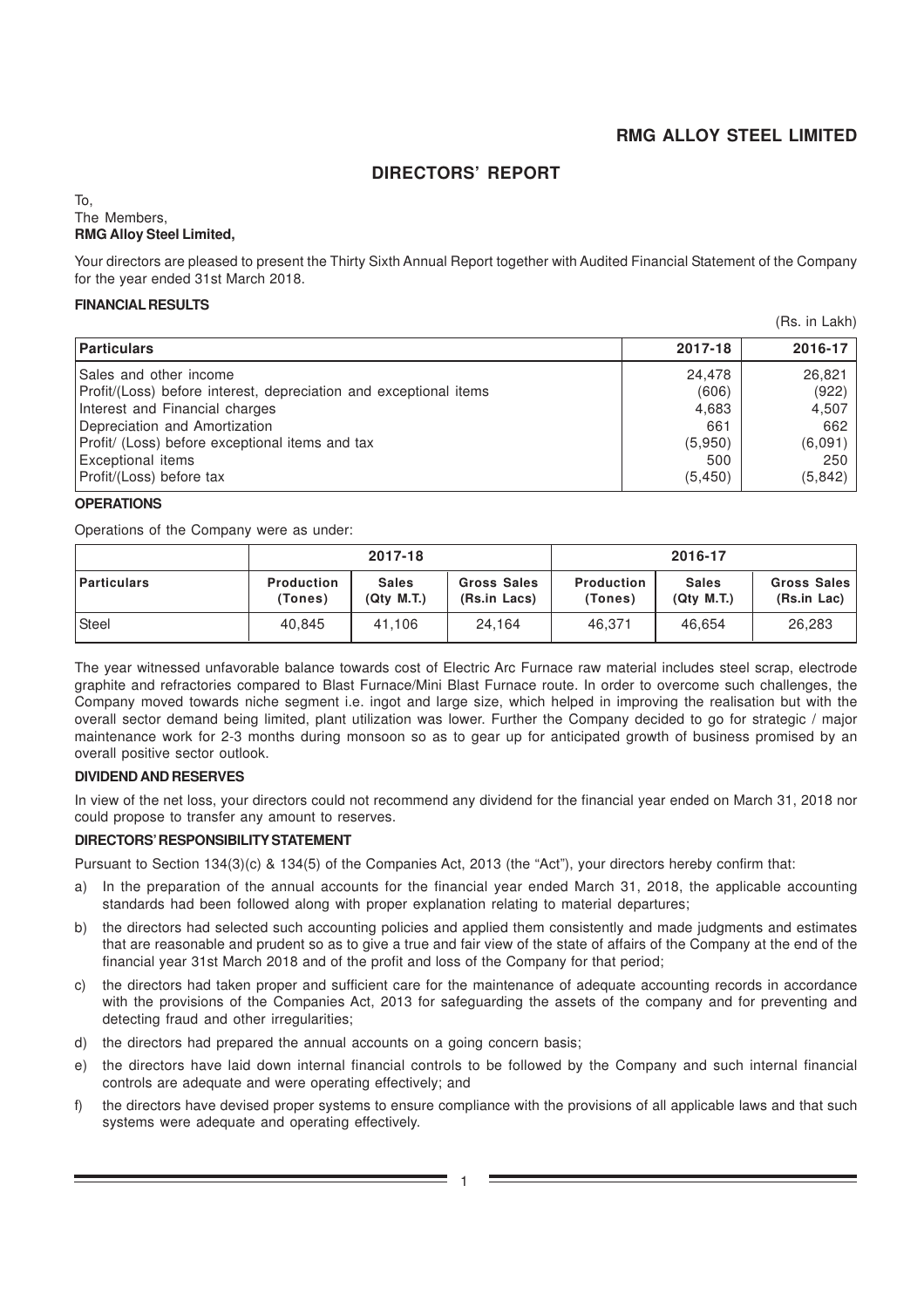### **DIRECTORS/ KEY MANAGERIAL PERSONNEL (KMP)**

### **a. Board of Directors:**

During the year Mr. Aneel Lasod and Ms. Amita Karia were appointed by members in their Annual General Meeting held on September 26, 2017.

Mr. Hanuman Kanodia and Mr. Aneel Lasod resigned with effect from August 6, 2018.

Mr. Anuj Burakia, Whole Time Director of the Company retiring by rotation at the 36th Annual General Meeting and being eligible, has offered himself for reappointment. Board has recommended his reappointment.

Five (5) meetings of Board of Directors were held during the financial year 2017-18, the details of which are given in the Corporate Governance Report.

### **b. Key Managerial Personnel:**

Mr. Nilesh Javker, Company Secretary of the Company resigned, and Ms. Rashmi Mamtura was appointed to fill the vacancy for the position of the Company Secretary of the Company, with effect from August 6, 2018.

### **c. Declaration by Independent Directors:**

Mr. Atul Desai, Mr. Ashok Jain and Ms. Amita Karia, independent directors have given declaration that they meet the criteria of independent directors as provided in Section 149(6) of the Companies Act, 2013. However, Mr. Ashok Jain subsequently resigned from the directorship w.e.f. August 6, 2018.

### **d. Annual Board Evaluation:**

In compliance with the Act and SEBI (Listing Obligations and Disclosure Requirements) Regulations, 2015, the Board of Directors, as per the process recommended by the Nomination and Remuneration Committee, has evaluated the effectiveness of the Board, its Committees and Directors and the results were satisfactory.

### **e. Disclosure as per Section 197(12) and Rule 5 (1) of Companies (Appointment and Remuneration of Managerial Personnel) Rules, 2014:**

- (i) the ratio of the remuneration of each director to the median remuneration of the employees of the company for the financial year: **the ratio can not be derived as no remuneration was paid to any directors during the year under consideration.**
- (ii) the percentage increase in remuneration of each Director, Chief Financial Officer, Chief Executive Officer, Company Secretary or Manager, if any, in the financial year: **there was no increase in remuneration of Directors, CEO, CFO or CS.**
- (iii) the percentage increase in the median remuneration of employees in the financial year: **11.90%.**
- (iv) the number of permanent employees on the rolls of company: **602.**
- (v) average percentile increase already made in the salaries of employees other than the managerial personnel in the last financial year and its comparison with the percentile increase in the managerial remuneration and justification thereof and point out if there are any exceptional circumstances for increase in the managerial remuneration: **the average percentile increase in remuneration of employees excluding KMP in last financial year was 3.60%. There was no increase in managerial remuneration as compared to the last year.**
- (vi) We affirm that the remuneration is as per the remuneration policy of the company.

No commission to directors was payable during the year under review.

### **\* Remuneration policy and criteria for making payment to non-executive directors**

Pursuant to Section 178 (3), Nomination and Remuneration Committee (NRC) at its meeting held on 27th May, 2014 had approved and recommended policy relating to criteria for determining qualifications, positive attributes and independence of directors, the remuneration for the Directors, Key Managerial Personnel and other employees and the Board of Directors had approved the said policy as recommended by NRC, at its meeting held on 27th May 2014.

An extract of Nomination and Remuneration Policy of the Company is included as a part of the Corporate Governance Report.

### **AUDIT COMMITTEE**

The Audit Committee consists of the following Non-Executive Directors as on March 31, 2018:

| la. | Mr. Atul Desai    | Chairman, Independent |
|-----|-------------------|-----------------------|
|     | b. Mr. Ashok Jain | Member, Independent   |
| lc. | Ms. Amita Karia   | Member, Independent   |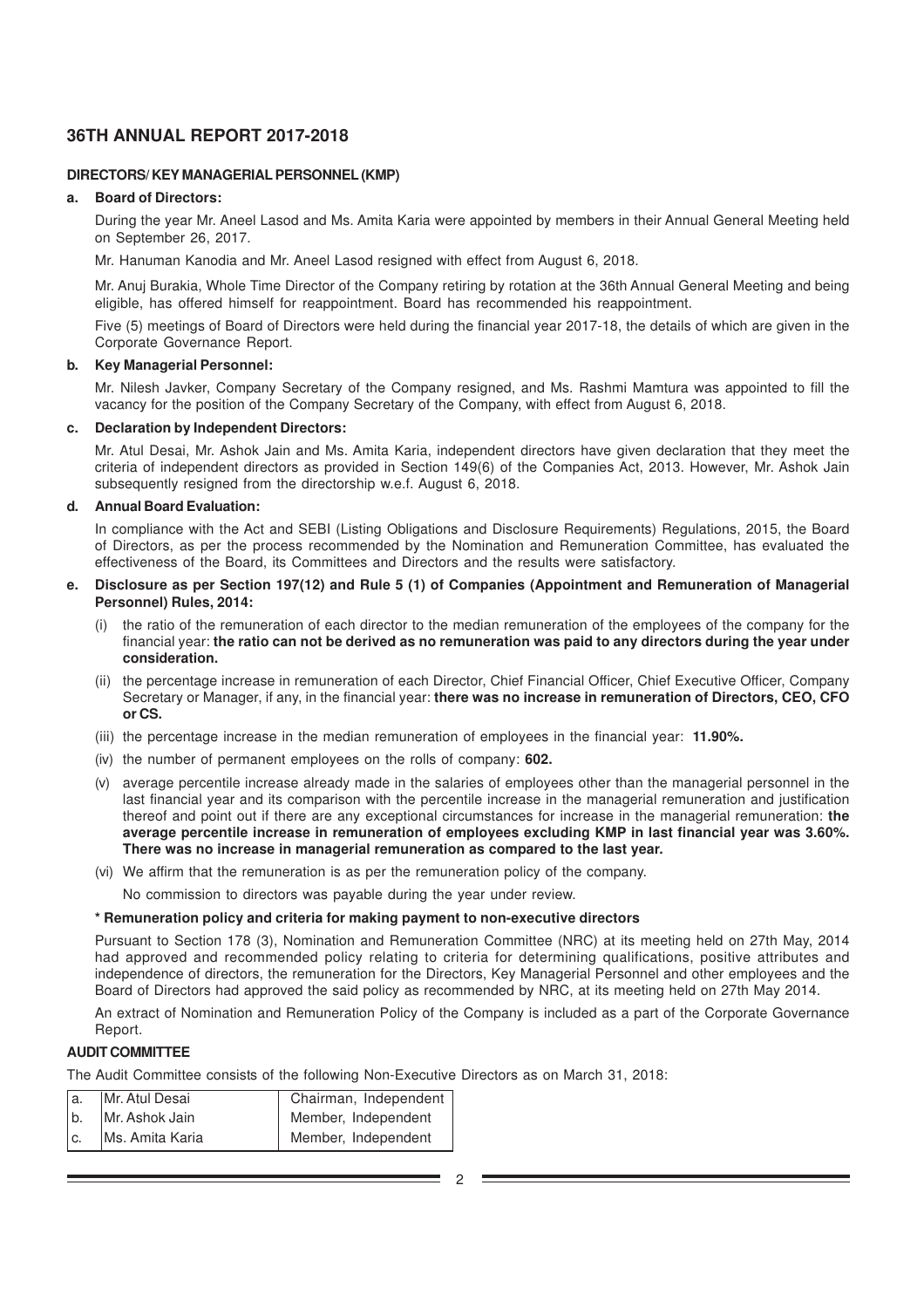None of the Audit Committee's recommendations were rejected.

### **DEPOSITS**

The Company has not accepted any deposit within the meaning of Chapter V to the Companies Act, 2013. Further, no amount on account of principal or interest on deposit was outstanding as at the end of the year under the Report.

### **EXTRACT OF ANNUAL RETURN**

Extract of Annual Return in form MGT-9 is enclosed as Annexure I.

### **DETAILS OF RELATED PARTY TRANSACTIONS**

Details of arrangement entered into with Welspun Steel Limited under section 189 (related party) pursuant to Rule 8 (2) of the Companies (Accounts) Rules, 2014 are mentioned in form AOC-2 enclosed as Annexure II.

As the Company neither being a holding company nor a subsidiary, disclosure of related party transaction as per Schedule V of SEBI (LODR) Regulations, 2015 are not applicable.

### **PREFERENTIAL ISSUE**

Your company has raised funds after the closure of the financial year to the tune of Rs.405 Crore by way of preferential issue of securities including 238,258,324 equity shares of Rs.6 each and 69,415,000 warrants having option to subscribe to equal number of equity shares at the issue price of Rs.12 per share.

### **AUDITORS AND THEIR REPORTS**

### **\* Statutory auditors:**

Your company's Auditors, M/s. Pathak H.D. & Associates, Chartered Accountants were appointed for the period of five years till the conclusion of 40th Annual General Meeting.

Please refer to Auditors' Observations/ Qualifications and in relation thereto the Board of Directors state as under:

- i. Comments under Emphasis of Matters read together with notes to accounts are self explanatory and therefore do not call for explanation.
- ii. With regards to the default in repayment of loans and interest thereon, the Company has settled the overdue amounts and has also repaid loans availed from four banks and loan facility from Corporation Bank is continued without any default.

No fraud was reported by the Auditors of the Company to the Audit Committee pursuant to section 143(12) of the Act.

### **\* Cost Auditors:**

As per Section 148 and other applicable provisions, if any, of the Act read with Companies (Audit and Auditors) Rules, 2014, the Board of Directors of your Company has appointed M/s. Kiran J. Mehta, Cost Accountants as the Cost Auditors of your Company for FY 2018-19 at a remuneration of Rs.35,000/- p.a. on the recommendations made by the Audit Committee.

Members are requested to ratify their remuneration by passing an ordinary resolution in the forthcoming Annual General Meeting.

### **\* Secretarial Auditors:**

Pursuant to the provisions of Section 204 of the Act read with the Companies (Appointment and Remuneration of Managerial Personnel) Rules, 2014, your Company has appointed M/s. Mihen Halani & Associates, Practicing Company Secretaries, as the Secretarial Auditor of your company for the FY 2018-19. The Secretarial Audit Report issued by M/s. Mihen Halani & Associates for FY 2017-18 is annexed herewith as Annexure III to this Report.

As regards observations of the Secretarial Audit Report, Note 1 is self-explanatory and do not call for any comments while in case of Note 2 we state that as the Company was having huge accumulated losses and the non-public shareholders were waiting for the rise in demand by public for shares of the Company, the increase of public shareholding was delayed. However, in April 2018, a constituent of promoters' group viz. Widescreen Holdings Private Limited made offer for sale of 12,791,980 Equity Shares through the Stock Exchange Mechanism through BSE Ltd and successfully offloaded entire quantity of shares offered. Accordingly, the Company has achieved minimum public shareholding at 25% in accordance with the mechanism permitted under SEBI Circular dated 22nd February, 2018.

### **PARTICULARS OF LOANS, GUARANTEES OR INVESTMENTS UNDER SECTION 186.**

The Company has not made any investment nor given any loan or provide any guarantee / security for repayment of loan under section 186 of the Act.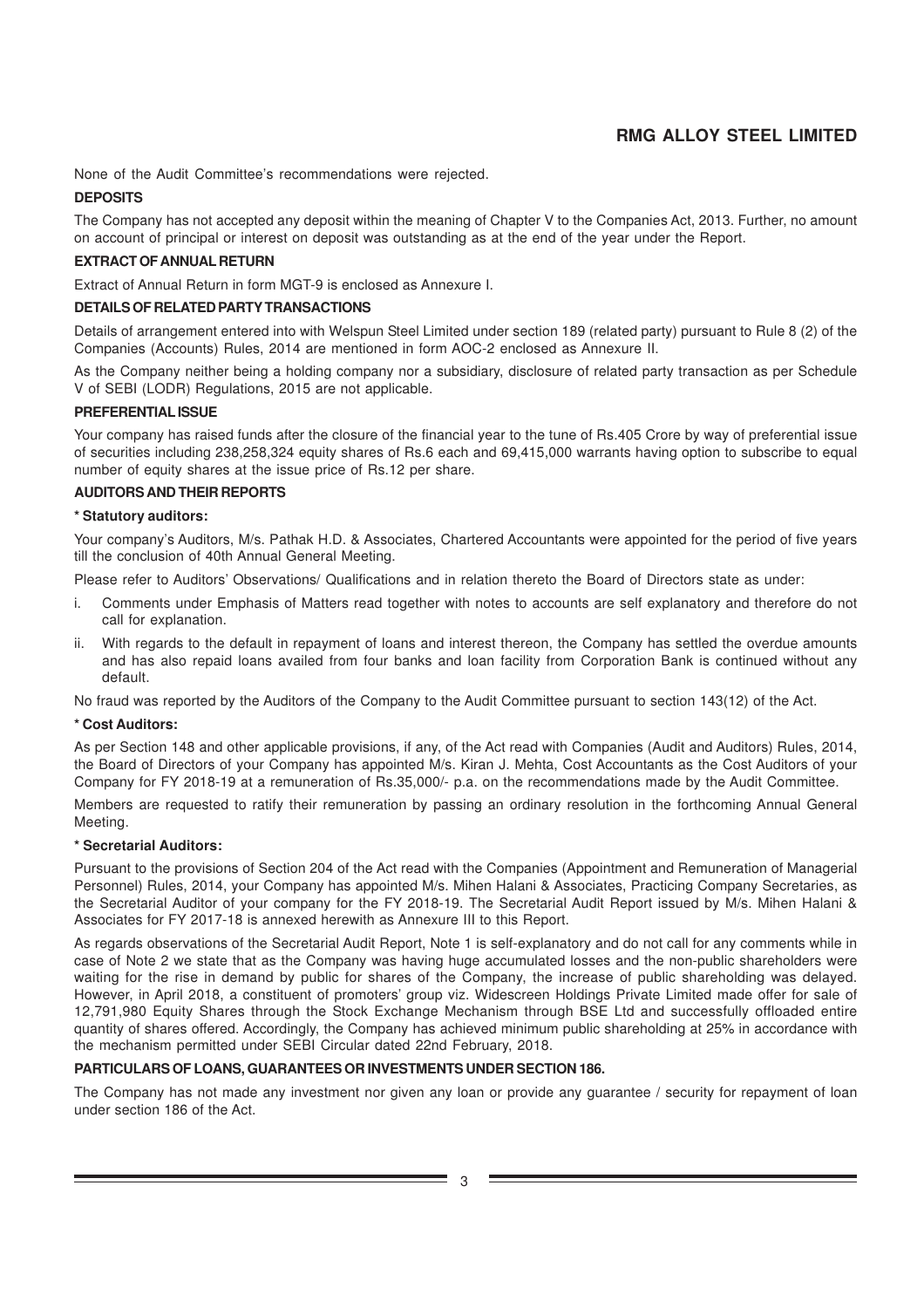### **DETAILS OF ESTABLISHMENT OF VIGIL MECHANISM FOR DIRECTORS AND EMPLOYEES**

The Company has a Whistle Blower Policy and Vigil Mechanism for its directors and employees, and no personnel have been denied access to the Audit Committee Chairman.

### **CONSERVATION OF ENERGY, TECHNOLOGYABSORPTION AND FOREIGN EXCHANGE EARNINGS AND OUTGO**

The details of conservation of energy, technology absorption, foreign exchange earnings and outgo required pursuant to Rule 8(3) of the Companies (Accounts) Rules, 2014 are as follows:

### **A. Conservation of Energy**

- **(i) Steps taken or impact on conservation of energy.**
	- > Automation of Fume Extraction System (FES) of Draft cooler Fans
		- Draft cooler fans (6 nos.) are operated independent of exhaust fume temperature.
		- Fans were controlled via Proportionate Integrative and Derivative (PID) circuit based on flue gas inlet temperature.
		- Now fans are operated in sequential ON/OFF with respect to temperature setting.
		- Total energy saving of 125 KWH per day has been archived with above measures.
	- FES damper control via EAF operation
		- FES system damper was always open independent of Electric Arc Furnace (EAF) operation.
		- Now FES damper is controlled w.r.t. the EAF operation i.e. now, only during EAF operation the Damper is in open condition otherwise it is in OFF condition.
		- Due to this interlock of the fan motor current (power) has been reduce by 300 ampere.
		- This has led to daily energy saving of approx. 400 KWH.
	- > Electric Arc Furnace (EAF)/ Ladle Refining Furnace (LRF) Transformer Auto tap changer
		- EAF and LRF require different voltage level at different stages of melting
		- We have installed Auto tap changer for both furnaces to facilitate to change tap position of furnace during melting process.
		- During Tap changing, the voltage level of electrode is reduced or increased according to the setting of Tap changer automatically.
	- > Capex on Energy Conservation Equipment:
		- Advance Programmable Logic Control (PLC) system is being installed in Caster for energy efficiency and higher productivity with quality objective.

# **B. Technology Absorption :**NIL

### **C. Foreign exchange earnings and outgo**

- > Foreign exchange earned in terms of actual inflows during the year:
	- FOB Value of exports Rs.66 Lakh (Rs.71 Lakh)
- > Foreign exchange outgo during the year in terms of actual outflows:

Imports on CIF Basis/expenditure in foreign currency Rs.132 lakh (Rs. 442 Lakh)

### **CORPORATE GOVERNANCE**

A separate report on Corporate Governance is annexed hereto as a part of this Report. Management Discussion and Analysis Statement is separately given in the Annual Report. A certificate from the Secretarial Auditors of the Company regarding compliance of conditions of Corporate Governance as prescribed under the SEBI (LODR) Regulations, 2015 is attached to this report as Annexure IV and Annexure V respectively.

### **RISK MANAGEMENT POLICY**

The Board of Directors at its meeting held on 25th May, 2016 considered and approved a revamped risk management policy to suit the dynamic business environment.

Your Company is exposed to risks across all levels and functions of the organisation. The Board has approved Risk Management Policy (RMP) to effectively address financial, operational, compliance and strategic risk. A structured enterprise risk management program has been formulated and implemented. Refer to the Management Discussion and Analysis Section in this Report for risks and threats applicable to your Company.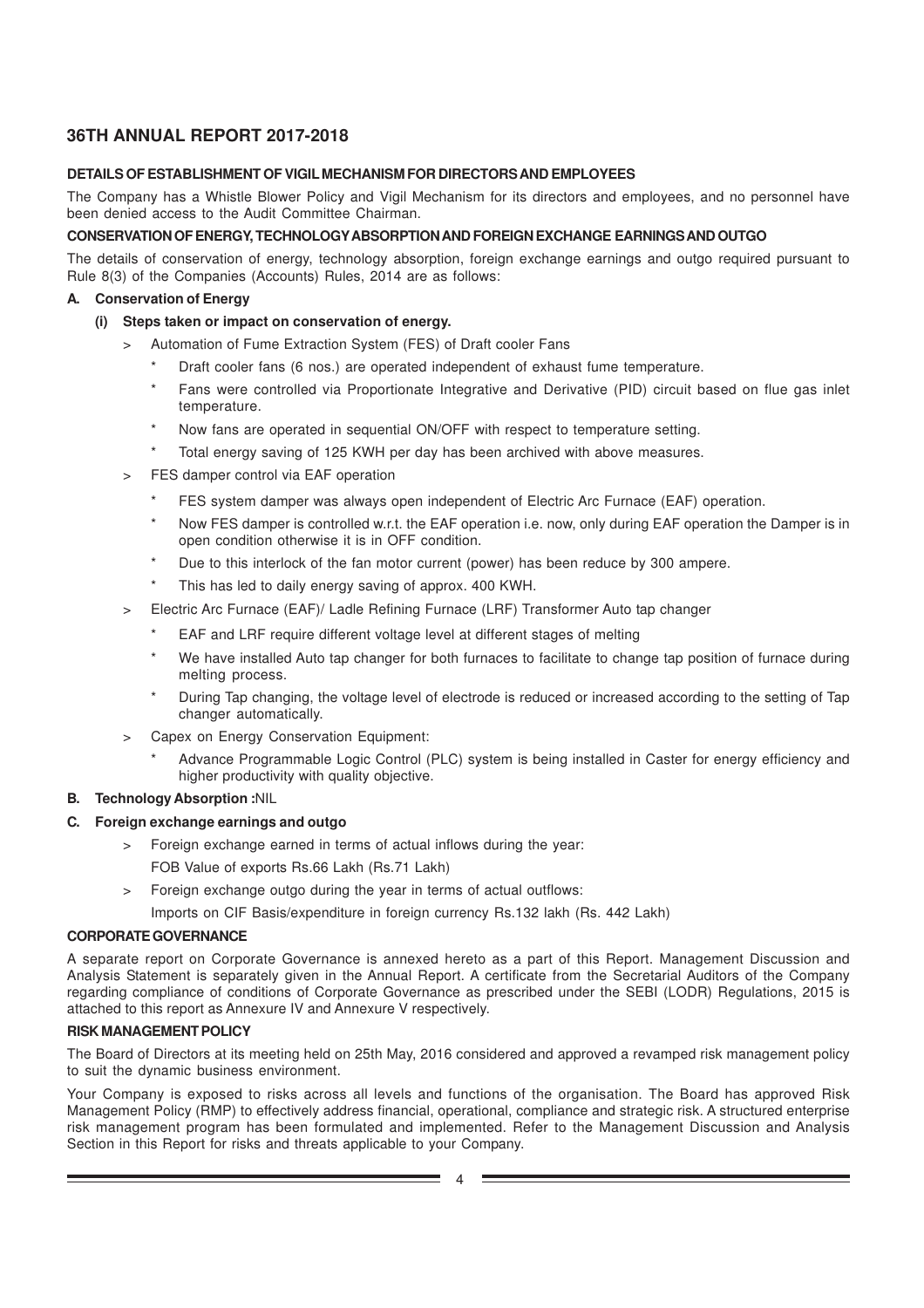### **FAMILIARIZATION PROGRAM FOR INDEPENDENT DIRECTOR**

The details of familiarization program (for independent directors) are disclosed on the Company's website: www.rmgalloysteel.com.

### **CODE OF CONDUCT**

The Company has Code of Conduct for Board members and senior management personnel. A copy of the Code has been put on the Company's website for information of all the members of the Board and Senior Management Personnel.

All Board members and senior management personnel have affirmed compliance of the same.

### **PARTICULARS OF EMPLOYEES**

The details of employees of the Company drawing remuneration more than the amount specified under Rule 5(2) of the Companies (Appointment and Remuneration of Managerial Personnel) Rules, 2014 is as follows:

| <b>Sr</b><br>l No | Name             | <b>Designation</b> | Remuneration<br>Drawn during<br>the vear<br>(Rs.) | Nature of<br><b>Employment</b> | Qualification            | Date of<br>  commencement  <br>of employment | Aae | Last<br>employment |
|-------------------|------------------|--------------------|---------------------------------------------------|--------------------------------|--------------------------|----------------------------------------------|-----|--------------------|
|                   | Sudhakar Asawale | COO & President    | 47.01.373                                         | Permanent                      | <b>B</b> Tech Metallurgy | 20 Nov 2017                                  |     | <b>JSW Steel</b>   |

### **INTERNAL CONTROLS**

Your company has adequate internal control system, which is commensurate with the size, scale and complexity of its operations. Your Company has designed and implemented a process driven framework for Internal Financial Controls ("IFC") within the meaning of the explanation of Section 134(5)(e) of the Act, SEBI (Listing Obligations and Disclosures Requirements) Regulations, 2015 and other relevant statutes applicable to your Company. The executive management and internal auditors continuously monitors the efficiency of the internal controls / compliance, with the objective of providing to the Audit Committee and the Board of Directors, an independent, objective and reasonable assurance of the adequacy and effectiveness of the organisation's risk management, control and governance processes. For the year ended March 31, 2018, the Board is of the opinion that your company has sound IFC commensurate with the nature of its business operations; wherein adequate controls are in place and operating effectively and no material weakness exists. Also refer paragraph under caption "internal control system" in Management Discussion and Analysis.

### **ACKNOWLEDGEMENT**

Your directors take this opportunity to express gratitude for valuable assistance and cooperation extended to the Company by financial institutions, commercial banks, statutory and regulatory authorities, customers, suppliers and other agencies engaged with the Company. Your directors also wish to place on record their sincere appreciation of the dedicated services, hard work, solidarity and profuse support by all the employees of the Company.

### FOR AND ON BEHALF OF THE BOARD OF DIRECTORS

| $sd/-$              |
|---------------------|
| Anuj Burakia        |
| Whole Time Director |
| DIN: 02840211       |
|                     |

Place: Mumbai Date: 06.08.2018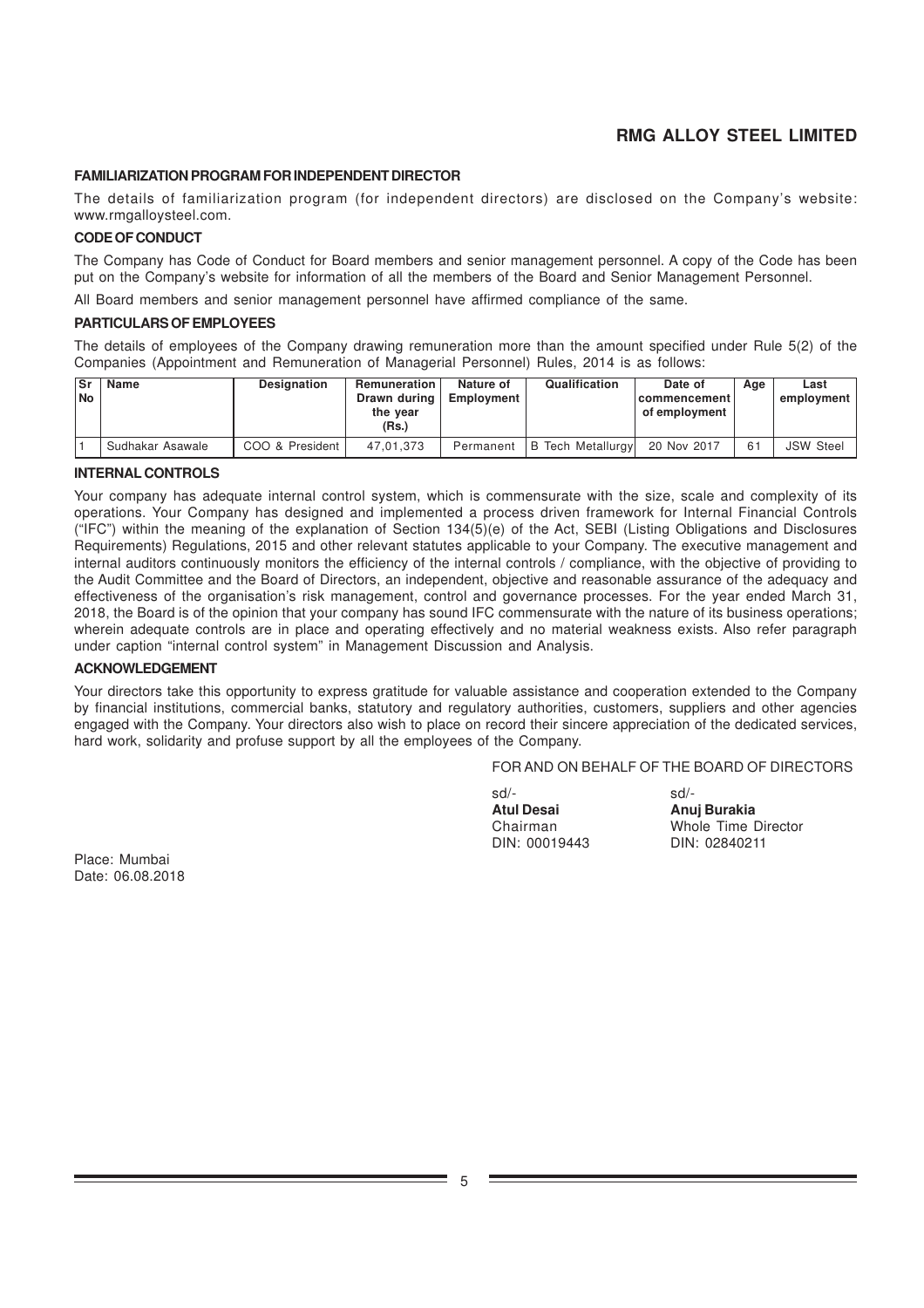### **Annexure I**

# **Form No. MGT – 9**

# **EXTRACT OF ANNUAL RETURN**

### **As on the financial year ended on March 31, 2018**

[Pursuant to section 92(3) of the Companies Act, 2013 and rule 12(1) of the Companies (Management and Administration) Rules, 2014]

### **I. REGISTRATION AND OTHER DETAILS**

|      | CIN:                                                                  | L27100GJ1980PLC020358                                                                                                                                                                                                                                                                                            |
|------|-----------------------------------------------------------------------|------------------------------------------------------------------------------------------------------------------------------------------------------------------------------------------------------------------------------------------------------------------------------------------------------------------|
| ii.  | Registration Date:                                                    | December 29, 1980                                                                                                                                                                                                                                                                                                |
| iii. | Name of the Company:                                                  | <b>RMG Alloy Steel Limited</b>                                                                                                                                                                                                                                                                                   |
| İV.  | Category / Sub Category of the Company:                               | <b>Public Limited Company</b>                                                                                                                                                                                                                                                                                    |
| V.   | Address of the Registered office and contact details:                 | Plot No.1, G.I.D.C. Industrial Estate, Valia Road, Jhagadia,<br>Dist. Bharuch, Gujarat 393110; Contact Tel: +91 226613<br>6000; Fax:+91 22 2490 8020<br>Email: allcompanysecrearyofrmgl@welspun.com                                                                                                              |
| vi.  | Whether listed company:                                               | Yes, BSE Limited                                                                                                                                                                                                                                                                                                 |
| VII. | Name, address and contact details of<br>Registrar and Transfer Agent: | M/s. Bigshare Services Private Limited<br>Unit: RMG Alloy Steel Limited<br>Bharat Tin Works Building, 1st Floor, Opp. Vasant Oasis,<br>Next to Keys Hotel, Marol Maroshi Road, Andheri (East),<br>Mumbai - 400059<br>Email investor@bigshareonline.com<br>Tele, No.: +910226263 8200<br>Fax No.: +9122-6263 8261 |

### **II. PRINCIPAL BUSINESS ACTIVITIES OF THE COMPANY**

- All business activities are of manufacturing steel & steel products such as Seamless Tubes & Rolled Products and hence the entire turnover is from steel & steel products.

### **III. PARTICULARS OF HOLDING, SUBSIDIARY AND ASSOCIATE COMPANIES –**

| <b>CIN/GLN</b><br><b>Name and Address</b><br><b>Of The Company</b> |  | Holding / Subsidiary /<br><b>Associate</b> | % Of Shares<br>Held | Applicable<br><b>Section</b> |
|--------------------------------------------------------------------|--|--------------------------------------------|---------------------|------------------------------|
|                                                                    |  | <b>NIL</b>                                 |                     |                              |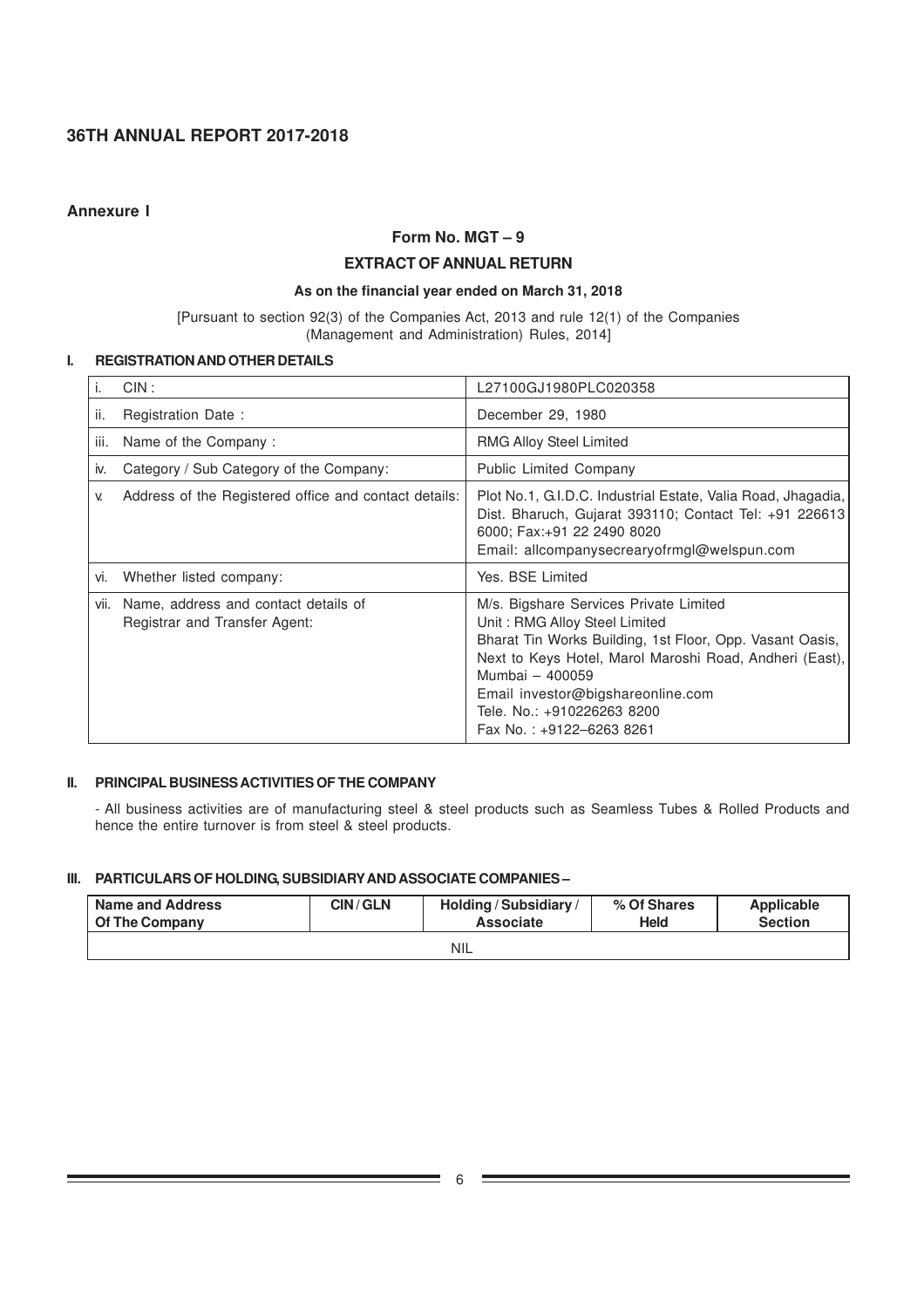# **IV. SHARE HOLDING PATTERN (equity share capital breakup as percentage of Total Equity)**

# **i. Category wise shareholding as on 31.03.2018**

| SI.<br>No. | <b>Category of Shareholders</b>                              | No. of Shares held at the beginning of the year |                          | No. of Shares held at the end of the year |                             |                          |                          | $% Change$<br>during     |                                     |                          |
|------------|--------------------------------------------------------------|-------------------------------------------------|--------------------------|-------------------------------------------|-----------------------------|--------------------------|--------------------------|--------------------------|-------------------------------------|--------------------------|
|            |                                                              |                                                 |                          |                                           |                             |                          |                          |                          |                                     | the year                 |
|            |                                                              | Demat                                           | Physical                 | Total                                     | % of Total<br><b>Shares</b> | Demat                    | Physical                 |                          | Total   % of Total<br><b>Shares</b> |                          |
| А          | <b>Promoters</b>                                             |                                                 |                          |                                           |                             |                          |                          |                          |                                     |                          |
| (1)        | Indian                                                       |                                                 |                          |                                           |                             |                          |                          |                          |                                     |                          |
| a)         | Individual/HUF:-                                             | 1629                                            |                          | 1629                                      | 0.00                        | 1629                     | $\overline{\phantom{0}}$ | 1629                     | 0.00                                | 0.00                     |
| b)         | Central Govt.                                                |                                                 |                          |                                           |                             |                          |                          |                          |                                     |                          |
| c)         | State Govt(s)                                                | 94116875                                        |                          | 94116875                                  | 86.80                       | 94116875                 |                          | 94116875                 | 86.80                               | 0.00                     |
| d)         | Bodies Corp.                                                 |                                                 | -                        | —                                         |                             | -                        | $\overline{\phantom{0}}$ |                          |                                     |                          |
| e)         | Banks/FI                                                     |                                                 |                          |                                           |                             |                          |                          |                          |                                     |                          |
| f)         | Any other (Trust)                                            | 355                                             | $\overline{\phantom{0}}$ | 355                                       |                             | 355                      | —                        | 355                      | 0.00                                | 0.00                     |
|            | Total                                                        | 94118859                                        |                          | 94118859                                  | 86.80                       | 94118859                 |                          | 94118859                 | 86.80                               | 0.00                     |
|            | SUB TOTAL:(A)(1)                                             | 94118859                                        |                          | 94118859                                  | 86.80                       | 94118859                 |                          | 94118859                 | 86.80                               | 0.00                     |
| (2)        | Foreign                                                      |                                                 |                          |                                           |                             |                          |                          |                          |                                     |                          |
| a)         | NRI - Individuals                                            |                                                 |                          |                                           |                             | -                        |                          |                          |                                     |                          |
| b)         | Other - Individuals                                          |                                                 | -                        | $\overline{\phantom{0}}$                  |                             | —                        |                          |                          |                                     |                          |
| c)         | Bodies Corp.                                                 |                                                 | -                        | $\overline{\phantom{0}}$                  |                             | $\overline{\phantom{0}}$ | $\overline{\phantom{0}}$ | $\overline{\phantom{0}}$ |                                     | $\overline{\phantom{0}}$ |
| d)         | Banks/FI                                                     |                                                 |                          |                                           |                             |                          |                          |                          |                                     |                          |
| e)         | Any other                                                    |                                                 | $\overline{\phantom{0}}$ |                                           | $\overline{\phantom{0}}$    | $\overline{\phantom{0}}$ | $\overline{\phantom{0}}$ | $\overline{\phantom{0}}$ |                                     |                          |
|            | SUB TOTAL (A) (2)                                            |                                                 |                          | —                                         |                             |                          |                          |                          |                                     |                          |
|            | <b>Total Shareholding of Promoter</b><br>$(A)=(A)(1)+(A)(2)$ | 94118859                                        |                          | 94118859                                  | 86.80                       | 94118859                 |                          | 94118859                 | 86.80                               | 0.00                     |
| в.         | <b>PUBLIC SHAREHOLDING</b>                                   |                                                 |                          |                                           |                             |                          |                          |                          |                                     |                          |
| (1)        | <b>Institutions</b>                                          |                                                 |                          |                                           |                             |                          |                          |                          |                                     |                          |
| a)         | <b>Mutual Funds</b>                                          | 50                                              | 16730                    | 16780                                     | 0.02                        | 50                       | 16730                    | 16780                    | 0.02                                | 0.00                     |
| b)         | Banks/FI                                                     | 10                                              | 130                      | 140                                       | 0.00                        | 10                       | 130                      | 140                      | 0.00                                | 0.00                     |
| C)         | Cenntral govt                                                |                                                 |                          | -                                         |                             |                          |                          |                          |                                     |                          |
| d)         | State Govt.(s)                                               |                                                 |                          |                                           |                             |                          |                          |                          |                                     |                          |
| e)         | Venture Capital Funds                                        |                                                 |                          | $\overline{\phantom{0}}$                  |                             |                          |                          |                          |                                     |                          |
| f)         | <b>Insurance Companies</b>                                   |                                                 |                          |                                           |                             |                          |                          |                          |                                     |                          |
| g)         | <b>FIIS</b>                                                  | 21                                              | 23740                    | 23761                                     | 0.02                        | 21                       | 23740                    | 23761                    | 0.02                                | 0.00                     |
| h)         | Foreign Venture                                              |                                                 |                          |                                           |                             |                          |                          |                          |                                     |                          |
|            | Capital Funds                                                |                                                 |                          |                                           |                             |                          |                          |                          |                                     |                          |
| i)         | Others (specify)                                             |                                                 |                          |                                           |                             |                          |                          |                          |                                     |                          |
|            | SUB TOTAL (B)(1)                                             | 81                                              | 40600                    | 40681                                     | 0.04                        | 81                       | 40600                    | 40681                    | 0.04                                | 0.00                     |
| (2)        | Non - Institutions                                           |                                                 |                          |                                           |                             |                          |                          |                          |                                     |                          |
| a)         | Bodies Corp.<br>Indian                                       | 1910551                                         | 31610                    | 1942161                                   | 1.79                        | 1998843                  | 31350                    | 2030193                  | 1.87                                | 0.08                     |
| i)<br>ii)  | Overseas                                                     |                                                 | -                        | $\overline{\phantom{0}}$                  | $\overline{\phantom{0}}$    |                          |                          |                          |                                     |                          |
| b)         | Individuals                                                  |                                                 |                          |                                           |                             |                          |                          |                          |                                     |                          |
| i)         | Individual shareholders holding                              |                                                 |                          |                                           |                             |                          |                          |                          |                                     |                          |
|            | nominal share capital upto<br>Rs.2 lakh                      | 6416985                                         | 922917                   | 7339902                                   | 6.77                        | 5792280                  | 920158                   | 6712438                  | 6.19                                | (0.58)                   |
| ii)        | Individuals shareholders holding                             |                                                 |                          |                                           |                             |                          |                          |                          |                                     |                          |
|            | nominal share capital in excess                              |                                                 |                          |                                           |                             |                          |                          |                          |                                     |                          |
|            | of Rs. 2 lakh                                                | 3789482                                         | -                        | 3789482                                   | 3.49                        | 3333380                  |                          | 3333380                  | 3.07                                | (0.42)                   |
| C)         | Others (specify)                                             |                                                 |                          |                                           |                             |                          |                          |                          |                                     |                          |
| i)         | <b>Clearing Member</b>                                       | 76382                                           |                          | 76382                                     | 0.07                        | 292232                   |                          | 292232                   | 0.27                                | 0.20                     |
| ii)        | <b>NRI</b>                                                   | 7053                                            | 30                       | 7083                                      | 0.01                        | 786947                   | 30                       | 786977                   | 0.73                                | 0.73                     |
| iii)       | Trust                                                        | 1000000                                         |                          | 1000000                                   | 0.92                        | 1000000                  |                          | 1000000                  | 0.92                                | 0.00                     |
| iv)        | <b>Unclaimed Suspense Account</b>                            |                                                 | 121290                   | 121290                                    | 0.11                        | 121080                   |                          | 121080                   | 0.11                                | 0.00                     |
|            | SUB TOTAL (B)(2)                                             | 13200453                                        | 1075847                  | 14276300                                  | 13.16                       | 13324762                 | 951538                   | 14276300                 | 13.16                               | 0.00                     |
|            | <b>Total Public Shareholding</b><br>$(B)=(B)(1)+(B)(2)$      | 13200534                                        | 1116447                  | 14316981                                  | 13.20                       | 13324843                 | 992138                   | 14316981                 | 13.20                               | 0.00                     |
| C.         | Shares held by Custodian for<br><b>GDRs &amp; ADRs</b>       |                                                 |                          |                                           |                             |                          |                          |                          |                                     |                          |
|            | Grand Total (A+B+C)                                          | 107319393                                       | 1116447                  | 108435840                                 | 100                         | 107443702                | 992138                   | 10843580                 | 100                                 |                          |
|            |                                                              |                                                 |                          |                                           |                             |                          |                          |                          |                                     |                          |

**Contract Contract**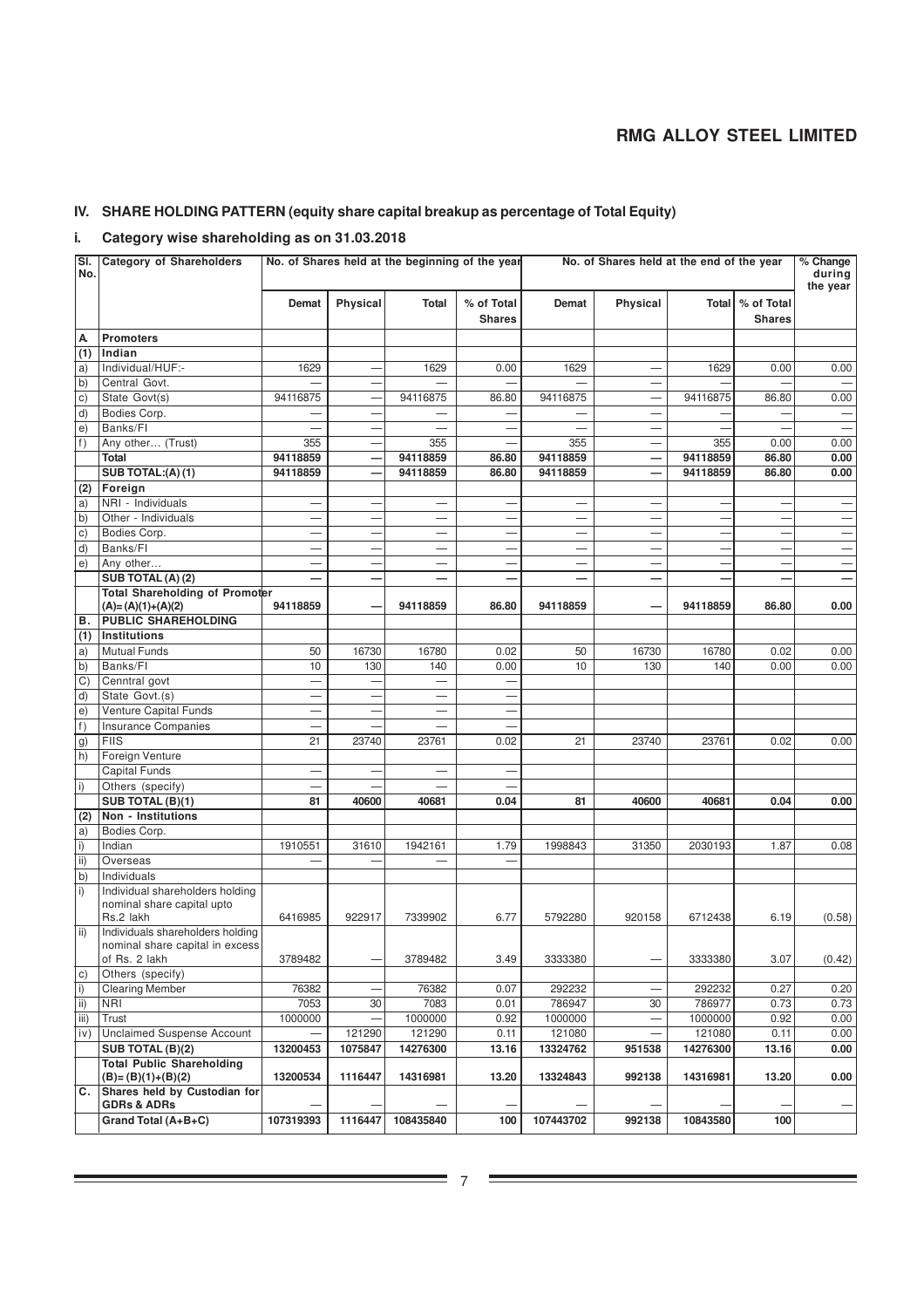# **ii. Shareholding of Promoters and Change in Promoters' shareholding**

| SI.<br>No      | Shareholder's name                                                                   |                  | Shareholding<br>as on 31.03.2017          |                                                              |                  | Shareholding<br>as on 31.03.2018          |                                                             |                                                   |
|----------------|--------------------------------------------------------------------------------------|------------------|-------------------------------------------|--------------------------------------------------------------|------------------|-------------------------------------------|-------------------------------------------------------------|---------------------------------------------------|
|                |                                                                                      | No. of<br>shares | % of total<br>shares<br>of the<br>company | % of shares<br>pledged /<br>encumbered<br>to total<br>shares | No. of<br>shares | % of total<br>shares<br>of the<br>company | %of shares<br>pledged /<br>encumbered<br>to total<br>shares | % change in<br>shareholding<br>during<br>the year |
| A              | Individuals / HUF (Promoters)                                                        |                  |                                           |                                                              |                  |                                           |                                                             |                                                   |
| I1.            | Vishwambarlal C Saraf                                                                | 916              | 0.00                                      | 0.00                                                         | 916              | 0.00                                      | 0.00                                                        | 0.00                                              |
| l2             | Raiendra C Saraf                                                                     | 501              | 0.00                                      | 0.00                                                         | 501              | 0.00                                      | 0.00                                                        | 0.00                                              |
| 3              | Minakshi R Saraf                                                                     | 151              | 0.00                                      | 0.00                                                         | 151              | 0.00                                      | 0.00                                                        | 0.00                                              |
| $\overline{4}$ | Vishwambhar C Saraf (on behalf of<br>Fulidevi Saraf Family Trust)                    | 230              | 0.00                                      | 0.00                                                         | 230              | 0.00                                      | 0.00                                                        | 0.00                                              |
| 5              | Vandana V.Saraf                                                                      | 1                | 0.00                                      | 0.00                                                         | $\mathbf{1}$     | 0.00                                      | 0.00                                                        | 0.00                                              |
| l6             | Vishwambhar C Saraf (on behalf of<br>Chiranjilal Saraf Family Trust)                 | 125              | 0.00                                      | 0.00                                                         | 125              | 0.00                                      | 0.00                                                        | 0.00                                              |
| $\overline{7}$ | Rishabh R Saraf                                                                      | 40               | 0.00                                      | 0.00                                                         | 40               | 0.00                                      | 0.00                                                        | 0.00                                              |
| 8              | Anupama Kasera                                                                       | 20               | 0.00                                      | 0.00                                                         | 20               | 0.00                                      | 0.00                                                        | 0.00                                              |
|                |                                                                                      | 1984.00          | 0.00                                      | 0.00                                                         | 1984.00          | 0.00                                      | 0.00                                                        | 0.00                                              |
| B              | <b>Promoter Group Companies</b>                                                      |                  |                                           |                                                              |                  |                                           |                                                             |                                                   |
| $\overline{1}$ | Raiendra Finance Pvt. Ltd.                                                           | 1,960,520        | 1.81                                      | 0.00                                                         | 1,960,520        | 1.81                                      | 0.00                                                        | 0.00                                              |
| l2             | <b>Bajrang Finance Ltd</b>                                                           | 10               | 0.00                                      | 0.00                                                         | 10               | 0.00                                      | 0.00                                                        | 0.00                                              |
| l3             | Remi Securities Limited                                                              | 2.313.600        | 2.13                                      | 0.00                                                         | 2.313.600        | 2.13                                      | 0.00                                                        | 0.00                                              |
| $\overline{4}$ | K K Fincorp Limited (Formerly known<br>as Kuber Kamal Industrial<br>Investments Ltd) | 2,313,617        | 2.13                                      | 0.00                                                         | 2,313,617        | 2.13                                      | 0.00                                                        | 0.00                                              |
| 5              | Calplus Trading Pvt Ltd                                                              | 6,114,390        | 5.64                                      | 0.00                                                         | 6,114,390        | 5.64                                      | 0.00                                                        | 0.00                                              |
| 16             | Magnificent Trading Pvt Ltd                                                          | 7,012,334        | 6.47                                      | 0.00                                                         | 7,012,334        | 6.47                                      | 0.00                                                        | 0.00                                              |
| $\overline{7}$ | Remi Finance and Investment Pvt. Ltd.                                                | 2,460,000        | 2.27                                      | 0.00                                                         | 2,460,000        | 2.27                                      | 0.00                                                        | 0.00                                              |
| 8              | Vishwakarma Jobworks Limited                                                         | 2,556,545        | 2.36                                      | 0.00                                                         | 2,556,545        | 2.36                                      | 0.00                                                        | 0.00                                              |
| l9             | Vayudoot Trading Limited                                                             | 1,995,492        | 1.84                                      | 0.00                                                         | 1,995,492        | 1.84                                      | 0.00                                                        | 0.00                                              |
|                |                                                                                      | 26,726,508       | 24.65                                     | 0.00                                                         | 26,726,508       | 24.65                                     | 0.00                                                        | 0.00                                              |
| c              | Copromoter                                                                           |                  |                                           |                                                              |                  |                                           |                                                             |                                                   |
| $\overline{1}$ | Widescreen Holdings Pvt. Ltd.                                                        | 24,143,333       | 22.27                                     | 0.00                                                         | 24,143,333       | 22.27                                     | 0.00                                                        | 0.00                                              |
| ۱D             | <b>Strategic Investor</b>                                                            |                  |                                           |                                                              |                  |                                           |                                                             |                                                   |
| $\vert$ 1      | Welspun Steel Ltd                                                                    | 43,247,034       | 39.88                                     | 0.00                                                         | 43,247,034       | 39.88                                     | 0.00                                                        | 0.00                                              |
|                | <b>Grand total</b>                                                                   | 94.118.859       | 86.80                                     | 0.00                                                         | 94.118.859       | 86.80                                     | 0.00                                                        | 0.00                                              |

÷.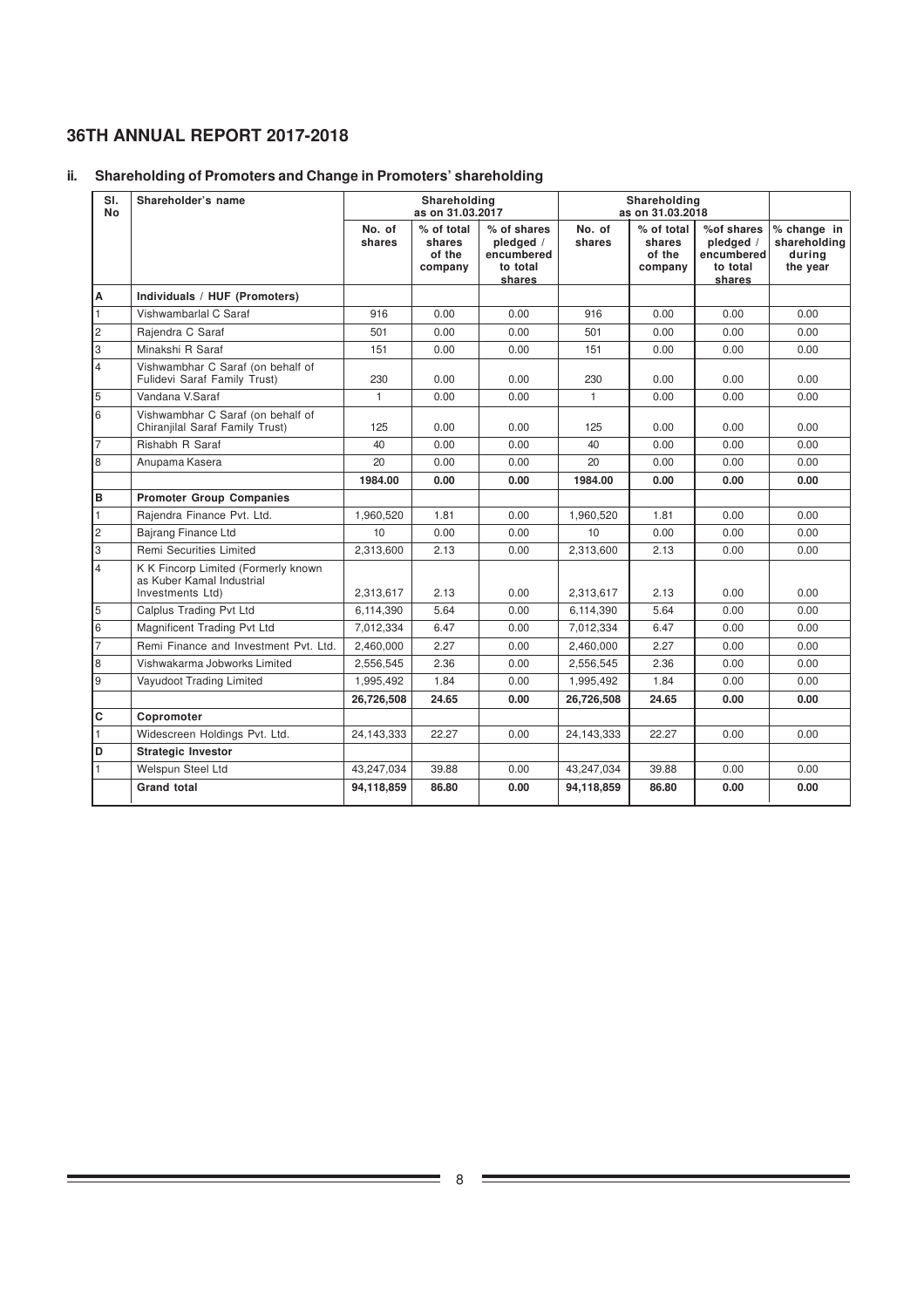# **iii. Shareholding pattern of top ten shareholders (other than Directors, Promoters and Holders of GDRs and ADRs):**

| Sr.<br>No.     |                                                       |                         | No. of Shares at the<br>begining the year | Date                                                                                                                                                                                                                                                                                                                                                                        | Change in<br>Shareholding<br>(No. of Shares)                                                                                                                                                                                              |                                                                                                                                                                                                                                                          | Shareholding at the<br>end of the year                                                                                                                                                                                       |
|----------------|-------------------------------------------------------|-------------------------|-------------------------------------------|-----------------------------------------------------------------------------------------------------------------------------------------------------------------------------------------------------------------------------------------------------------------------------------------------------------------------------------------------------------------------------|-------------------------------------------------------------------------------------------------------------------------------------------------------------------------------------------------------------------------------------------|----------------------------------------------------------------------------------------------------------------------------------------------------------------------------------------------------------------------------------------------------------|------------------------------------------------------------------------------------------------------------------------------------------------------------------------------------------------------------------------------|
|                | Name of the shareholders                              | No. of<br><b>Shares</b> | % of total<br>shares of<br>the company    |                                                                                                                                                                                                                                                                                                                                                                             | Increase/<br><b>Decrease</b><br>in share-<br>holding                                                                                                                                                                                      | No. of<br><b>Shares</b>                                                                                                                                                                                                                                  | % of total<br>shares of<br>the company                                                                                                                                                                                       |
| 1              | STRESSED ASSETS<br>STABILIZATION FUND                 | 1,000,000               | 0.15                                      | 31-Mar-17<br>31-Mar-18                                                                                                                                                                                                                                                                                                                                                      | 0<br>$\mathbf 0$                                                                                                                                                                                                                          | 1,000,000<br>1,000,000                                                                                                                                                                                                                                   | 0.92<br>0.92                                                                                                                                                                                                                 |
| $\overline{c}$ | SHAUNAK JAGDISH SHAH                                  | 470,741                 | 0.07                                      | 31-Mar-17<br>9-Mar-18<br>20-Mar-18<br>23-Mar-18<br>27-Mar-18<br>31-Mar-18                                                                                                                                                                                                                                                                                                   | $\mathbf 0$<br>5125<br>38474<br>2864<br>100110<br>$\mathbf 0$                                                                                                                                                                             | 470,741<br>475,866<br>514,340<br>517,204<br>617,314<br>617,314                                                                                                                                                                                           | 0.43<br>0.44<br>0.47<br>0.48<br>0.57<br>0.57                                                                                                                                                                                 |
| 3              | RAJESH KUMAR SOMANI                                   | 0                       | 0.00                                      | 31-Mar-17<br>4-Aug-17<br>11-Aug-17<br>18-Aug-17<br>25-Aug-17<br>$1-Sep-17$<br>8-Sep-17<br>15-Sep-17<br>19-Sep-17<br>22-Sep-17<br>29-Sep-17<br>10-Nov-17<br>17-Nov-17<br>24-Nov-17<br>24-Jan-18<br>$9-Feb-18$<br>16-Feb-18<br>31-Mar-18                                                                                                                                      | 0<br>24913<br>125<br>24962<br>1001<br>8999<br>15652<br>66998<br>7350<br>18869<br>31131<br>50000<br>10000<br>40000<br>84311<br>15689<br>100000<br>0                                                                                        | $\mathbf 0$<br>24,913<br>25,038<br>50,000<br>51,001<br>60,000<br>75,652<br>142,650<br>150,000<br>168,869<br>200,000<br>250,000<br>260,000<br>300,000<br>384,311<br>400,000<br>500,000<br>500,000                                                         | 0.00<br>0.02<br>0.02<br>0.05<br>0.05<br>0.06<br>0.07<br>0.13<br>0.14<br>0.16<br>0.18<br>0.23<br>0.24<br>0.28<br>0.35<br>0.37<br>0.46<br>0.46                                                                                 |
| $\overline{4}$ | HANUMAN FREIGHT AND<br><b>CARRIERS PVT LTD</b>        | 500,000                 | 0.08                                      | 31-Mar-17<br>31-Mar-18                                                                                                                                                                                                                                                                                                                                                      | $\mathbf 0$<br>0                                                                                                                                                                                                                          | 500,000<br>500,000                                                                                                                                                                                                                                       | 0.46<br>0.46                                                                                                                                                                                                                 |
| 5              | KARVY STOCK BROKING LIMITED<br>-CLIENT ACCOUNT-BSE CM | 5,689                   | 0.00                                      | 31-Mar-17<br>7-Apr-17<br>14-Apr-17<br>28-Apr-17<br>19-May-17<br>26-May-17<br>$9$ -Jun-17<br>23-Jun-17<br>14-Jul-17<br>21-Jul-17<br>28-Jul-17<br>$4 - Aug - 17$<br>11-Aug-17<br>18-Aug-17<br>25-Aug-17<br>1-Sep-17<br>15-Sep-17<br>19-Sep-17<br>22-Sep-17<br>26-Sep-17<br>6-Oct-17<br>13-Oct-17<br>20-Oct-17<br>27-Oct-17<br>31-Oct-17<br>3-Nov-17<br>24-Nov-17<br>15-Dec-17 | $\mathbf 0$<br>$-25$<br>5<br>$-10$<br>70<br>$-70$<br>10<br>$-10$<br>100<br>-70<br>$-30$<br>$30\,$<br>$-1752$<br>$-230$<br>$-10$<br>$-20$<br>4<br>26<br>$-10$<br>$-10$<br>60<br>$-20$<br>$-40$<br>10<br>$-663$<br>$-220$<br>2000<br>$-150$ | 5,689<br>5,664<br>5,669<br>5,659<br>5,729<br>5,659<br>5,669<br>5,659<br>5,759<br>5,689<br>5,659<br>5,689<br>3,937<br>3,707<br>3,697<br>3,677<br>3,681<br>3,707<br>3,697<br>3,687<br>3,747<br>3,727<br>3,687<br>3,697<br>3,034<br>2,814<br>4,814<br>4,664 | 0.01<br>0.01<br>0.01<br>0.01<br>0.01<br>0.01<br>0.01<br>0.01<br>0.01<br>0.01<br>0.01<br>0.01<br>0.00<br>0.00<br>0.00<br>0.00<br>0.00<br>0.00<br>0.00<br>0.00<br>0.00<br>0.00<br>0.00<br>0.00<br>0.00<br>0.00<br>0.00<br>0.00 |

۳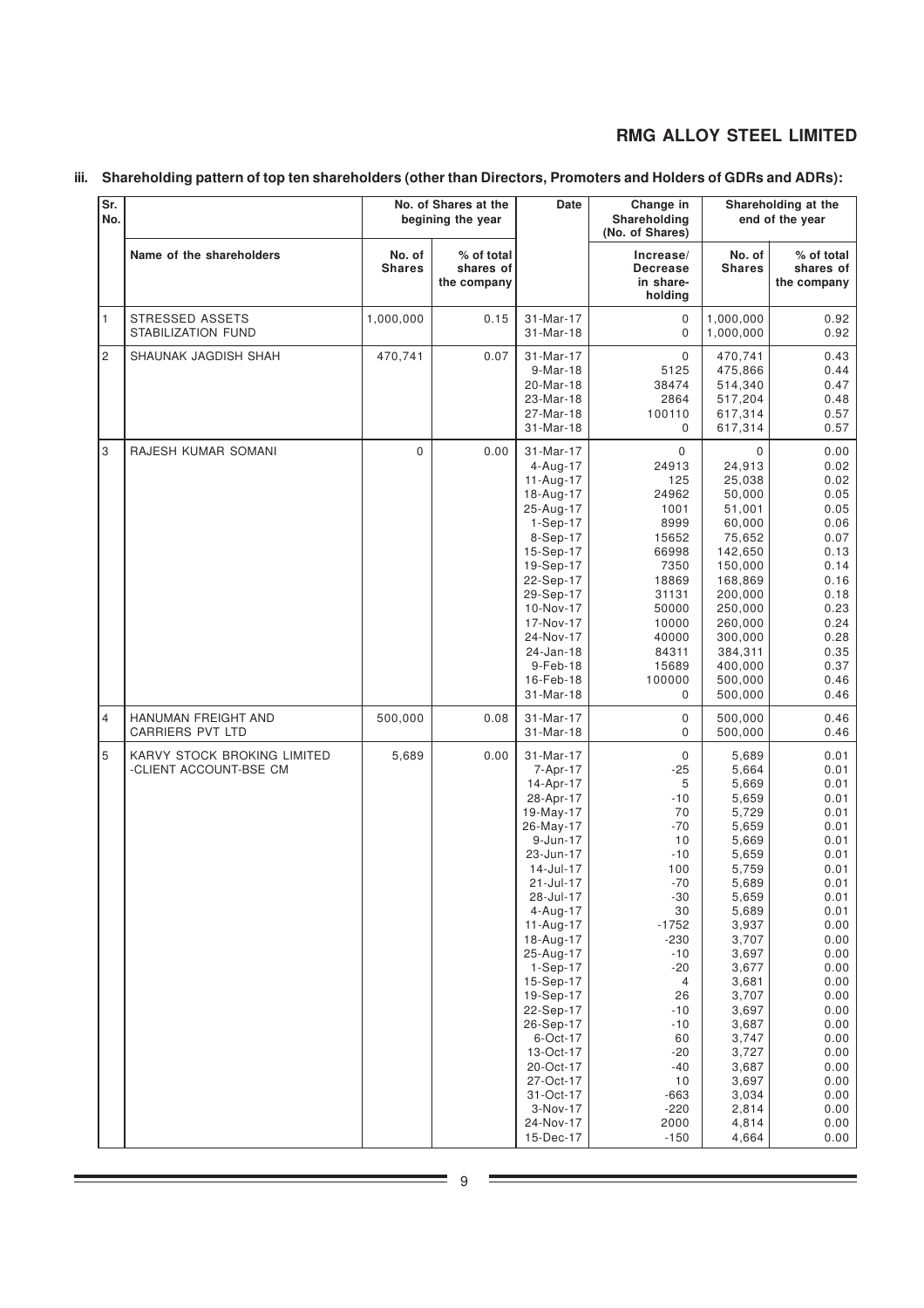|                |                                   |         |      | 12-Jan-18<br>17-Jan-18<br>$19$ -Jan-18<br>24-Jan-18<br>26-Jan-18<br>$2-Feb-18$<br>9-Feb-18<br>16-Feb-18<br>23-Feb-18<br>2-Mar-18<br>9-Mar-18<br>16-Mar-18<br>20-Mar-18<br>23-Mar-18<br>27-Mar-18<br>30-Mar-18<br>31-Mar-18                                                                                                                             | 119978<br>$-7681$<br>$-242$<br>151523<br>71170<br>1631<br>16400<br>$-159$<br>33447<br>4980<br>20<br>$-20$<br>11<br>$-10$<br>50<br>$-40$<br>0                                                                                              | 124,642<br>116,961<br>116,719<br>268,242<br>339,412<br>341,043<br>357,443<br>357,284<br>390,731<br>395,711<br>395,731<br>395,711<br>395,722<br>395,712<br>395,762<br>395,722<br>395,722                                                          | 0.11<br>0.11<br>0.11<br>0.25<br>0.31<br>0.31<br>0.33<br>0.33<br>0.36<br>0.36<br>0.36<br>0.36<br>0.36<br>0.36<br>0.37<br>0.36<br>0.36                                                                                 |
|----------------|-----------------------------------|---------|------|--------------------------------------------------------------------------------------------------------------------------------------------------------------------------------------------------------------------------------------------------------------------------------------------------------------------------------------------------------|-------------------------------------------------------------------------------------------------------------------------------------------------------------------------------------------------------------------------------------------|--------------------------------------------------------------------------------------------------------------------------------------------------------------------------------------------------------------------------------------------------|----------------------------------------------------------------------------------------------------------------------------------------------------------------------------------------------------------------------|
| 6              | ASHKARAN JAIN                     | 400,000 | 0.06 | 31-Mar-17<br>24-Jan-18<br>31-Mar-18                                                                                                                                                                                                                                                                                                                    | 0<br>$-40000$<br>0                                                                                                                                                                                                                        | 400,000<br>360,000<br>360,000                                                                                                                                                                                                                    | 0.37<br>0.33<br>0.33                                                                                                                                                                                                 |
| $\overline{7}$ | ANVIL CONSULTANCY PRIVATE LIMITED | 513,362 | 0.08 | 31-Mar-17<br>30-Jun-17<br>7-Jul-17<br>14-Jul-17<br>21-Jul-17<br>28-Jul-17<br>24-Nov-17<br>12-Jan-18<br>23-Feb-18<br>31-Mar-18                                                                                                                                                                                                                          | 0<br>$-14395$<br>$-28967$<br>$-34000$<br>$-20000$<br>$-10000$<br>$-34300$<br>$-71700$<br>$-50000$<br>0                                                                                                                                    | 513,362<br>498,967<br>470,000<br>436,000<br>416,000<br>406,000<br>371,700<br>300,000<br>250,000<br>250,000                                                                                                                                       | 0.47<br>0.46<br>0.43<br>0.40<br>0.38<br>0.37<br>0.34<br>0.28<br>0.23<br>0.23                                                                                                                                         |
| 8              | <b>JAGDISH AMRITLAL SHAH</b>      | 244,388 | 0.04 | 31-Mar-17<br>31-Mar-18                                                                                                                                                                                                                                                                                                                                 | 0<br>0                                                                                                                                                                                                                                    | 244,388<br>244,388                                                                                                                                                                                                                               | 0.23<br>0.23                                                                                                                                                                                                         |
| 9              | BP EQUITIES PRIVATE LIMITED       | 5,500   | 0.00 | 31-Mar-17<br>28-Apr-17<br>$5-May-17$<br>12-May-17<br>23-Jun-17<br>30-Jun-17<br>4-Aug-17<br>11-Aug-17<br>8-Sep-17<br>13-Oct-17<br>3-Nov-17<br>10-Nov-17<br>8-Dec-17<br>15-Dec-17<br>12-Jan-18<br>17-Jan-18<br>19-Jan-18<br>24-Jan-18<br>26-Jan-18<br>2-Mar-18<br>9-Mar-18<br>16-Mar-18<br>20-Mar-18<br>23-Mar-18<br>27-Mar-18<br>30-Mar-18<br>31-Mar-18 | 0<br>100<br>550<br>$-550$<br>100<br>$-100$<br>$-100$<br>18<br>$-18$<br>$-5500$<br>150<br>$-150$<br>455<br>1071<br>45514<br>48061<br>66665<br>-90237<br>$-26783$<br>14984<br>$-40880$<br>13399<br>$-32000$<br>5270<br>94481<br>134142<br>0 | 5,500<br>5,600<br>6,150<br>5,600<br>5,700<br>5,600<br>5,500<br>5,518<br>5,500<br>0<br>150<br>0<br>455<br>1,526<br>47,040<br>95,101<br>161,766<br>71,529<br>44,746<br>59,730<br>18,850<br>32,249<br>249<br>5,519<br>100,000<br>234,142<br>234,142 | 0.01<br>0.01<br>0.01<br>0.01<br>0.01<br>0.01<br>0.01<br>0.01<br>0.01<br>0.00<br>0.00<br>0.00<br>0.00<br>0.00<br>0.04<br>0.09<br>0.15<br>0.07<br>0.04<br>0.06<br>0.02<br>0.03<br>0.00<br>0.01<br>0.09<br>0.22<br>0.22 |
| 10             | BP FINTRADE PRIVATE LIMITED       | 0       | 0.00 | 31-Mar-17<br>20-Mar-18<br>27-Mar-18<br>31-Mar-18                                                                                                                                                                                                                                                                                                       | 182000<br>5519<br>0                                                                                                                                                                                                                       | 0<br>182,000<br>187,519<br>187,519                                                                                                                                                                                                               | 0.00<br>0.17<br>0.17<br>0.17                                                                                                                                                                                         |

Note: Top ten shareholders of the company as on March 31, 2018 has been considered for the above disclosure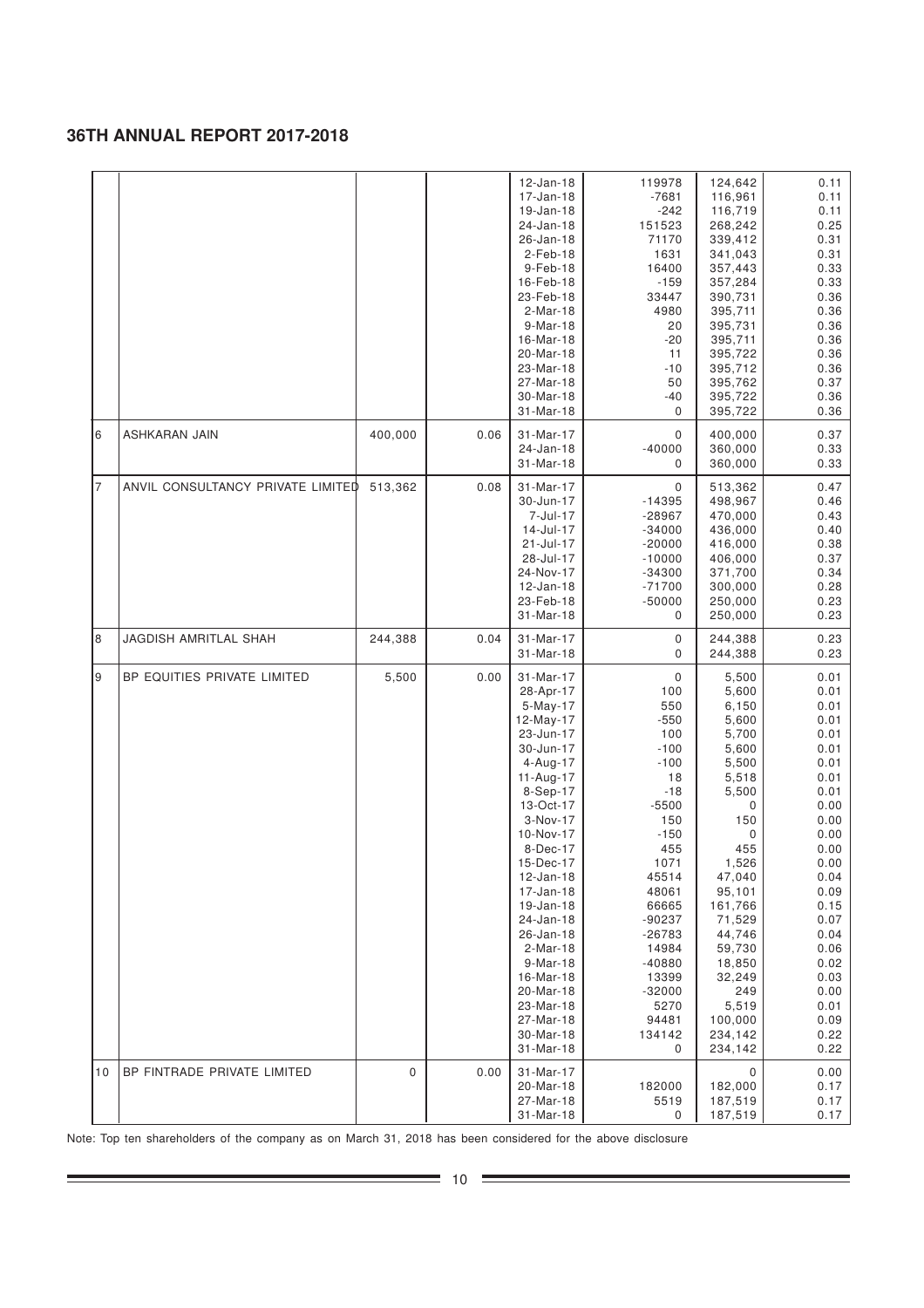**Rs in Lacs**

### **iv. Shareholding of Directors and Key Managerial Personnel :**

| Sr.<br><b>No</b> |                              |                  | Shareholding at the<br>beginning of the year | Change in<br>Shareholding    |                  | Shareholding at the<br>end of the year |
|------------------|------------------------------|------------------|----------------------------------------------|------------------------------|------------------|----------------------------------------|
|                  | Name of the Director and KMP | No. of<br>shares | % of total<br>shares of the<br>company       | Increase/<br><b>Decrease</b> | No. of<br>shares | % of total<br>shares of the<br>company |
|                  | <b>Directors</b>             |                  |                                              |                              |                  |                                        |
|                  | Mr. Atul Desai               |                  |                                              |                              |                  |                                        |
| 2                | Mr. Ashok Jain               |                  |                                              |                              |                  |                                        |
| 3                | Mr. Anuj Burakia (WTD)       |                  |                                              |                              |                  |                                        |
| 4                | Mr. Hanuman Kanodia          | 500              | 0.00                                         |                              | 500              | 0.001                                  |
| 5                | Ms. Amita Karia              |                  |                                              |                              |                  |                                        |
| 6                | Mr. Aneel Lasod              |                  |                                              |                              |                  |                                        |
|                  | <b>KMP</b>                   |                  |                                              |                              |                  |                                        |
|                  | Mr. Narendra Kumar Bhandari  |                  |                                              |                              |                  |                                        |
| 2                | Mr. Nilesh Javker            |                  |                                              |                              |                  |                                        |

# **V. INDEBTEDNESS**

**Indebtedness of the Company including interest outstanding / accrued but not due for payment.**

|      |                                                     | <b>Secured loans</b><br>excluding deposits | Unsecured<br>loans | <b>Deposits</b> | Total<br>indebtedness |
|------|-----------------------------------------------------|--------------------------------------------|--------------------|-----------------|-----------------------|
|      |                                                     |                                            |                    |                 |                       |
|      | Indebtedness at the beginning of the financial year |                                            |                    |                 |                       |
| Ι.   | <b>Principal Amount</b>                             | 30,677                                     |                    |                 | 30,677                |
| ii.  | Interest due but not paid                           | 395                                        |                    |                 | 395                   |
| iii. | Interest accrued but not due                        |                                            | 11                 |                 | 11                    |
|      | Total $(I + ii + iii)$                              | 31,072                                     | 11                 | $\blacksquare$  | 31,083                |
|      | change in indebtedness during the financial year.   |                                            |                    |                 |                       |
|      | * Addition                                          | 685                                        |                    |                 | 685                   |
|      | * Reduction                                         | 2,958                                      |                    |                 | 2,958                 |
|      | * Change in Interest due but not paid               | 1,532                                      | 224                |                 | 1,756                 |
|      | Net change                                          | (741)                                      | 224                |                 | (517)                 |
|      | Indebtedness at the end of the financial year       |                                            |                    |                 |                       |
| Ι.   | <b>Principal Amount</b>                             | 28,404                                     |                    |                 | 28,404                |
| ii.  | Interest due but not paid                           | 1.927                                      |                    |                 | 1,927                 |
| iii. | Interest accrued but not due                        |                                            | 235                | ۰               | 235                   |
|      | Total (i+ii+iii)                                    | 30,331                                     | 235                |                 | 30,566                |

### **VI. REMUNERATION OF DIRECTORS AND KEY MANAGERIAL PERSONNEL.**

**A. Remuneration to Managing Director, Whole-Time Directors and/or Manager : NIL**

 $\frac{1}{2}$  ,  $\frac{1}{2}$  ,  $\frac{1}{2}$  ,  $\frac{1}{2}$  ,  $\frac{1}{2}$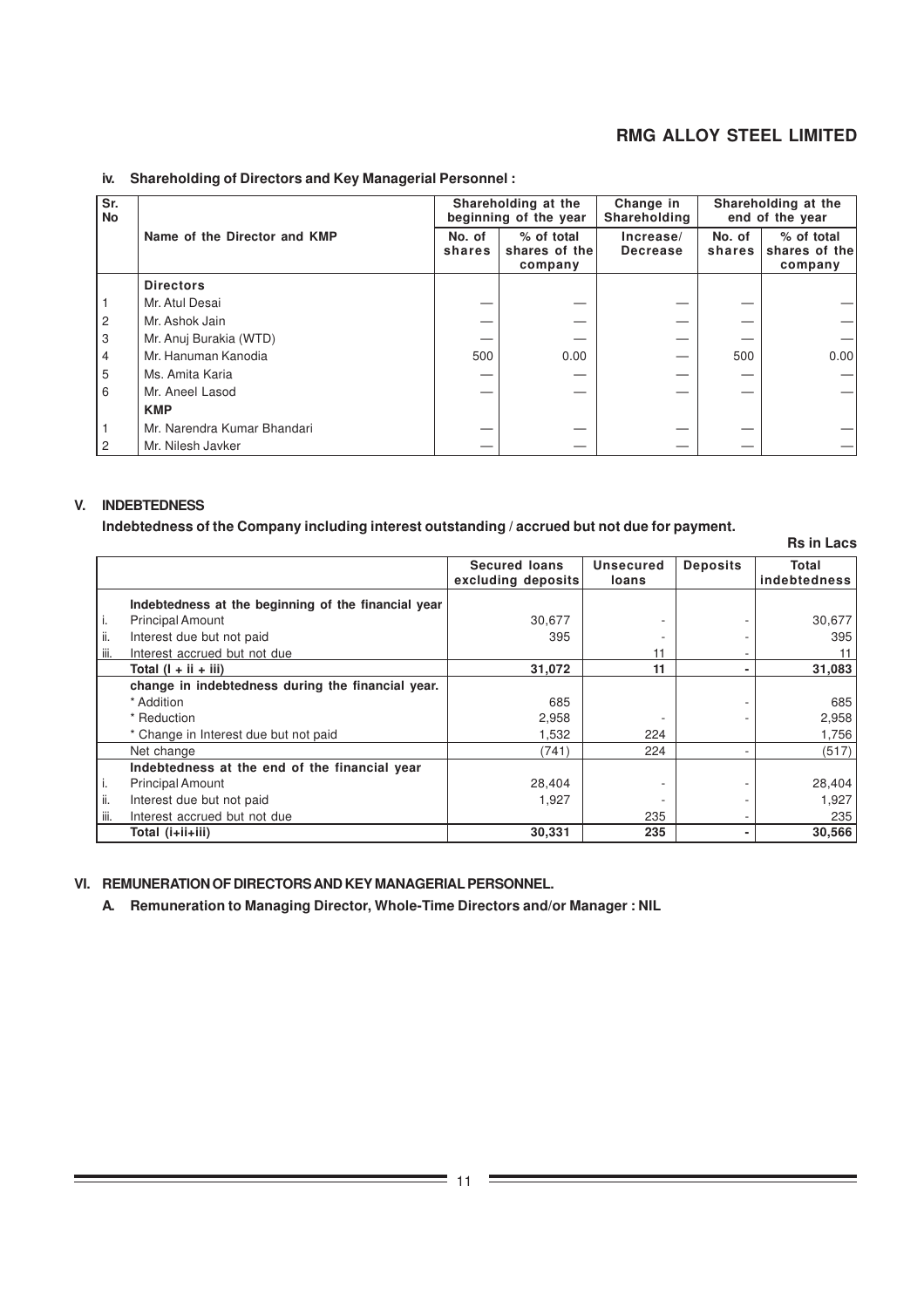### **B. Remuneration to other Directors:**

| lSr. No. | <b>Particulars of Remuneration</b>                                                                                  | <b>Name of Directors</b>                                                                                                                                                                                                                        |                          |        |                     | <b>Total amount</b> |
|----------|---------------------------------------------------------------------------------------------------------------------|-------------------------------------------------------------------------------------------------------------------------------------------------------------------------------------------------------------------------------------------------|--------------------------|--------|---------------------|---------------------|
|          |                                                                                                                     | Amita Karia                                                                                                                                                                                                                                     | <b>Atul Desai</b>        |        | Ashok Jain          |                     |
|          | <b>Independent Directors</b><br>Fee for attending Board & Committee meetings<br>Commission<br>Others                | 89,000                                                                                                                                                                                                                                          | 145,000                  |        | 99.000              | 330,000             |
|          | Total (1)                                                                                                           | 89,000                                                                                                                                                                                                                                          | 145,000                  |        | 99,000              | 330,000             |
| lSr. No. | <b>Particulars of Remuneration</b>                                                                                  |                                                                                                                                                                                                                                                 | <b>Name of Directors</b> |        | <b>Total amount</b> |                     |
|          |                                                                                                                     | Hanuman Kanodia                                                                                                                                                                                                                                 |                          |        | Aneel Lasod         |                     |
| 12       | <b>Other Non-Executive Directors</b><br>Fee for attending Board & Committee meetings<br>Commission<br><b>Others</b> | 30,000                                                                                                                                                                                                                                          |                          | 40,000 |                     | 70,000              |
|          | Total (2)                                                                                                           | 30,000                                                                                                                                                                                                                                          |                          |        | 40,000              | 70,000              |
|          | Total (B) = $(1 + 2)$                                                                                               | 4,00,000                                                                                                                                                                                                                                        |                          |        |                     |                     |
|          | Total Managerial Remuneration                                                                                       | <b>NIL</b>                                                                                                                                                                                                                                      |                          |        |                     |                     |
|          | Overall Ceiling as per the Act.                                                                                     | The above amount is paid to directors towards fees for attending<br>meetings of the Board or Committee. Pursuant to the Act, the amount<br>of such fees should not exceed Rs. one lakh rupees per meeting of<br>the Board or Committee thereof. |                          |        |                     |                     |

### **C. REMUNERATION TO KEY MANAGERIAL PERSONNEL OTHER THAN MD/MANAGER/WTD**

| Sr. No.      | <b>Particulars of Remuneration</b>                                                 |                                                | Key Managerial Personnel (p.a.) |          |  |
|--------------|------------------------------------------------------------------------------------|------------------------------------------------|---------------------------------|----------|--|
|              |                                                                                    | Narendra Kumar Nilesh Javker<br>Bhandari (CFO) | (CS)                            |          |  |
|              | Gross Salary                                                                       |                                                |                                 |          |  |
| a)           | Salary as per provisions contained in section 17(1) of the<br>Income Tax Act, 1961 | 6,00,000                                       | 1,80,000                        | 7,80,000 |  |
| b)           | Value of perquisites u/s. 17(2) of the Income Tax Act, 1961                        |                                                |                                 |          |  |
| $\mathsf{c}$ | Profits in lieu of salary under section 17(3) of the Income Tax Act, 1961          |                                                |                                 |          |  |
| 2            | <b>Stock Option</b>                                                                |                                                |                                 |          |  |
| 3            | Sweat Equity                                                                       |                                                |                                 |          |  |
| 4            | Commission                                                                         |                                                |                                 |          |  |
|              | -As % of profit                                                                    |                                                |                                 |          |  |
|              | -Others                                                                            |                                                |                                 |          |  |
| 5            | <b>Others</b>                                                                      |                                                |                                 |          |  |
|              | <b>Total</b>                                                                       | 6,00,000                                       | 1,80,000                        | 7,80,000 |  |

### **VII. PENALTIES / PUNISHMENT / COMPOUNDING OF OFFENCES : NIL**

For and on behalf of the Board of Directors

| sd/-          | $sd/$ -             |
|---------------|---------------------|
| Atul Desai    | Anuj Burakia        |
| Chairman      | Whole Time Director |
| DIN: 00019443 | DIN: 02840211       |
|               |                     |

Place: Mumbai Date: 06.08.2018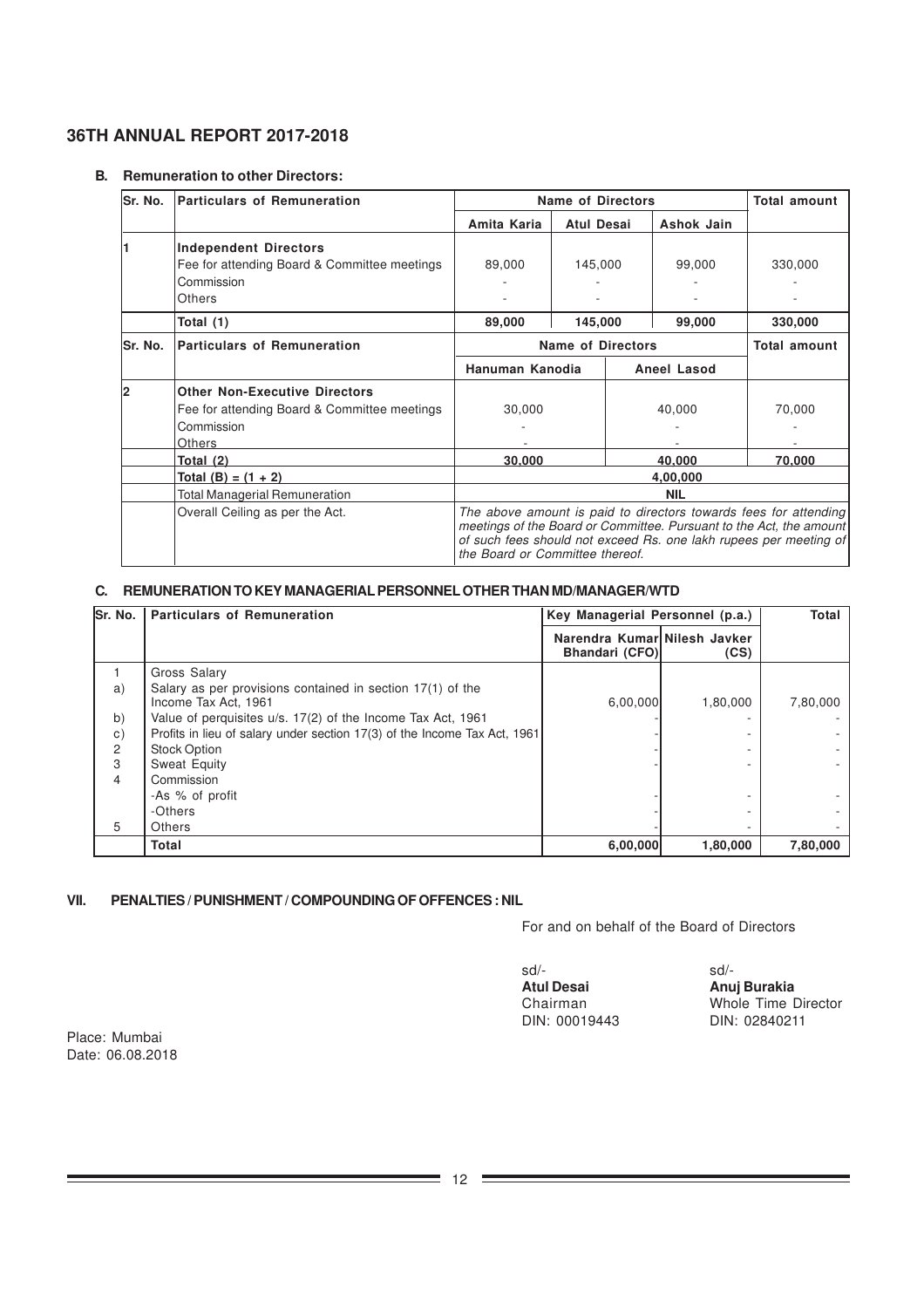### **Annexure II**

### **Form No. AOC-2**

(Pursuant to clause (h) of subsection (3) of section 134 of the Act and Rule 8(2) of the Companies (Accounts) Rules, 2014)

### **Form for disclosure of particulars of contracts/arrangements entered into by the company with related parties referred to in subsection (1) of section 188 of the Companies Act, 2013 including certain arm's length transactions under third proviso thereto:**

- 1. Details of contracts or arrangements or transactions not at arm's length basis NA
- 2. Details of material contracts or arrangement or transactions at arm's length basis
	- a. Name(s) of the related party and nature of relationship Welspun Steel Limited (Enterprise under common control with the Company)
	- b. Nature of contracts/arrangements/transactions Purchase of DRI/ sponge iron, stores materials, Scrap and sale of finished goods
	- c. Duration of the contracts / arrangements/transactions 01.04.2017 to 31.03.2018
	- d. Salient terms of the contracts or arrangements or transactions including the value:
		- Purchases of DRI/ sponge iron & Others from Welspun Steel Limited for Rs.4,309 lakh during the period from 01.04.2017 to 31.03.2018 are at a market price and on Arm's length basis.
		- Sale of finished goods of Rs.492 lakh to Welspun Steel Ltd during the period from 01.04.2017 to 31.03.2018 are at a market price and on Arm's length basis
		- All material transactions entered with the related party is carried out in the ordinary course of the business.
	- e. Date(s) of approval by the Board: The Board of Directors at their meeting held on February 14, 2017 approved the said transactions;
	- f. Amount paid as advances: Nil

FOR AND ON BEHALF OF THE BOARD OF DIRECTORS

sd/- sd/- **Atul Desai Anuj Burakia**

Chairman Whole Time Director<br>DIN: 00019443 DIN: 02840211 DIN: 02840211

Place: Mumbai Date: 06.08.2018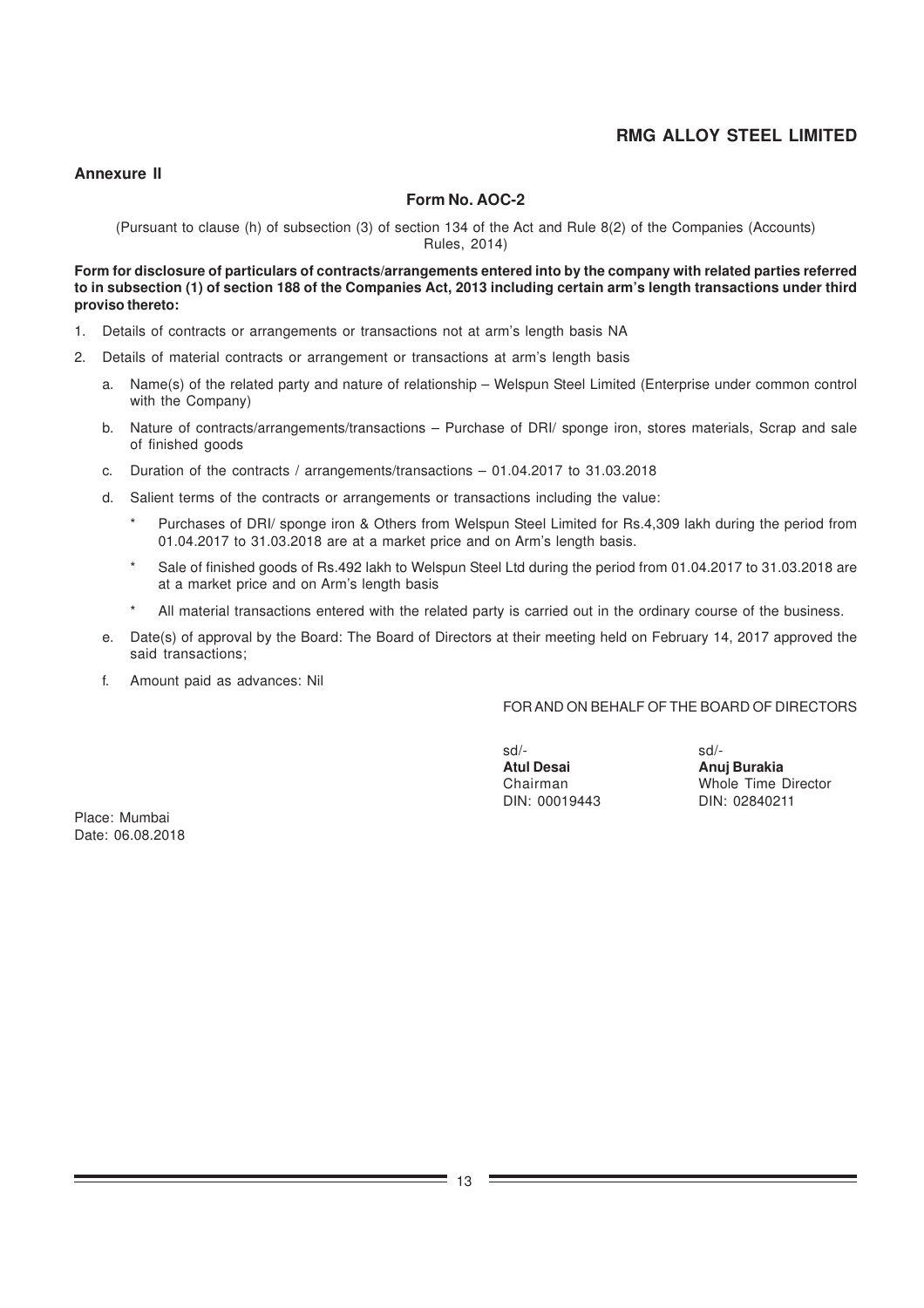### **Annexure III**

### **FORM MR-3**

### **SECRETARIALAUDIT REPORT**

#### **FOR THE FINANCIAL YEAR ENDED 31st March, 2018**

[Pursuant to section 204(1) of the Companies Act, 2013 and rule No.9 of the Companies Appointment and Remuneration Personnel) Rules, 2014]

#### To, The Members, **RMG ALLOY STEEL LIMITED** CIN: L27100GJ1980PLC020358

We have conducted the secretarial audit of the compliance of applicable statutory provisions and the adherence to good corporate practices by **RMG ALLOY STEEL LIMITED** (hereinafter called "the company") Secretarial Audit was conducted in a manner that provided us a reasonable basis for evaluating the corporate conducts/statutory compliances and expressing our opinion thereon.

Based on our verification of the Company's books, papers, minute books, forms and returns filed and other records maintained by the company and also the information provided by the Company, its officers, agents and authorized representatives during the conduct of secretarial audit, we hereby report that in our opinion, the company has, during the audit period covering the financial year ended on 31st March, 2018 complied with the statutory provisions listed hereunder and also that the Company has proper Board processes and compliance-mechanism in place to the extent, in the manner and subject to the reporting made hereinafter:

We have examined the books, papers, minute books, forms and returns filed and other records maintained by the Company for the financial year ended on 31st March, 2018 according to the provisions of:

- i. The Companies Act, 2013 (the Act) and the rules made there under;
- ii. The Securities Contracts (Regulation) Act, 1956 ('SCRA') and the Rules made there under;
- iii. The Depositories Act, 1996 and the Regulations and Bye-laws framed there under;
- iv. Foreign Exchange Management Act, 1999 and the rules and regulations made there under to the extent of Foreign Direct Investment, Overseas Direct Investment and External Commercial Borrowings;
- v. The following Regulations and Guidelines prescribed under the Securities and Exchange Board of India Act, 1992 ('SEBI Act');
	- a) The Securities and Exchange Board of India (Substantial Acquisition of Shares and Takeovers) Regulations, 2011;
	- b) The Securities and Exchange Board of India (Prohibition of Insider Trading) Regulations, 2015;
	- c) The Securities and Exchange Board of India (Issue of Capital and Disclosure Requirements) Regulations, 2009;
	- d) The Securities and Exchange Board of India (Employee Stock Option Scheme and Employee Stock Purchase Scheme) Guidelines, 1999;
	- e) The Securities and Exchange Board of India (Issue and Listing of Debt Securities) Regulations, 2008;
	- f) The Securities and Exchange Board of India (Registrars to an Issue and Share Transfer Agents) Regulations, 1993 regarding the Companies Act and dealing with client;
	- g) The Securities and Exchange Board of India (Delisting of Equity Shares) Regulations, 2009; and
	- The Securities and Exchange Board of India (Buyback of Securities) Regulations, 1998;
- vi. We have relied on the representations made by the Company and its officers for systems and mechanism formed by the Company for compliances under other various applicable Acts, Laws, Rules and Regulations to the Company.

We have also examined compliance with the applicable clauses of following:

- (i) the Secretarial Standards issued by The Institute of Company Secretaries of India ("ICSI");
- (ii) The Listing Agreement/SEBI (Listing Obligation and Disclosure Requirement) Regulation, 2015 entered into by the Company with Stock Exchanges.
- To the best of our knowledge and belief, during the period under review, the company has generally complied with the provisions of the Act, Rules, Regulations, Guidelines, Standards, etc. mentioned above.

#### **We further report that:**

a) During the year under review, the Board of Directors of the Company was duly constituted with proper balance of Executive Directors, Non-Executive Directors and Independent Directors.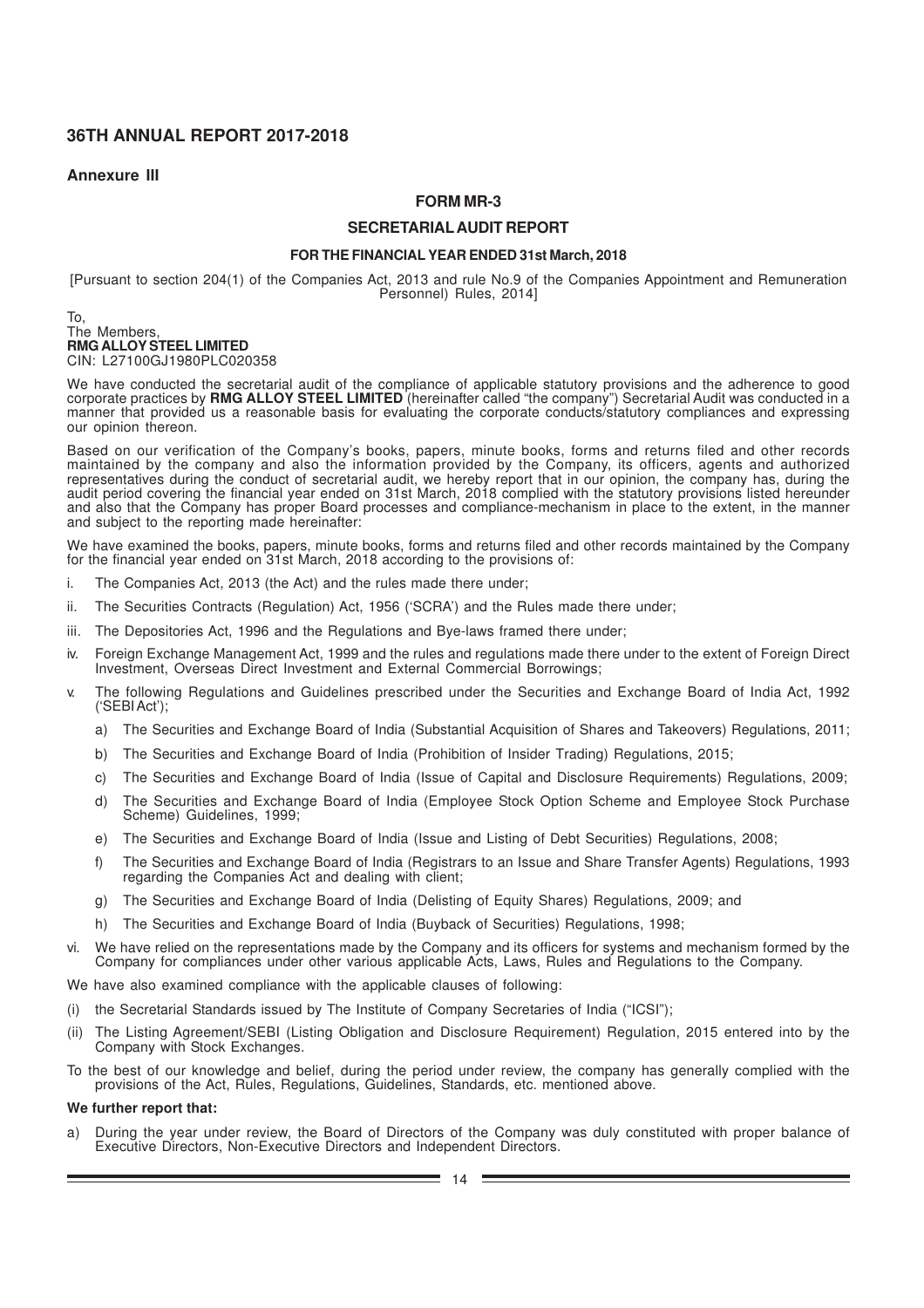The committee of the Board is duly constituted. The changes in the composition of the Board of Directors that took place during the period under review were carried out in compliance with the provisions of the Act.

- b) Adequate notice is given to all directors to schedule the Board Meetings and Committee Meetings, agenda and detailed notes on agenda were sent at least seven days in advance and adequate system exists for seeking and obtaining further information and clarifications on the agenda items before the meeting and for meaningful participation at the meeting.
- c) Majority decision is carried through while the dissenting members' views are captured and recorded as part of the minutes, wherever applicable.

**We further report that** there are adequate systems and processes in the company commensurate with the size and operations of the company to monitor and ensure compliance with applicable laws, rules, regulations and guidelines.

We further report that during the year;

- The Company has failed to send Notices of Annual General Meeting along-with Financial Statements, Auditor's Report and Board's Report thereon to its shareholders at least 21 days before the meeting as required under the provisions of section 101 read with 136 of the Companies Act, 2013. However, the management has explained us that the same happened due to logistical issues and unavailability of executives.
- During the period under review i.e. from 01st April, 2017 to 31st March, 2018, the Company has not maintained minimum public shareholding, i.e. 25% of the listed shares as required under regulation 19A Securities Contracts (Regulation) Rules, 1957.

**We further report that** during the audit period, the following event has taken place in the company;

The Company has issued and allotted 3,00,00,000 (Three crores) 12% Redeemable Preference Shares of Rs. 10/each at par on preferential basis.

We further report that during the audit period, the company has co-operated with us and have produced before us all the required forms information, clarifications, returns and other documents as required for the purpose of our audit.

> **For MIHEN HALANI & ASSOCIATES** Practicing Company Secretary

Date: 23.05.2018 Place: Mumbai

| Mihen Halani  |
|---------------|
| (Proprietor)  |
| CP No: 12015  |
| ACS No: 32176 |

## **APPENDIX A**

To, The Members, **RMG ALLOY STEEL LIMITED**

Our report of even date is to be read along with this letter.

- 1. Maintenance of Secretarial record is the responsibility of the management of the Company. Our responsibility is to express an opinion on these secretarial records based on our audit.
- 2. We have followed the audit practices and process as were appropriate to obtain reasonable assurance about the correctness of the contents of the Secretarial records. The verification was done on test basis to ensure that correct facts are reflected in Secretarial records. We believe that the process and practices, we followed provide a reasonable basis for our opinion.
- 3. We have not verified the correctness and appropriateness of financial records and Books of Accounts of the Company.
- Wherever required, we have obtained the Management representation about the Compliance of laws, rules and regulations and happening of events etc.
- 5. The Compliance of the provisions of Corporate and other applicable laws, rules, regulations, standards is the responsibility of the management. Our examination was limited to the verification of procedure on test basis.
- 6. The Secretarial Audit report is neither an assurance as to the future viability of the Company nor of the efficacy or effectiveness with which the management has conducted the affairs of the Company.

**For MIHEN HALANI & ASSOCIATES** Practicing Company Secretary

Date: 23.05.2018 Place: Mumbai

**Mihen Halani** (Proprietor) CP No: 12015 ACS No: 32176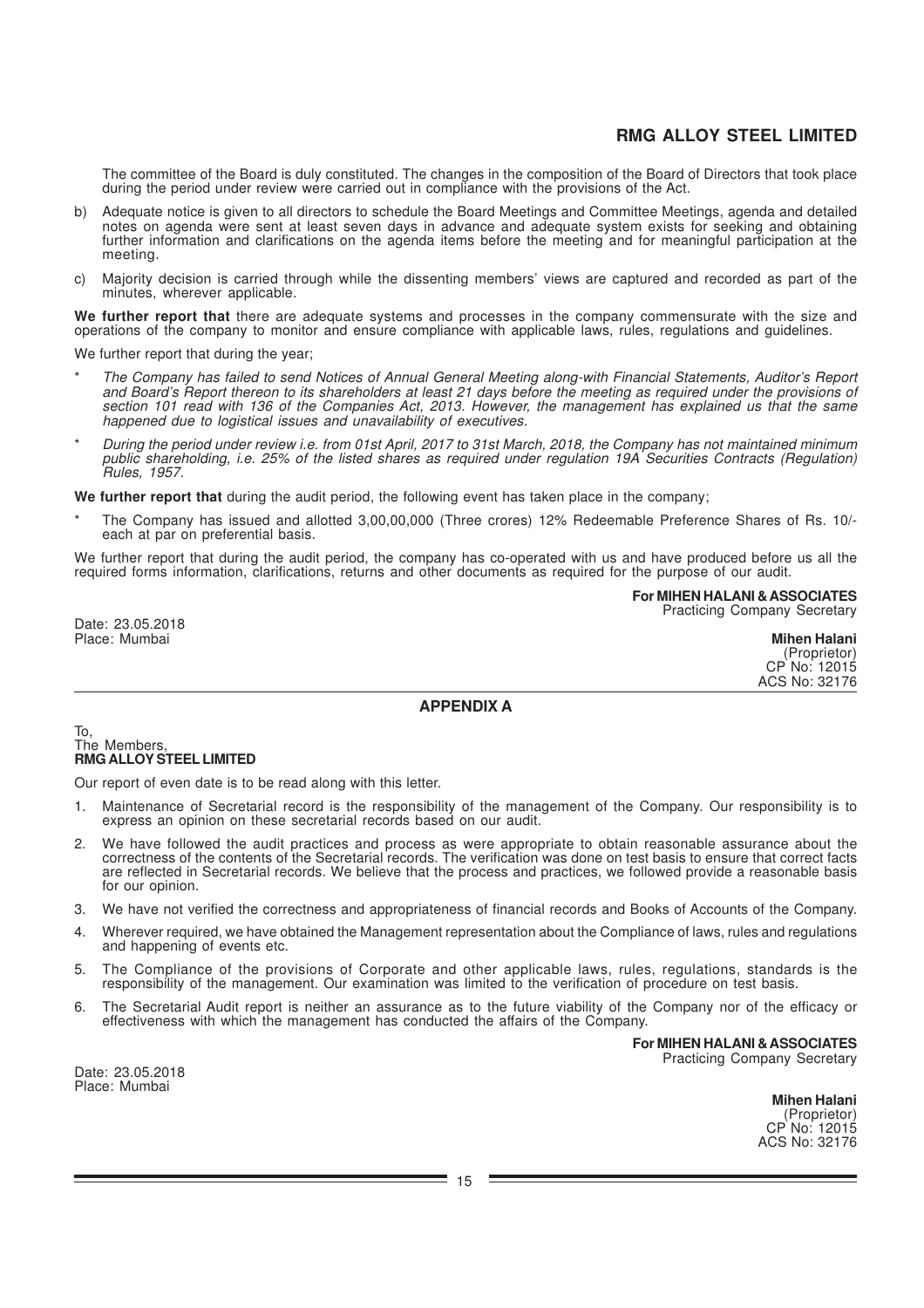### **Annexure IV**

# **CORPORATE GOVERNANCE REPORT**

### **1. Company's Philosophy**

RMG Alloy Steel Limited believes that for a company to succeed on a sustained basis, it must maintain global standards of corporate conduct towards its employees, shareholders, consumers and society.

The primary objective is to create and adhere to a corporate culture of conscience and consciousness, transparency and openness.

### **2. Board of Directors**

### **a. Composition and Category of directors:**

Details of composition of the existing Board of Directors as on 31st March 2018 are given below:

| Sr.            | Name of Director    | Category  | No. of             | <b>Attendance Particulars</b>     |                  |      |                      | No. of other Directorship  | Member/                                                                                                    |
|----------------|---------------------|-----------|--------------------|-----------------------------------|------------------|------|----------------------|----------------------------|------------------------------------------------------------------------------------------------------------|
| No.            |                     |           | <b>Shares Held</b> |                                   |                  |      | (as last declared to |                            | Chairman in                                                                                                |
|                |                     |           |                    | Last Annual<br>General<br>Meeting | Board<br>Meeting | Pub. | the Company)<br>Pvt. | Other<br>Body<br>Corporate | No. of Board/<br>Committees<br>including other<br>Companies (as<br>last declared<br>to the<br>Company) $@$ |
|                | Mr. Atul Desai      | I.C       | <b>NIL</b>         | Yes                               | 5/5              | 8    | $\Omega$             | $\Omega$                   | C5, M8                                                                                                     |
| $\overline{c}$ | Mr. Anuj Burakia    | Ε         | <b>NIL</b>         | <b>No</b>                         | 5/5              | 2    | 3                    | $\Omega$                   |                                                                                                            |
| 3              | Mr. Ashok Jain      |           | <b>NIL</b>         | <b>No</b>                         | 4/5              |      | 6                    | 0                          | M <sup>2</sup>                                                                                             |
| $\overline{4}$ | Mr. Hanuman Kanodia | <b>NP</b> | 100                | <b>No</b>                         | 3/5              | 2    |                      | 0                          |                                                                                                            |
| 5              | Mr. Aneel Lasod     | <b>NP</b> | <b>NIL</b>         | <b>No</b>                         | 4/5              |      | $\Omega$             | $\Omega$                   |                                                                                                            |
| 6              | Ms. Amita Karia     | I.W       | <b>NIL</b>         | No                                | 4/5              | 3    | $\mathbf 0$          |                            | M1                                                                                                         |

@ Chairmanship/membership of the Audit Committee and the Share Transfer, Investors' Grievance and Stakeholders' Relationship Committee alone considered

Abbreviations:

 $P =$  Promoter,  $E =$  Executive Director,  $N =$  = Non Executive Director, I = Independent Non Executive, S = Shareholder, C = Chairman, M = Member, SI= Strategic Investor, NP=Nominee of promoter director W=Woman Director.

# **b. Number of Board Meetings held, dates on which Board Meetings held:**

During the year 2016-17, the Board of Directors met Five times on the following dates: 16.05.2017, 08.09.2017, 12.12.2017, 13.02.2018 and 01.03.2018.

None of the directors are related to any other director on the Board.

c. A copy of familiarization policy of the company for independent directors is available on the website of the company **www.rmgalloysteel.com.**

# **3. AUDIT COMMITTEE**

### **Terms of reference:**

The terms of reference stipulated by the Board of Directors to the Audit Committee are as contained under Regulation 18 read with Part C of Schedule II of the SEBI (Listing Obligations and Disclosure Requirements) Regulations, 2015 and Section 177 of the Companies Act, 2013.

### **Composition (as on March 31, 2018):**

The Audit Committee consists of the following 3 NonExecutive Directors as on 31.03.2018.

Mr. Atul Desai Chairman (Independent)

Mr. Ashok Jain Member (Independent)

Ms. Amita Karia Member (Independent)

The Company Secretary of the Company, Mr. Nilesh Javker acts as the Secretary of the Committee.

### **Meetings and attendance during the year:**

Four meetings of Audit Committee of the Board of Directors were held, viz, 16.05.2017, 08.09.2017, 12.12.2017 and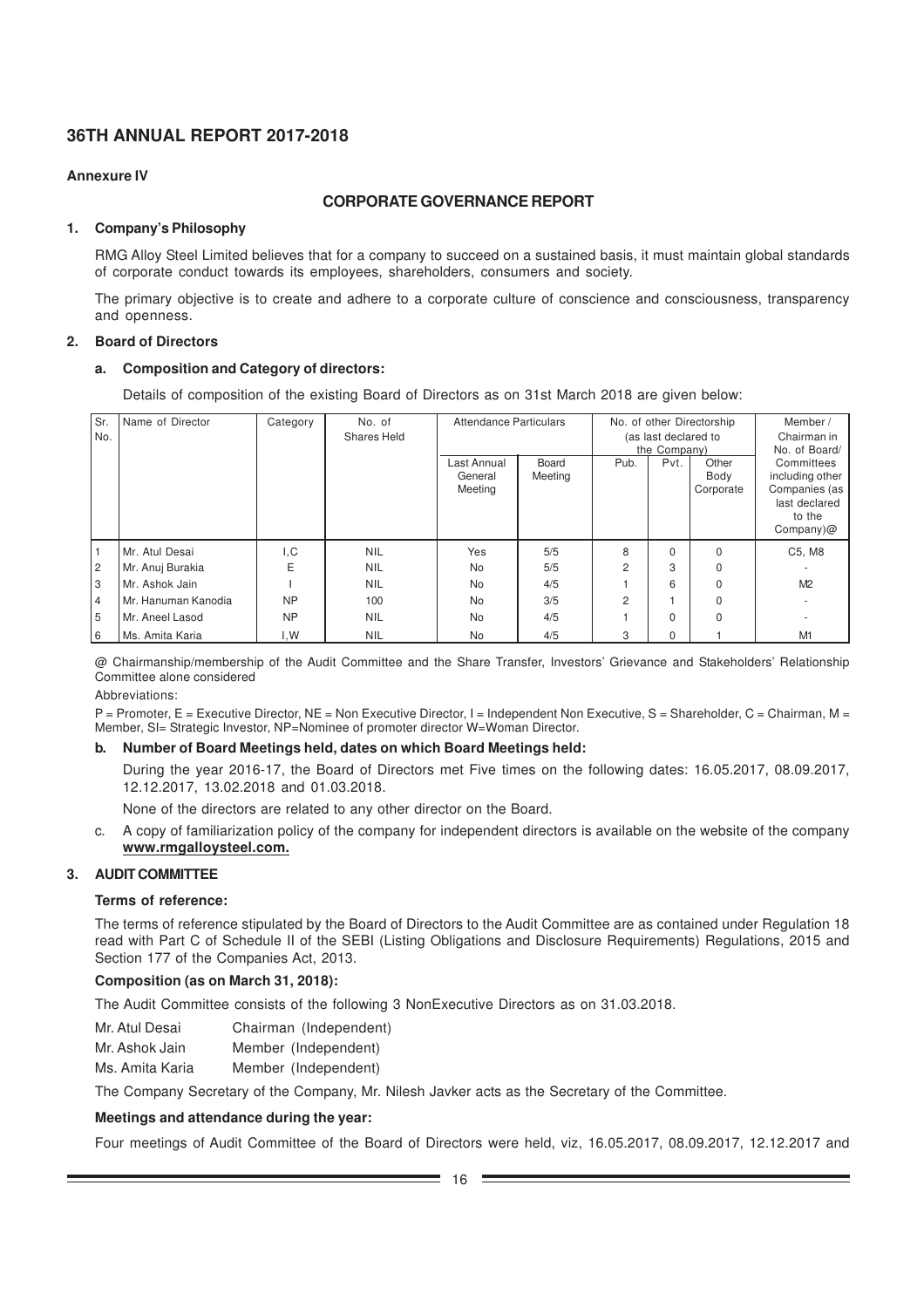| Sr.<br>INo. | Name of the Member | <b>Designation</b> | <b>Number of Meetings Attended</b><br>(01/04/2017 to 31/03/2018) |
|-------------|--------------------|--------------------|------------------------------------------------------------------|
|             | Mr. Atul Desai     | Chairman           | 4/4                                                              |
| 12          | Mr. Ashok Jain     | Member             | 3/4                                                              |
| 13          | Ms. Amita Karia    | Member             | 3/4                                                              |

13.02.2018. The details of Attendance of Members of Audit Committee are as follows:

None of recommendations made by the Audit Committee were rejected by the Board.

### **4. DETAILS OF ESTABLISHMENT OF VIGIL MECHANISM FOR DIRECTORS AND EMPLOYEES.**

The Company has a Whistle Blower Policy and Vigil Mechanism for its directors and employees and no personnel have been denied access to the Audit Committee Chairman.

### **5. NOMINATION AND REMUNERATION COMMITTEE**

The Company had constituted the Nomination and Remuneration Committee consisting of non-executive directors majority of which are independent directors. During the year under review, four meetings of the Committee were held on 16.05.2017, 01.11.2017, 12.12.2017, 13.02.2018.

### **Composition (as on March 31, 2018) and attendance during the year:**

The Committee comprises of 3 independent and non-executive directors as on date of this Report as listed below. The details of Attendance of Members of Nomination and Remuneration Committee are as follows:

| Sr.<br>No. | Name of the Member | <b>Designation</b> | <b>Number of Meetings Attended</b><br>(01/04/2017 to 31/03/2018) |
|------------|--------------------|--------------------|------------------------------------------------------------------|
|            | Mr. Ashok Jain     | Chairman           | 3/4                                                              |
| 12         | Mr. Atul Desai     | Member             | 4/4                                                              |
| 13         | Ms. Amita Karia    | Member             | 4/4                                                              |

### **Terms of Reference**

To recommend appointment of, and remuneration to, Managerial Personnel and review thereof from time to time.

Nomination and Remuneration Policy:

The Company follows a policy on remuneration of directors and senior management employees and the salient features thereof are as under:

### **Appointment of Directors:**

- While identifying persons who may be appointed directors, the Committee shall consider business of the Company, strength, weakness, opportunity and threats to company's business, existing composition of the board of directors, diversity, skills, expertise of existing directors and, background, skills, expertise, reputation and qualification possessed by persons being considered, specific requirements under Companies Act, 2013, SEBI (Listing Obligations and Disclosure Requirements) Regulations, 2015 and any other laws as to composition of the Board.
- While identifying persons who may be appointed as independent directors, the Committee shall review their qualifications and suitability to ensure that such candidates will be able to function as directors 'Independently' and void of any conflict of interest, obligations, pressure from other Board members, KMPs, senior management and other persons associated with the Company.

### **Remuneration of Directors, Key Managerial Personnel, Senior Management Personnel:**

- The remuneration to executive directors, Key Managerial Personnel and Senior Management Personnel at the time of appointment shall be mutually agreed. The Committee shall consider top industry indicators, requirements of role, qualification and experience of candidate, expected contribution of executive to the profitability challenges specific to the Company and such other matters as the Committee may deem fit. The remuneration must motivate individuals to achieve benchmarks which must be aligned to the vision of the Company. It may contain fixed pay. The management shall periodically find out the remuneration scale prevalent in the industry / peer group to the extent possible to find out if there is a need for revision in remuneration for retaining the talent.
- The Non-Executive directors shall not be eligible for any remuneration / commission, unless specifically approved by the Board of Directors on recommendation of the Nomination and Remuneration Committee and by the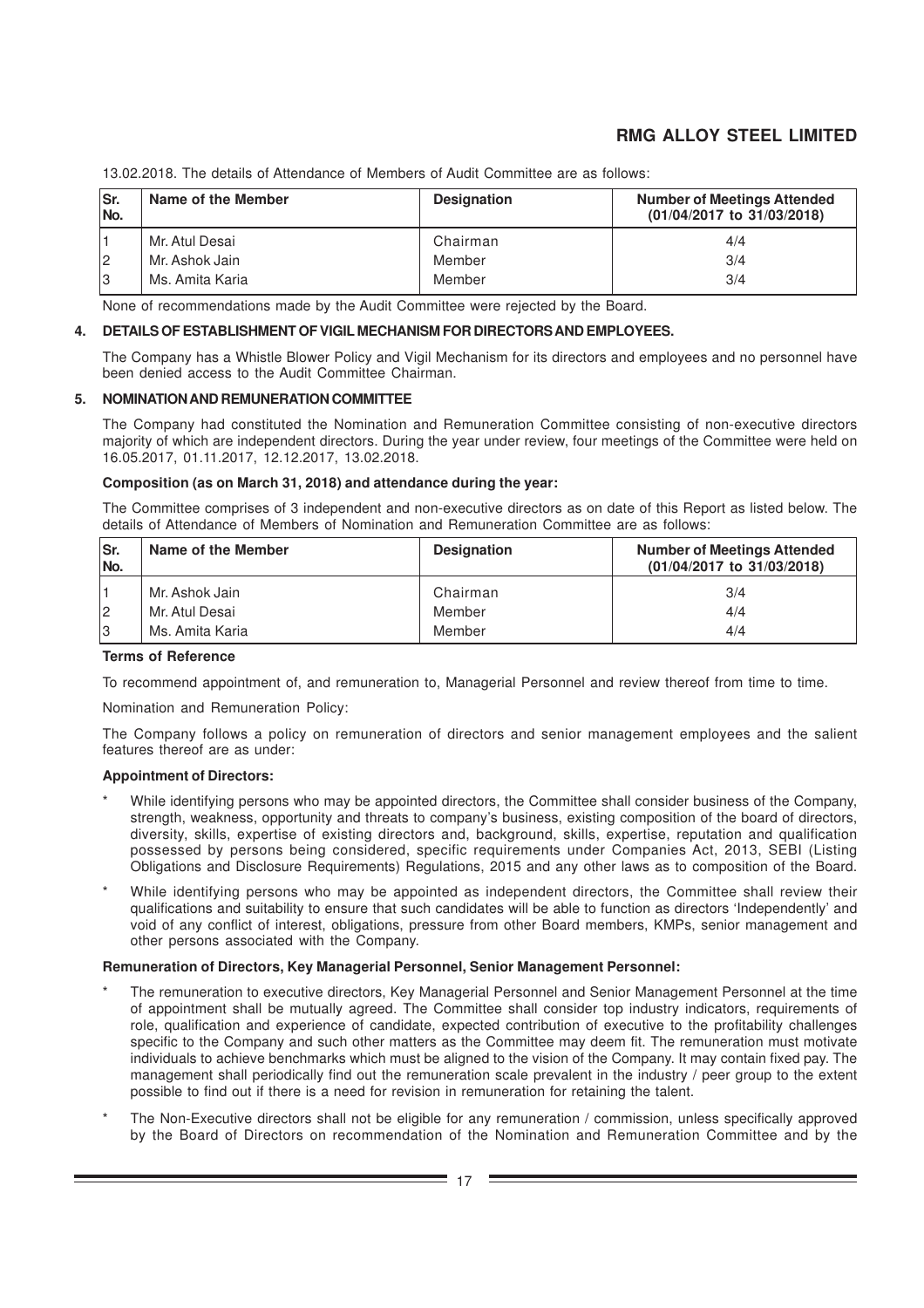shareholders. There are no pecuniary relationships or transactions with the non-executive directors vis-a-vis the Company.

- The Non-Executive Directors including independent directors may receive remuneration by way of fees for attending meetings of Board or Committee thereof. Provided that the amount of such fees shall not exceed Rs.1,00,000/ per meeting of the Board or Committee or such amount as may be prescribed by the Central Government from time to time.
- The Non-Executive Directors may be paid commission after complying with required provisions of the Companies Act, 2013.

Besides, the Committee shall take into consideration performance, of the concerned executive as well as the Company, to the growth of business, profitability, company potentiality and critical role played / initiatives taken while considering pay hike / increment to the concerned executives.

### **Details under Schedule V of SEBI (Listing Obligations and Disclosure Requirements) Regulations, 2015**

| Sr <sub>No.</sub> | <b>Particulars</b>   | Mr. Anuj Burakia, Whole Time Director |
|-------------------|----------------------|---------------------------------------|
|                   | Salary               | <b>NIL</b>                            |
| I 2.              | Commission           | <b>NIL</b>                            |
| 3.                | Service Contract     | July 29, 2015 to July 28, 2018        |
| $\overline{4}$ .  | Notice Period        | 1 month                               |
| 5.                | Severance Fees       | <b>NIL</b>                            |
| 6                 | <b>Stock Options</b> | <b>NIL</b>                            |

### **6. STAKEHOLDERS' RELATIONSHIP COMMITTEE**

The Stakeholders' Relationship Committee, in accordance with the Section 178 of the Companies Act, 2013 and Regulation 20 of the SEBI (Listing Obligations and Disclosure Requirements) Regulations, 2015, to look into complaints related to transfer of shares, non-receipt of annual report, non-receipt of declared dividends and to review the functioning of the investors grievance redressal system.

### **Terms of Reference:**

The terms of reference of the Committee are as contained under Regulation 20 of the SEBI (Listing Obligations and Disclosure Requirements) Regulations, 2015.

### **Other details:**

- a) Name of non-executive director heading the committee: Mr. Atul Desai, Chairman
- b) Name and designation of compliance officer: Mr. Nilesh Javker
- c) Composition (as on March 31, 2018) and details of attendance of members of the Committee are as follows::

| lSr.<br>No. | Name of the Member | <b>Designation</b> | <b>Number of Meetings Attended</b><br>(01/04/2017 to 31/03/2018) |
|-------------|--------------------|--------------------|------------------------------------------------------------------|
|             | l Mr. Atul Desai   | Chairman           | 4/4                                                              |
| 2.          | l Mr. Ashok Jain-  | Member             | 4/4                                                              |

d) No. of meetings held:

Four meetings of Stakeholders' Relationship Committee were held, viz, 16.05.2017, 08.09.2017, 12.12.2017 and 13.02.2018.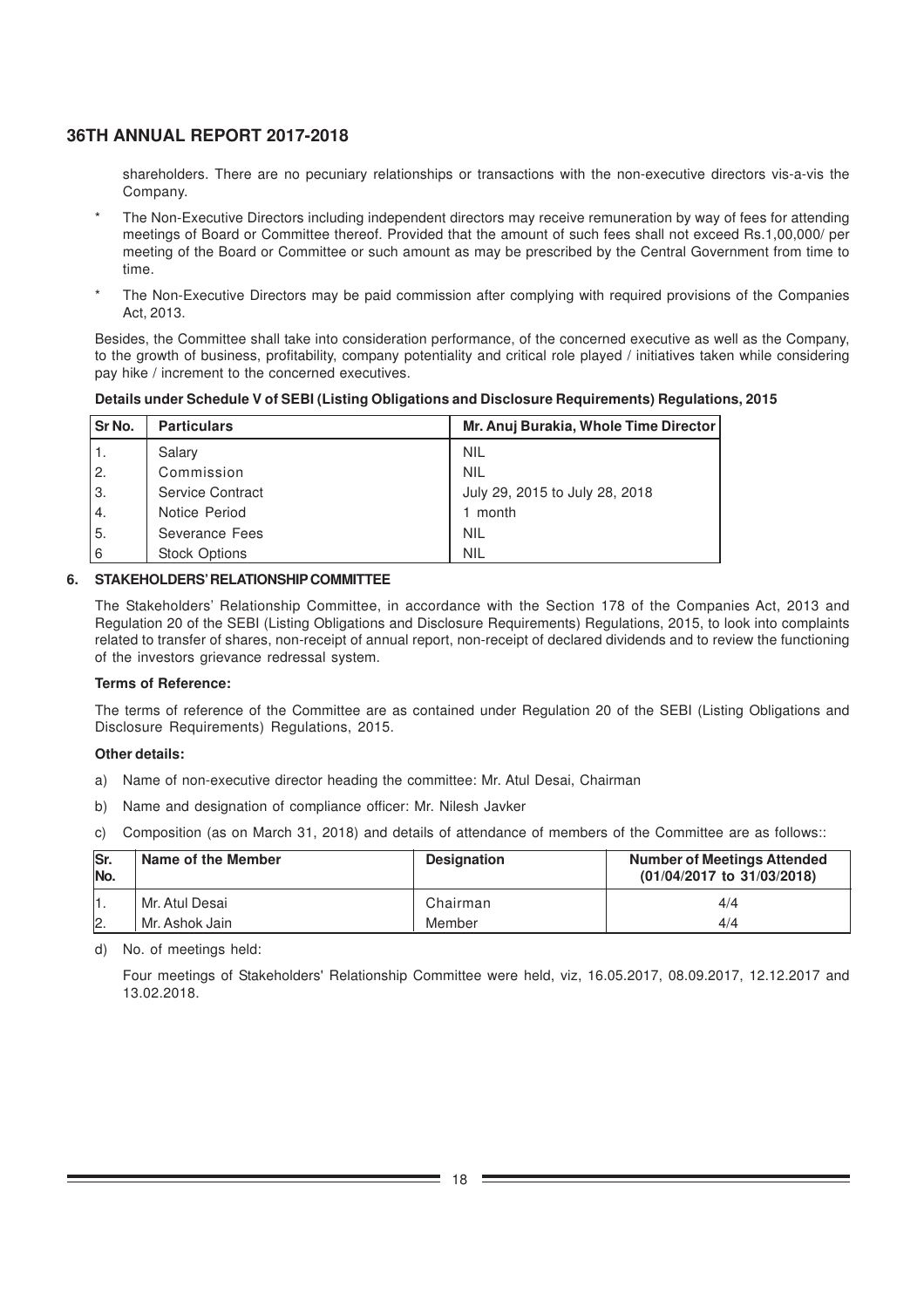e) Number of shareholders complaints/ requests received so far during the year:

During the year under review, total one Investors complaints were received. Break up and number of complaints received under different category is given hereunder:

| Sr. no. | Category                                        | No. of complaints Recd |
|---------|-------------------------------------------------|------------------------|
|         | Non Receipt of Dividend Warrant                 | 0                      |
|         | Non Receipt of Exchange Share Certificates      |                        |
| 3       | Non Receipt of Annual Report                    |                        |
| 4       | Non Receipt of Share Certificate After Transfer |                        |
| 5       | Non Receipt of Demat Rejection Documents        | $\overline{2}$         |
| 6       | Non Receipt of Demat Credit                     | 0                      |
|         | <b>SEBI</b>                                     |                        |
|         | <b>Total Complaints Received</b>                | 6                      |

All the complaints/ requests received during the year under report were resolved within the time limit to the satisfaction of the investors/ shareholders and no complaints were pending as on 31st March 2018.

- f) Number of complaints not solved to the satisfaction of shareholders: Nil
- g) Number of pending complaints: Nil

### **7. INDEPENDENT DIRECTORS' MEETING**

One independent directors meeting was held on 26.03.2018. Three independent directors were present at the meeting viz. Mr. Atul Desai, Mr. Ashok Jain and Ms. Amita Karia.

Board Evaluation: The evaluation process was led by the Chairman of the Nomination and Remuneration Committee with specific focus on the performance vis à vis the plans, meeting challenging situations, performing leadership role within and effective functioning of the Board. The evaluation process invited through IT enabled platform graded responses to a structured questionnaire for each aspect of evaluation viz. time spent by each of the directors, accomplishment of specific responsibilities and expertise, conflict of interest, integrity of the Director, active participation and contribution during discussions.

### **8. GENERAL BODY MEETINGS:**

(i) The details of General Meetings held in the last three years are given hereunder:

| Date       | Type of meeting                  | Location                                                                              | Time               | <b>Special Resolutions Passed</b>                                                                                                                                                                                                                                                                                                                                        |
|------------|----------------------------------|---------------------------------------------------------------------------------------|--------------------|--------------------------------------------------------------------------------------------------------------------------------------------------------------------------------------------------------------------------------------------------------------------------------------------------------------------------------------------------------------------------|
| 30/09/2015 | Annual General<br>Meeting        | Plot No.1, GIDC Industrial Estate,<br>Valia Road, Jhagadia,<br>Dist. Bharuch, Gujarat | 12.30<br><b>PM</b> | Appointment of Mr. Anuj Burakia as a Whole Time Director<br>of the Company for a period of three years with effect<br>from 29th July, 2015 at a remuneration of Rs.10,00,000/<br>per annum inclusive of all perquisites.                                                                                                                                                 |
|            |                                  |                                                                                       |                    | Alteration of Article 3 of Articles of Associations upon<br>ii.<br>increase in athorised share capital from Rs.120 Crore to<br>Rs.130 Crore and insertion of Article 3A                                                                                                                                                                                                  |
|            |                                  |                                                                                       |                    | iii. To approve issue and allotment of 92,00,000 12%<br>Redeemable Preference shares of Rs.10/ each at a<br>premium of Rs.25/ per shares aggregating to<br>Rs.32,20,00,000/ (Rupees Thirty Two Crores Twenty Lacs<br>only) in one or more tranches to the Promoter/Co-<br>promoter/Strategic Investor /associate companies of<br>Promoter/Co-Promoter/Strategic Investor |
| 27/09/2016 | <b>Annual General</b><br>Meeting | Plot No.1, GIDC Industrial Estate,<br>Valia Road, Jhagadia,<br>Dist. Bharuch, Gujarat | 12.30 PM           | <b>NIL</b>                                                                                                                                                                                                                                                                                                                                                               |
| 26/09/2017 | <b>Annual General</b><br>Meeting | Plot No.1, GIDC Industrial Estate,<br>Valia Road, Jhagadia,<br>Dist. Bharuch, Gujarat | 12.30 PM           | Alteration of Article 3 of the Articles of Association<br>i.<br>regarding authorized share capital of the Company                                                                                                                                                                                                                                                        |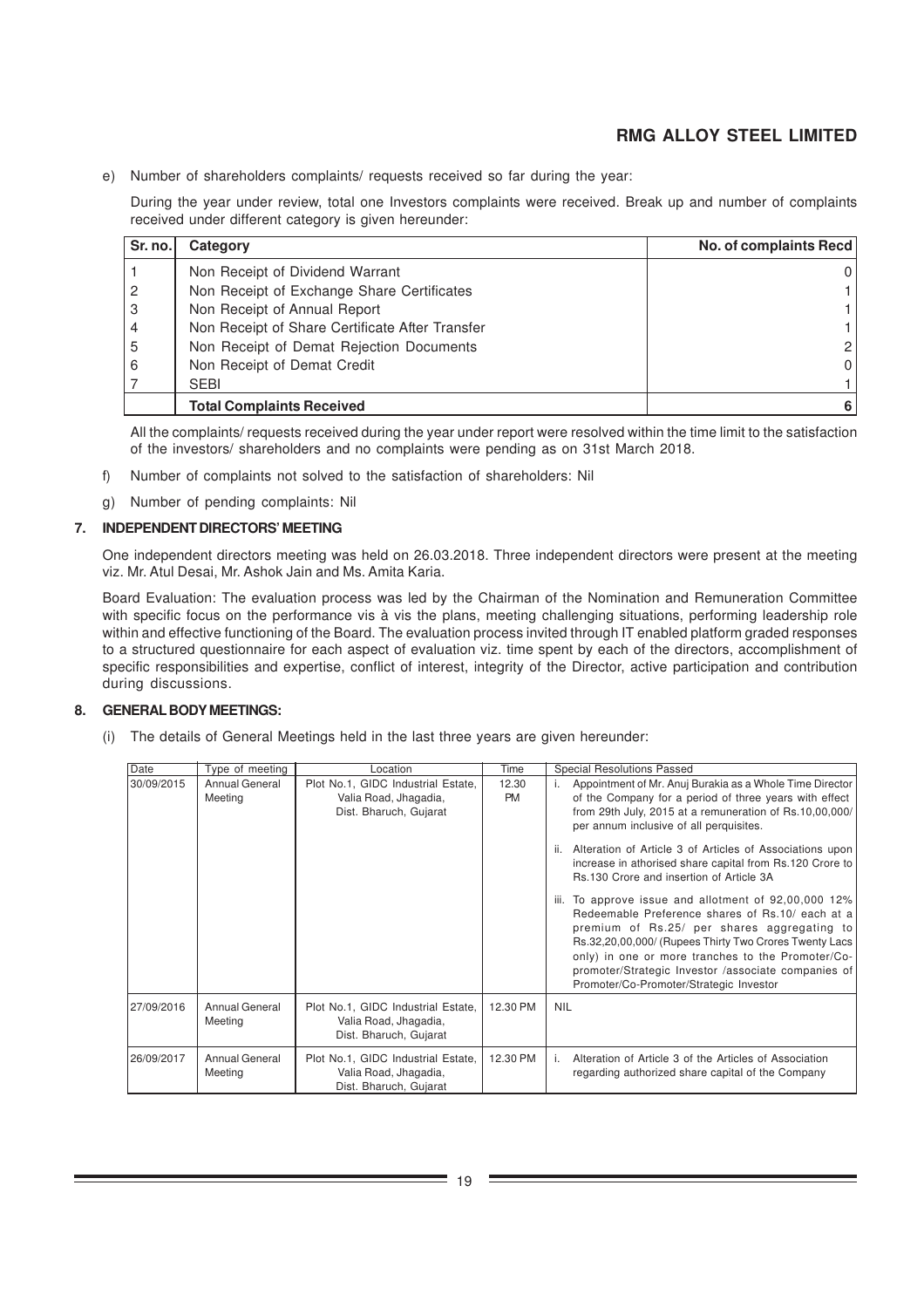|            |                                   |                                                                                       |          | ii.                 | To issue and allot upto 3,00,00,000 12% Redeemable<br>Preference shares of Rs.10 each aggregating to<br>Rs.30,00,00,000/- (Rupees Thirty Crore Only) in one or<br>more tranches to the Promoter/Co-promoter/Strategic<br>Investor/associate companies of promoter/ co-promoter/<br>Strategic Investor                                                                                                                                                                                                                                                                                                                                                                                                                                                                                                                                                                                                                                                                                                                               |
|------------|-----------------------------------|---------------------------------------------------------------------------------------|----------|---------------------|-------------------------------------------------------------------------------------------------------------------------------------------------------------------------------------------------------------------------------------------------------------------------------------------------------------------------------------------------------------------------------------------------------------------------------------------------------------------------------------------------------------------------------------------------------------------------------------------------------------------------------------------------------------------------------------------------------------------------------------------------------------------------------------------------------------------------------------------------------------------------------------------------------------------------------------------------------------------------------------------------------------------------------------|
| 27.03.2018 | Extra Ordinary<br>General Meeting | Plot No.1, GIDC Industrial Estate,<br>Valia Road, Jhagadia,<br>Dist. Bharuch, Gujarat | 12.30 PM | $\mathbf{L}$<br>ii. | For issue and allotment of 37,50,00,000 securities to<br>promoters and investors and conversion of 3,00,00,000<br>12% Redeemable Cumulative Preference Shares of Rs.10<br>each fully paid up into equity shares 3,00,00,000<br>Redeemable Preference Shares of Rs.10 each.<br>Approval of RMG Alloy Steel Limited - Employees Stock<br>Option Plan 2018 to create, offer and grant from time to<br>time 1,20,00,000 (One Crore Twenty Lakhs) Options, each<br>Option giving the right but not obligation to the holder to<br>opt for one fully paid-up Equity Share in the Company of<br>face value of Rs 6/- each fully paid up at the exercise<br>price being the price at 20% discount to the closing market<br>price on BSE on the day preceding the date of grant of<br>Option, in one or more tranches, and on such terms and<br>conditions, as may be determined by the Board in<br>accordance with the provisions of the RMG ESOP SCHEME<br>2018 and in due compliance with the applicable laws and<br>regulations in force |

- (ii) No special resolution was passed last year through postal ballot.
- (iii) No special resolution is proposed to be conducted through postal ballot

### **9. MEANS OF COMMUNICATION**

Quarterly results and newspapers wherein results normally published:

The Board of Directors of the Company approved the audited financial results for the year ended 31.03.2018, unaudited financial results for quarter ended 30.06.2017, 30.09.2017 and 31.12.2017 in their quarterly meetings and the same were normally published in Financial Express (E+G), Ahmedabad edition within 48 hours from the date of Board meetings.

The said financial results were also displayed on the website of the company at www.rmgalloysteel.com

### **10. GENERAL SHAREHOLDER INFORMATION:**

The next Annual General Meeting shall be held at –

| (i)  | Day and Date               | Monday, September 24, 2018                                                                 |
|------|----------------------------|--------------------------------------------------------------------------------------------|
|      | Venue                      | Plot no. 1, GIDC Industrial Estate, Valia Road, Jhagadia, Dist. Bharuch,<br>Gujarat 393110 |
|      | Time                       | 12.30 P.M.                                                                                 |
| (ii) | Financial year             | from 1st April 2017 to 31st March 2018                                                     |
|      | (iii) Date of Book Closure | from Wednesday, September 19, 2018 to Friday, September 21, 2018 (both<br>days inclusive)  |

- (iv) Dividend payment date: No dividend has been declared for the financial year 2017-18.
- (v) Listing on Stock Exchanges and Stock code

The securities of the Company are listed on the BSE Limited (Scrip code – 500365) (ISIN: INE731F01037)

The Company has paid listing fee to the Bombay Stock Exchange Limited.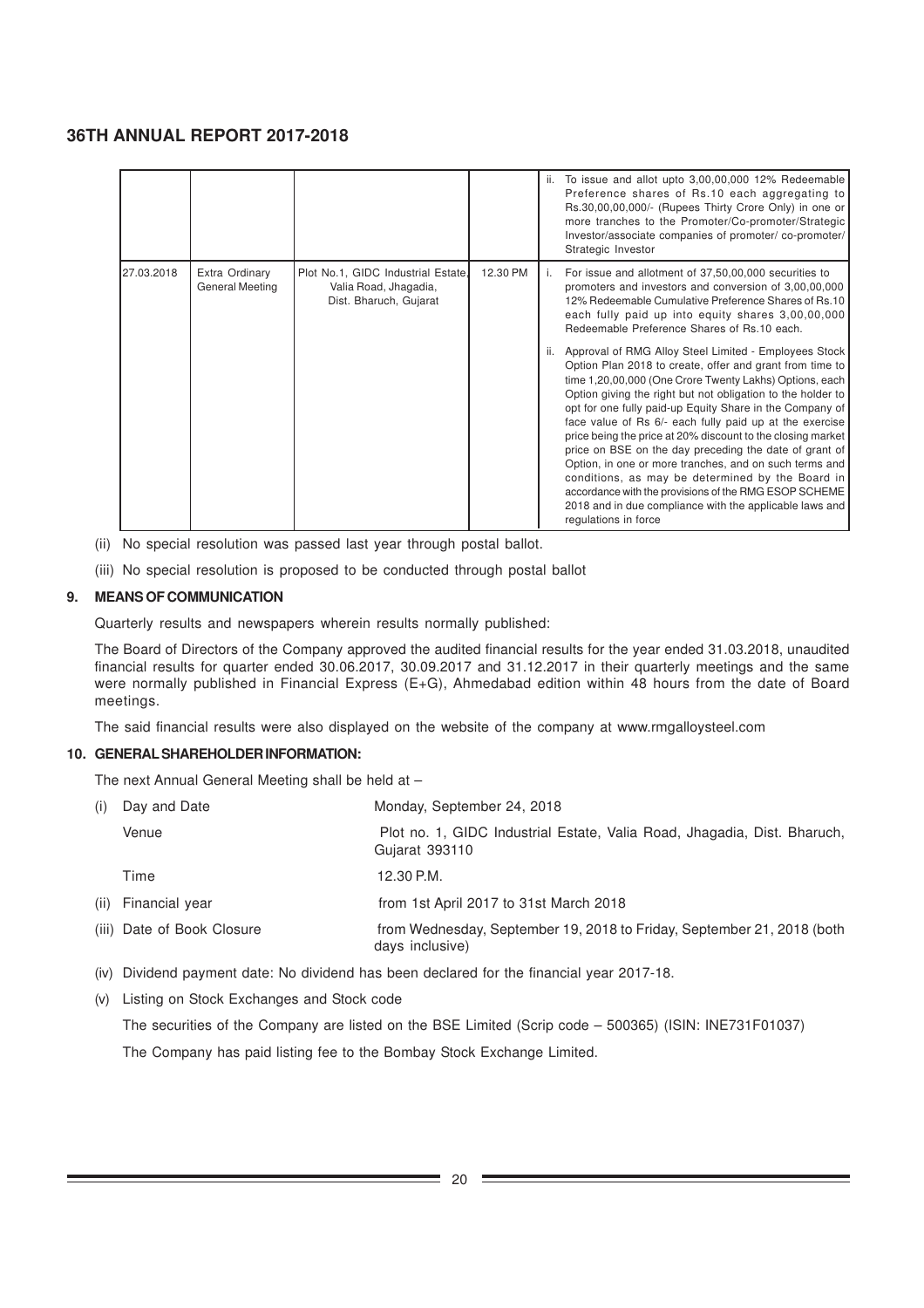|               |       | <b>Market Price</b> | <b>Sensex</b> |          |  |
|---------------|-------|---------------------|---------------|----------|--|
| <b>Month</b>  | High  | Low                 | High          | Low      |  |
| Apr 17        | 6.2   | 4.32                | 30184.22      | 29241.48 |  |
| May 17        | 5.49  | 3.96                | 31255.28      | 29804.12 |  |
| <b>Jun 17</b> | 5.23  | 3.57                | 31522.87      | 30680.66 |  |
| <b>Jul 17</b> | 5.75  | 3.51                | 32672.66      | 31017.11 |  |
| Aug 17        | 7.95  | 5.73                | 32686.48      | 31128.02 |  |
| Sep 17        | 7.95  | 6.8                 | 32524.11      | 31081.83 |  |
| Oct 17        | 8.91  | 6.94                | 33340.17      | 31440.48 |  |
| Nov 17        | 8.96  | 6.61                | 33865.95      | 32683.59 |  |
| Dec 17        | 6.64  | 5.19                | 34137.97      | 32565.16 |  |
| Jan 18        | 12.68 | 6.6                 | 36443.98      | 33703.37 |  |
| Feb 18        | 11.97 | 10.15               | 36256.83      | 33482.81 |  |
| Mar 18        | 12.68 | 12.2                | 34278.63      | 32483.84 |  |

(vi) Market Price Data HighLow Quotations during each month in last financial year i.e from 1st April 2017 to 31st March 2018 and performance in comparison to broad based indices such as BSE SENSEX is as follows:

### **(vii) Registrar and Transfer Agent:**

The transfer of shares of the Company are being done by Bigshare Services Pvt. Ltd., the R & T Agent, having address at Bharat Tin Works Building, 1st Floor, Opp. Vasant Oasis, Next to Keys Hotel, Marol Maroshi Road, Andheri (East), Mumbai – 400059.

Contact person: Mr. K. S. L. Upadhya, General Manager / Ms. Ujata Pokharkar, Client Executive Tel: 91226263 8200 Fax: 91226263 8261 Email: investor@bigshareonline.com

### **(viii)Share Transfer System:**

The Company's Registrar and Transfer Agent registers shares received from the shareholders for transfer in physical form within 15 days from the receipt of the documents, if the same are found in order. Transfer documents under objection are returned within two weeks.

### **(ix) Distribution of shareholding of equity shares as on 31st March, 2018 is as follows:**

|        | <b>Shareholding of nominal value</b> |        |           | <b>Total Holders</b> | <b>Amount</b> |            |  |
|--------|--------------------------------------|--------|-----------|----------------------|---------------|------------|--|
|        | Rs.                                  |        | (in Nos.) | % of Total           | in Rs.        | % of Total |  |
|        |                                      | 5000   | 79023     | 98.13                | 14570610      | 2.24       |  |
| 5001   |                                      | 10000  | 690       | 0.86                 | 4605324       | 0.71       |  |
| 10001  |                                      | 20000  | 385       | 0.48                 | 5323044       | 0.82       |  |
| 20001  |                                      | 30000  | 134       | 0.17                 | 3475470       | 0.53       |  |
| 30001  |                                      | 40000  | 49        | 0.06                 | 1689102       | 0.26       |  |
| 40001  |                                      | 50000  | 41        | 0.05                 | 1814136       | 0.28       |  |
| 50001  |                                      | 100000 | 99        | 0.12                 | 6751440       | 1.04       |  |
| 100001 | and above                            |        | 107       | 0.13                 | 612385914     | 94.12      |  |
|        |                                      | Total: | 80528     | 100                  | 650615040     | 100        |  |

(x) Dematerialisation of shares and liquidity: 107,443,702 equity shares constituting 99.09% of the outstanding equity shares are in demat form as on 31.03.2018 and have reasonable liquidity on the BSE Limited.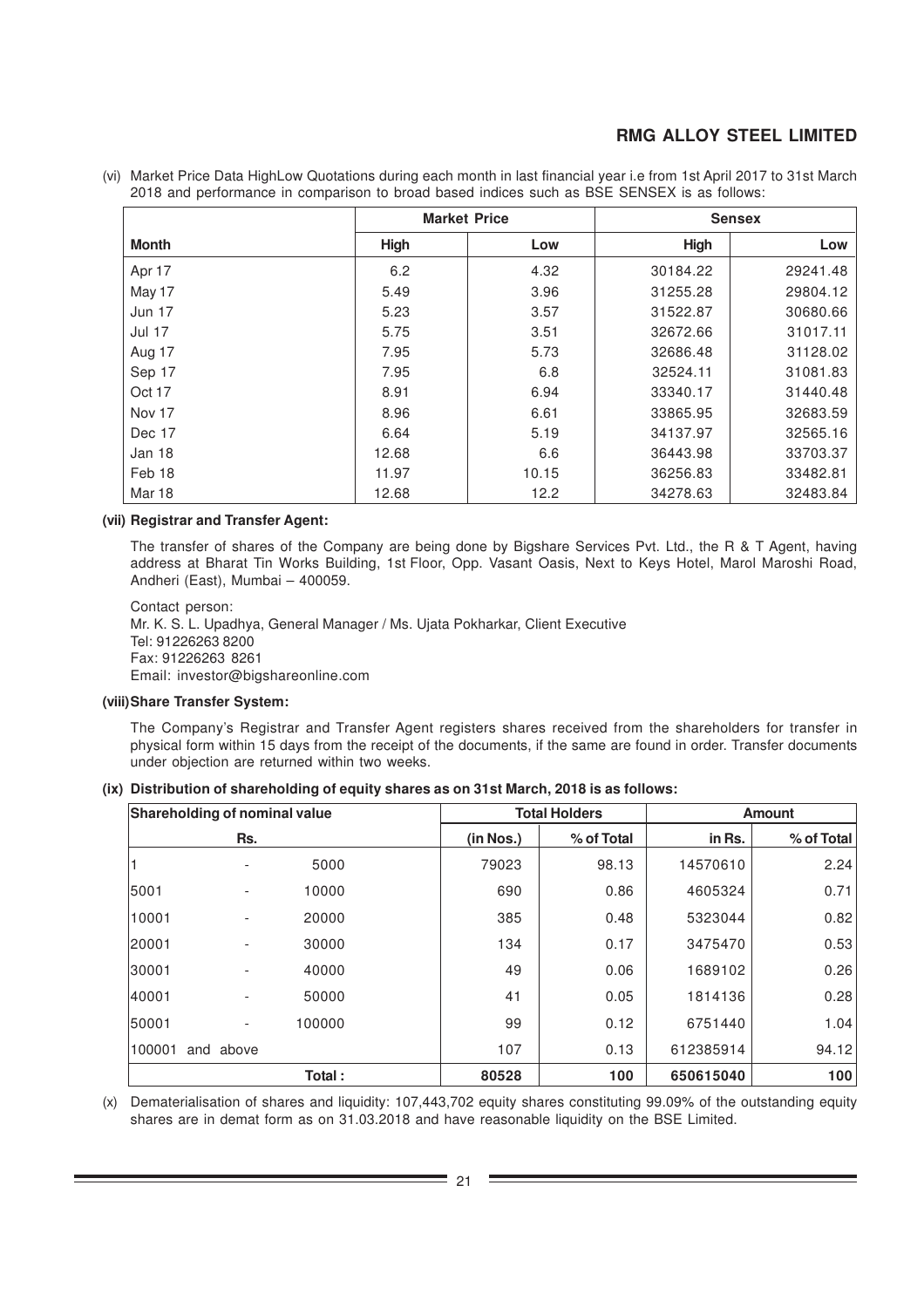- (xi) Outstanding GDRs/ADRs/Warrants or any Convertible instruments, conversion date and impact on equity: The Company has not issued any GDRs/ADRs/Warrants or any Convertible instruments.
- (xii) commodity price risk or foreign exchange risk and hedging activities:

Refer to Management Discussion & Analysis section of this Report.

(xiii) Plant Location: Plot no.1, G.I.D.C Industrial Estate, Valia Road, Jhagadia, Dist – Bharuch, Gujarat 393110

| (xiv) Address for Correspondence | : Plot no.1, G.I.D.C Industrial Estate, Valia Road, Jhagadia, Dist – Bharuch,<br>Gujarat 393110. |
|----------------------------------|--------------------------------------------------------------------------------------------------|
|                                  | Tel No. +91 22 6613 6000, Fax No.:+91 22 2490 8020                                               |
| (xv) Email Id                    | : allcompanysecreary of rmgl@welspun.com                                                         |
| (xvi) Website                    | www.rmgalloysteel.com                                                                            |

### **11. OTHER DISCLOSURES**

### **i. Related Party Transactions**

- Transactions with related parties are disclosed in Note No.36 of the Notes forming part of the financial statements. None of these are in conflict with the interests of the Company.
- The Company's policy on dealing with Related Party Transactions as required under Regulation 23 of the SEBI (Listing Obligations and Disclosure Requirements) Regulations, 2015 is disclosed on the Company's website and a web link thereto is as under:

### **http://www.rmgalloysteel.com/images/corporatepolicy/otherpolicies/policyonrelatedpartytransactions.pdf**

- ii. Details of non compliance by the Company, penalties, strictures imposed on the company by the Stock Exchange or SEBI or any statutory authority, on any matter related to capital market during the last 3 years:
	- A penalty of Rs.68700/ has been imposed by the Bombay Stock Exchange for delayed submission of unaudited financial results under Clause 41 of the Listing Agreement for the quarter ended 30.06.2015.
	- The time limit given by BIFR for reducing stake of non public shareholders to 75% expired on February 6, 2016. However, as the Company is having huge accumulated losses and the non-public shareholders were waiting for the rise in demand by public for shares of the Company, the increase of public shareholding was delayed. thereafter, in April 2018, a constituent of promoters' group viz. Widescreen Holdings Private Limited made offer for sale of 12,791,980 Equity Shares through the Stock Exchange Mechanism through BSE Ltd and successfully offloaded entire quantity of shares offered. Accordingly, the Company has achieved minimum public shareholding at 25% in accordance with the mechanism permitted under SEBI Circular dated 22nd February, 2018.
- iii. Vigil Mechanism and Whistle Blower Policy:

The Company has a Whistle Blower Policy and Vigil Mechanism for its directors and employees and no personnel have been denied access to the Audit Committee Chairman. A copy of the policy is displayed on the website of the Company at:

### **http://www.rmgalloysteel.com/images/corporatepolicy/otherpolicies/whistleblowerpolicynvigilmechanism.pdf**

- iv. The Company is in compliance with the mandatory requirements mentioned under Regulation 27 of SEBI (Listing Obligations and Disclosure Requirements) Regulations, 2015 to the extent applicable and in addition the Company at its discretion adopted requirements mentioned at  $(D)$  – "Separate posts of chairperson and chief executive officer"; and (E) – "Reporting of Internal Auditor" of Part E of Schedule II to the SEBI (Listing Obligations and Disclosure Requirements) Regulations, 2015.
- v. The Company is in compliance with corporate governance requirements specified in Regulation 17 to 27 and clauses (b) to (i) of sub regulation (2) of regulation 46.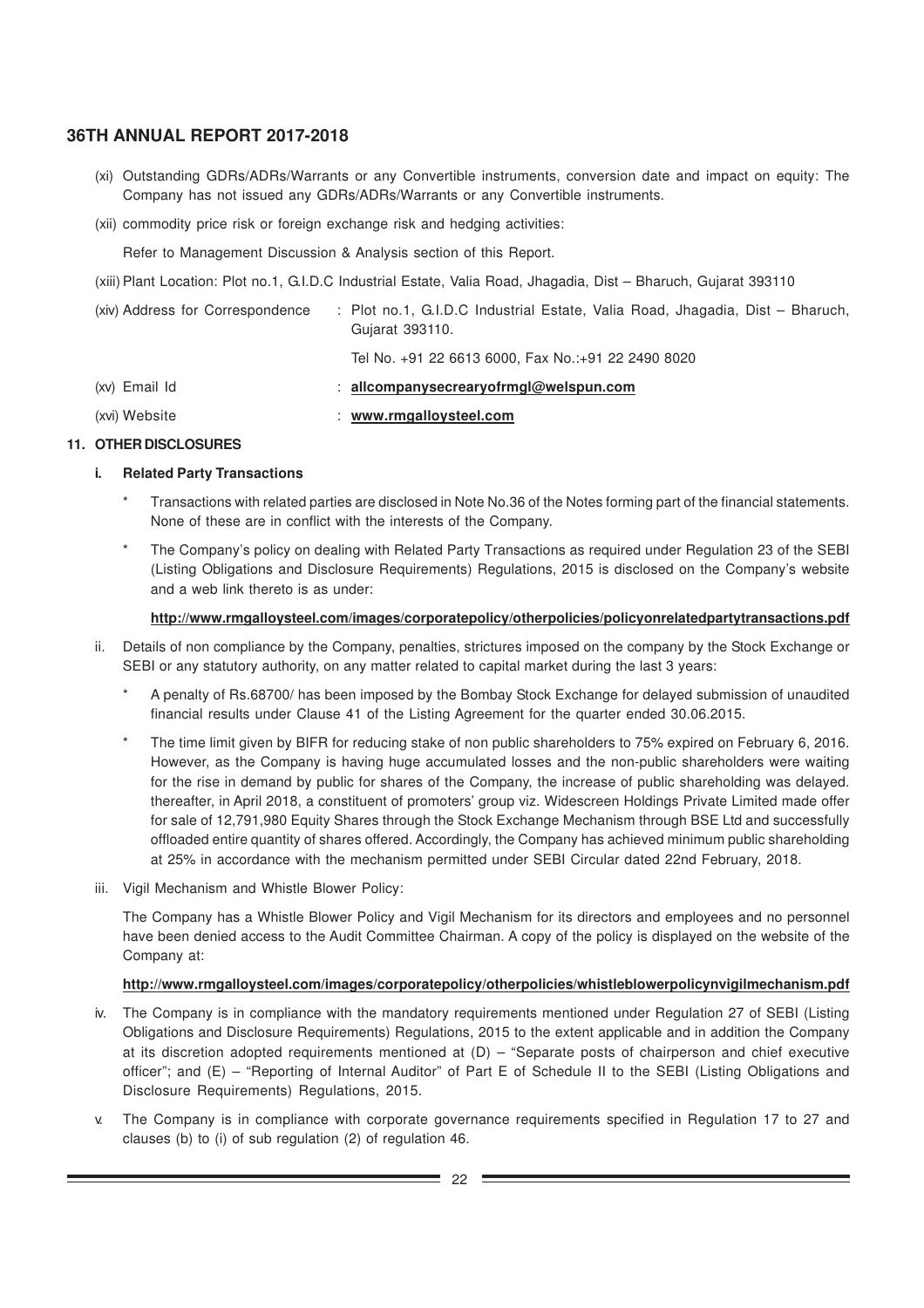#### vi. **Code of Conduct –**

The Company has framed the Code of Conduct policy for Board members and Senior Management Personnel. A copy of the Code has been hosted on the Company's website, a web link thereto is:

**http://www.rmgalloysteel.com/images/corporatepolicy/otherpolicies/ codeofconductfordirectorsandseniormanagement.pdf** for information of all the members of the Board and Senior Management Personnel. All Board members and senior management personnel have affirmed compliance of the same.

A declaration signed by the Whole Time Director of the Company with respect to Compliance of Code of Conduct is given below:

"I hereby confirm that the Company has obtained from all the members of the Board and Senior Management Personnel, affirmation that they have complied with the Code of Conduct for the financial year 2017-18.

> Sd/ **Anuj Burakia**

Whole Time Director"

#### **vii. Disclosure of Shares held in suspense account under Clause F of Schedule V to the SEBI (Listing Obligations and Disclosure Requirements) Regulations, 2015**

| Aagregate<br><i>shareholders</i><br>beginning of the year | number<br>and | suspense account lying at the account during the year |               | the year     | of Number of shareholders who Number of shareholders to Aggregate<br>the approached issuer for transfer whom shares were transferred shareholders<br>outstanding shares in the of shares from suspense from suspense account during outstanding shares in the |              | of<br>number<br>the<br>and<br>suspense account lying at the<br>end of the year |
|-----------------------------------------------------------|---------------|-------------------------------------------------------|---------------|--------------|---------------------------------------------------------------------------------------------------------------------------------------------------------------------------------------------------------------------------------------------------------------|--------------|--------------------------------------------------------------------------------|
| No of Shares                                              | No of Holders | No of Shares                                          | No of Holders | No of Shares | No of Holders                                                                                                                                                                                                                                                 | No of Shares | No of Holders                                                                  |
| 121290                                                    | 7423          | 210                                                   | 5             | 210          | 5                                                                                                                                                                                                                                                             | 121080       | 7418                                                                           |

The voting rights on these shares shall remain frozen until the shares have been claimed by, and transferred to, the rightful owner.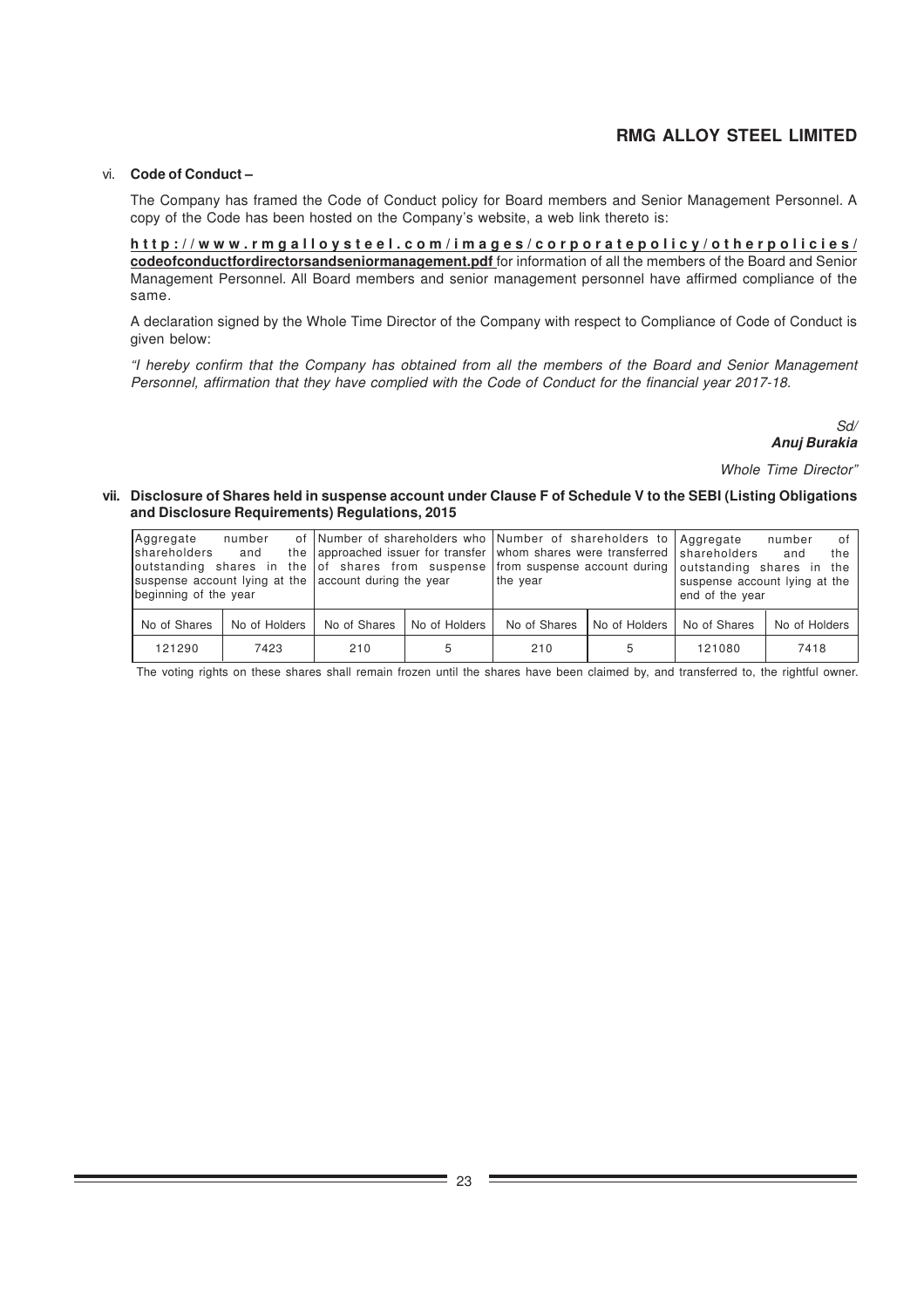### **Certificate of Practicing Company Secretary on Corporate Governance Report**

### TO THE MEMBERS OF **RMG ALLOY STEEL LIMITED**

We have examined the compliance of conditions of Corporate Governance by **RMG Alloy Steel Limited**, for the year ended on 31st March, 2018, as stipulated in Clause E of Schedule V of the SEBI (LODR) Regulations, 2015.

The compliance of conditions of Corporate Governance is the responsibility of the management. Our examination was limited to procedure and implementation thereof, adopted by the Company for ensuring the compliance of the conditions of the Corporate Governance. It is neither an audit nor an expression of opinion on the financial statements of the Company.

In our opinion and to the best of our information and according to the explanations as given to us, we certify that the Company has complied with the conditions of Corporate Governance as stipulated in the above mentioned SEBI Regulations.

We state that in respect of investor's grievance received during the year ended 31st March 2018, the Registrar and Transfer Agent of the Company have certified that as at 31st March, 2018, there were no investors' grievances remaining unattended/ pending for more than 15 days.

We further state that such compliance is neither an assurance as to the future viability of the Company nor the efficiency or effectiveness with which the management has conducted the affairs of the Company.

**For MIHEN HALANI & ASSOCIATES**

Practicing Company Secretary

 **Mihen Halani**

 (Proprietor) CP No: 12015 ACS No: 32176

Place: Mumbai Date: 06.08.2018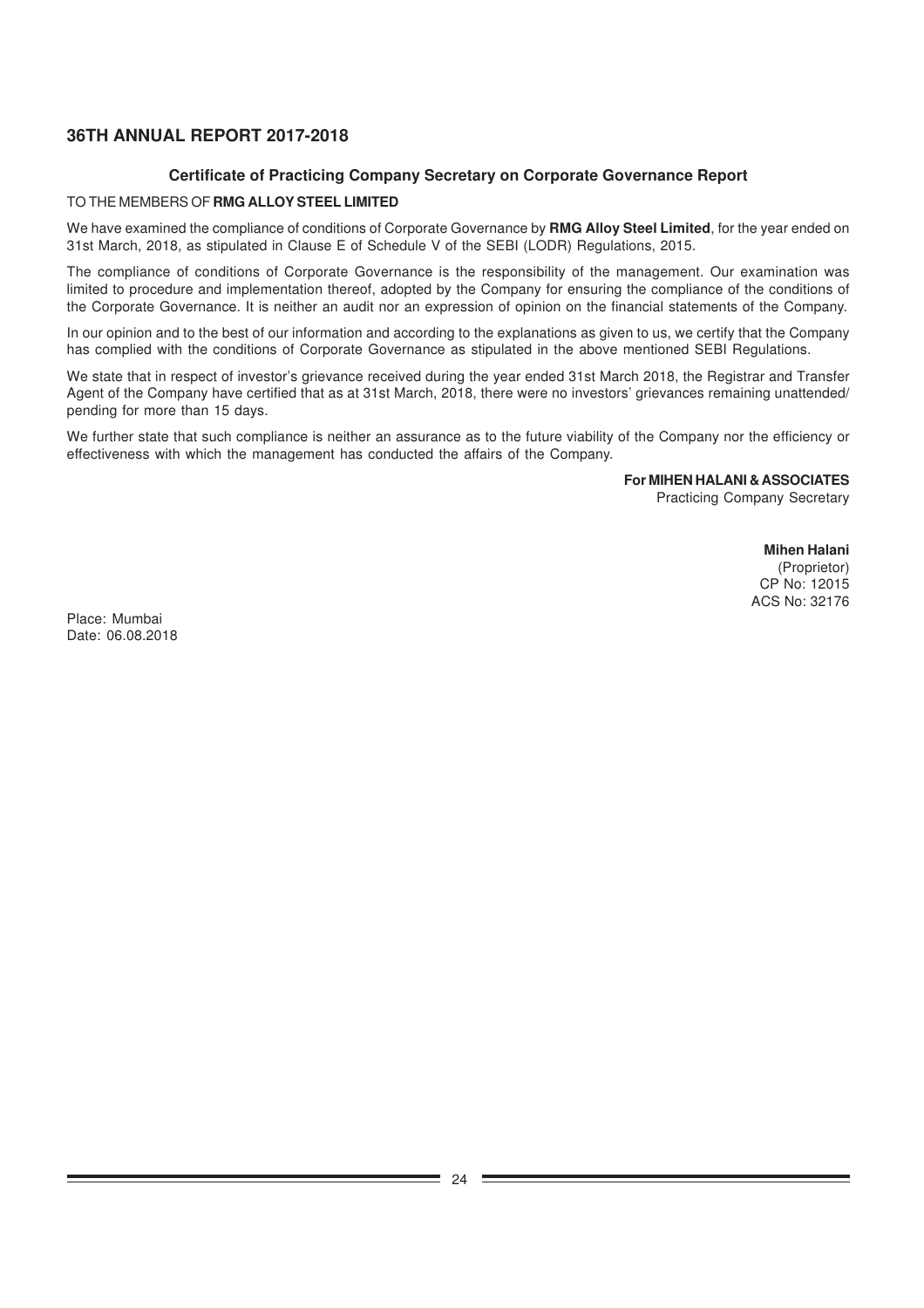### **Annexure V**

### **MANAGEMENT AND DISCUSSION ANALYSIS**

### **A. INDIAN INDUSTRY STRUCTURE SCENARIO & DEVELOPMENT**

Overall Steel Sector outlook :

- l India was an outperformer among its global peers. FY 18 proved a boom year for Indian steel industry, specially the last quarter.
- l India achieved record steel production at 105 million tons. It turned net exporter. Moreover, it has very recently surpassed Japan to become the 2nd largest steel producer in the world with 134 million tons of steel making capacity. Since year 2008 India's crude steel production as below –

| <b>Calendar Year</b> | <b>Million Ton</b> |
|----------------------|--------------------|
| 2008                 | 58.0               |
| 2009                 | 68.5               |
| 2010                 | 69.0               |
| 2011                 | 73.5               |
| 2012                 | 77.3               |
| 2013                 | 81.4               |
| 2014                 | 87.3               |
| 2015                 | 89.0               |
| 2016                 | 95.5               |
| 2017                 | 105.0              |

The current pace of growth and capacity creation in the country is in with the latest National Steel Policy (NSP-2017). The NSP envisages creation of 300 million ton capacity by year 2030.

Alloy Steel Sector Outlook -

- l Indian Alloy Steel Industry which is an important segment of domestic steel industry, accounts for 8-9% share in domestic steel production and 14-15% in value terms.
- Such strong growth in production was supported by strong growth in consumption. The real consumption of alloy steel (including stainless steel) recorded a growth of 25% in FY 18, thanks to the robust growth in the auto sector in the last quarters of FY 18.



**•** Despite better sales volume, many alloy steel producers including our company have witnessed only gradual improvement in their financial position. This is largely because of sharp increase in raw material prices and high interest burden whereas the improvement to the sale price coming forth with an industry negotiation time lag.

### **B. OPPORTUNITIES & THREATS**

- l India's comparatively low per capita steel consumption and expected growth in consumption due to growing infrastructure construction, automobile and railways sectors have offered scope for growth. Infrastructure, oil and gas and automotives should drive the growth of the industry.
- For alloy steel sector, the major market is automotive industry (85% share) which is the backbone of Indian manufacturing sector. Large investments are forthcoming in automobile sector, and soon, India will become auto hub on the global map which will give long term opportunity for sustainable growth of alloy steel industry.
- In fact, in order to cater the domestic demand arising from automotive engineering and defense sector for special alloy steel and high end alloy steel and to promote "Make in India" vision, Government is coming out with National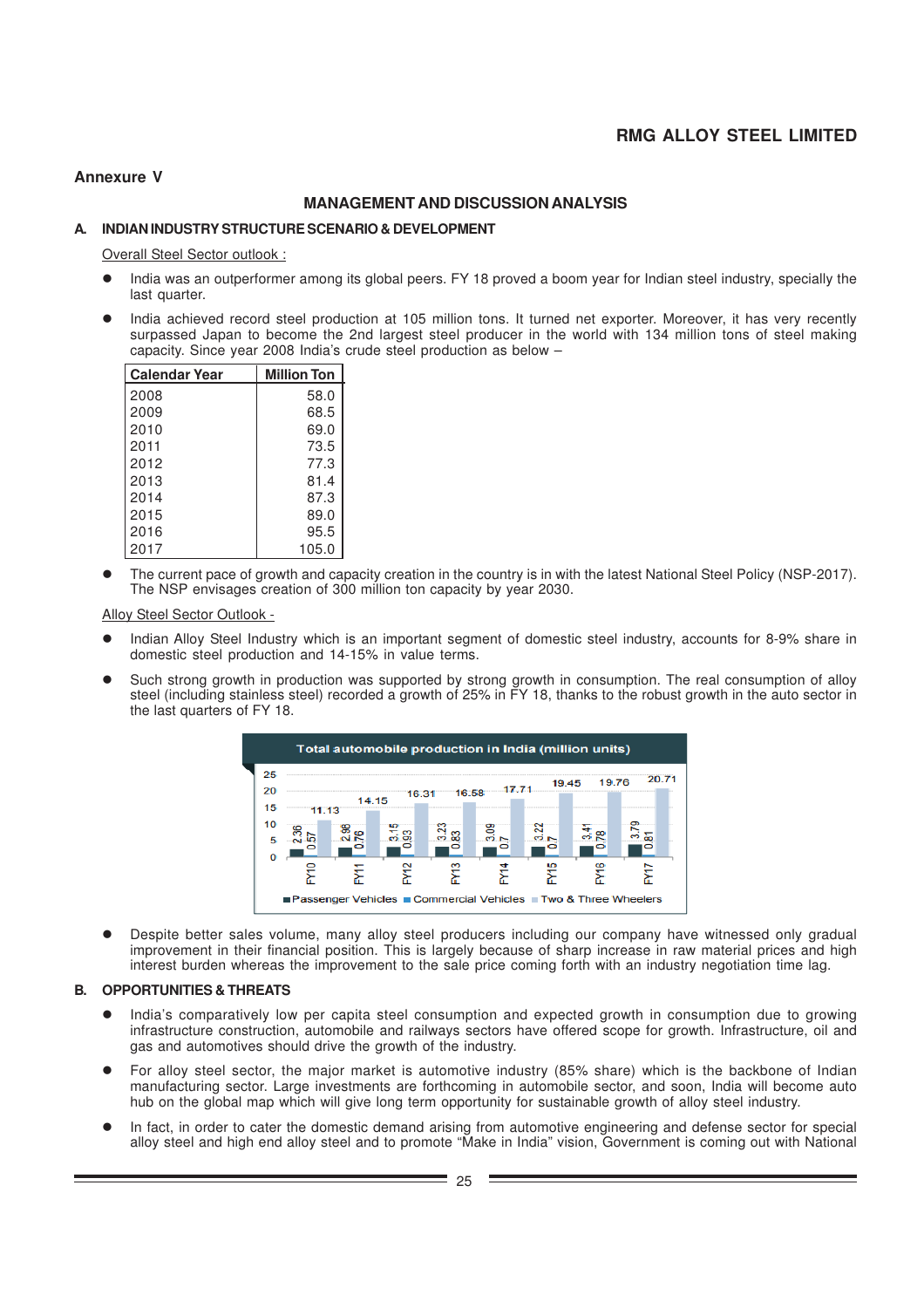Alloy Steel Policy separately. The vision of this policy is to double the alloy steel making capacity in the country from current capacity of 10 million ton to 22 million tons by year 2030. This will provide good opportunity for the existing alloy steel producers at least for next 4-5 years until new capacity is developed.

- With recent global developments, some concerns persists among the steel industry on the changing dynamics of steel sector globally wherein nations like USA and EU have adopted protective measures to insulate there industry against import. Already 25% duty imposed by USA on steel imports and the retaliatory measures taken by EU, China etc. the steel industry / government is keenly watching the ongoing various trade pacts and assessing their possible fallouts.
- Easing regulatory hurdles ensuring adequate key raw material at sustainable price, availability of more liquidity are some issues which continue to remain critical for the overall steel sector which includes our alloy steel sector as well.

### **C. SEGMENT WISE AND PRODUCT WISE PERFORMANCE**

Product wise performance is given in Directors' Report under the heading 'Operations'.

### **D. FUTURISTIC STATEMENT**

Company's performance as expressed or implied could differ materially due to economic conditions affecting demand/ supply and price condition in the domestic & overseas markets, changes in the Government regulations, tax laws & other incidental factors.

### **E. RISK & CONCERNS**

Risk is integral to any business. The Company has evolved a proper governance to identify and access potential risks and also formulate appropriate mitigation plans as under –

- Rising input cost Identifying alternative sources for procurement of key raw material in cost competitive manner dividing the exposure into various kinds of raw materials which are also interchangeable.
- Labour availability In order to retain the labour company has taken initiative of providing training on skill development and also introduced performance linked incentive schemes.
- l Competition To minimize the threat of competition the Company is regularly identifying the niche/high value segment and working aggressively with the customer centric approach. Various new approvals have been obtained and more are underway.
- l Trade barriers Wherever the Company finds surging of cheaper imports in the country, the matter will be timely taken through business associations with appropriate authorities in the Government for suitable protection / remedial measures.

### **F. INTERNAL CONTROL SYSTEM**

The internal control system encompasses the policies, processes, tasks, behaviors and other aspects of our company that taken together, facilitate effective and efficient operations.

The Company employs adequate and effective system for internal control that provide for:

- i) Security of the asset
- ii) Efficient management information system
- iii) Compliance with all laws and regulations
- iv) Compliance with all standard system and quality standards.

### **G. INDUSTRIAL RELATIONS & HUMAN RESOURCES**

Our company is maintaining the good industrial relationship. Company recognizes that human capital is its most important asset and due care is taken by various HR initiatives at company level like employee development, talent pool program etc.

### **H. DISCUSSION & FINANCIAL PERFORMANCE**

Operational performance vis a vis financial performance of the Company is discussed in details in Directors' Report.

FOR AND ON BEHALF OF THE BOARD OF DIRECTORS

| $sd/-$            | sd/-                |
|-------------------|---------------------|
| <b>Atul Desai</b> | Anuj Burakia        |
| Chairman          | Whole Time Director |
| DIN: 00019443     | DIN: 02840211       |

Place: Mumbai Date: 06.08.2018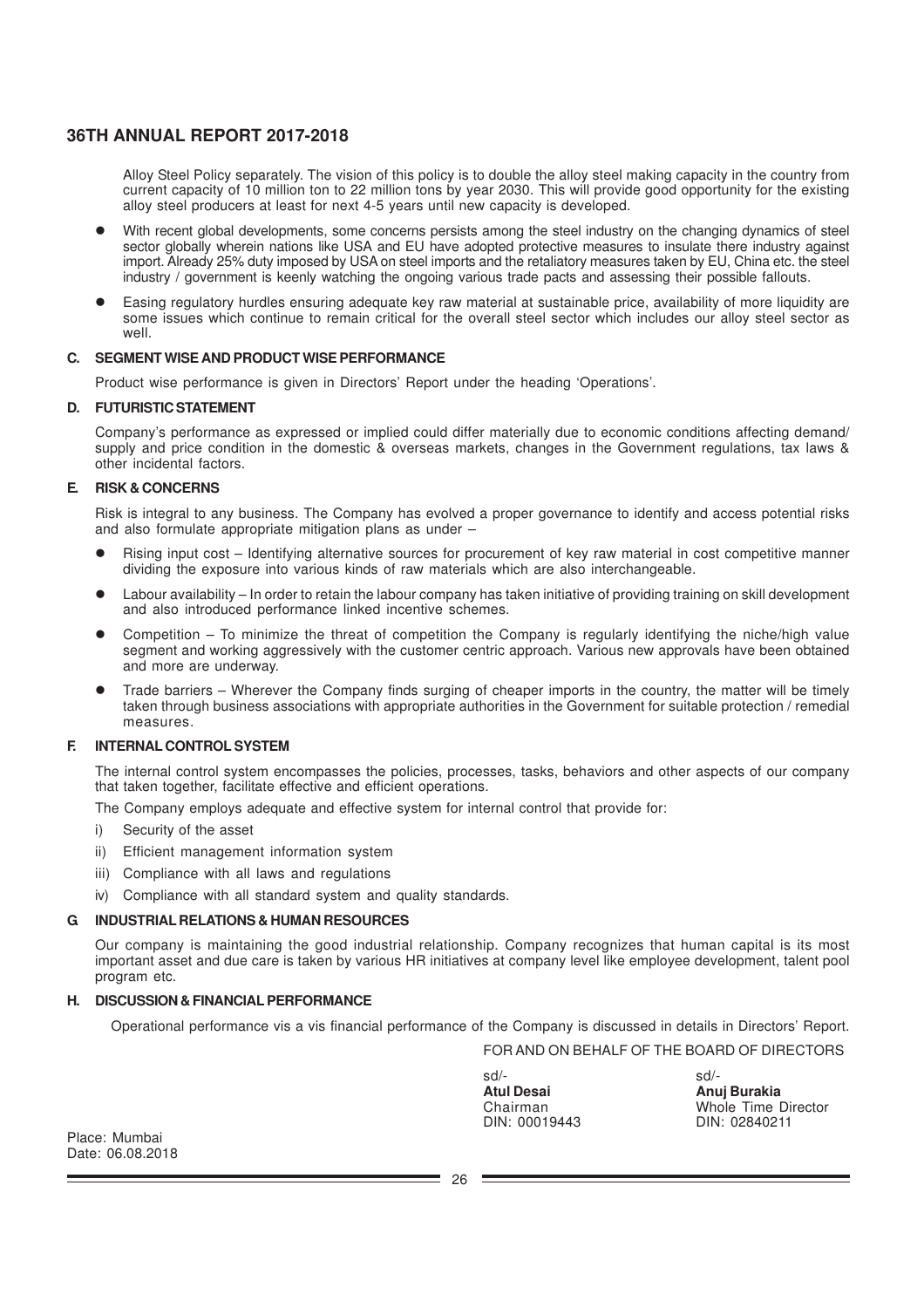### **INDEPENDENT AUDITORS' REPORT**

#### TO, THE MEMBERS OF **RMG ALLOY STEEL LIMITED**

### **Report on the Ind AS Financial Statements**

We have audited the accompanying Ind AS financial statements of **RMG ALLOY STEEL LIMITED** ("the Company"), which comprise the Balance Sheet as at 31st March, 2018, the Statement of Profit and Loss, (including Other Comprehensive Income), the Cash Flow Statement and the Statement of Changes in Equity for the year then ended, and a summary of the significant accounting policies and other explanatory information (hereinafter referred to as "the Ind AS financial statements").

### **Management's Responsibility for the Ind AS Financial Statements**

The Company's Board of Directors is responsible for the matters stated in Section 134(5) of the Companies Act, 2013 ("the Act") with respect to the preparation of these Ind AS financial statements that give a true and fair view of the state of affairs (financial position), loss (financial performance including Other Comprehensive Income), Cash Flows and Changes in Equity of the Company in accordance with the accounting principles generally accepted in India, including the Indian Accounting Standards (Ind AS) specified under Section 133 of the Act, read with the Companies (Indian Accounting Standards) Rules, 2015, as amended.

This responsibility also includes maintenance of adequate accounting records in accordance with the provisions of the Act for safeguarding the assets of the Company and for preventing and detecting frauds and other irregularities; selection and application of appropriate accounting policies; making judgments and estimates that are reasonable and prudent; and design, implementation and maintenance of adequate internal financial controls, that were operating effectively for ensuring the accuracy and completeness of the accounting records, relevant to the preparation and presentation of the Ind AS financial statements that give a true and fair view and are free from material misstatement, whether due to fraud or error.

### **Auditors' Responsibility**

Our responsibility is to express an opinion on these Ind AS financial statements based on our audit. We have taken into account the provisions of the Act, the accounting and auditing standards and matters which are required to be included in the audit report under the provisions of the Act and the Rules made thereunder. We conducted our audit of the Ind AS financial statements in accordance with the Standards on Auditing specified under Section 143(10) of the Act. Those Standards require that we comply with ethical requirements and plan and perform the audit to obtain reasonable assurance about whether the Ind AS financial statements are free from material misstatement.

An audit involves performing procedures to obtain audit evidence about the amounts and the disclosures in the Ind AS financial statements. The procedures selected depend on the auditor's judgment, including the assessment of the risks of material misstatement of the Ind AS financial statements, whether due to fraud or error. In making those risk assessments, the auditor considers internal financial control relevant to the Company's preparation of the Ind AS financial statements that give a true and fair view, in order to design audit procedures that are appropriate in the circumstances. An audit also includes evaluating the appropriateness of the accounting policies used and the reasonableness of the accounting estimates made by the Company's Board of Directors, as well as evaluating the overall presentation of the Ind AS financial statements.

We believe that the audit evidence we have obtained is sufficient and appropriate to provide a basis for our audit opinion on the Ind AS financial statements.

### **Opinion**

In our opinion and to the best of our information and according to the explanations given to us, the aforesaid Ind AS financial statements give the information required by the Act in the manner so required and give a true and fair view in conformity with the accounting principles generally accepted in India including the Ind AS, of the state of affairs (financial position) of the Company as at 31st March, 2018, and its loss (financial performance including other comprehensive income), its cash flows and the changes in equity for the year ended on that date.

### **Emphasis of Matter**

We draw attention to Note 30 of the accompanying statement; Company's net worth is eroded and the company has continued incurring losses for the current year, indicating the existence of uncertainty that may cast doubt about the company's ability to continue as a going concern. Considering the matters set out in the said note, this statement is prepared on a going concern basis.

Our opinion is not modified in respect of matter described in Emphasis of Matter paragraph.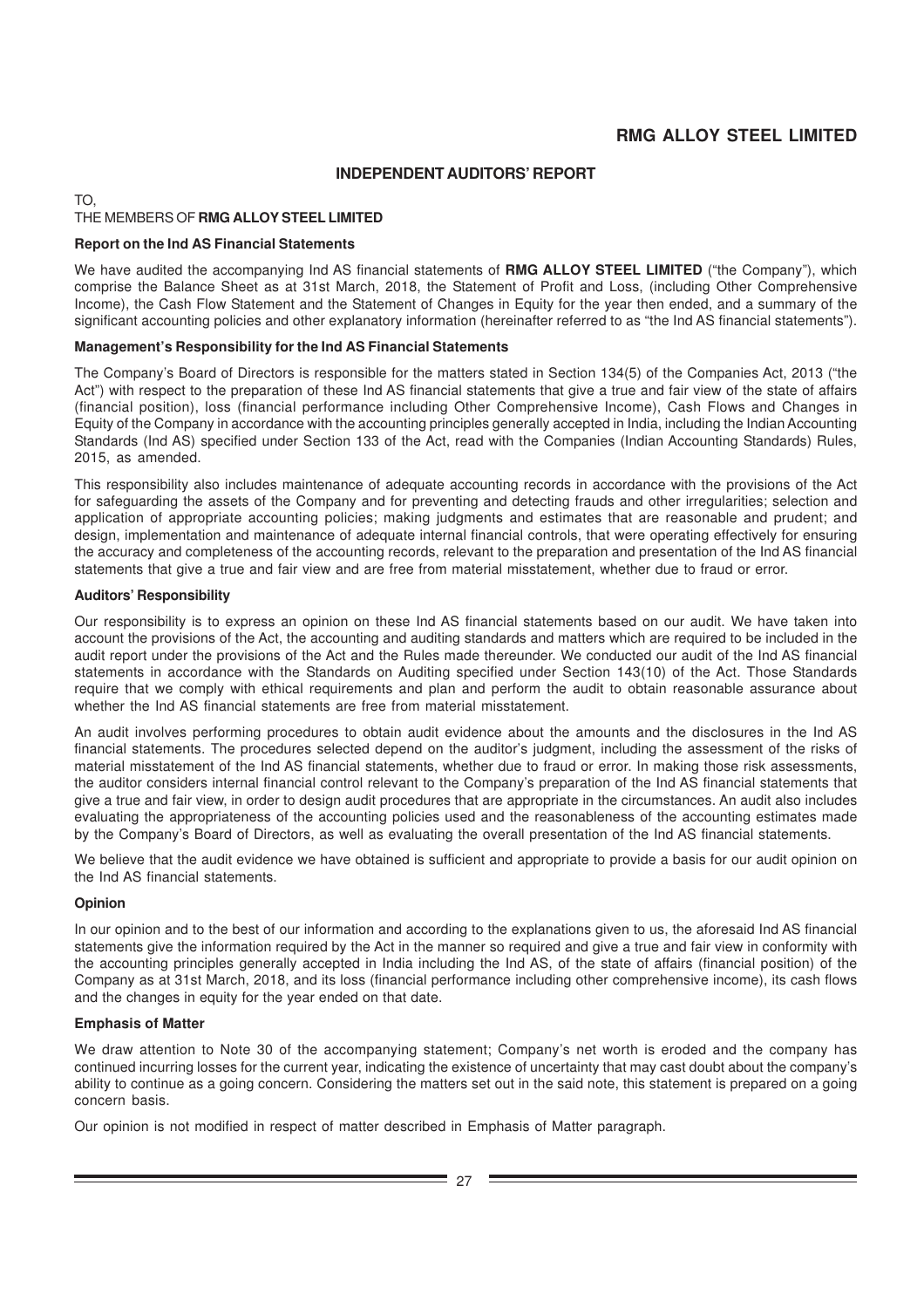### **Report on Other Legal and Regulatory Requirements**

- 1. As required by the Companies (Auditor's Report) Order, 2016 ("the Order"), issued by the Central Government of India in terms of Section 143(11) of the Act, we give in the "Annexure A" a statement on the matters specified in the paragraphs 3 and 4 of the Order, to the extent applicable.
- 2. As required by Section 143(3) of the Act, we report that:
	- a) We have sought and obtained all the information and explanations, which to the best of our knowledge and belief were necessary for the purposes of our audit;
	- b) In our opinion, proper books of account as required by law have been kept by the Company so far as appears from our examination of those books;
	- c) The Balance Sheet, the Statement of Profit and Loss (including Other Comprehensive Income), the Cash Flow Statement and the Statement of Changes in Equity dealt with by this Report are in agreement with the relevant books of account;
	- d) In our opinion, the aforesaid Ind AS financial statements comply with the Indian Accounting Standards specified under Section 133 of the Act, read with the Companies (Indian Accounting standards) Rules, 2015, as amended;
	- e) The going concern matter described under the Emphasis of Matter paragraph above, in our opinion, may have an adverse effect on the functioning of the Company,
	- f) On the basis of the written representations received from the directors as on 31st March, 2018 taken on record by the Board of Directors, none of the directors is disqualified as on 31st March, 2018 from being appointed as a director in terms of Section 164 (2) of the Act.
	- g) With respect to the adequacy of the internal financial controls over financial reporting of the Company and the operating effectiveness of such controls, refer to our separate Report in "Annexure B"; and
	- h) With respect to the other matters to be included in the Auditor's Report in accordance with Rule 11 of the Companies (Audit and Auditors) Rules, 2014 in our opinion and to the best of our information and according to the explanations given to us:
		- i. The Company has disclosed the impact of pending litigation as at 31st March, 2018 on its financial position in its Ind AS financial statements – Refer Note 34 to the Ind AS financial statements;
		- ii. The Company did not have any long term contracts including derivative contracts for which there were any material foreseeable losses.
		- iii. There were no amounts which were required to be transferred to the Investor Education and Protection Fund by the Company; and
		- iv. During the year the disclosure related to Specified Bank Notes as defined in the Notification S.O. 3407(E) dated 8th November, 2016 of the Ministry of Finance is not applicable to the Company.

**For Pathak H D & Associates** Chartered Accountants (Firm's Registration No: 107783W)

 **Vishal D. Shah** Place: Mumbai Partner Dated: 23rd May, 2018 Membership No. 119303

### **ANNEXURE 'A' TO THE INDEPENDENT AUDITORS' REPORT OF EVEN DATE ON THE Ind AS FINANCIAL STATEMENTS OF RMG ALLOY STEEL LIMITED**

### **(Referred to in paragraph 1 under 'Report on Other Legal and Regulatory Requirements' section of our Report of even date)**

i) In respect of Fixed Assets

- a) The Company is in the process of updating its fixed assets register showing full particulars including quantitative details and situation of fixed assets.
- We have been informed that the fixed assets of the Company are physically verified by the Management during the year in a phased periodical manner, which in our opinion is reasonable having regard to the size of the Company and the nature of its assets. No material discrepancies were noticed on such physical verification
- As per the information and explanations provided to us, title deeds of immovable properties are in the name of the Company.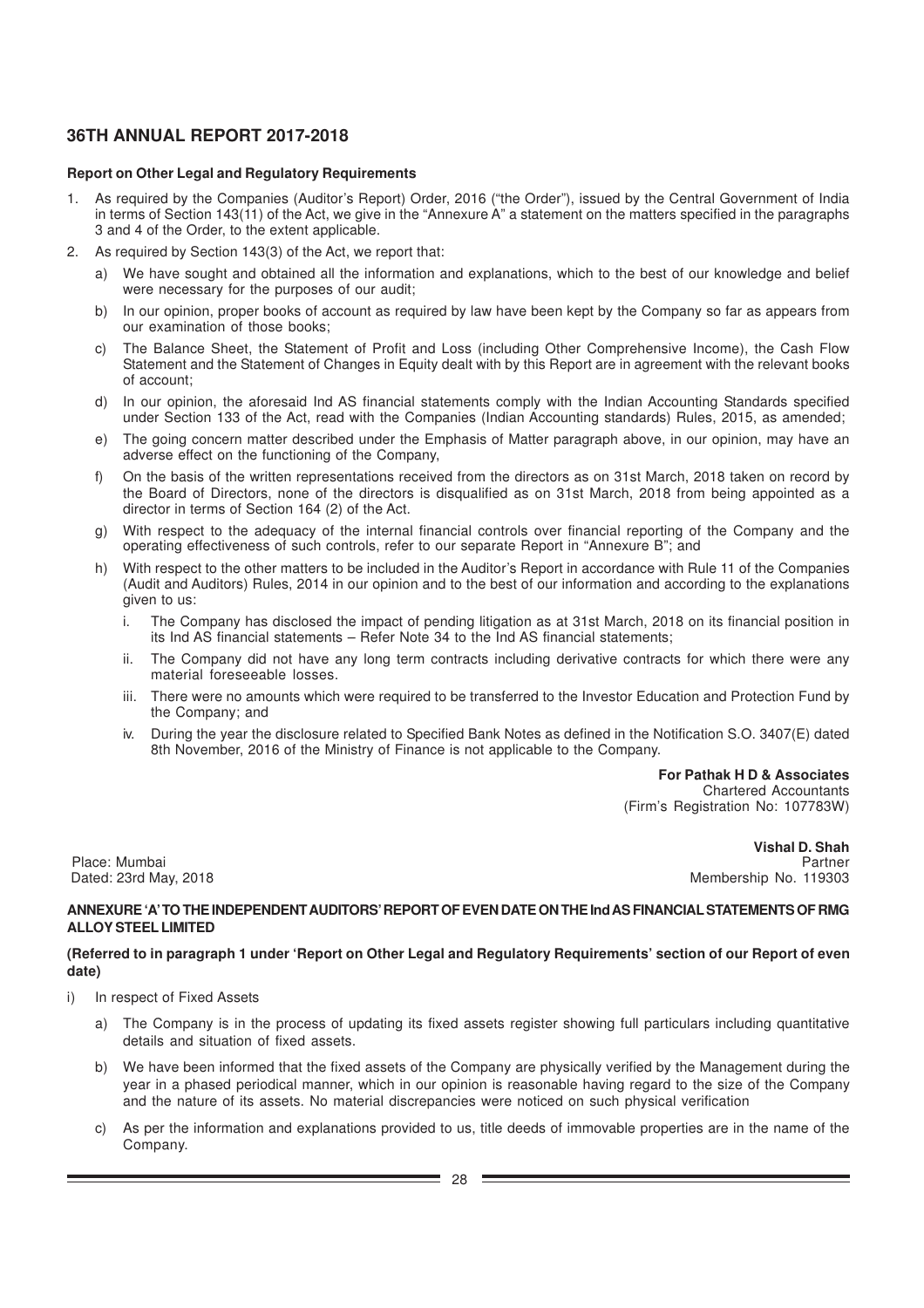- ii) In our opinion the inventories have been physically verified during the year by the Management at reasonable intervals and the discrepancies between physical stocks and the book stocks noticed on physical verification were not material.
- iii) According to the information and explanations given to us, the Company has not granted any loans, secured or unsecured, to companies, firms, Limited Liability Partnerships or other parties cover in the register maintained under Section 189 of the Act. Hence Clauses (iii) (a) to Clauses (iii) (c) of Paragraph 3 of the Order are not applicable.
- iv) In our opinion and according to the information and explanations given to us, the Company has neither granted loans nor have made investments nor provided guarantee and securities as specified under Section 185 and 186 of the Companies Act, 2013 and hence clause (iv) of paragraph 3 of the Order is not applicable.
- v) The Company has not accepted any deposits under the provisions of section 73 to 76 of the Act or any other relevant provisions of the Act and the rules framed there under.
- vi) On the basis of records produced to us, we are of the opinion that, prima facie, the cost records prescribed by the Central Government of India under section 148(1) of the Act have been maintained. However, we are not required to and have not carried out any detailed examination of such accounts and records.
	- vii) a) According to the books and records as produced and examined by us in accordance with the generally accepted auditing practices in India and also based on Management representations, undisputed statutory dues in respect of Provident Fund, Employees State Insurance Dues, Investor Education and Protection Fund, Income Tax, Service Tax, Custom Duty, Excise duty, Value added tax, Goods and Service Tax (GST), Cess and other material statutory dues have generally been regularly deposited, by the Company during the year with the appropriate authorities in India except in few cases with respect to professional tax where the delay ranged from 2 days to 136 days. According to the information and explanation given to us, no undisputed amounts payable in respect of the aforesaid dues were outstanding as at 31st March, 2018 for a period of more than six months from the date of becoming payable.
	- b) According to the information and explanation given to us and the records of the company examined by us, the particulars of dues of Income Tax, Service Tax, Sales Tax including Value Added Tax, Goods and Service Tax (GST), duty of Customs and duty of Excise as at 31st March, 2018 which have not been deposited on account of disputes, are as follows:

| Name of Statute   | Period to which<br>Nature of |                    | Forum where dispute is pending                   | Amount       |
|-------------------|------------------------------|--------------------|--------------------------------------------------|--------------|
|                   | the dues                     | amount relates     |                                                  | (Rs. in Lac) |
| Finance Act,1994  | Service Tax                  | 2005-06 to 2011-12 | Customs, Excise & Service Tax Appellate Tribunal | 103          |
| Finance Act,1994  | Service Tax                  | 2004-05 to 2005-06 | Joint Commissioner Central Excise & Customs      | 11           |
| Finance Act, 1994 | Service Tax                  | 2012-13 to 2013-14 | Assistant Commissioner, Central Excise & Customs | 5            |

According to the information and explanation given to us and the records of the company examined by us, there are no dues of Wealth Tax which have not been deposited on account of any dispute.

viii) Based on our audit procedures and according to the information and explanations given to us, the company has not taken loan or borrowing from financial institution and Government. There were no debentures issued during the year or outstanding at the beginning of the year. the Company has not defaulted in repayment of loans or borrowings to banks except for the following instances of defaults in repayment of principal amount and interest :

| <b>Paticulars</b> | <b>Principal</b> | <b>Interest</b> | <b>Total</b> | <b>Period of Default</b>   |
|-------------------|------------------|-----------------|--------------|----------------------------|
| Name of Landers:  |                  |                 |              |                            |
| Andhra Bank       | 385              | 656             | 1,041        | From Sep 2017 to Mar 2018  |
| Corporation Bank  | 53               | 88              | 141          | Mar-18                     |
|                   |                  | 99              | 106          | From Jan, 2018 to Mar 2018 |
| Laxmi Vilas Bank  | 76               | 1,073           | 1,149        | From Jan, 2018 to Mar 2018 |
|                   | $\mathcal{P}$    |                 | 2            | From Aug, 2017 to Mar 2018 |
| Bank of Baroda    | 555              |                 | 555          | From Aug, 2017 to Mar 2018 |
|                   | 45               |                 | 45           | From Sep, 2017 to Mar 2018 |
|                   | 1123             | 1,916           | 3,039        |                            |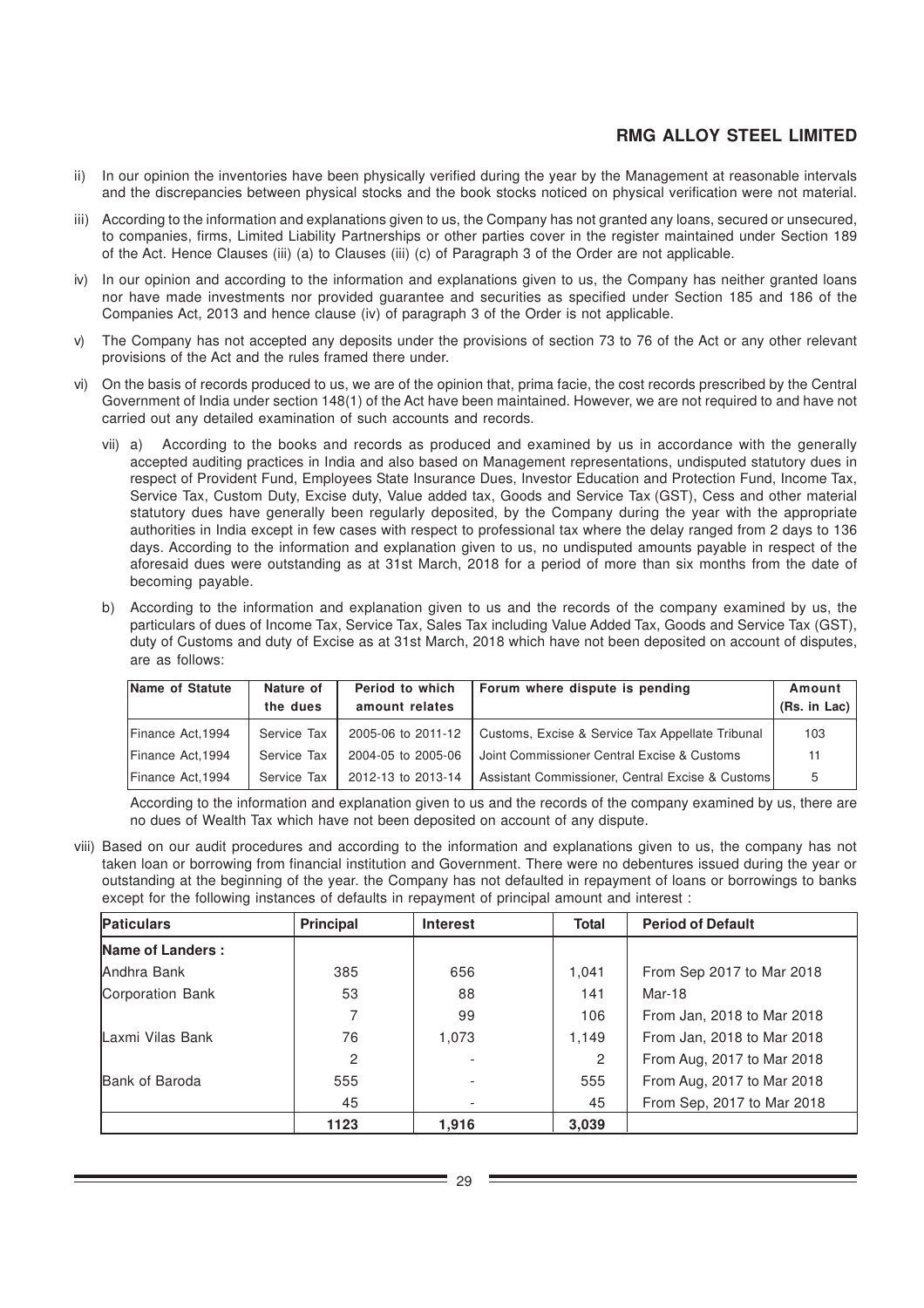- ix) The Company has not raised money by way of initial public offer or further public offer (including debt instruments) during the year. In our opinion and according to the information and explanation given to us, the term loans taken by the Company have been applied for the purpose for which they were raised.
- x) In our opinion and according to the information and explanations given to us, no material fraud by the Company or on the Company by its officers or employees has been noticed or reported during the year.
- xi) In our opinion and according to the information and explanations given to us, the Company has paid / provided managerial remuneration in accordance with the requisite approvals mandated by the provisions of section 197 read with Schedule V to the Companies Act, 2013.
- xii) In our opinion company is not a Nidhi Company. Therefore, the provisions of clause (xii) of paragraph 3 of the Order are not applicable to the Company.
- xiii) In our opinion and according to the information and explanations given to us the Company's transactions with its related party are in compliance with Sections 177 and 188 of the Companies Act, 2013, wherever applicable, and details of related party transactions have been disclosed in the Ind AS financial statements as required by the applicable accounting standards.
- xiv) In our opinion and according to the information and explanations given to us, the Company has made preferential allotment of Cumulative Redeemable Preference shares during the year in accordance with requirement of section 42 of the Companies Act, 2013 ("the Act"). The Company has not made private placement of shares or fully or partly convertible debenture during the year.
- xv) In our opinion and according to the information and explanations given to us, during the year, the Company has not entered into any non-cash transactions with its directors or persons connected with him and hence reporting under clause (xv) of Paragraph 3 of the Order is not applicable to the Company
- xvi) In our opinion and according to information and explanations provided to us, the Company is not required to be registered under Section 45-IA of the Reserve Bank of India Act, 1934.

**For Pathak H D & Associates** Chartered Accountants (Firm's Registration No: 107783W)

**Vishal D. Shah** Place: Mumbai Partner Dated: 23rd May, 2018 Membership No. 119303

### **ANNEXURE 'B' TO THE INDEPENDENT AUDITOR'S REPORT OF EVEN DATE ON THE Ind AS FINANCIAL STATEMENTS OF RMG ALLOY STEEL LIMITED**

### **(Referred to in paragraph 2 (g) under 'Report on Other Legal and Regulatory Requirements' of our report of even date)**

### **Report on the Internal Financial Controls under Clause (i) of Sub-section 3 of Section 143 of the Companies Act, 2013 ("the Act")**

We have audited the Internal Financial Control over financial reporting of **RMG ALLOY STEEL LIMITED** ("the Company") as of 31st March, 2018 in conjunction with our audit of the Ind AS financial statements of the Company for the year ended on that date.

### **Management Responsibility for the Internal Financial Controls**

The Company's management is responsible for establishing and maintaining internal financial controls based on the internal control over financial reporting criteria established by the Company considering the essential components of internal control stated in the Guidance Note on Audit of Internal Financial Controls over Financial Reporting (the "Guidance Note") issued by the Institute of Chartered Accountants of India ("ICAI"). These responsibilities include the design, implementation and maintenance of adequate internal financial controls that were operating effectively for ensuring the orderly and efficient conduct of its business, including adherence to Company's policies, the safeguarding of its assets, the prevention and detection of frauds and errors, the accuracy and completeness of the accounting records, and the timely preparation of reliable financial information, as required under the Companies Act, 2013.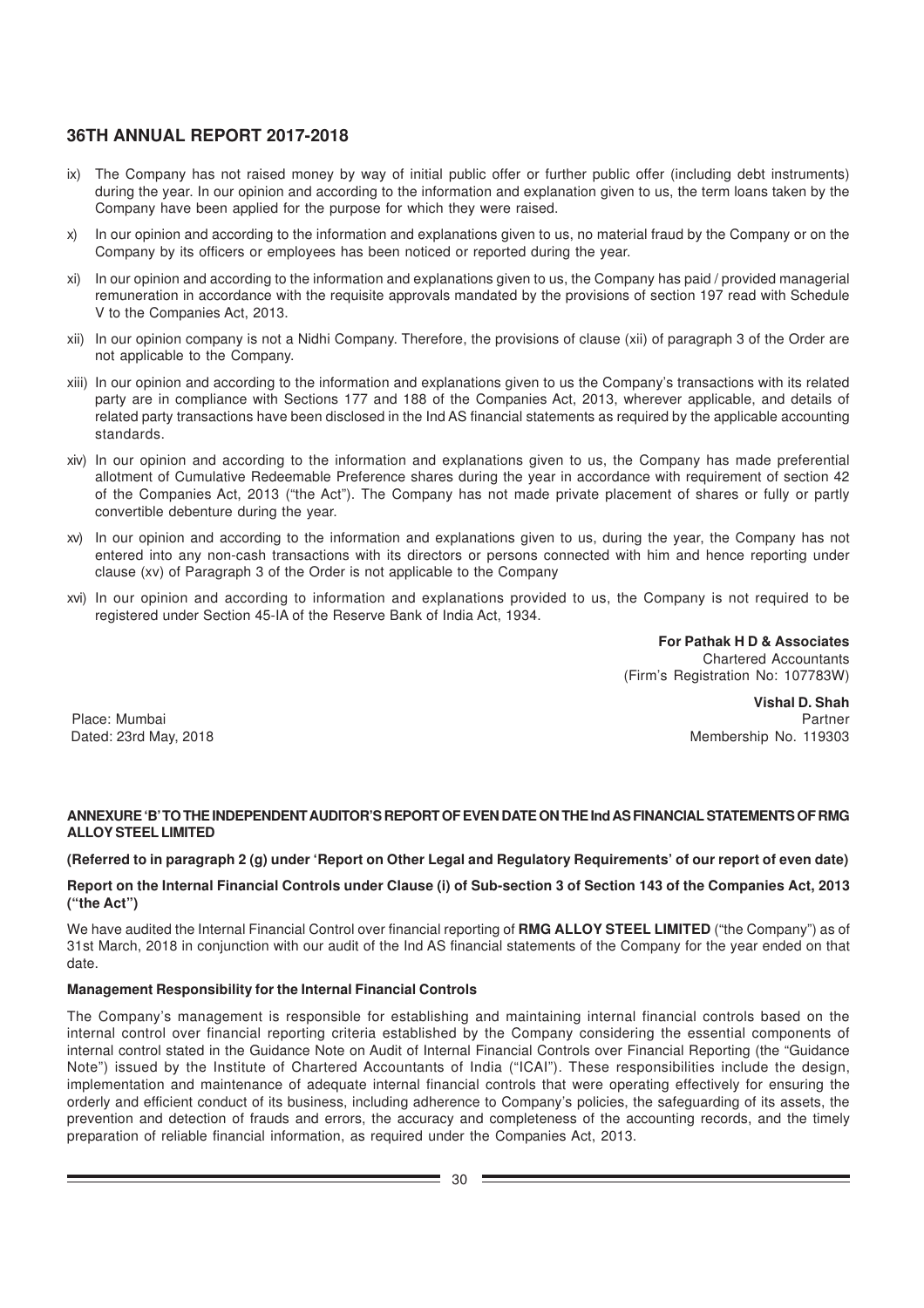### **Auditor's Responsibility**

Our responsibility is to express an opinion on the Company's internal financial controls over financial reporting based on our audit. We conducted our audit in accordance with the Guidance Note and the Standards on Auditing, prescribed under section 143(10) of the Companies Act, 2013 to the extent applicable to an audit of internal financial controls, both issued by ICAI. Those Standards and the Guidance Note require that we comply with ethical requirements and plan and perform the audit to obtain reasonable assurance about whether adequate internal financial controls over financial reporting was established and maintained and if such controls operated effectively in all material respects.

Our audit involves performing procedures to obtain audit evidence about the adequacy of the internal financial controls system over financial reporting and their operating effectiveness. Our audit of internal financial controls over financial reporting included obtaining an understanding of internal financial controls over financial reporting, assessing the risk that a material weakness exists, and testing and evaluating the design and operating effectiveness of internal control based on the assessed risk. The procedures selected depend on the auditor's judgment, including the assessment of the risks of material misstatement of the Ind AS financial statements, whether due to fraud or error.

We believe that the audit evidence we have obtained is sufficient and appropriate to provide a basis for our audit opinion on the Company's internal financial controls system over financial reporting.

### **Meaning of Internal Financial Controls Over Financial Reporting**

A Company's internal financial control over financial reporting is a process designed to provide reasonable assurance regarding the reliability of financial reporting and the preparation of financial statements for external purposes in accordance with generally accepted accounting principles. A company's internal financial control over financial reporting includes those policies and procedures that (1) pertain to the maintenance of records that, in reasonable detail, accurately and fairly reflect the transactions and dispositions of the assets of the company; (2) provide reasonable assurance that transactions are recorded as necessary to permit preparation of financial statements in accordance with generally accepted accounting principles, and that receipts and expenditures of the company are being made only in accordance with authorisations of management and directors of the company; and (3) provide reasonable assurance regarding prevention or timely detection of unauthorised acquisition, use, or disposition of the company's assets that could have a material effect on the financial statements.

### **Inherent Limitations of Internal Financial Controls over Financial Reporting**

Because of the inherent limitations of internal financial controls over financial reporting, including the possibility of collusion or improper management override of controls, material misstatements due to error or fraud may occur and not be detected. Also, projections of any evaluation of the internal financial controls over financial reporting to future periods are subject to the risk that the internal financial control over financial reporting may become inadequate because of changes in conditions, or that the degree of compliance with the policies or procedures may deteriorate.

### **Opinion**

In our opinion, to the best of our information and according to the explanations given to us, the Company has, in all material respects, an adequate internal financial controls system over financial reporting and such internal financial controls over financial reporting were operating effectively as at 31st March, 2018, based on the internal control over financial reporting criteria established by the Company considering the essential components of internal control stated in the Guidance Note.

> **For Pathak H D & Associates** Chartered Accountants (Firm's Registration No: 107783W)

**Vishal D. Shah** Place: Mumbai Partner Dated: 23rd May, 2018 Membership No. 119303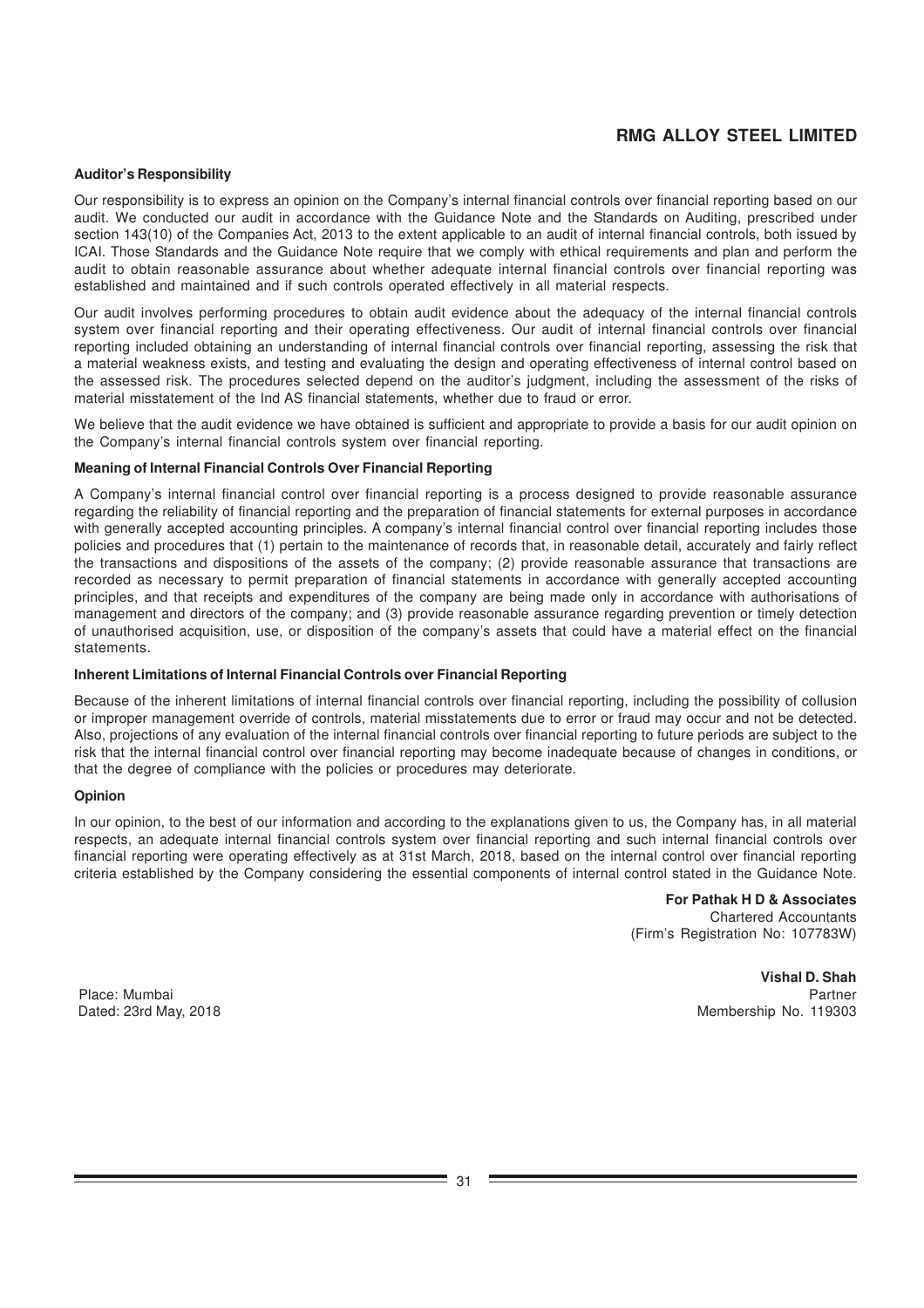| <b>BALANCE SHEET as at 31st March, 2018</b><br>(Rs. In Lacs) |                                                                                      |              |                        |                        |                         |  |
|--------------------------------------------------------------|--------------------------------------------------------------------------------------|--------------|------------------------|------------------------|-------------------------|--|
|                                                              | <b>Particulars</b>                                                                   | <b>Notes</b> | As at<br>31st Mar 2018 | As at<br>31 March 2017 | As at<br>1st April 2016 |  |
|                                                              | <b>ASSETS</b>                                                                        |              |                        |                        |                         |  |
| п                                                            | <b>Non-Current Assets</b>                                                            |              |                        |                        |                         |  |
|                                                              | (a) Property, plant and equipment<br>(b) Capital Work in Progress                    | 2A<br>2B     | 10,542<br>714          | 11,037                 | 11,681                  |  |
|                                                              | (c) Intangible assets<br>(d) Income tax assets (net)<br>(e) Other non-current assets | 3<br>4<br>5  | 192<br>247             | 176                    | 6<br>147<br>112         |  |
|                                                              | <b>Total Non-Current Assets</b>                                                      |              | 11,695                 | 11,213                 | 11,946                  |  |
| Ш                                                            | <b>Current Assets</b>                                                                |              |                        |                        |                         |  |
|                                                              | Inventories<br>(a)<br>(b) Financial assets                                           | 6            | 6,504                  | 4,337                  | 4,566                   |  |
|                                                              | Investments<br>(i)                                                                   | 7            | 6.711                  |                        |                         |  |
|                                                              | Trade receivables<br>(ii)                                                            | 8            | 8,002                  | 4,165                  | 6,523                   |  |
|                                                              | (iii) Cash and cash equivalents<br>(iv) Bank Balance Other than                      | 9            | 24,258                 | 171                    | 403                     |  |
|                                                              | Cash and Cash Equivalent                                                             | 10           | 184                    | 201                    | 16                      |  |
|                                                              | (c) Other current assets                                                             | 11           | 699                    | 955<br>9,829           | 1,122                   |  |
|                                                              | <b>Total Current Assets</b><br><b>TOTAL ASSETS</b>                                   |              | 46,358                 |                        | 12,630<br>24,576        |  |
|                                                              |                                                                                      |              | 58,053                 | 21,042                 |                         |  |
|                                                              | <b>EQUITY AND LIABILITY</b>                                                          |              |                        |                        |                         |  |
|                                                              | <b>III</b> Equity                                                                    |              |                        |                        |                         |  |
|                                                              | (a) Equity share capital                                                             | 12           | 6,506                  | 6,506                  | 6,506                   |  |
|                                                              | (b) Other equity                                                                     | 13           | (39,088)               | (50, 985)              | (45,109)                |  |
|                                                              | <b>TOTAL EQUITY</b>                                                                  |              | (32, 582)              | (44, 479)              | (38.603)                |  |
| <b>IV</b>                                                    | <b>Non-current liabilities</b><br>(a) Financial liabilities                          |              |                        |                        |                         |  |
|                                                              | Borrowings                                                                           | 14           | 48,535                 | 49,583                 | 49,646                  |  |
|                                                              | (b) Provisions                                                                       | 15           | 159                    | 152                    | 149                     |  |
|                                                              | <b>Total Non-Current liabilities</b>                                                 |              | 48.694                 | 49.735                 | 49.795                  |  |
| V                                                            | <b>Current Liabilities</b>                                                           |              |                        |                        |                         |  |
|                                                              | (a) Financial liabilities                                                            |              |                        |                        |                         |  |
|                                                              | <b>Borrowings</b><br>(i)                                                             | 16           | 27,779                 | 9,069                  | 7,920                   |  |
|                                                              | Trade payables<br>(ii)                                                               | 17           | 7,470                  | 3,418                  | 3,454                   |  |
|                                                              | (iii) Other financial liabilities<br>(b) Other current liabilities                   | 18<br>19     | 6,330<br>324           | 2,749<br>506           | 1,535<br>450            |  |
|                                                              | (c) Provisions                                                                       | 20           | 38                     | 44                     | 25                      |  |
|                                                              | <b>Total Current Liabilities</b>                                                     |              | 41,941                 | 15,786                 | 13,384                  |  |
|                                                              | <b>TOTAL EQUITY AND LIABILITIES</b>                                                  |              | 58,053                 | 21,042                 | 24,576                  |  |
|                                                              | Significant Accounting Policies & Notes to accounts forming                          |              |                        |                        |                         |  |
|                                                              | an integral part of financial statements                                             | $1 - 43$     |                        |                        |                         |  |

As per our report of even date attached<br>For Pathak H D & Associates Chartered Accountants Firm Registration No.: 107783W sd/-<br>Firm Registration No.: 107783W sd/-<br>**Anuj Burakia** and Sandy Ashok Jain

**Vishal D. Shah Vishal D. Shah** Whole time Director Director Director Director Director **Director Partner Partner** 2000/2189 Membership No.119303

Date : 23rd May 2018 Chief Finance Officer

For and on behalf of the Board of Directors

**Anuj Burakia Ashok J**<br>
Whole time Director **Director** DIN: 02840211

sd/- sd/- Place : Mumbai **Narendra Kumar Bhandari Nilesh Javekar**

**Company Secretary<br>ACS: 24087** 

۳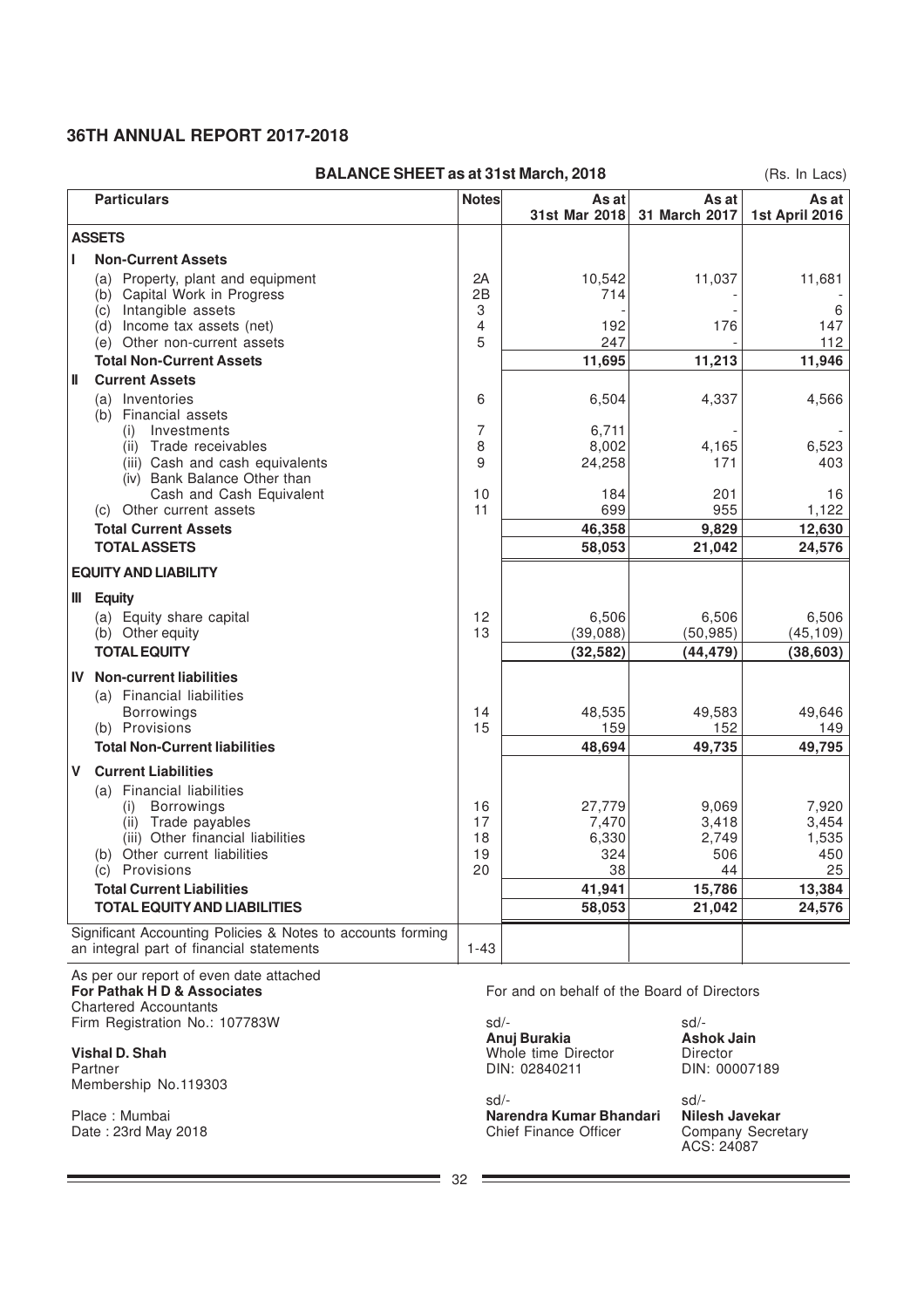|    | <b>Particulars</b>                                                                                      | <b>Notes</b> | <b>31st Mar 18</b> | For the Year Ended For the Year Ended<br>31st Mar 17 |
|----|---------------------------------------------------------------------------------------------------------|--------------|--------------------|------------------------------------------------------|
| L  | <b>INCOME</b>                                                                                           |              |                    |                                                      |
|    | Revenue from operations                                                                                 | 21           | 24,009             | 26,204                                               |
|    | Other income                                                                                            | 22           | 468                | 617                                                  |
|    | <b>Total Income</b>                                                                                     |              | 24,477             | 26,821                                               |
| H  | <b>Expenses:</b>                                                                                        |              |                    |                                                      |
|    | Cost of Raw materials consumed                                                                          | 23           | 14,624             | 13,453                                               |
|    | Changes in Inventories of Finished Goods, WIP & stock in trade                                          | 24           | (1, 109)           | (62)                                                 |
|    | Employee benefits expenses                                                                              | 25           | 1,428              | 1,600                                                |
|    | Finance costs                                                                                           | 26           | 4,683              | 4,507                                                |
|    | Depreciation and amortization expense                                                                   | 27           | 661                | 663                                                  |
|    | Other expenses                                                                                          | 28           | 10,141             | 12,752                                               |
|    | <b>Total expenses</b>                                                                                   |              | 30,428             | 32,913                                               |
| Ш. | Profit/(Loss) before Exceptional Item & Tax                                                             |              | (5,951)            | (6,092)                                              |
|    | Add / (Less) Exceptional items                                                                          | 29           | 500                | 250                                                  |
| IV | Profit/(Loss) before Tax                                                                                |              | (5, 451)           | (5, 842)                                             |
| V  | <b>Tax expense</b>                                                                                      |              |                    |                                                      |
|    | VI Profit/(Loss) for the year                                                                           |              | (5, 451)           | (5,842)                                              |
|    | <b>VII</b> Other Comprehensive Income                                                                   |              |                    |                                                      |
|    | Items that will not be reclassified subsequently to profit or loss                                      |              |                    |                                                      |
|    | Remeasurement of defined benefit obligation                                                             |              | 13                 | (34)                                                 |
|    | Other Comprehensive Income for the year                                                                 |              | 13                 | (34)                                                 |
|    | Total Comprehensive Income for the year                                                                 |              | (5, 438)           | (5,876)                                              |
|    | Earning per Equity Share (Face Value of Rs.6 Per Share) :                                               |              |                    |                                                      |
|    | Basic & Diluted (in Rs.)                                                                                |              | (5.84)             | (6.04)                                               |
|    | Significant Accounting Policies & Notes to accounts forming<br>an integral part of financial statements | $1 - 43$     |                    |                                                      |

**STATEMENT OF PROFIT & LOSS for the year ended 31st March, 2018** (Rs. In Lacs)

As per our report of even date attached<br>For Pathak H D & Associates Chartered Accountants Firm Registration No.: 107783W sd/-<br> **Anui Burakia** and Sales Ashok Jain

**Vishal D. Shah Vishal D. Shah** Whole time Director Director Director Director Director **Director** DIN: 000 Membership No.119303

Date:  $23rd$  May  $2018$ 

For and on behalf of the Board of Directors

**Anuj Burakia** 

sd/-<br>Narendra Kumar Bhandari — Nilesh Javekar Place : Mumbai **Narendra Kumar Bhandari Nilesh Javekar**

DIN: 00007189

ACS: 24087

 $\overline{\phantom{a}}$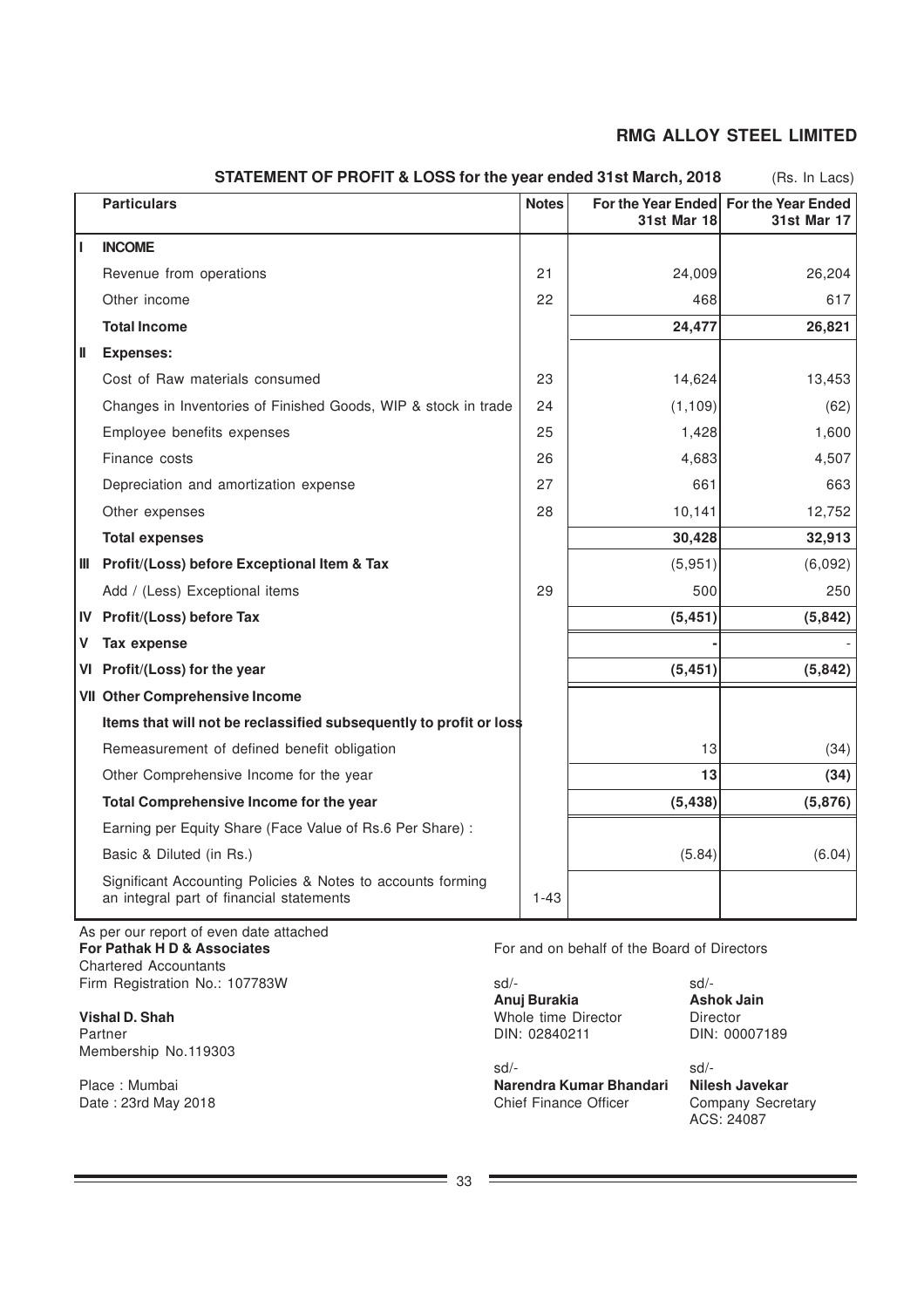### **STATEMENT OF CHANGES IN EQUITY**

### **A. Equity Share Capital (Refer Note No.: 12)**

| <b>Equity Share Capital (Refer Note No.: 12)</b> |                                                   |                                                              | (Rs. In Lacs)                            |
|--------------------------------------------------|---------------------------------------------------|--------------------------------------------------------------|------------------------------------------|
| <b>Particulars</b>                               | <b>Balance at the</b><br>beginning of<br>the year | <b>Changes in equity</b><br>share capital<br>during the year | <b>Balance at the</b><br>end of the year |
| As at 1st April, 2016                            | 6.506                                             |                                                              | 6,506                                    |
| As at 31st March, 2017                           | 6,506                                             |                                                              | 6,506                                    |
| As at 31st March, 2018                           | 6,506                                             |                                                              | 6,506                                    |

### **B. Other Equity (Refer Note No.: 13)**

| <b>Particulars</b>                      | <b>Retained</b><br><b>Earnings</b> | <b>Other</b><br><b>Comprehensive</b><br><b>Income</b> | <b>Share Application</b><br><b>Money Pending</b><br><b>Allotment</b> | <b>Total</b> |
|-----------------------------------------|------------------------------------|-------------------------------------------------------|----------------------------------------------------------------------|--------------|
| Balance as at April 1, 2016             | (45,109)                           |                                                       |                                                                      | (45, 109)    |
| Profit / (Loss) for the year            | (5,842)                            |                                                       |                                                                      | (5, 842)     |
| Other comprehensive income for the year |                                    | (34)                                                  |                                                                      | (34)         |
| Balance as at March 31, 2017            | (50, 951)                          | (34)                                                  |                                                                      | (50, 985)    |
| Profit / (Loss) for the year            | (5, 451)                           |                                                       |                                                                      | (5, 451)     |
| Other comprehensive income for the year |                                    | 13                                                    |                                                                      | 13           |
| Application money received              |                                    |                                                       | 17,335                                                               | 17,335       |
| Balance as at March 31, 2018            | (56,402)                           | (21)                                                  | 17,335                                                               | (39,088)     |

As per our report of even date attached<br>For Pathak H D & Associates Chartered Accountants

**Vishal D. Shah Whole time Director Contracts and Music Contracts Whole time Director Contracts and Music Contracts and Music Contracts and Music Contracts and Music Contracts and Music Contracts and Music Contracts and Mu** Partner **DIN: 02840211** DIN: 02840211 DIN: 00007189 Membership No.119303

For and on behalf of the Board of Directors

Firm Registration No.: 107783W sd/- sd/- **Anuj Burakia Ashok J**<br>
Whole time Director **Director** 

sd/- sd/- Place : Mumbai **Narendra Kumar Bhandari Nilesh Javekar** Chief Finance Officer

ACS: 24087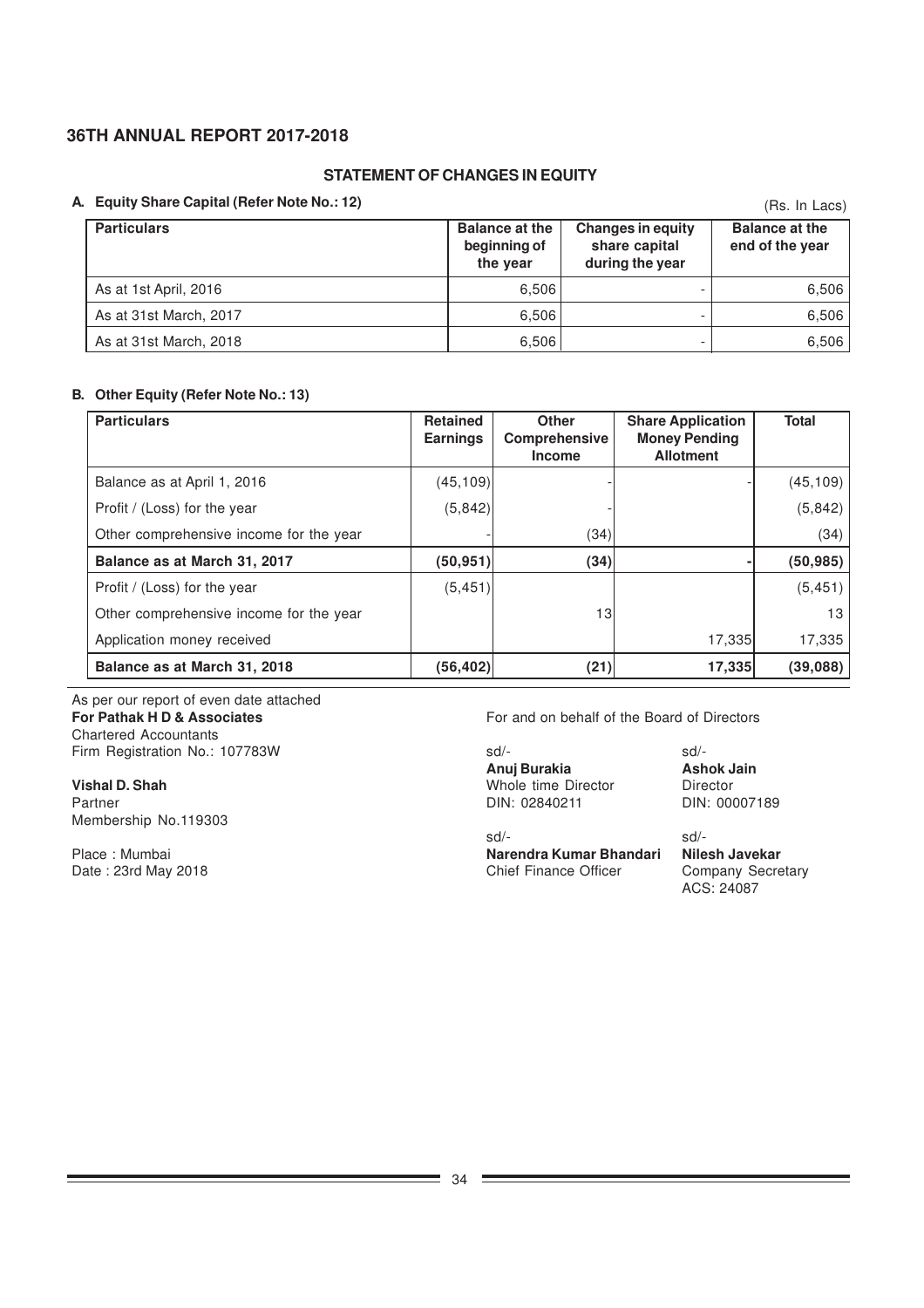### **STATEMENT OF CASH FLOWS**

(Rs. In Lacs)

۰

| <b>Particulars</b>                                                 |           | Year ended<br>2017-18 |         | Year ended<br>2016-17 |
|--------------------------------------------------------------------|-----------|-----------------------|---------|-----------------------|
| A) Cash Flow from Operational Activities                           |           |                       |         |                       |
| Profit/(loss) before exceptional Items and tax as per              |           |                       |         |                       |
| statement of profit and loss :                                     |           | (5,951)               |         | (6,092)               |
| Adjustment for:                                                    |           |                       |         |                       |
| Depreciation and amortization expenses                             | 661       |                       | 663     |                       |
| <b>Financial Costs</b>                                             | 4,683     |                       | 4,507   |                       |
| Unrealized exchange difference (Net)                               | (1)       |                       |         |                       |
| Interest Income                                                    | (329)     |                       | (382)   |                       |
| (Profit)/Loss on Sale of Property, Plant and Equipment             | (2)       |                       |         |                       |
| (Profit)/Loss on Sale of Investments                               | (126)     |                       | (5)     |                       |
| Provision for Doubtful Debts                                       | 135       |                       | 65      |                       |
| Sundry Credit Balances Written Back / Provision no longer required | (1)       |                       | (1)     |                       |
| Re-measurements of net defined benefit plan                        | 13        |                       | (34)    |                       |
| Exceptional Item                                                   | 500       |                       | 250     |                       |
| Capital Advance written off                                        |           |                       | 12      |                       |
|                                                                    |           | 5,533                 |         | 5,075                 |
| <b>Operating Cash Profit/(Loss) before Working Capital Changes</b> |           | (418)                 |         | (1, 017)              |
| <b>Changes in Working Capital:</b>                                 |           |                       |         |                       |
| (Increase)/decrease in trade receivables & other Assets            | (3,699)   |                       | 2,378   |                       |
| (Increase)/decrease in inventories                                 | (2, 167)  |                       | 228     |                       |
| Increase/(decrease) in trade & other payables                      | 5,766     |                       | 184     |                       |
| Increase/(decrease) in provisions                                  | 1         |                       | 21      |                       |
|                                                                    |           | (99)                  |         | 2,811                 |
| Cash generated from / (used in) Operations                         |           | (517)                 |         | 1,794                 |
| Less. Direct taxes paid(net of refunds)                            |           | (17)                  |         | (29)                  |
| Net cash flows (used in)/ generated from operating activities      |           |                       |         |                       |
| after exceptional items                                            |           | (534)                 |         | 1,765                 |
| B) Cash Flow from Investing Activities                             |           |                       |         |                       |
| Acquisition of Property, Plant & Equipment (including Work in      |           |                       |         |                       |
| Progress and Capital Advance)                                      | (1128)    |                       | (11)    |                       |
| Sale of Property, Plant and Equipment                              | 3         |                       |         |                       |
| Interest Income                                                    | 329       |                       | 382     |                       |
| Purchase of Investments                                            | (36, 221) |                       | (9,730) |                       |
| Sale of Investments                                                | 29,637    |                       | 9,735   |                       |
| Net Cash generated from / (used in) Investing Activities:          |           | (7, 380)              |         | 376                   |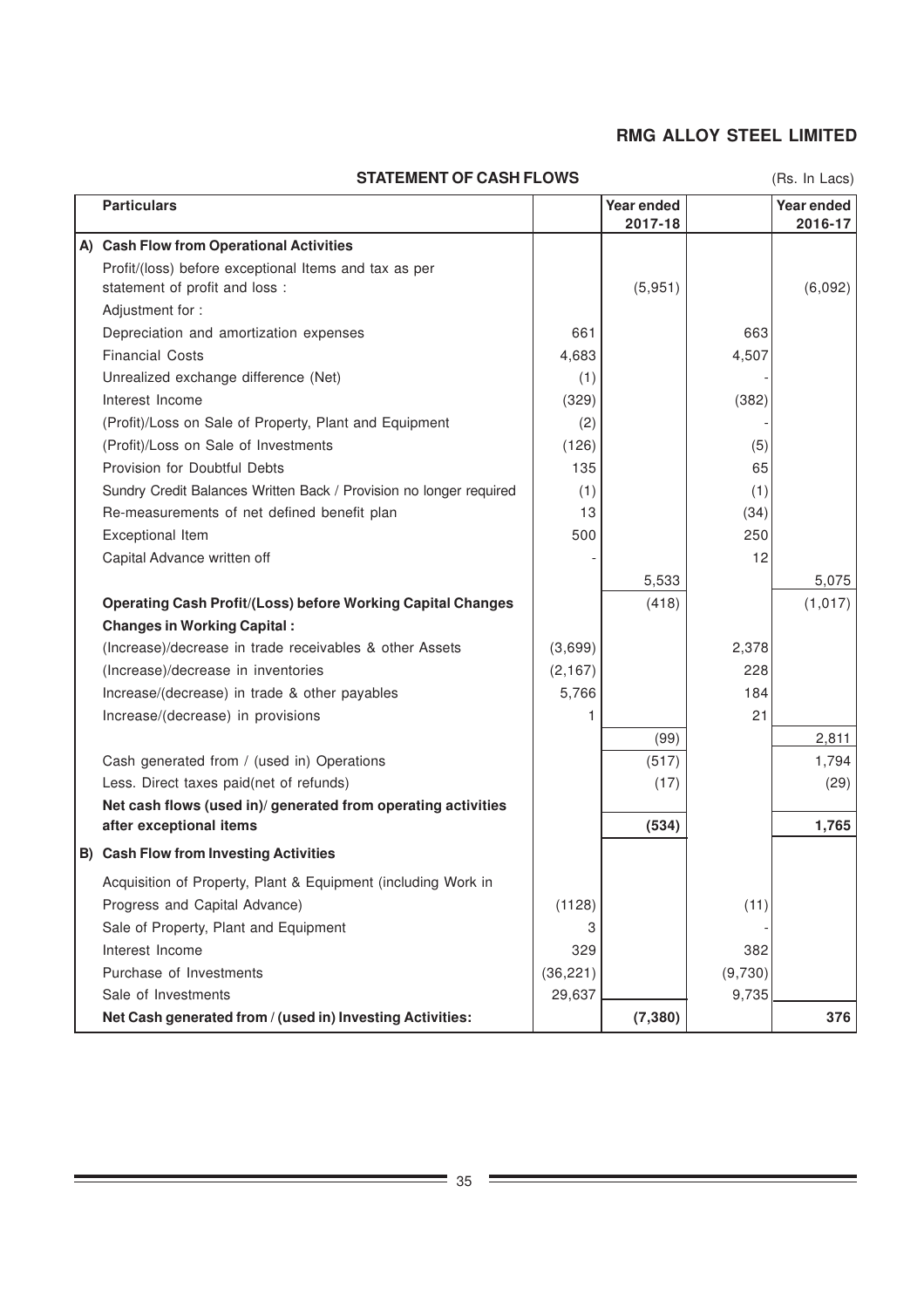| <b>Particulars</b>                                        |         | Year ended |          | Year ended |
|-----------------------------------------------------------|---------|------------|----------|------------|
|                                                           |         | 2017-18    |          | 2016-17    |
| C) Cash Flow from Financing Activities                    |         |            |          |            |
| Proceeds from long-term borrowings                        | 685     |            | 1,817    |            |
| Repayment of long-term borrowings                         | (3,062) |            | (848)    |            |
| Proceeds of short term borrowings (net)                   | 18,710  |            | 1,149    |            |
| Share Application Money received & pending for allotment  | 17,335  |            |          |            |
| Preference Share Issue                                    | 3,000   |            |          |            |
| Interest Paid                                             | (4,667) |            | (4, 491) |            |
| Net Cash generated from / (used in) Financing Activities: |         | 32,001     |          | (2, 373)   |
| NET INCREASE/(DECREASE) IN CASH AND                       |         |            |          |            |
| CASH EQUIVALENTS $(A + B + C)$                            |         | 24,087     |          | (232)      |
| Cash and cash equivalents at the beginning of the year    |         | 171        |          | 403        |
| Cash and cash equivalents at the end of year              |         | 24,258     |          | 171        |

**Notes:**

- 1. The cash flow statement has been prepared under the indirect method as set out in Indian Accounting Standard (Ind AS 7) statement of cash flows.
- 2. Additions to property, plant, equipment and intangible assets include movements of capital work-in-progress respectively during the year.
- 3. Previous year's figures have been regrouped / rearranged wherever necessary to conform to the current year's presentation.

As per our report of even date attached Chartered Accountants Firm Registration No.: 107783W sd/- sd/- sd/-

**Vishal D. Shah Vishal D. Shah** Whole time Director Director Director Director Director **Director** DIN: 00007189 Partner DIN: 02840211 Membership No.119303

**For Pathak H D & Associates For and on behalf of the Board of Directors** 

**Anuj Burakia Ashok Jain**<br> **Ashok Jain Whole time Director** 

sd/- sd/- Place : Mumbai **Narendra Kumar Bhandari Nilesh Javekar** Date : 23rd May 2018 **Chief Finance Officer** Company Secretary

ACS: 24087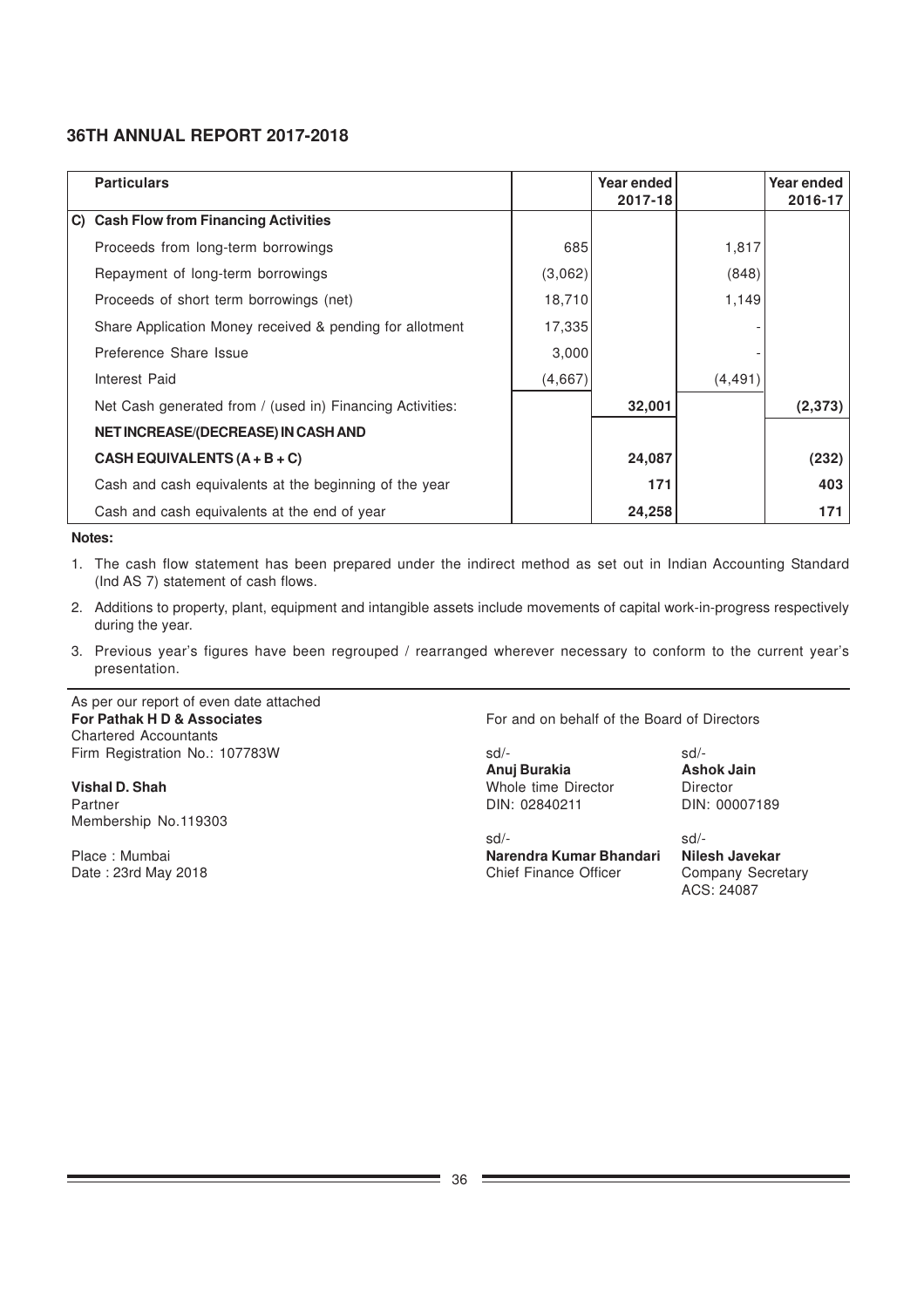#### **1. SIGNIFICANT ACCOUNTING POLICIES**

#### **I. Company Information**

RMG Alloy Steel Limited ("the Company") is a public limited Company incorporated in India with its registered office in G.I.D.C Industrial Estate, Valia Road, Jhagadia, Dist. Bharuch, Gujarat 393110. The Company is listed on the Bombay Stock Exchange (BSE).

The Company is a multi-product manufacturer of Rolled Product, Ingot, Bloom, Seamless Pipe, Mill Scale, Slab Casting and others.

The functional and presentation currency of the Company is the Indian Rupee (" $\bar{\tau}$ ") which is the currency of the primary economic environment in which the Company operates.

The financial statements as at March 31, 2018 present the financial position of the Company.

### **II. Significant Accounting Policies followed by the Company**

The significant accounting policies applied by the Company in the preparation of its financial statements are listed below. Such accounting policies have been applied consistently to all the periods presented in these financial statements and in preparing the opening Ind AS balance sheet as at April 1, 2016 for the purpose of transition

#### **(a) Basis of preparation**

#### **(i) Compliance with Ind AS**

The financial statements comply in all material aspects with Indian Accounting Standards (Ind AS) notified under Section 133 of the Companies Act, 2013 (the Act), read with the Companies (Indian Accounting Standards) Rules, 2015 and other relevant provisions of the Act.

In accordance with Ind AS 101 "First time adoption of Indian Accounting Standard", the Company has presented a reconciliation from the presentation of financial statements under accounting standards notified under the Companies (Accounts) Rules, 2014 ("Previous GAAP") to Ind AS of total equity as at April 1, 2016 and March 31, 2017, total comprehensive income for the year ended March 31, 2017.

#### **(ii) Historical cost convention**

The financial statements have been prepared under the historical cost convention with the exception of certain assets and liabilities that are required to be carried at fair values by Ind AS.

Fair value is the price that would be received to sell an asset or paid to transfer a liability in an orderly transaction between market participants at the measurement date.

### **(b) Use of estimates and critical accounting judgements**

In preparation of the financial statements, the Company makes judgements, estimates and assumptions about the carrying values of assets and liabilities that are not readily apparent from other sources. The estimates and the associated assumptions are based on historical experience and other factors that are considered to be relevant. Actual results may differ from these estimates.

The estimates and the underlying assumptions are reviewed on an ongoing basis. Revisions to accounting estimates are recognised in the period in which the estimate is revised and future periods affected.

Significant judgements and estimates relating to the carrying values of assets and liabilities include useful lives of property, plant and equipment and intangible assets, impairment of property, plant and equipment, intangible assets and investments, provision for employee benefits and other provisions, recoverability of deferred tax assets, commitments and contingencies.

#### **(c) Property, plant and equipment**

Freehold land is carried at historical cost. All other items of property, plant and equipment are stated at historical cost less depreciation. Historical cost includes expenditure that is directly attributable to the acquisition of the items.

Subsequent costs are included in the asset's carrying amount or recognized as a separate asset, as appropriate, only when it is probable that future economic benefits associated with the item will flow to the Company and the cost of the item can be measured reliably. The carrying amount of any component accounted for as a separate asset is derecognised when replaced. All other repairs and maintenance are charged to profit or loss during the reporting period in which they are incurred.

#### **Transition to Ind AS**

On transition to Ind AS, the company has elected to continue with the carrying value of all of its property, plant and equipment recognised as at 1 April 2016 measured as per the previous GAAP and use that carrying value as the deemed cost of the property, plant and equipment.

### **(d) Intangible assets**

#### **Computer software**

Intangible Assets are recognized only if acquired and it is probable that the future economic benefits that are attributable to the assets will flow to the enterprise and the cost of the assets can be measured reliably. The intangible assets are recorded at cost and are carried at cost less accumulated amortization and accumulated impairment losses, if any.

Intangible Assets are being amortised over a period not exceeding 4 years

#### **Transition to Ind AS**

On transition to Ind AS, the company has elected to continue with the carrying value of all of intangible assets recognised as at 1 April 2016 measured as per the previous GAAP and use that carrying value as the deemed cost of intangible assets.

### **(e) Depreciation methods, estimated useful lives and residual value**

Depreciation is calculated using the straight-line method to allocate their cost, net of their residual values, over their estimated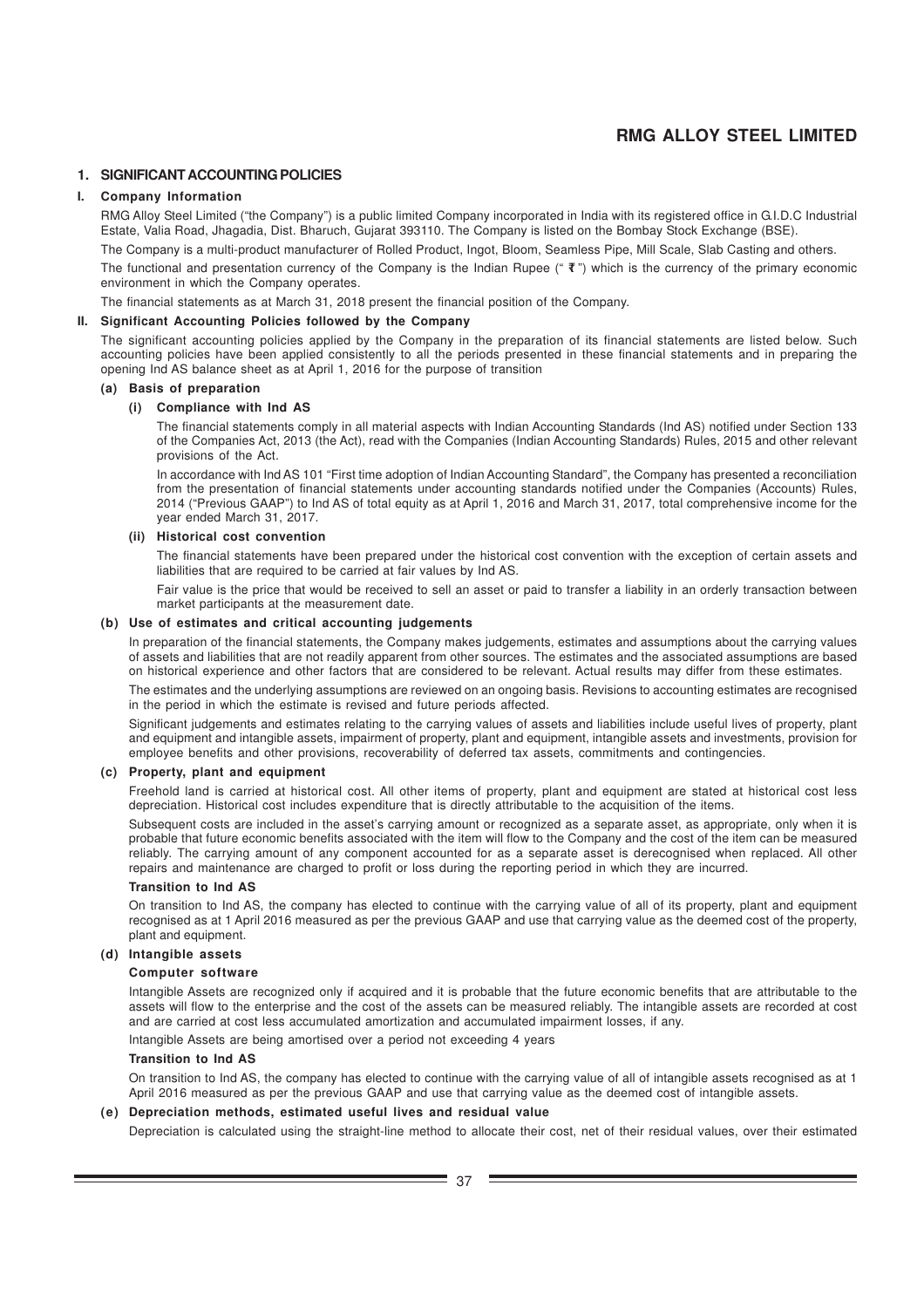useful lives as follows:

| Plant & Machinery             | $5-30$ years |
|-------------------------------|--------------|
| Electrical Installation       | 10 years     |
| <b>Factory Building</b>       | 30 years     |
| Non-Factory Building          | 60 years     |
| <b>Office Equipment</b>       | $3-5$ years  |
| <b>Furniture and Fixtures</b> | 10 years     |
| <b>Vehicles</b>               | 10 years     |

#### **Leased Assets**

Leasehold lands are amortised over the period of lease. Buildings constructed on leasehold land are depreciated based on the useful life specified in Schedule II to the Companies Act, 2013, where the lease period of land is beyond the useful life of the building.

### **Plant & Machinery**

The useful lives of plant & machinery have been determined based on technical evaluation done by the management's expert which are higher than those specified by Schedule II to the Companies Act; 2013, in order to reflect the actual usage of the assets. The residual values are not more than 5% of the original cost of the asset are reviewed, and adjusted if appropriate, at the end of each reporting period.

#### **(f) Impairment of assets**

At each balance sheet date, the Company reviews the carrying values of its property, plant and equipment and intangible assets to determine whether there is any indication that the carrying value of those assets may not be recoverable through continuing use. If any such indication exists, the recoverable amount of the asset is reviewed in order to determine the extent of impairment loss (if any). Where the asset does not generate cash flows that are independent from other assets, the Company estimates the recoverable amount of the cash generating unit to which the asset belongs.

Recoverable amount is the higher of fair value less costs to sell and value in use. In assessing value in use, the estimated future cash flows are discounted to their present value using a pre-tax discount rate that reflects current market assessments of the time value of money and the risks specific to the asset for which the estimates of future cash flows have not been adjusted. An impairment loss is recognised in the statement of profit and loss as and when the carrying value of an asset exceeds its recoverable amount.

Where an impairment loss subsequently reverses, the carrying value of the asset (or cash generating unit) is increased to the revised estimate of its recoverable amount so that the increased carrying value does not exceed the carrying value that would have been determined had no impairment loss been recognised for the asset (or cash generating unit) in prior years. A reversal of an impairment loss is recognised in the statement of profit and loss immediately.

#### **(g) Current and non-current classification:**

The Company presents assets and liabilities in the balance sheet based on current / non-current classification.

An asset is current when it is:

- Expected to be realized or intended to be sold or consumed in normal operating cycle.
- Held primarily for the purpose of trading,
- Expected to be realized within twelve months after the reporting period,

#### OR

Cash or cash equivalent unless restricted from being exchanged or used to settle a liability for at least twelve months after the reporting period.

All other assets are classified as non-current.

- A liability is current when:
- It is expected to be settled in normal operating cycle
- It is held primarily for the purpose of trading,
- It is due to be settled within twelve months after the reporting period,
- Or
- There is no unconditional right to defer the settlement of the liability for atleast twelve months after the reporting period.
- All other liabilities are classified as non-current.

# **(i) Financial Instruments**

### **a. Financial assets:**

### **Initial recognition and measurement**

All financial assets are recognised initially at fair value plus, in the case of financial assets not recorded at fair value through profit or loss, transaction costs that are attributable to the acquisition of the financial assets.

Financial assets are classified, at initial recognition, as financial assets measured at fair value or as financial assets measured at amortised cost.

#### **Subsequent measurement**

For purpose of subsequent measurement financial assets are classified in two broad categories:

- Financial assets at fair value
- Financial assets at amortised cost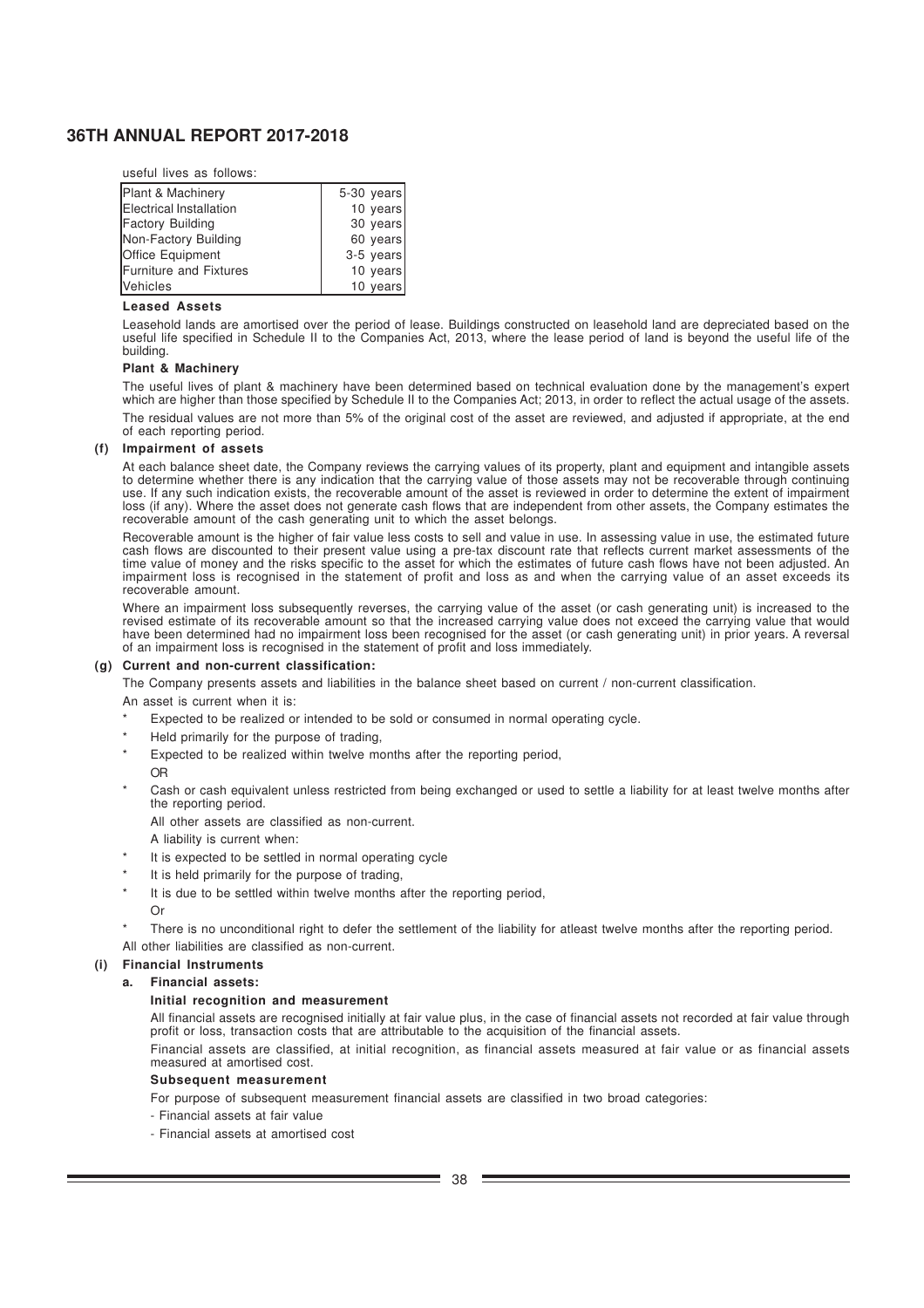Where assets are measured at fair value, gains and losses are either recognized entirely in the statement of the profit and loss (i.e. fair value through profit or loss), or recognized in other comprehensive income (i.e. fair value through other comprehensive income).

A financial asset that meets the following two conditions is measured at amortised cost (net of any write down for impairment) unless the asset is designated at fair value through profit or loss under the fair value option.

- **Business model test:** the objective of the Company's business model is to hold the financial asset to collect the contractual cash flow (rather than to sell the instrument prior to its contractual maturity to realize its fair value changes).

- **Cash flow characteristics test:** the contractual terms of the financial assets give rise on specified dates to cash flows that are solely payments of principal and interest on the principal amount outstanding.

- A financial assets that meets the following two conditions is measure at fair value through other comprehensive income unless the asset is designated at fair value through profit or loss under the fair value option.

- **Business model test:** The financial asset is held within a business model whose objective is achieved by both collecting contractual cash flows and selling financial assets.

- **Cash flow characteristics test** the contractual terms of the financial assets give rise on specified dates to cash flows that are solely payments of principal and interest on the principal amount outstanding.

Even if an instrument meets the two requirements measured at amortised cost for fair value through other comprehensive income a financial asset is measured at fair value through profit or loss if doing so eliminates or a significantly reduces a measurement or recognition inconsistency sometimes referred to as an accounting mismatch that would otherwise arise from measuring assets or liabilities or recognising the gains and losses on them on different bases.

All other financial assets are measured at fair value through profit and loss

### **Derecognition**

A financial asset (or where applicable a part of financial asset or part of a group of similar financial assets) is primarily derecognised (i.e. removed from company's balance sheet) when:

- The rights to receive cash flow from the sets have expired, or

- The company has transferred its rights to receive cash flows from the sets or has assumed an obligation to pay the received cash flows in full without material delay to a third party under a pass through arrangement and either

- The company has transferred substantially all the risk and rewards to the assets, or
- The company has neither transferred not retained substantially all the risk and rewards of the set but has transferred control of the asset.

When the company has transferred its rights to receive cash flows from an asset or has entered into a pass-through arrangement, it evaluates if and to what extent it has retained the risk and rewards of ownership. When it has neither transferred nor retained substantially all of the risk and rewards of the assets, nor transferred control of the asset, the company continues to recognise the transferred asset to the extent of company's continuing involvement. In that case, the company also recognises an associated liability. The transferred assets the associated liability are measured on the basis that reflects the rights and open that the company has retained.

Continuing involvement that takes the form of a guarantee over the transferred asset is measured at the lower of the original carry amount of the Asset and the maximum amount of consideration that the company could be required to repay.

#### **Impairment of financial assets**

The Company measures the expected credit loss associated with its assets based on historical trend, industry practices and the business environment in which the entity operates or any other appropriate basis. The impairment methodology applied depends on whether there has been a significant increase in credit risk.

#### **b) Financial liabilities:**

Initial recognition and Measurement

All financial liabilities are recognised initially at fair value and in the case of loans and borrowings and payables, net of directly attributable transaction costs.

The company's financial liabilities include trade and other payables loans and borrowings including bank overdraft.

#### **Subsequent measurement**

The measurement of financial liabilities depends on their classification as described below:

#### **Financial liabilities at fair value through profit or loss**

Financial liabilities at fair value through profit or loss include financial liabilities held for trading and financial liabilities designated upon initial recognition as at fair value through profit or loss.

Financial liabilities are classified as held for trading if they are incurred for the purpose of repurchasing in the near term. Gain or losses on liabilities held for trading are recognised in the statement of profit and loss.

Financial liabilities designated upon initial recognition at fair value through profit or loss are designated at the initial date of recognition.

#### **Loans and borrowings**

After initial recognition, interest-bearing loans and borrowings are subsequently measured a amortised cost using the EIR method. Gains and losses are recognised in profit or loss when the liabilities are derecognised as well as through the EIR Amortisation process.

Amortised cost is calculated by taking into account any discount or premium on acquisition and fees or costs that are an integral part of the EIR. The EIR amortisation is included as finance costs in the statement of profit and loss.

#### **Derecognition**

A financial liability is derecognised when the obligation under the liability is discharged or cancelled or expires. When an existing financial liability is replaced by another from the same lender or substantially different terms, or the terms of an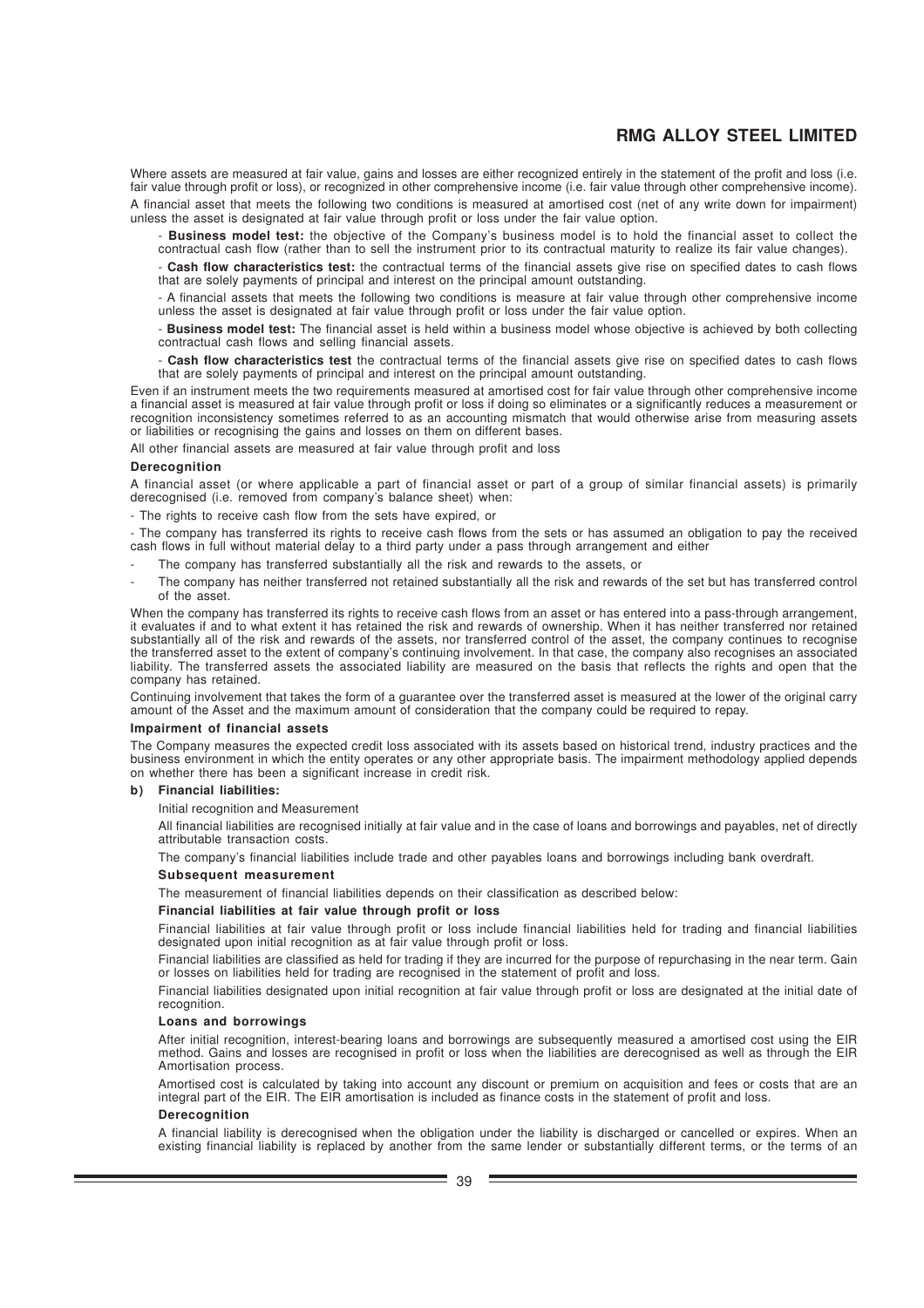existing liability are substantially modified, such an exchange or modification is treated as the de-recognition of the original liability and the recognition of a new liability. The difference in the respective carrying amounts is recognised in the statement of profit and loss.

#### **c) Offsetting of financial instruments**

Financial assets and financial liabilities are offset and the net amount presented in the balance sheet when, and only when, the Company currently has a legally enforceable right to set off the amounts and it intends either to settle them on a net basis or to realise the assets and settle the liabilities simultaneously.

#### **(h) Fair value Measurement**

Fair value is the price that would be received to sell an asset or paid to transfer a liability in an orderly transaction between market participants at the measurement date. The fair value measurement is based on the presumption that the transaction to sell the asset or transfer the liability takes place either:

- In the principal market for the asset or liability, or

- In the absence of a principal market, in the most advantageous market for the asset or liability

The principal or the most advantageous market must be accessible to/ by the Company.

All assets and liabilities for which fair value is measured or disclosed in the financial statements are categorised within the fair value hierarchy, described as follows, based on the lowest level input that is significant to the fair value measurement as a whole:

- Level 1 Quoted (unadjusted) prices in active markets for identical assets or liabilities
- Level 2 other techniques for which all inputs which have a significant effect on the recorded fair value are observable, either directly or indirectly.
- Level 3 techniques which use inputs that have a significant effect on the recorded fair value that are not based on observable market data.

For assets and liabilities that are recognised in the financial statements on a recurring basis, the Company determines whether transfers have occurred between levels in the hierarchy by reassessing categorisation (based on the lowest level input that is significant to the fair value measurement as a whole) at the end of each reporting period.

For the purpose of fair value disclosures, the Company has determined classes of assets and liabilities on the basis of the nature, characteristics and risks of the asset or liability and the level of the fair value hierarchy as explained above.

#### **(i) Employee benefits**

#### **(i) Defined contribution plans**

In accordance with Indian Law, eligible employees receive benefits from Provident Fund and superannuation fund, which is defined contribution plan. The Company makes specified monthly contributions towards provident fund and superannuation fund. The Company has no further obligation under the plan beyond its monthly contributions. Obligation for contributions to the plan is recognised as an employee benefit expense in the Statement of Profit and Loss when incurred.

#### **(ii) Defined benefit plans (Gratuity)**

For defined benefit retirement schemes the cost of providing benefits is determined using the Projected Unit Credit Method, with actuarial valuation being carried out at each balance sheet date. Re-measurement gains and losses of the net defined benefit liability/(asset) are recognized immediately in other comprehensive income. The service cost and net interest on the net defined benefit liability/(asset) is treated as a net expense within employment costs.

Past service cost is recognised as an expense when the plan amendment or curtailment occurs or when any related restructuring costs or termination benefits are recognised, whichever is earlier.

The retirement benefit obligation recognised in the balance sheet represents the present value of the defined-benefit obligation as reduced by the fair value plan assets.

#### **(iii) Employee leave entitlement**

The employees of the Company are entitled to leave as per the leave policy of the Company. The liability in respect of unutilized leave balances is provided based on an actuarial valuation carried out by an independent actuary as at the period end and charged to the Statement of profit and loss.

#### **(j) Inventories**

Raw Materials are valued at lower of cost or net realisable value. Cost is determined on weighted average basis.

Stores and Spares are valued at cost determined on weighted average basis or net realizable value, except for those which have a longer usable life, which are valued on the basis of their remaining useful life.

Semi finished and finished Goods are valued at lower of cost or net realisable value. Cost includes raw material, labour, manufacturing expenses, allocable overheads and depreciation.

Scrap is valued at net realizable value.

#### **(k) Cash and cash equivalents**

Cash and cash equivalents in the Balance Sheet comprise of cash on hand, demand deposits with Banks, other short-term, highly liquid investments with original maturities of three months or less that are readily convertible to known amounts of cash and which are subject to an insignificant risk of changes in value.

#### **(l) Provisions and contingent liabilities**

Provisions are recognised when the Company has a present legal or constructive obligation as a result of past events, it is probable that an outflow of resources will be required to settle the obligation and the amount can be reliably estimated. Provisions are not recognized for future operating losses.

Provisions are measured at the present value of management's best estimate of the expenditure required to settle the present obligation at the end of the reporting period.

Contingent Liabilities are disclosed in respect of possible obligations that arise from past events but their existence will be confirmed by the occurrence or non occurrence of one or more uncertain future events not wholly within the control of the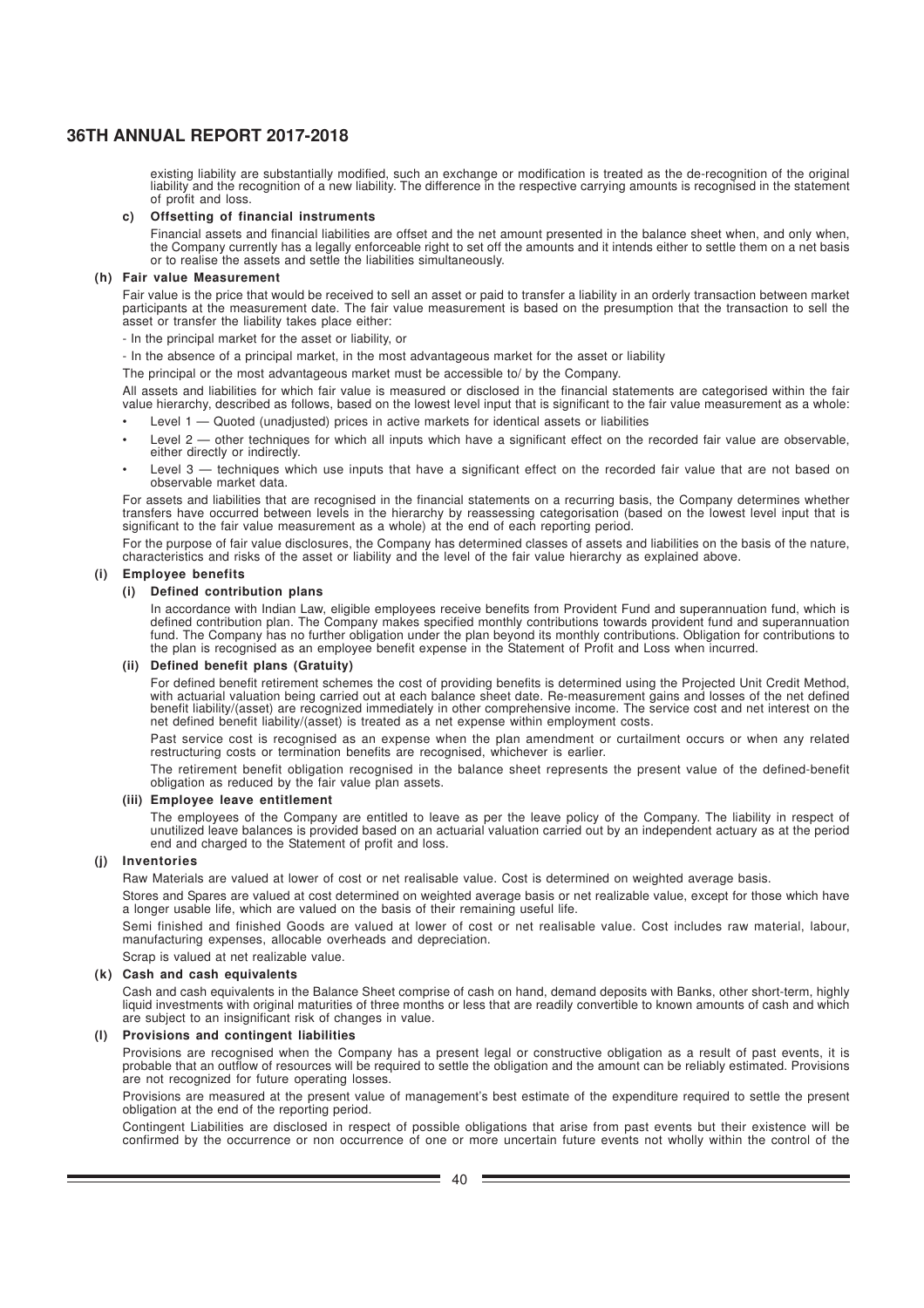Company or where any present obligation cannot be measured in terms of future outflow of resources or where a reliable estimate of the obligation cannot be made.

#### **(m) Income tax**

Income tax expense comprises of current tax and deferred tax.

#### • **Current tax**

Current tax is the amount of tax payable on the taxable income for the year as determined in accordance with the applicable tax rates and the provisions of the Income Tax Act, 1961 and other applicable tax laws. Current tax assets and liabilities are offset only if, the Company:

- a) has a legally enforceable right to set off the recognised amounts; and
- b) intends either to settle on a net basis, or to realise the asset and settle the liability simultaneously.

#### • **Deferred tax**

Deferred tax is provided using the balance sheet approach on temporary differences at the reporting date between the tax bases of assets and liabilities and their carrying amount for financial reporting purposes at the reporting date.

The carrying amount of deferred tax assets is reviewed at each reporting period and reduced to the extent that it is no longer probable that sufficient taxable profits will be available to allow all or part of the asset to be utilised. Unrecongnised deferred tax assets are reassessed at each reporting date and recognized to the extent that it has become probable taxable profits will be available to allow the deferred tax asset to be recovered.

Deferred tax assets and liabilities are measured at the tax rates that are expected to apply in the year when the asset is realized or the liability is settled, based on tax rates (and tax laws) that have been enacted or substantively enacted at the reporting date. Deferred tax related to item recognized outside the statement of profit and loss is recognized outside the statement of profit and loss. Deferred tax items are recognized in correlation underline transaction in other comprehensive income or directly in equity. Deferred tax assets and deferred tax liabilities are offset if legally enforceable right exists to setoff current tax assets against current income tax liabilities and deferred taxes relate to the same taxable entity and the same taxation authority.

The break-up of the major components of the deferred tax assets and liabilities as at balance sheet date has been arrived at after setting off deferred tax assets and liabilities where the Company have a legally enforceable right to set-off assets against liabilities and where such and liabilities relate to taxes on income levied by the same governing taxation laws.

#### **(n) Revenue Recognition**

Revenue is recognised to the extent that it is probable that the economic benefits will flow to the Company and the revenue can be reliably measured, regardless of when the payment is being made. Revenue is measured at the fair value of the consideration received or receivable, taking into account contractually defined terms of payment and excluding taxes or duties collected on behalf of the government.

#### • **Revenue from sale of goods**

Revenue from the sale of goods is recognised when the significant risks and rewards of ownership have been transferred to the buyer. No revenue is recognised if there are significant uncertainties regarding recovery of the amount due, associated costs or the possible return of goods. Export sales are accounted for on the basis of date of bill of lading. Exports benefits are accounted on accrual basis.

#### • **Interest and other income**

The interest and other income are recognised only when no uncertainty as to measurability or collectability exists. Interest on fixed deposits is recognised on time proportion basis taking into account the amount outstanding and the rate applicable.

#### **(o) Borrowings**

Borrowings are initially recognised at net of transaction costs incurred and measured at amortised cost. Any difference between the proceeds (net of transaction costs) and the redemption amount is recognised in the Statement of Profit and Loss over the period of the borrowings using the effective interest method.

Preference shares, which are mandatorily redeemable on a specific date, are classified as liabilities.

#### **(p) Borrowing costs**

General and specific borrowing costs that are directly attributable to the acquisition, construction or production of a qualifying asset are capitalised during the period of time that is required to complete and prepare the asset for its intended use or sale. Qualifying assets are assets that necessarily take a substantial period of time to get ready for their intended use or sale. Other borrowing costs and interest cost are charged to statement of Profit and Loss.

#### **(q) Earnings per share**

(i) Basic earnings per share

- Basic earnings per share is calculated by dividing:
- the profit attributable to owners of the company
- by the weighted average number of equity shares outstanding during the financial year, adjusted for bonus elements in equity shares issued during the year.

#### (ii) Diluted earnings per share

- Diluted earnings per share adjusts the figures used in the determination of basic earnings per share to take into account:
- the after income tax effect of interest and other financing costs associated with dilutive potential equity shares, and the weighted average number of additional equity shares that would have been outstanding assuming the conversion
- of all dilutive potential equity shares.

### **(r) Rounding of amounts**

All amounts disclosed in the financial statements and notes have been rounded off to the nearest lakhs as per the requirement of Schedule III, unless otherwise stated.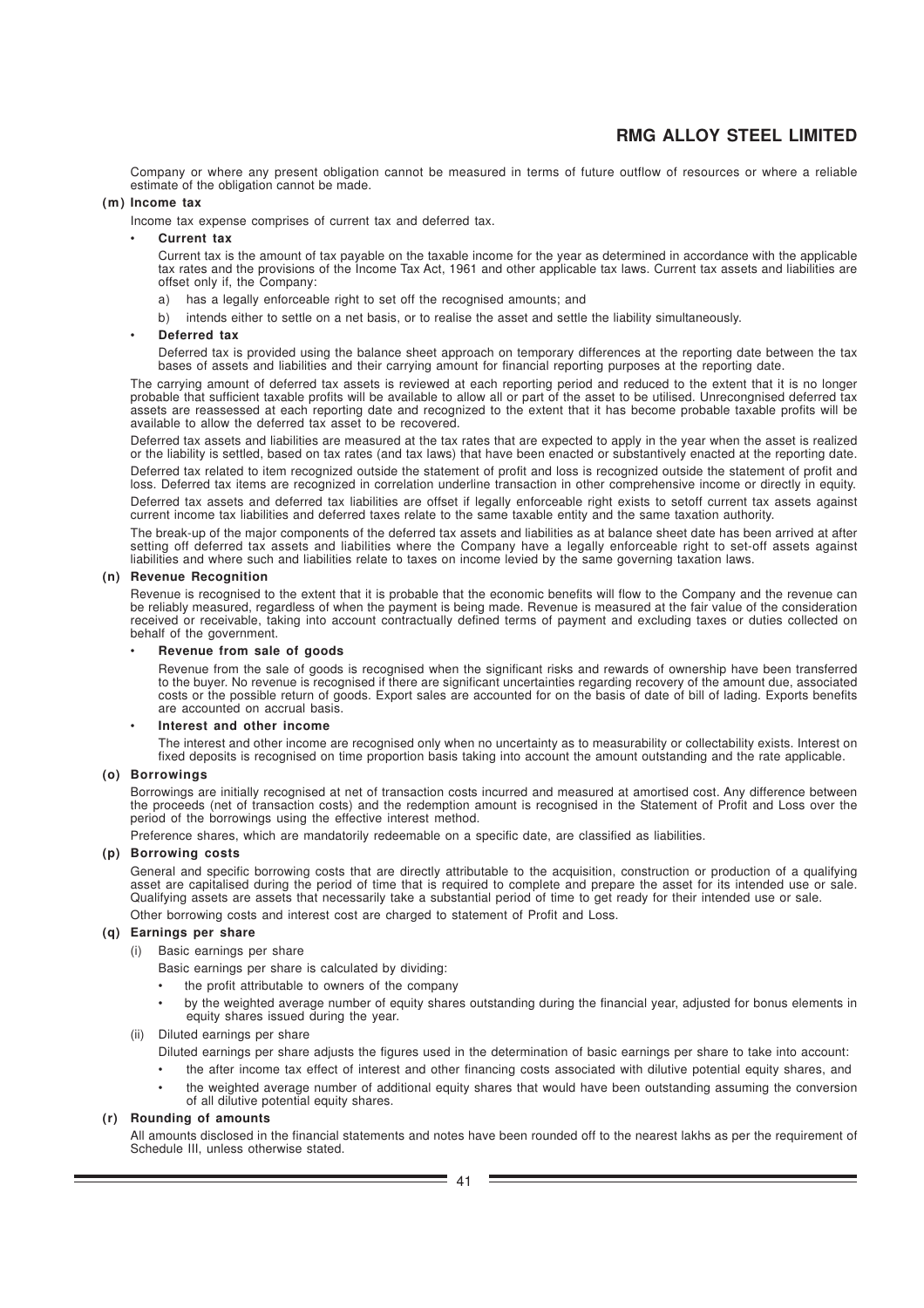# **2A Property, Plant & Equipment**

# **Details of Property, Plant and Equipment (PPE) as under:**

| <b>Particulars</b>                | Lease<br>hold land | <b>Free</b><br>hold land | <b>Buildings</b> | Plant and<br>machinery | <b>Electrical</b><br>Installation | <b>Furniture</b><br>and fixtures | <b>Vehicles</b> | <b>Office</b><br>equipments | <b>Total</b> |
|-----------------------------------|--------------------|--------------------------|------------------|------------------------|-----------------------------------|----------------------------------|-----------------|-----------------------------|--------------|
| <b>Gross Carrying amount:</b>     |                    |                          |                  |                        |                                   |                                  |                 |                             |              |
| Deemed cost as at 1st April, 2016 | 351                | 14                       | 8,809            | 31,514                 | 1,998                             | 110                              | 20              | 201                         | 43,017       |
| <b>Additions</b>                  |                    |                          |                  | 11                     |                                   |                                  |                 | 2                           | 13           |
| Disposals                         | ٠                  |                          |                  |                        |                                   |                                  |                 |                             |              |
| Balance as at 31st March 2017     | 351                | 14                       | 8,809            | 31,525                 | 1,998                             | 110                              | 20              | 203                         | 43,030       |
| <b>Additions</b>                  |                    |                          | 39               | 108                    |                                   | 3                                |                 | 17                          | 167          |
| Disposals                         |                    |                          |                  | -5                     |                                   |                                  | $-10$           |                             | $-15$        |
| Balance as at 31st March 2018     | 351                | 14                       | 8,848            | 31,628                 | 1,998                             | 113                              | 10              | 220                         | 43,182       |
| Accumulated depreciation:         |                    |                          |                  |                        |                                   |                                  |                 |                             |              |
| Balance as at April 1st, 2016     | 72                 |                          | 4,202            | 24,850                 | 1,912                             | 86                               | 18              | 196                         | 31,336       |
| <b>Additions</b>                  | 4                  |                          | 265              | 358                    | 22                                | 5                                |                 | 2                           | 657          |
| Disposals                         | $\overline{a}$     |                          |                  |                        |                                   |                                  |                 |                             |              |
| Balance as at 31st March 2017     | 76                 |                          | 4,467            | 25,208                 | 1,934                             | 91                               | 19              | 198                         | 31,993       |
| Additions                         | 4                  |                          | 265              | 362                    | 23                                | 5                                |                 | 2                           | 661          |
| <b>Disposals</b>                  |                    |                          |                  | -5                     |                                   |                                  | -9              |                             | $-14$        |
| Balance as at 31st March 2018     | 80                 | $\overline{\phantom{a}}$ | 4,732            | 25,565                 | 1,957                             | 96                               | 10              | 200                         | 32,640       |
| Net carrying amount               |                    |                          |                  |                        |                                   |                                  |                 |                             |              |
| Balance as at 01st April 2016     | 279                | 14                       | 4,607            | 6,664                  | 86                                | 24                               | $\overline{2}$  | 5                           | 11,681       |
| Balance as at 31st March 2017     | 275                | 14                       | 4,342            | 6,317                  | 64                                | 19                               | 1               | 5                           | 11,037       |
| Balance as at 31st March 2018     | 271                | 14                       | 4,116            | 6,063                  | 41                                | 17                               |                 | 20                          | 10,542       |

| 2B Capital Work in Progress                                                                                                 |  |
|-----------------------------------------------------------------------------------------------------------------------------|--|
| 1st April 2016                                                                                                              |  |
| 131st March 2017                                                                                                            |  |
| 31st March 2018 (Capital work in progress towards stainless steel of Rs. 15 lacs & pipe plant projects of Rs. 699 lacs) 714 |  |

(Rs. In Lacs)

 $\mathbb{I}$  $rac{4}{2}$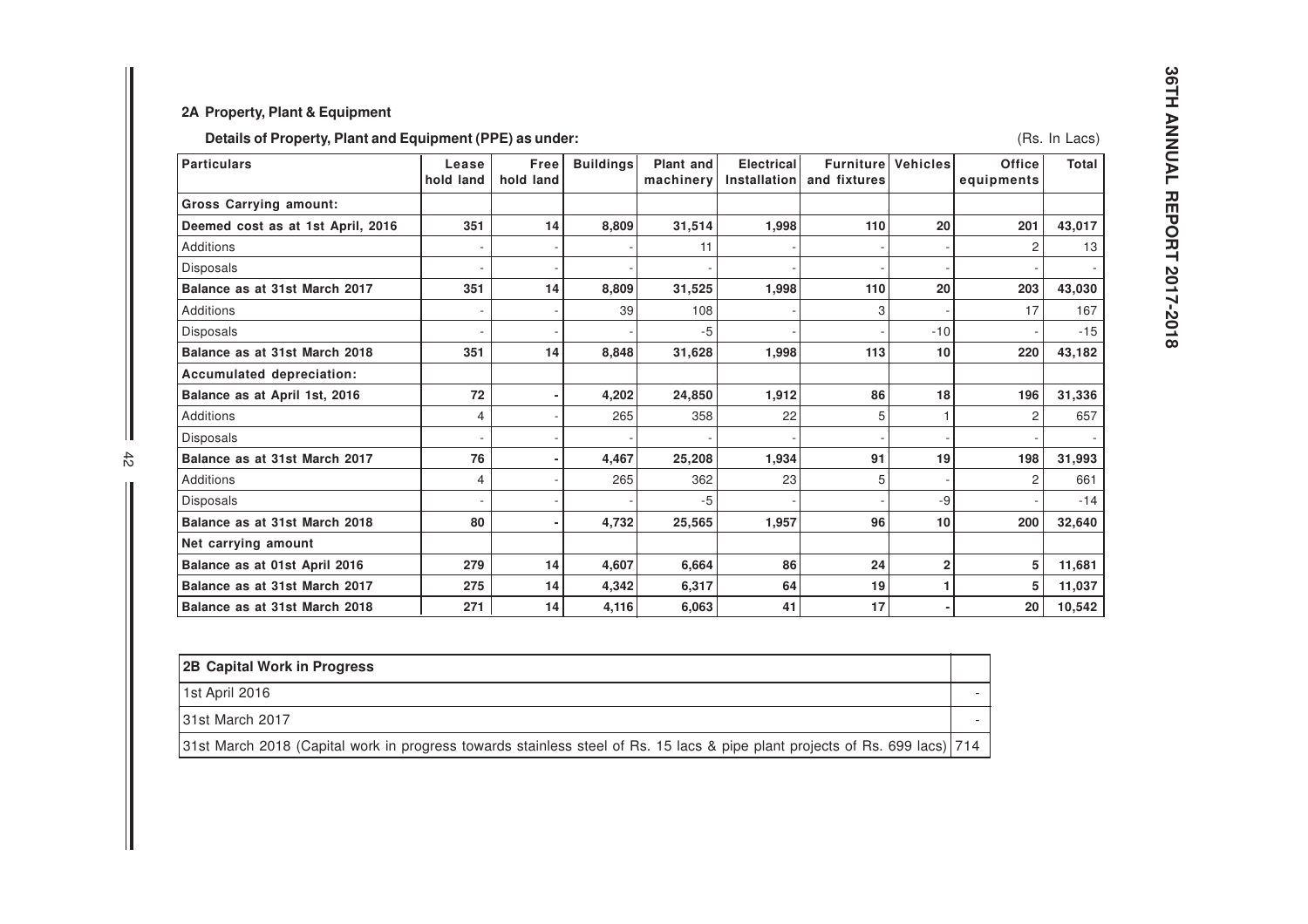(Rs. In Lacs)

# **3 Intangible assets**

| Details of Intangible assets are as under: |                           | (Rs. In Lacs) |
|--------------------------------------------|---------------------------|---------------|
|                                            | <b>Computers Software</b> | Total         |
| <b>Gross Carrying amount:</b>              |                           |               |
| $\mathbf{R}$                               | $\sim$                    | $\sim$        |

| <b>Gross Carrying amount:</b>     |    |    |
|-----------------------------------|----|----|
| Deemed cost as at 1st April, 2016 | 32 | 32 |
| <b>Additions</b>                  |    |    |
| Disposals                         |    |    |
| Balance as at 31st March 2017     | 32 | 32 |
| Additions                         |    |    |
| Disposals                         |    |    |
| Balance as at 31st March 2018     | 32 | 32 |
| <b>Accumulated depreciation:</b>  |    |    |
| Balance as at April 1, 2016       | 26 | 26 |
| Additions                         | 6  | 6  |
| Disposals                         |    |    |
| Balance as at 31st March 2017     | 32 | 32 |
| <b>Additions</b>                  |    |    |
| Disposals                         |    |    |
| Balance as at 31st March 2018     | 32 | 32 |
| Net carrying amount               |    |    |
| Balance as at 01st April 2016     | 6  | 6  |
| Balance as at 31st March 2017     | 0  | 0  |
| Balance as at 31st March 2018     | 0  | 0  |

### **4 Income tax assets (net)**

| <b>Particulars</b>                    | As at<br>31st Mar 18 | As at<br>31st Mar 17 | As at l<br>01st Apr 16 |
|---------------------------------------|----------------------|----------------------|------------------------|
| Taxes paid (net of provision for tax) | 192                  | 176                  | 147                    |
|                                       | 192                  | 176                  | 147                    |

# **5 Other Non-current assets**

| <b>Particulars</b>                                      | As at       | As at       | As at           |
|---------------------------------------------------------|-------------|-------------|-----------------|
|                                                         | 31st Mar 18 | 31st Mar 17 | 01st Apr 16     |
| (Unsecured and considered good unless otherwise stated) |             |             |                 |
| Capital advances                                        | 247         |             | 17              |
| Less: Provision for doubtful debt                       |             |             | (5)             |
| Net Capital Advance                                     | 247         |             | 12 <sup>2</sup> |
| Security deposits                                       |             |             | 100             |
|                                                         | 247         |             | 112             |
|                                                         |             |             |                 |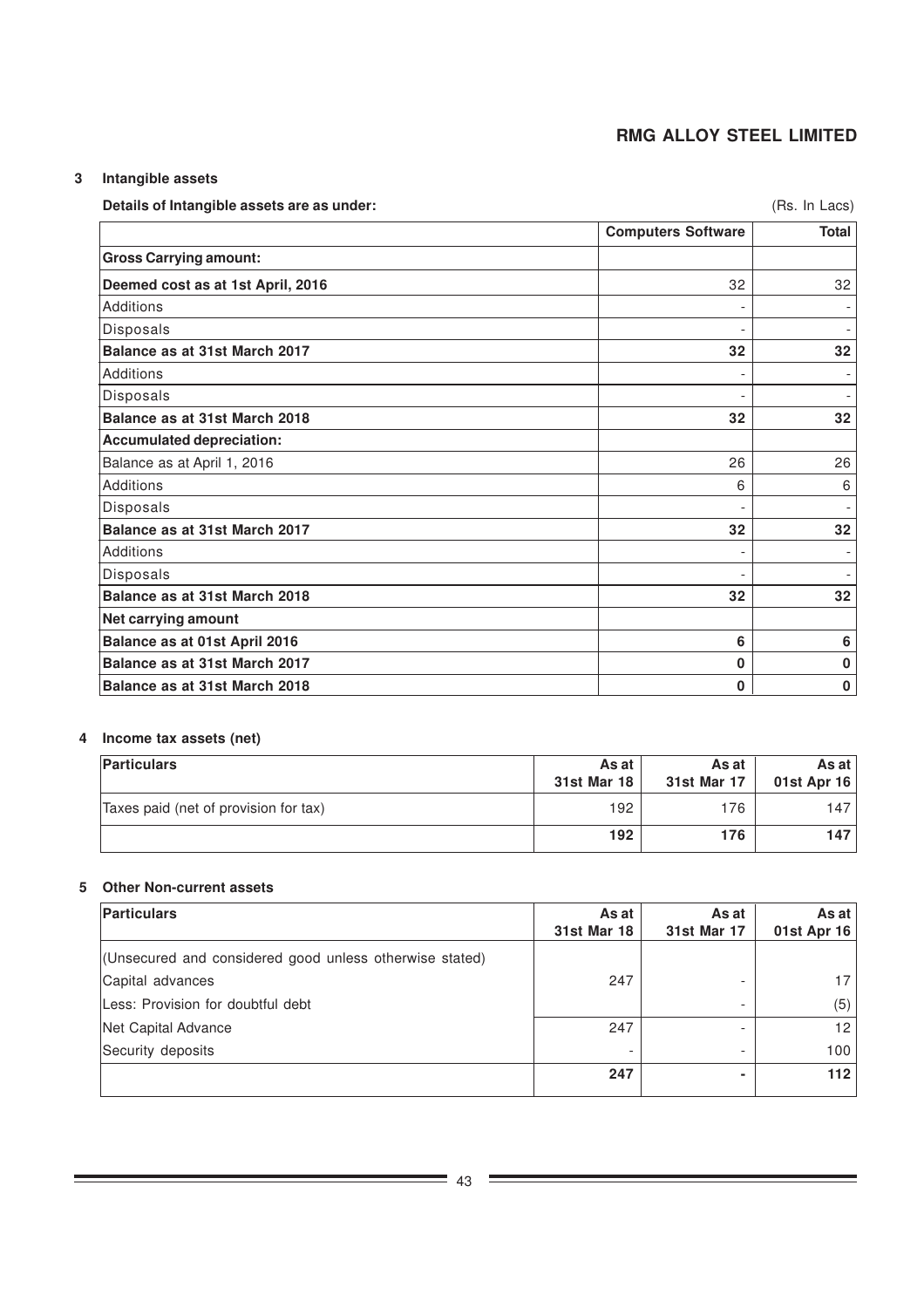# **6 Inventories**

(Rs. In Lacs)

÷

| <b>Particulars</b>                                                         | As at<br><b>31st Mar 18</b> | As at<br>31st Mar 17 | As at $ $<br>01st Apr 16 |
|----------------------------------------------------------------------------|-----------------------------|----------------------|--------------------------|
| <b>Raw Materials</b>                                                       | 888                         | 667                  | 955                      |
| Semi Finished goods                                                        | 3,065                       | 1,814                | 1,644                    |
| Finished goods                                                             | 206                         | 348                  | 456                      |
| Stores, spares and packing materials                                       | 2,457                       | 1,620                | 1,623                    |
| Less: Provision for Obsolescence                                           | (112)                       | (112)                | (112)                    |
| Stores, spares and packing materials<br>(Net of provision for Obsolescence | 2,345                       | 1,508                | 1,511                    |
| <b>Total</b>                                                               | 6,504                       | 4,337                | 4,566                    |

### **7 Investment**

| <b>Particulars</b>                                                     | As at<br><b>31st Mar 18</b> | As at<br>31st Mar 17 | As at l<br>01st Apr 16 |
|------------------------------------------------------------------------|-----------------------------|----------------------|------------------------|
| <b>Investment in Mutual Funds:</b>                                     |                             |                      |                        |
| Quoted<br>(i)                                                          |                             |                      |                        |
| At fair value through profit & loss                                    |                             |                      |                        |
| SBI Treasury Advantage Fund, Regular Growth Plan<br>(348381.354 Units) | 6.711                       |                      |                        |
| Aggregate amount of quoted investment & market value there of          | 6,711                       | $\blacksquare$       |                        |

### **8 Trade receivables**

| <b>Particulars</b>                       | As at<br><b>31st Mar 18</b> | As at<br>31st Mar 17 | As at<br>01st Apr 16 |
|------------------------------------------|-----------------------------|----------------------|----------------------|
| Unsecured, considered good               | 8,002                       | 4,165                | 6,523                |
| Doubtful                                 | 669                         | 586                  | 940                  |
| <b>Total</b>                             | 8,671                       | 4,751                | 7,463                |
| Allowance for doubtful trade receivables | (669)                       | (586)                | (940)                |
| <b>Total trade receivables</b>           | 8,002                       | 4,165                | 6,523                |

# **9 Cash and cash equivalents**

| <b>Particulars</b>          | As at              | As at              | As at       |
|-----------------------------|--------------------|--------------------|-------------|
|                             | <b>31st Mar 18</b> | <b>31st Mar 17</b> | 01st Apr 16 |
| Cash and cash equivalents:  |                    |                    |             |
| Balances with banks         |                    |                    |             |
| In Current Accounts         | 14,427             | $\Omega$           |             |
| Cash on hand                |                    | 3                  |             |
| <b>Other bank balances:</b> |                    |                    |             |
| <b>Fixed Deposit</b>        | 9,666              |                    |             |
| In Margin Deposit Accounts* | 153                | 165                | 394         |
| Other Receivables           | 11                 |                    |             |
| <b>Total</b>                | 24,258             | 171                | 403         |

\*Above FD's shown in Margin Deposit Accounts are Lien Mark.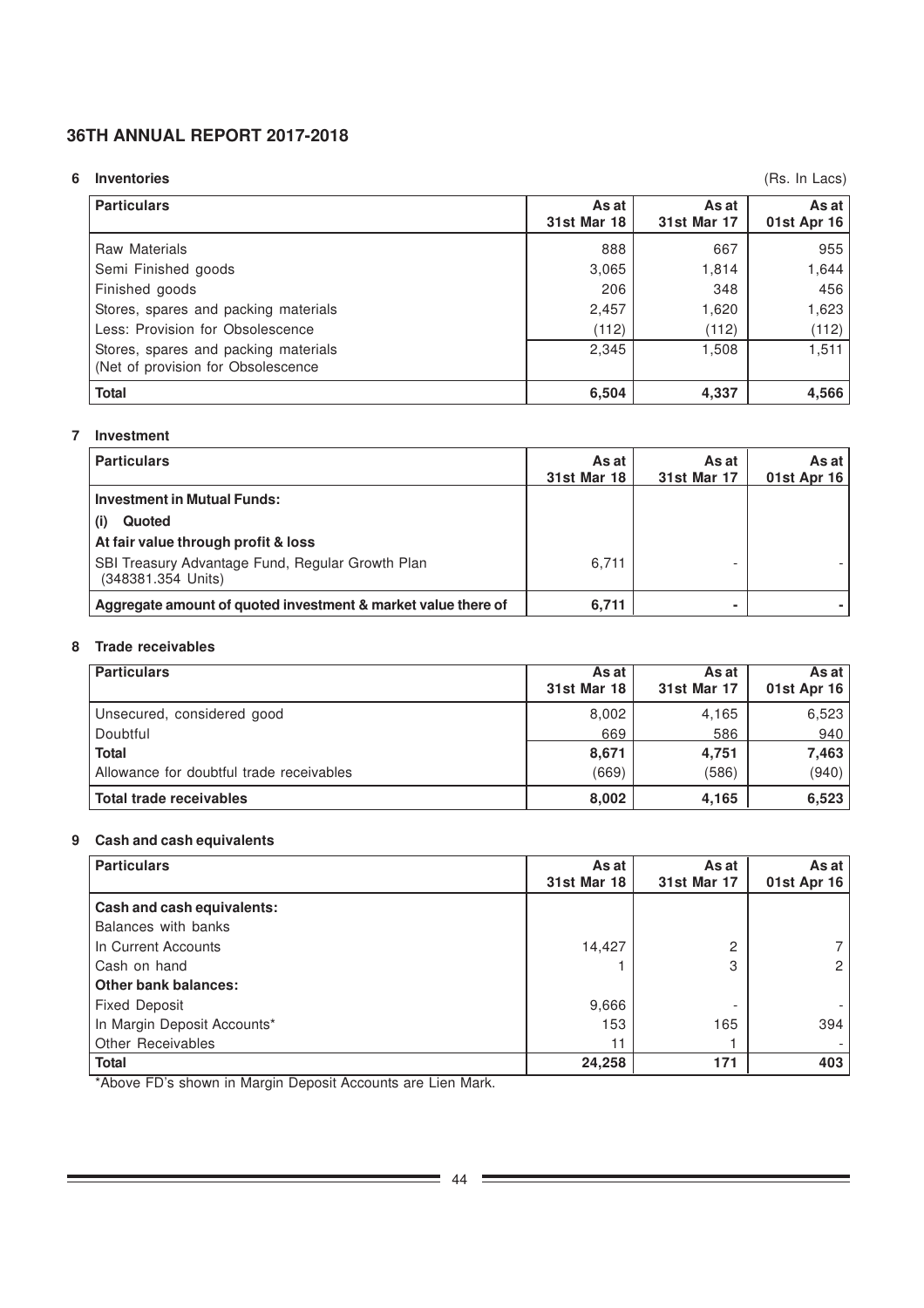# **10 Bank Balance Other than Cash and Cash Equivalent**

(Rs. In Lacs)

| <b>Particulars</b>          | As at<br><b>31st Mar 18</b> | As at<br>31st Mar 17 | As at I<br>01st Apr 16 |
|-----------------------------|-----------------------------|----------------------|------------------------|
| Other bank balances:        |                             |                      |                        |
| <b>Bank Deposit</b>         |                             |                      |                        |
| In Margin Deposit Accounts* | 180                         | 189                  |                        |
| <b>Other Receivables</b>    | 4                           | 12                   | 16                     |
| <b>Total</b>                | 184                         | 201                  | 16                     |

\*Above FD's shown in Margin Deposit Accounts are Lien Mark.

### **11 Other current assets**

| <b>Particulars</b>                                      | As at<br><b>31st Mar 18</b> | As at<br><b>31st Mar 17</b> | As at I<br>01st Apr 16 |
|---------------------------------------------------------|-----------------------------|-----------------------------|------------------------|
| (Unsecured and considered good unless otherwise stated) |                             |                             |                        |
| Security deposit                                        | 25                          | 24                          | 11.                    |
| Loans & Advances to employees                           |                             | O                           | 6                      |
| Cenvat/Other Claim receivable/recoverable               | 4                           | 10                          | 23                     |
| Balances with statutory / government authorities        | 530                         | 771                         | 726                    |
| Advances to suppliers                                   | 100                         | 112                         | 264                    |
| Less: Provision on Advances to Suppliers                | (10)                        | (10)                        |                        |
| Advance to Supplier (Net of Provision)                  | 90                          | 102                         | 264                    |
| <b>Prepaid Expenses</b>                                 | 50                          | 48                          | 92                     |
| <b>Total</b>                                            | 699                         | 955                         | 1,122                  |

## **12 Equity Share capital**

| Particulars                            | As at 31st Mar 2018 |        |                                                                                  | As at 31 March 2017 | As at 01 April 2016 |       |
|----------------------------------------|---------------------|--------|----------------------------------------------------------------------------------|---------------------|---------------------|-------|
|                                        |                     |        | No of shares (Rs' In Lacs) No of shares (Rs' In Lacs) No of shares (Rs' In Lacs) |                     |                     |       |
| Authorised:                            |                     |        |                                                                                  |                     |                     |       |
| Equity shares of Rs.6 each             | 50,00,00,000        | 30,000 | 11,00,00,000                                                                     | 6,600               | 11,00,00,000        | 6,600 |
|                                        |                     | 30,000 |                                                                                  | 6,600               |                     | 6,600 |
| <b>Issued, Subscribed and Paid up:</b> |                     |        |                                                                                  |                     |                     |       |
| Equity shares of Rs.6 each             | 10,84,35,840        | 6,506  | 10,84,35,840                                                                     | 6,506               | 10,84,35,840        | 6,506 |
| Total                                  |                     | 6,506  |                                                                                  | 6,506               |                     | 6,506 |

### **a) Reconciliation of the Number of Shares**

| <b>Equity Shares: Face</b><br>value of Rs.6 each |              |       |              |       | No of shares (Rs' In Lacs) No of shares (Rs' In Lacs) No of shares (Rs' In Lacs) |       |
|--------------------------------------------------|--------------|-------|--------------|-------|----------------------------------------------------------------------------------|-------|
| As at beginning of the year                      | 10,84,35,840 | 6,506 | 10,84,35,840 | 6.506 | 10,84,35,840                                                                     | 6.506 |
| Shares issued during the year                    |              |       |              |       |                                                                                  |       |
| Buyback/forfeiture/reduction shares              |              |       |              |       |                                                                                  |       |
| Outstanding at the end of the year               | 10,84,35,840 | 6.506 | 10,84,35,840 | 6.506 | 10,84,35,840                                                                     | 6.506 |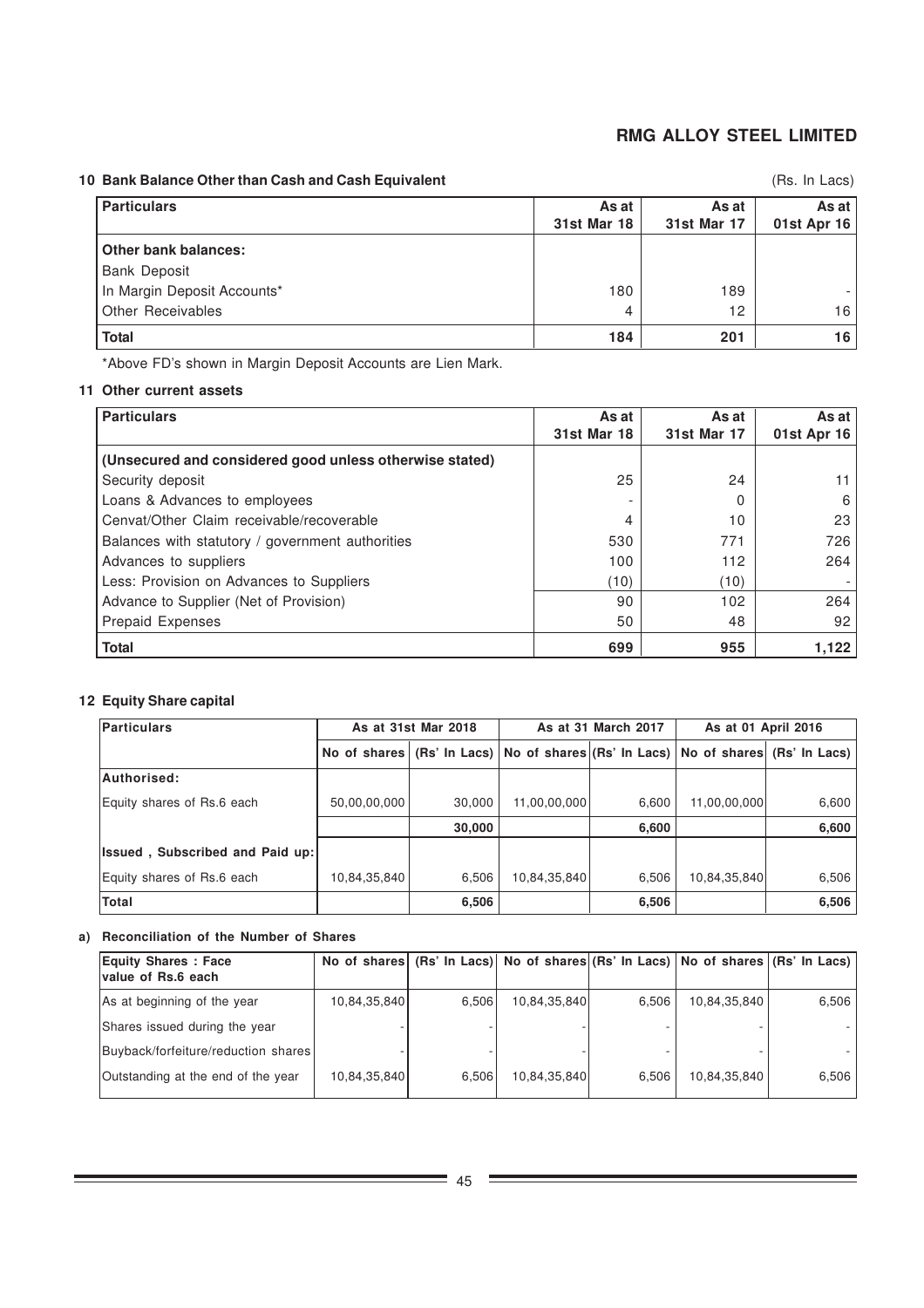### **b) Details of shareholder holding more than 5% shares**

(Rs. In Lacs)

| Name of the Shareholders                                                                     | No of shares | % Held | No of shares | % Held | No of shares | % Held   |
|----------------------------------------------------------------------------------------------|--------------|--------|--------------|--------|--------------|----------|
| <b>Equity Shares</b>                                                                         |              |        |              |        |              |          |
| Welspun Steel Limited (WS Alloy<br>Holding Pvt Ltd merged in Welspun<br><b>Steel Limited</b> | 4,32,47,034  | 39.88% | 4,32,47,034  | 39.88% | 4,32,47,034  | 39.88%   |
| Widescreen Holding Pvt Limited                                                               | 2,41,43,333  | 22.27% | 2,41,43,333  | 22.27% | 2,41,43,333  | 22.27%   |
| Magnificent Trading Pvt. Limited                                                             | 70,12,334    | 6.47%  | 70,12,334    | 6.47%  | 70,12,334    | $6.47\%$ |
| Calplus Trading Pvt. Limited                                                                 | 61,14,390    | 5.64%  | 61,14,390    | 5.64%  | 61,14,390    | $5.64\%$ |

### **c) Rights, Preference and Restriction attached to shares**

### **Equity Shares:**

The Company has 108,435,840 equity share having par value of Rs 6/- each fully paid up. Each holder of equity shares is entitled to one vote per share. The Company declares and pays dividends, if any, in Indian rupees. The dividend proposed if any, by the Board of Directors is subject to the approval of the Shareholders in ensuing annual general meeting.

In the event of liquidation of the company, the holders of equity shares will be entitled to receive remaining assets of the company, after distribution of all preferential amounts. The distribution will be in proportion to the number of equity shares held by the share holders.

### **13 Other Equity**

| <b>Particulars</b>                      | <b>Retained</b> | <b>Other</b><br>Earnings   Comprehensive<br><b>Income</b> | <b>Share</b><br><b>Application</b><br><b>Money Pending</b><br><b>Allotment</b> | <b>Total</b> |
|-----------------------------------------|-----------------|-----------------------------------------------------------|--------------------------------------------------------------------------------|--------------|
| Balance as at April 1, 2016             | (45, 109)       |                                                           |                                                                                | (45, 109)    |
| Profit for the year                     | (5,842)         |                                                           |                                                                                | (5, 842)     |
| Other comprehensive income for the year |                 | (34)                                                      |                                                                                | (34)         |
| Balance as at March 31, 2017            | (50,951)        | (34)                                                      | ۰                                                                              | (50, 985)    |
| Profit for the year                     | (5,451)         |                                                           |                                                                                | (5, 451)     |
| Other comprehensive income for the year |                 | 13                                                        |                                                                                | 13           |
| Application money received              |                 |                                                           | 17,335                                                                         | 17,335       |
| Balance as at March 31, 2018            | (56,402)        | (21)                                                      | 17,335                                                                         | (39, 088)    |

### **14 Borrowings**

| Particulars                                    |                 | As at 31st Mar 2018          |                 | As at 31st March 2017        | As at 01st April 2016 |                              |
|------------------------------------------------|-----------------|------------------------------|-----------------|------------------------------|-----------------------|------------------------------|
|                                                | Non-<br>current | <b>Current</b><br>maturities | Non-<br>current | <b>Current</b><br>maturities | Non-<br>current       | <b>Current</b><br>maturities |
| <b>Secured</b>                                 |                 |                              |                 |                              |                       |                              |
| Indian Rupee term loans from banks             | 24,710          | 3.610                        | 28,655          | 1,922                        | 28,613                | 876                          |
| <b>Unsecured</b>                               |                 |                              |                 |                              |                       |                              |
| Sales Tax Deferred Loan                        | 208             | 104                          | 312             | 104                          | 416                   | 104                          |
| 12% Cumulative Redeemable<br>Preference Shares |                 |                              |                 |                              |                       |                              |
| of Rs.10/- each fully paid up                  | 23,617          |                              | 20,616          |                              | 20,617                |                              |
| <b>Total</b>                                   | 48,535          | 3,714                        | 49,583          | 2,026                        | 49,646                | 980                          |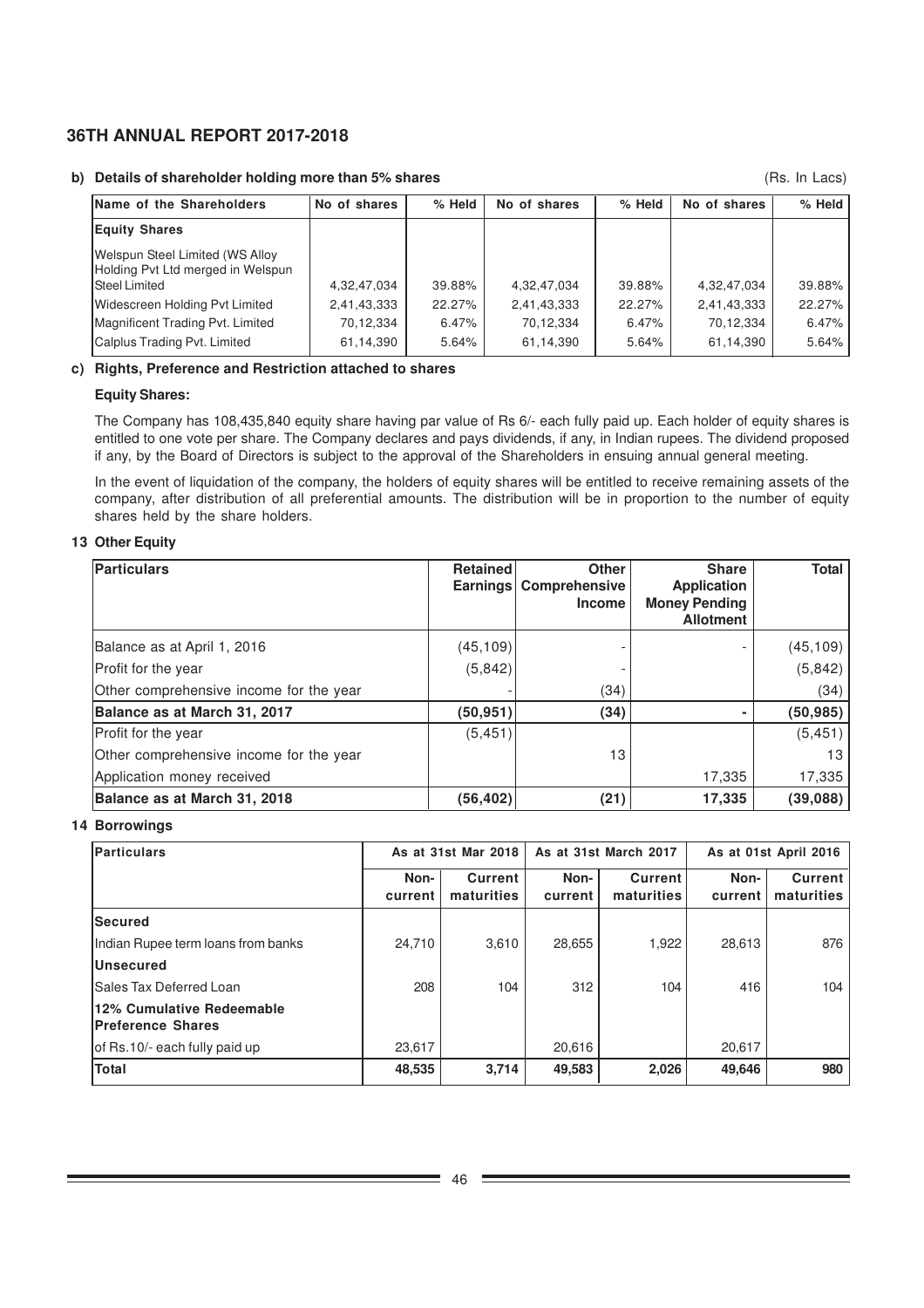### **Secured:**

- a) Rupee loan of Rs.28,320 lac (Previous year Rs. 30,577 lac) pari passu basis, by way of:
	- i. Equitable mortgage of immoveable properties on first charge basis.
	- ii. Hypothecation of movable fixed assets on first charge basis.
	- iii. Second charge on current assets.
- b) Rupee loans carry interest at bank prime lending rate /base rate/ MCLR plus margin. Loans of
	- i. Rs. 14,215 lacs (Previous year Rs. 16,193 lacs) are repayable in 30 quarterly installment starting from September 2016 and ending in April 2024.
	- ii. Rs. 415 lacs (Previous year Rs. 574 lacs) are repayable in 20 quarterly installment starting from June 2014 and ending in March 2019.
	- iii. Rs. 13,690 lacs (Previous year Rs. 13,810 lacs) are repayable in 32 quarterly installments starting from June 2017 and ending in August 2025.
- c) Rupee Term loans include installment of Rs.1,124 lacs (Previous Year Rupees. 132 lacs) due on the balance sheet date.

### **Unsecured:**

- a) Sales Tax Deferred Loan is repayable from April 2015 in six equal annual installments.
- b) Details of Preference Shareholders

### **i. Preference Share Capital**

(Rs. In Lacs)

| <b>Particulars</b>                 | As at 31st Mar 2018 |               | As at 31 March 2017 |                  | As at 01 April 2016 |               |
|------------------------------------|---------------------|---------------|---------------------|------------------|---------------------|---------------|
|                                    | No of shares        | (Rs' In Lacs) | No of shares        | $(Rs' \ln$ Lacs) | No of shares        | (Rs' In Lacs) |
| Authorised:                        |                     |               |                     |                  |                     |               |
| Preference Shares of Rs. 10/- each | 26,50,00,000        | 26,500        | 6,40,00,000         | 6,400            | 6,40,00,000         | 6,400         |
|                                    |                     | 26,500        |                     | 6,400            |                     | 6,400         |
| Issued, Subscribed and Paid up     |                     |               |                     |                  |                     |               |
| 12% Cumulative Preference Shares   |                     |               |                     |                  |                     |               |
| of $Rs.10/-$ each                  | 8,89,04,271         | 8,891         | 5,89,04,271         | 5,891            | 5,89,04,271         | 5,891         |
|                                    |                     | 8,891         |                     | 5,891            |                     | 5,891         |

### **ii. Reconciliation of the Number of Shares**

| <b>Particulars</b>                            |             | As at 31st Mar 2018 | As at 31 March 2017 |       | As at 01 April 2016                                                              |       |
|-----------------------------------------------|-------------|---------------------|---------------------|-------|----------------------------------------------------------------------------------|-------|
| Preference Shares: Face<br>value of Rs.6 each |             |                     |                     |       | No of shares (Rs' In Lacs) No of shares (Rs' In Lacs) No of shares (Rs' In Lacs) |       |
| As at beginning of the year                   | 5,89,04,271 | 5.891               | 5,89,04,271         | 5.891 | 5,89,04,271                                                                      | 5.891 |
| Shares issued during the year                 | 3,00,00,000 | 3,000               |                     |       |                                                                                  |       |
| Buyback/forfeiture/reduction shares           |             |                     |                     |       |                                                                                  |       |
| Outstanding at the end of the year            | 8,89,04,271 | 8.891               | 5,89,04,271         | 5.891 | 5,89,04,271                                                                      | 5,891 |

### **iii. Details of Preference Shareholders**

| <b>Particulars</b>                        | As at 31st Mar 2018 |              | As at 31 March 2017 |                  | As at 01 April 2016 |        |
|-------------------------------------------|---------------------|--------------|---------------------|------------------|---------------------|--------|
|                                           | No of shares        | $%$ Held $ $ | <b>No of shares</b> | $%$ Held $\vert$ | No of shares        | % Held |
| WS Alloy Holding Pvt Ltd (Demerged        |                     |              |                     |                  |                     |        |
| from Welspun Steel Ltd w.e.f. 09.05.2015) |                     |              |                     |                  | 5,09,04,271         | 86.42% |
| Welspun Fintrade Pvt Ltd                  |                     |              |                     | -                | 80,00,000           | 13.58% |
| Right Growth Trading Pvt Ltd              | 5,09,04,271         | 57.26%       | 5,09,04,271         | 86.42%           |                     |        |
| <b>MGN Agro Properties Pvt Ltd</b>        | 80,00,000           | $9.00\%$     | 80,00,000           | 13.58%           |                     |        |
| Welspun Steel Ltd                         | 3,00,00,000         | 33.74%       |                     |                  |                     |        |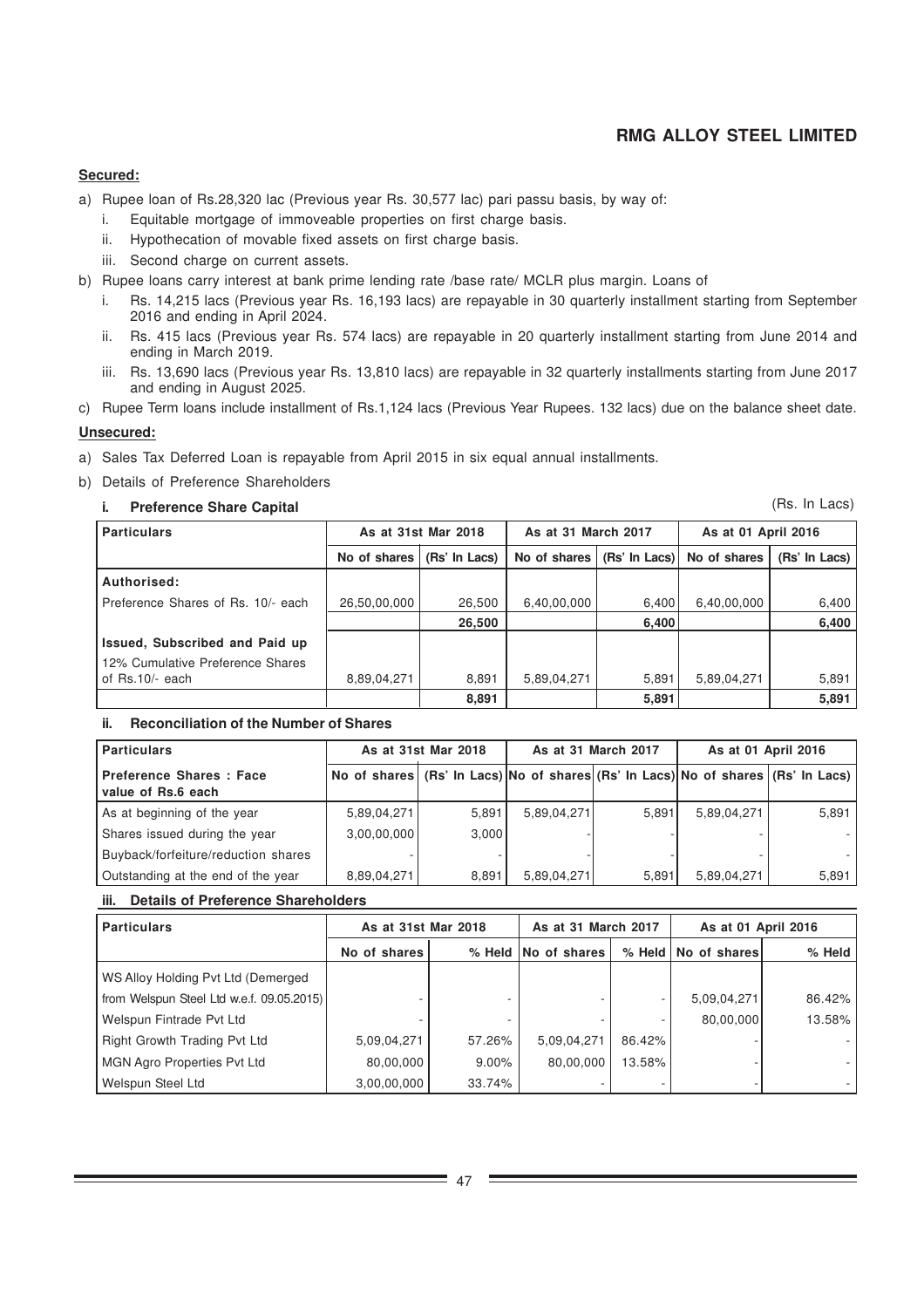iv. Rights, Preference and Restriction attached to shares

### **Preference Shares**:

The CRPS carry dividend (cumulative) of 12% per annum.

- i. The CRPS 40,242,857 are redeemable with premium of Rs.25 per share in three equal annual installments payable from the end of eight years to ten years from the date of allotment (i.e.19th February 2013).
- ii. The CRPS 4,285,714 are redeemable with premium of Rs.25 per share in three equal annual installments payable from the end of eight years to ten years from the date of allotment (i.e.11th February 2014).
- iii. The CRPS 6,375,700 are redeemable with premium of Rs.25 per share in three equal annual installments payable from the end of eight years to ten years from the date of allotment (i.e.11th November 2014).
- iv. The CRPS 8,000,000 are redeemable with premium of Rs.25 per share in three equal annual installments payable from the end of eight years to ten years from the date of allotment (i.e.23rdOctober 2015).
- v. The CRPS 3,00,00,000 are redeemable at par at the end of the nineteenth year from the date of allotment (i.e. 3rd October, 2017) or anytime earlier at mutual agreement.

 $(Re \ln L_{2}ce)$ 

### **15 Provisions**

| <b>Particulars</b>                                | As at<br><b>31st Mar 18</b> | As at<br>31st Mar 17 | As at I<br>01st Apr 16 |
|---------------------------------------------------|-----------------------------|----------------------|------------------------|
|                                                   |                             |                      |                        |
| Provision for employee benefits: (Refer Note: 32) |                             |                      |                        |
| Provision for Leave encashment                    | 35                          | 28                   | 37                     |
| Provision for Gratuity                            | 124                         | 124                  | 112                    |
| <b>Total</b>                                      | 159                         | 152                  | 149                    |

### **16 Borrowings**

| <b>Particulars</b>                         | As at<br><b>31st Mar 18</b> | As at<br><b>31st Mar 17</b> | As at<br>01st Apr 16 |
|--------------------------------------------|-----------------------------|-----------------------------|----------------------|
| <b>Secured Loan</b>                        |                             |                             |                      |
| <b>From Banks</b>                          |                             |                             |                      |
| <b>Working Capital Loan</b>                | 4,092                       | 6,578                       | 5,784                |
| <b>Unsecured Loan</b>                      |                             |                             |                      |
| Foreign Currency Ioan (Buyers Credit)      | $\overline{\phantom{0}}$    | 58                          |                      |
| Other Loan                                 | 800                         | 800                         |                      |
| Loan from Related Parties (Refer Note: 35) | 20,075                      |                             |                      |
| Supplier finance facility                  | 2,812                       | 1,633                       | 2,136                |
| <b>Total</b>                               | 27,779                      | 9,069                       | 7,920                |

### **17 Trade payables**

| <b>Particulars</b>               | As at<br><b>31st Mar 18</b> | As at<br>31st Mar 17 | As at I<br>01st Apr 16 |
|----------------------------------|-----------------------------|----------------------|------------------------|
| Micro Small & Medium Enterprises | 31                          |                      |                        |
| <b>Others</b>                    | 7.439                       | 3.418                | 3,454                  |
| <b>Total</b>                     | 7,470                       | 3,418                | 3,454                  |

The company has amounts due to suppliers under the Micro, Small & Medium Enterprises Development Act 2006 (MSMED Act) as at 31st March 2018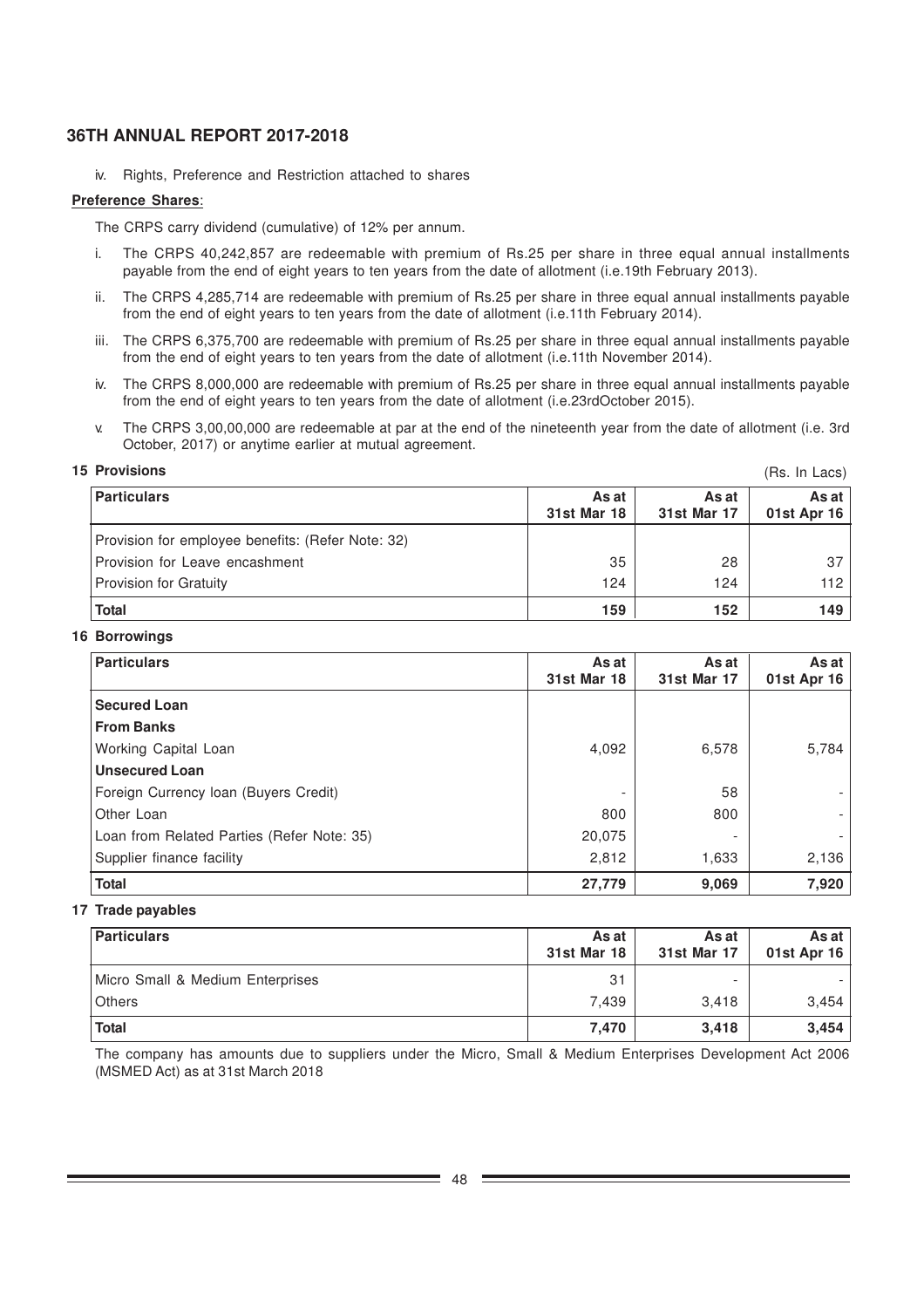The disclosure persuant to said act is as under:

```
(Rs. In Lacs)
```

| <b>Particulars</b>                                                                                                                                                                                                                                         | As at<br><b>31st Mar 18</b> | As at<br><b>31st Mar 17</b> | As at<br>01st Apr 16 |
|------------------------------------------------------------------------------------------------------------------------------------------------------------------------------------------------------------------------------------------------------------|-----------------------------|-----------------------------|----------------------|
| Principal amount remaining unpaid                                                                                                                                                                                                                          | 18                          |                             |                      |
| Interest due thereon (* Rs. 49,387)                                                                                                                                                                                                                        | $\star$                     | 3                           |                      |
| Interest paid by the Company in terms of Section 16 of Micro,<br>Small and Medium Enterprises Development Act, 2006, along<br>with the amount of the payment made to the supplier beyond<br>the appointed day during the year.                             |                             |                             |                      |
| Interest due and payable for the period of delay in making payment<br>(which have been paid but beyond the appointed day during the<br>year) but without adding the interest specified under Micro, Small<br>and Medium Enterprises Development Act, 2006. |                             |                             |                      |
| Interest accrued and remaining unpaid                                                                                                                                                                                                                      |                             | 3                           |                      |
| Further Interest remaining due and payable even in the succeeding<br>years, until such date when the interest dues as above are actually<br>paid to the small enterprise.                                                                                  | #                           |                             |                      |
| (# FY 16-17 dues of Rs.25,187)                                                                                                                                                                                                                             |                             |                             |                      |

The information has been given in respect of such vendors to the extent they could be identified as micro and small enterprises on the basis of information available with the company.

# **18 Other Financial Liability**

| <b>Particulars</b>                   | As at<br><b>31st Mar 18</b> | As at<br><b>31st Mar 17</b> | As at<br>01st Apr 16 |
|--------------------------------------|-----------------------------|-----------------------------|----------------------|
| Current maturities of long-term debt | 3,714                       | 2,026                       | 980                  |
| Interest accrued and due             | 1,927                       | 395                         | 268                  |
| Interest accrued but not due         | 235                         |                             |                      |
| <b>Book Overdraft</b>                | 52                          | 27                          |                      |
| Employees dues payable               | 132                         | 23                          | 15                   |
| Dues for fixed assets purchases      | 270                         | 262                         | 264                  |
| Financial Liability Payable          | 0                           | 5                           |                      |
| <b>Total</b>                         | 6,330                       | 2,749                       | 1.535                |

### **19 Other current liabilities**

| <b>Particulars</b>                          | As at<br>31st Mar 18 | As at<br>31st Mar 17 | As at<br>01st Apr 16 |
|---------------------------------------------|----------------------|----------------------|----------------------|
| Advances received from customers and others | 76                   | 277                  | 50                   |
| Statutory dues payable                      | 63                   | 87                   | 59                   |
| Provision for Expenses                      | 184                  | 103                  | 290                  |
| <b>Other Payables</b>                       |                      | 39                   | 51                   |
| <b>Total</b>                                | 324                  | 506                  | 450                  |

### **20 Provisions**

| <b>Particulars</b>                                | As at<br><b>31st Mar 18</b> | As at<br>31st Mar 17 | As at<br>01st Apr 16 |
|---------------------------------------------------|-----------------------------|----------------------|----------------------|
| Provision for employee benefits: (Refer Note: 32) |                             |                      |                      |
| Provision for Leave encashment                    | 10                          | 10                   | 5                    |
| <b>Provision for Gratuity</b>                     | 28                          | 34                   | 20                   |
| <b>Total</b>                                      | 38                          | 44                   | 25                   |

 $\overline{\phantom{a}}$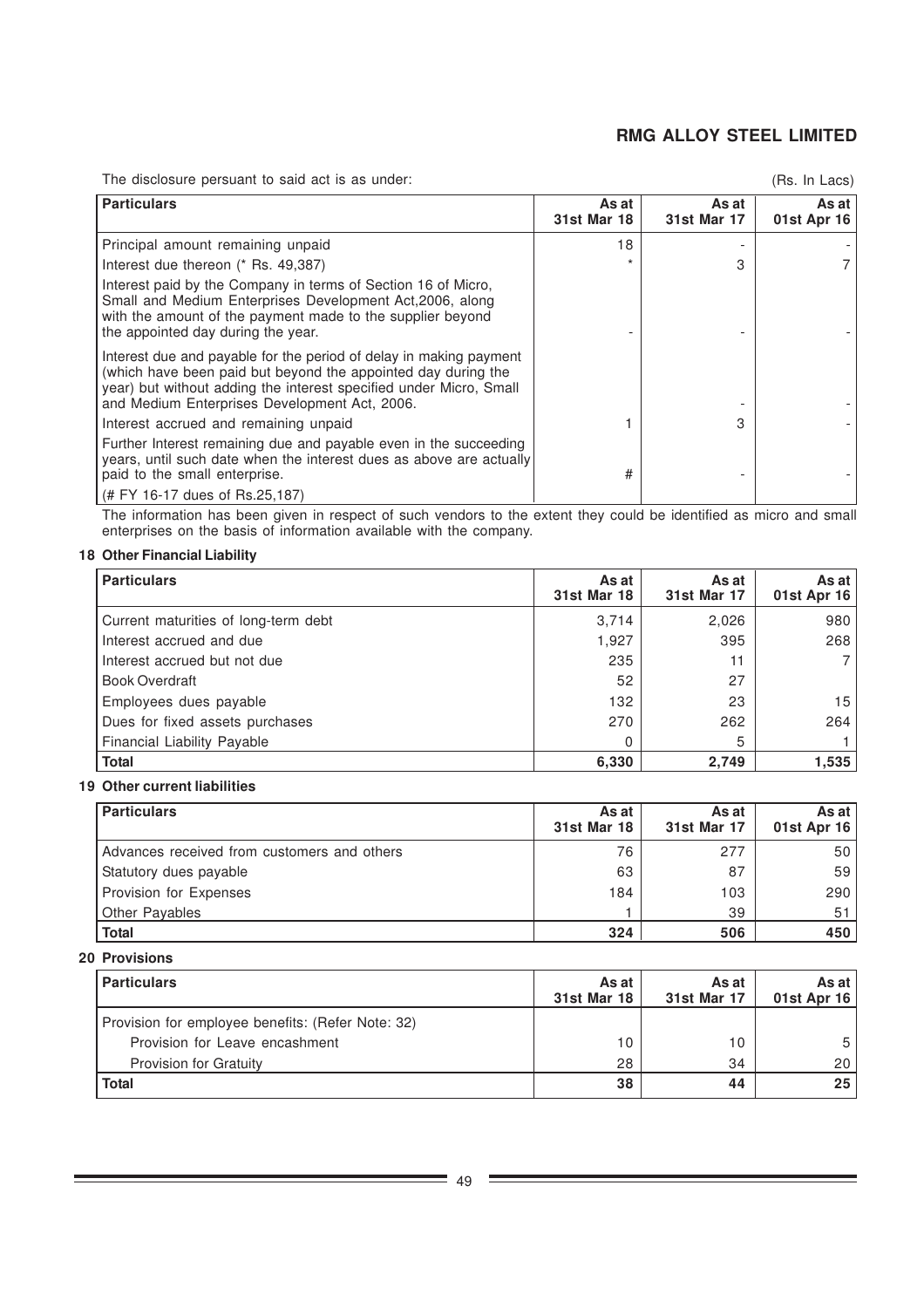### **21 Revenue from operations**

(Rs. In Lacs)

| <b>Particulars</b>           | For the Year Ended<br>31st Mar 18 | <b>For the Year Ended</b><br>31st Mar 17 |
|------------------------------|-----------------------------------|------------------------------------------|
| Sales of products:           |                                   |                                          |
| Finished goods               | 23,900                            | 26,126                                   |
|                              | 23,900                            | 26,126                                   |
| Other operating revenues:    |                                   |                                          |
| Exports Incentives           |                                   | $\overline{2}$                           |
| Other Revenue                | 108                               | 75                                       |
| Provision no longer required |                                   |                                          |
|                              | 109                               | 78                                       |
| <b>Total</b>                 | 24,009                            | 26,204                                   |

### **22 Other Income**

| <b>Particulars</b>                          | <b>For the Year Ended</b><br>31st Mar 18 | <b>For the Year Ended</b><br>31st Mar 17 |
|---------------------------------------------|------------------------------------------|------------------------------------------|
| Interest from Bank & others                 | 329                                      | 382                                      |
| Miscellaneous Income                        |                                          | 230                                      |
| Profit on sales of Investment (Mutual fund) | 126                                      | 5                                        |
| Profit on sale of fixed assets (Net)        |                                          |                                          |
| <b>Total</b>                                | 468                                      | 617                                      |

### **23 Cost of materials consumed**

| <b>Particulars</b>                               | For the Year Ended I<br><b>31st Mar 18</b> | <b>For the Year Ended</b><br><b>31st Mar 17</b> |
|--------------------------------------------------|--------------------------------------------|-------------------------------------------------|
| Cost of Raw materials consumed (Refer Note: 23a) |                                            |                                                 |
| Inventory at the beginning of the year           | 668                                        | 885                                             |
| IAdd: Purchases                                  | 14.844                                     | 13,236                                          |
| Less: Inventory at the end of the year           | (888)                                      | (668)                                           |
| <b>Total</b>                                     | 14,624                                     | 13,453                                          |

# a) Details of Raw Materials Consumed:

| <b>Particulars</b> | For the Year Ended<br><b>31st Mar 18</b> | <b>For the Year Ended</b><br>31st Mar 17 |
|--------------------|------------------------------------------|------------------------------------------|
| Metallic's         | 11,261                                   | 9,243                                    |
| Ferro Alloys       | 3,058                                    | 3,251                                    |
| <b>Others</b>      | 305                                      | 959                                      |
| <b>Total</b>       | 14,624                                   | 13,453                                   |

# **24 Changes in inventories of finished goods and work-in-progress**

| <b>Particulars</b>         | 31st Mar 18 | For the Year Ended   For the Year Ended<br><b>31st Mar 17</b> |
|----------------------------|-------------|---------------------------------------------------------------|
| Inventories (at beginning) |             |                                                               |
| Finished Goods             | 348         | 456                                                           |
| <b>Semi Finished Goods</b> | 1.814       | 1.644                                                         |
| Total (a)                  | 2,162       | 2,100                                                         |

÷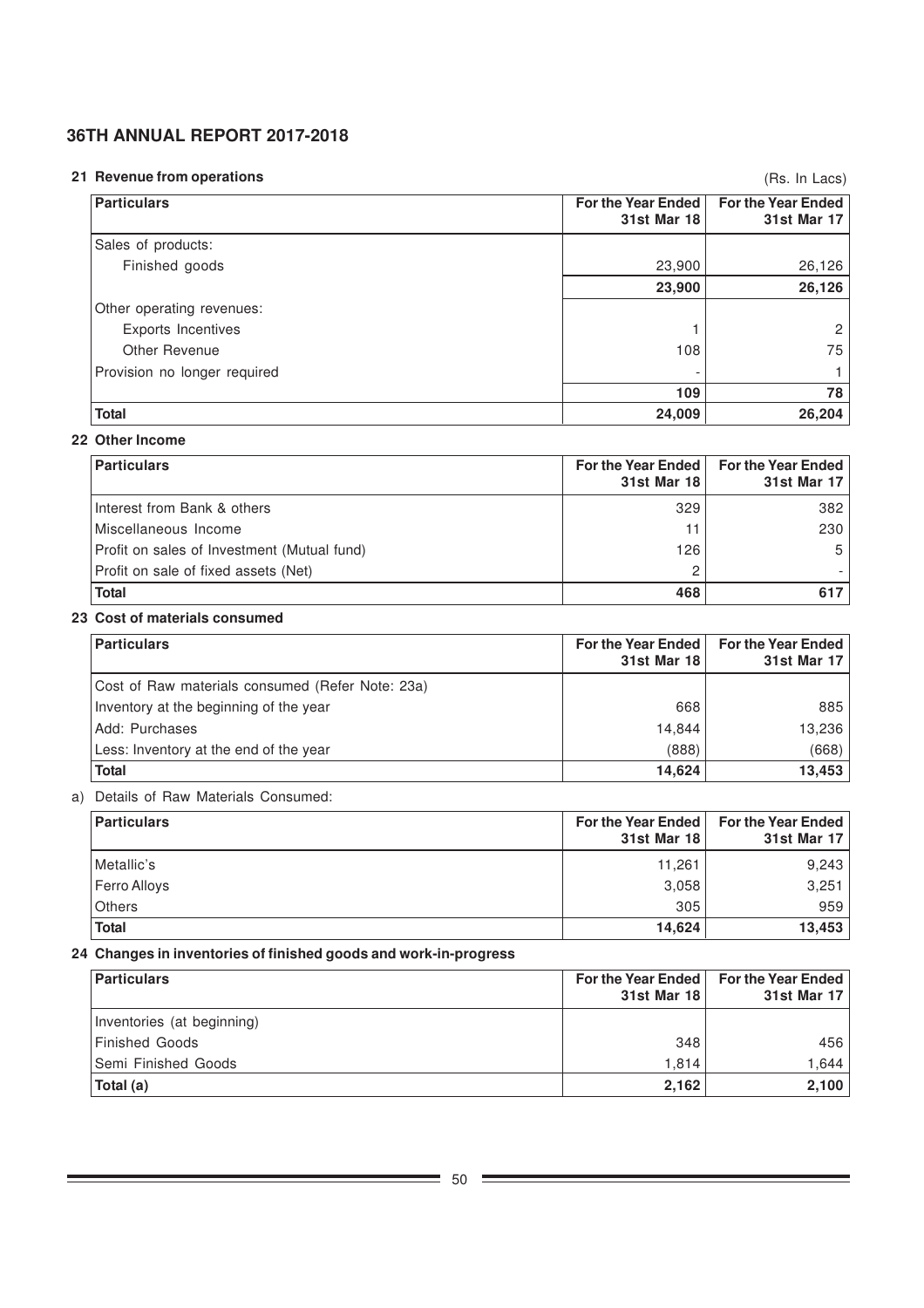| 24 Changes in inventories of finished goods and work-in-progress (Contd.) |                                                 | (Rs. In Lacs)                                   |
|---------------------------------------------------------------------------|-------------------------------------------------|-------------------------------------------------|
| <b>Particulars</b>                                                        | <b>For the Year Ended</b><br>31st Mar 18        | <b>For the Year Ended</b><br><b>31st Mar 17</b> |
| Inventories (at close)                                                    |                                                 |                                                 |
| <b>Finished Goods</b>                                                     | 206                                             | 348                                             |
| Semi Finished Goods                                                       | 3,065                                           | 1,814                                           |
| Total (b)                                                                 | 3,271                                           | 2,162                                           |
| Net (Increase)/Decrease                                                   |                                                 |                                                 |
| <b>Finished Goods</b>                                                     | 142                                             | 109                                             |
| Semi Finished Goods                                                       | (1, 251)                                        | (171)                                           |
| Total (a+b)                                                               | (1, 109)                                        | (62)                                            |
| <b>Particulars</b>                                                        | <b>For the Year Ended</b><br><b>31st Mar 18</b> | <b>For the Year Ended</b><br><b>31st Mar 17</b> |
| <b>Finished Goods</b>                                                     |                                                 |                                                 |
| <b>Steel</b>                                                              | 206                                             | 348                                             |
|                                                                           | 206                                             | 348                                             |
| Semi Finished Goods                                                       |                                                 |                                                 |
| Steel                                                                     | 3,064                                           | 1,813                                           |
| <b>Seamless Pipe</b>                                                      |                                                 |                                                 |
|                                                                           | 3,065                                           | 1,814                                           |

# **25 Employee benefits expense**

| <b>Particulars</b>                         | 31st Mar 18 | For the Year Ended   For the Year Ended<br><b>31st Mar 17</b> |
|--------------------------------------------|-------------|---------------------------------------------------------------|
| Salaries and wages                         | 1,274       | 1.445                                                         |
| Contributions to provident and other funds | 74          | 82                                                            |
| Contributions to Gratuity                  | 26          | 27                                                            |
| Leave Encashment                           | 13          | 11 <sub>1</sub>                                               |
| Staff welfare expenses                     | 41          | 35                                                            |
| <b>Total</b>                               | 1,428       | 1.600                                                         |

# **26 Finance cost**

| <b>Particulars</b>               | 31st Mar 18 | For the Year Ended   For the Year Ended<br><b>31st Mar 17</b> |
|----------------------------------|-------------|---------------------------------------------------------------|
| Interest on Term Loan            | 3,422       | 3.272                                                         |
| Interest on Working Capital Loan | 1.114       | 1.104                                                         |
| Other Borrowing Cost             | 117         | 131.                                                          |
| <b>Total</b>                     | 4,683       | 4.507                                                         |

# **27 Depreciation and amortization expense**

| <b>Particulars</b>                            | <b>For the Year Ended</b><br>31st Mar 18 | <b>For the Year Ended</b><br>31st Mar 17 |
|-----------------------------------------------|------------------------------------------|------------------------------------------|
| Depreciation on Property, Plant and Equipment | 661                                      | 656                                      |
| Depreciation on Intangible Assets             |                                          |                                          |
| <b>Total</b>                                  | 661                                      | 662                                      |

Ξ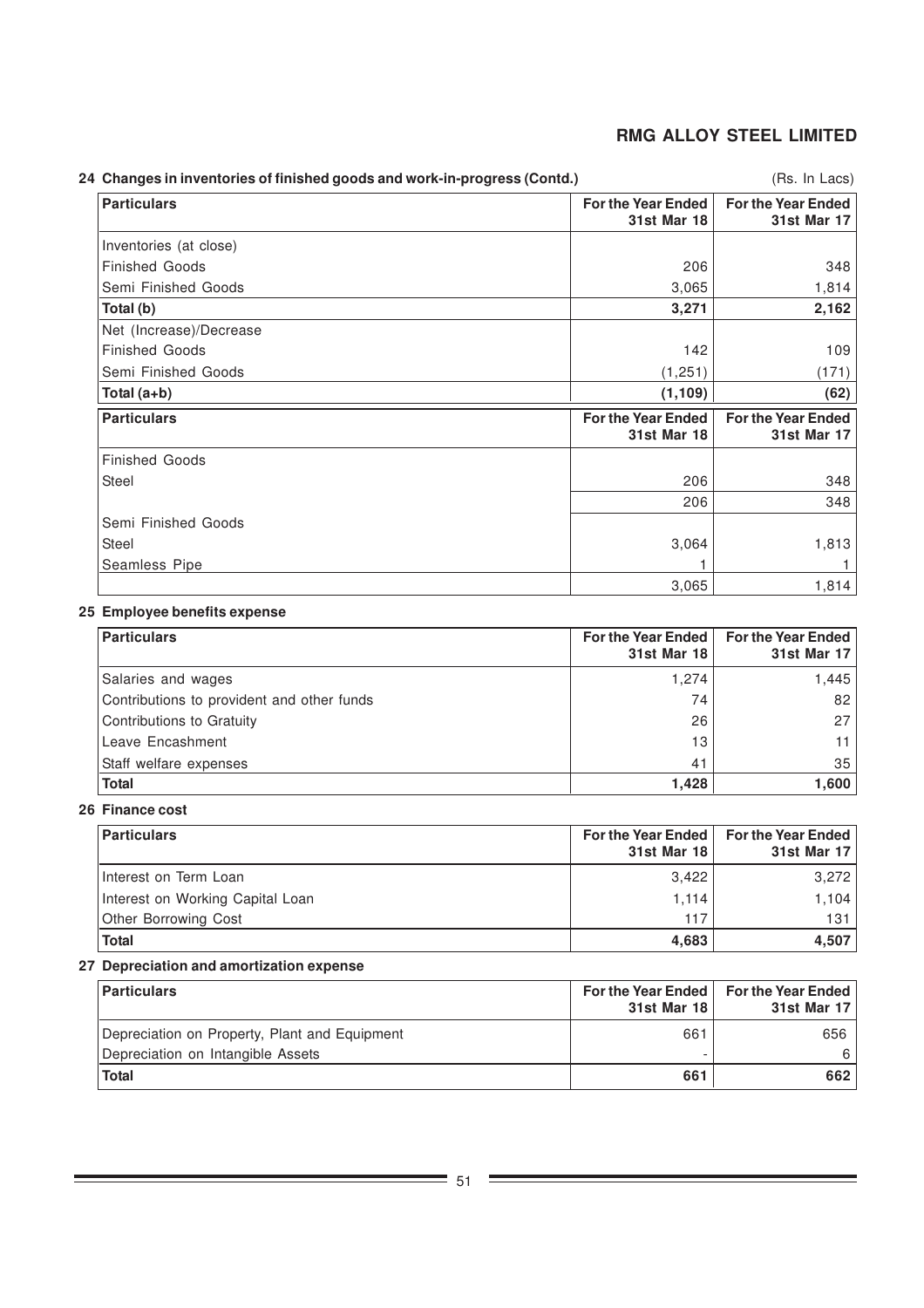#### **28 Other expenses**

(Rs. In Lacs)

| <b>Particulars</b>                      | For the Year Ended<br><b>31st Mar 18</b> | <b>For the Year Ended</b><br>31st Mar 17 |
|-----------------------------------------|------------------------------------------|------------------------------------------|
| Manufacturing and Other Expenses        |                                          |                                          |
| Consumption of stores & spares          | 2,413                                    | 1,963                                    |
| Power and Fuel Expenses Labour charges  | 5,897                                    | 6,423                                    |
| Labour charges                          | 338                                      | 401                                      |
| Equipment hire charges                  | 61                                       | 60                                       |
| Job Work Expenses                       | 211                                      | 190                                      |
| Freight and forwarding charges          | 77                                       | 146                                      |
| Excise duty on change in inventories    | (39)                                     | (12)                                     |
| Repairs to buildings                    | 4                                        | 13                                       |
| Repairs to plant and machinery          | 56                                       | 79                                       |
| Other repairs                           | 11                                       | 24                                       |
| Insurance                               | 34                                       | 41                                       |
| <b>Communication Expenses</b>           | 25                                       | 14                                       |
| Provision Bad & Doubtful Debts          | 135                                      | 65                                       |
| Rates and taxes                         | 44                                       | 14                                       |
| Excise Duty on sales                    | 483                                      | 2,920                                    |
| Travelling and conveyance               | 30                                       | 41                                       |
| Vehicle Expenses including Hire Charges | 80                                       | 85                                       |
| <b>Listing Fees</b>                     | 10                                       | 5                                        |
| Professional and consulting charges     | 157                                      | 176                                      |
| <b>Director Sitting Fees</b>            | 4                                        | 4                                        |
| <b>Auditors Remuneration</b>            |                                          |                                          |
| -Audit Fees                             | 8                                        | 9                                        |
| -Tax Audit Fees                         |                                          |                                          |
| -Certification Fees                     |                                          |                                          |
| Exchange rate difference (net)          | 1                                        | (4)                                      |
| Selling and distribution expenses       |                                          |                                          |
| Brokerage & Commission                  |                                          |                                          |
| Printing & Stationery                   | 4                                        | 5                                        |
| Security charges                        | 37                                       | 31                                       |
| Safety Expenses                         | 4                                        | 5                                        |
| Miscellaneous expenses                  | 52                                       | 50                                       |
| <b>Total</b>                            | 10,141                                   | 12,751                                   |

### **29 Exceptional Item:**

| <b>Particulars</b>       | 31st Mar 18 | For the Year Ended   For the Year Ended  <br>31st Mar 17 |
|--------------------------|-------------|----------------------------------------------------------|
| Waiver Of Term Loan #    | 500         |                                                          |
| Refund on purchase tax * |             | 250                                                      |
| Total                    | 500         | 250                                                      |

# During the year ended 31st march 2018 the company had received an waiver of Rs 500 Lacs from lender bank towards Term loan.

\* As per the Letter dated 9th October 2013 of Government of Gujarat to BIFR in connection with G.R.No: 102012-593970- I, dated 8th July 2013, the Company is eligible to avail unutilized incentive. Accordingly, during the year ended 31st March 2017, the Company had accounted for the refund on the purchase tax an amount of Rs. 250 lacs.

### **30 GOING CONCERN**

The Company continues to incur losses and its net worth is fully eroded resulting in liabilities exceeding its total assets

-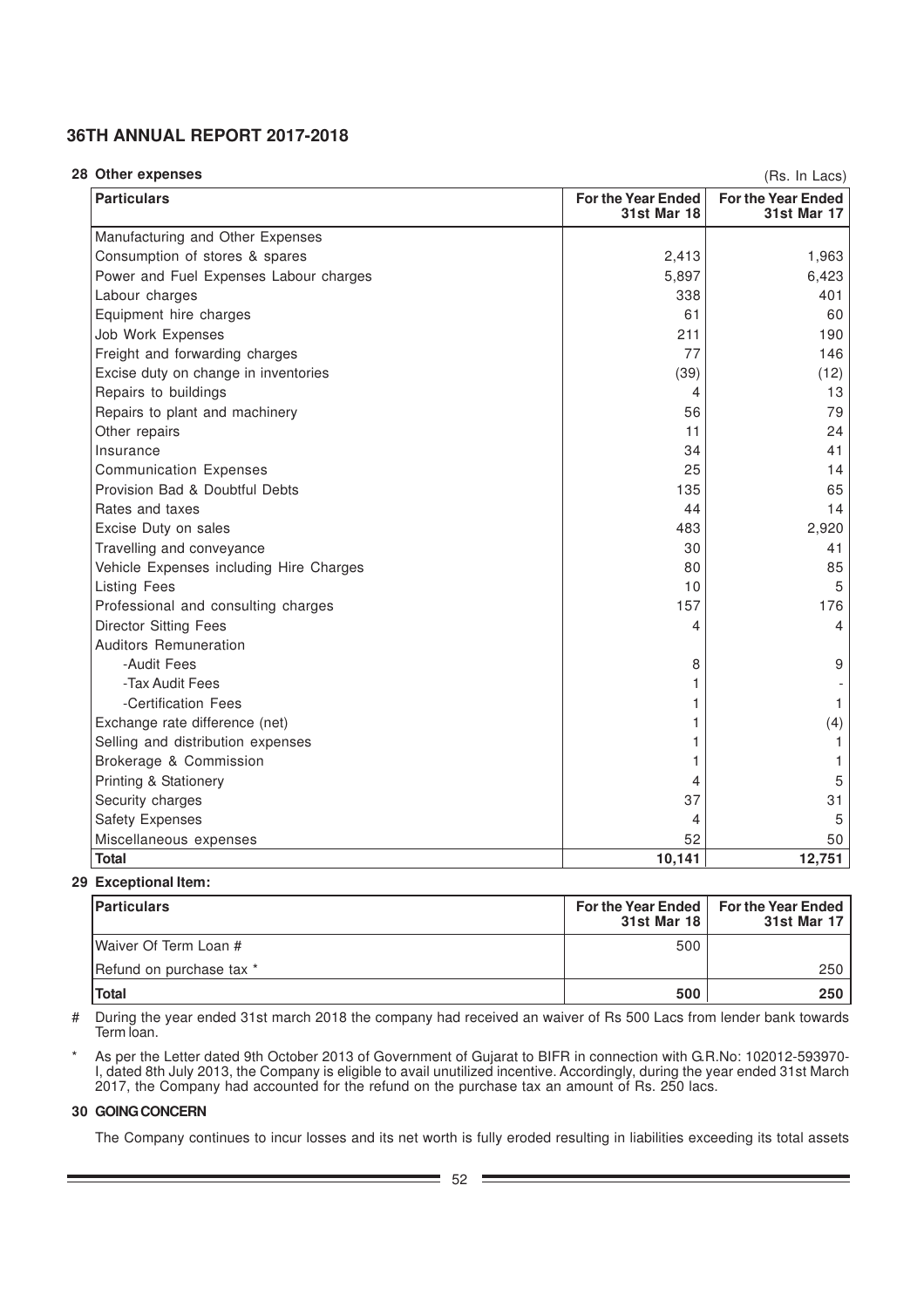$(Dc \ln \log c)$ 

as at March 31, 2018. However, the Company is in the process of raising funds upto Rs. 36,921 lacs through preferential allotment of equity share / Warrant as per resolution passed in the extra ordinary general meeting held on 15th May 2018, subject to approval of any statutory and other appropriate authorities. The inflow of funds will be used for repayment of borrowings, working capital and capex for offering new / improved product range in order to improve the profitability & liquidity position of the Company going forward. Also the Company is in the process of settling dues with lenders. Accordingly, the financial statements have been prepared on a going concern basis and no adjustments are required to the carrying amount of assets and liabilities.

### **31 Earnings per share**

|                                                                              |                    | 11 10. 111 LUVOI |
|------------------------------------------------------------------------------|--------------------|------------------|
| Particulars                                                                  | As at              | As at I          |
|                                                                              | <b>31 March 18</b> | 31 March 17      |
| Earning Per Share has been computed as under                                 |                    |                  |
| Profit /(Loss) for the year                                                  | (5, 451)           | (5,842)          |
| Less: Cumulative Dividend on 12% CRPS                                        | 883                | 707              |
| Net Profit /(Loss) for the year considered for calculating Earning per share | (6, 334)           | (6, 549)         |
| Number of equity shares outstanding during the year                          | 10,84,35,840       | 10,84,35,840     |
| Face value per share                                                         | 6                  | 6                |
| Basic earnings per share                                                     | (5.84)             | (6.04)           |
| Diluted earnings per share                                                   | (5.84)             | (6.04)           |

### **32 Employee Benefits**

As per Ind AS "Employee Benefits" (Ind AS - 19), the disclosures of Employee Benefits as defined in the Standard are given below:

### **1. Defined contribution plans**

The Company makes contributions at a specified percentage of payroll cost towards Employees Provident Fund (EPF) for qualifying employees.

The Company has recognised the following amounts in the Statement of Profit & Loss.

| <b>Particulars</b>                        | 31st Mar 18 | For the Year Ended   For the Year Ended  <br>31st Mar 17 |
|-------------------------------------------|-------------|----------------------------------------------------------|
| Employer's Contribution to Provident Fund | 72          | 80 l                                                     |
| Superannuation Fund                       |             |                                                          |
| Total                                     | 74          |                                                          |

### **2. Defined Benefit Plans**

Gratuity is payable to all eligible employees of the company on superannuation, death and resignation in terms of the provision of the payment of Gratuity Act. The present value of obligations is determined based on actuarial valuation using Projected Unit Credit Method, which recognized each period of service as given rise to additional unit of employee benefit entitlement and measures each unit separately to build up the final obligation.

As per Ind AS "Employee Benefits" (Ind AS - 19), the disclosures of Employee Benefits as defined in the Standard are given below:

|     | <b>Particulars</b>                                                                             | As at<br>31st Mar 2018 | As at<br>31 March 2017 |
|-----|------------------------------------------------------------------------------------------------|------------------------|------------------------|
| IA) | Amount recognised in the Balance Sheet<br>Gratuity:                                            |                        |                        |
|     | Present value of obligations                                                                   | 152                    | 158                    |
|     | Fair Value of plan assets                                                                      |                        |                        |
|     | Net assets / (liability) recognized in balance sheet as provision                              | (152)                  | (158)                  |
|     | <b>Earned Leave:</b>                                                                           |                        |                        |
|     | Present value of obligations                                                                   | 45                     | 38                     |
|     | Fair Value of plan assets<br>Net assets / (liability) recognized in balance sheet as provision | (45)                   | (38)                   |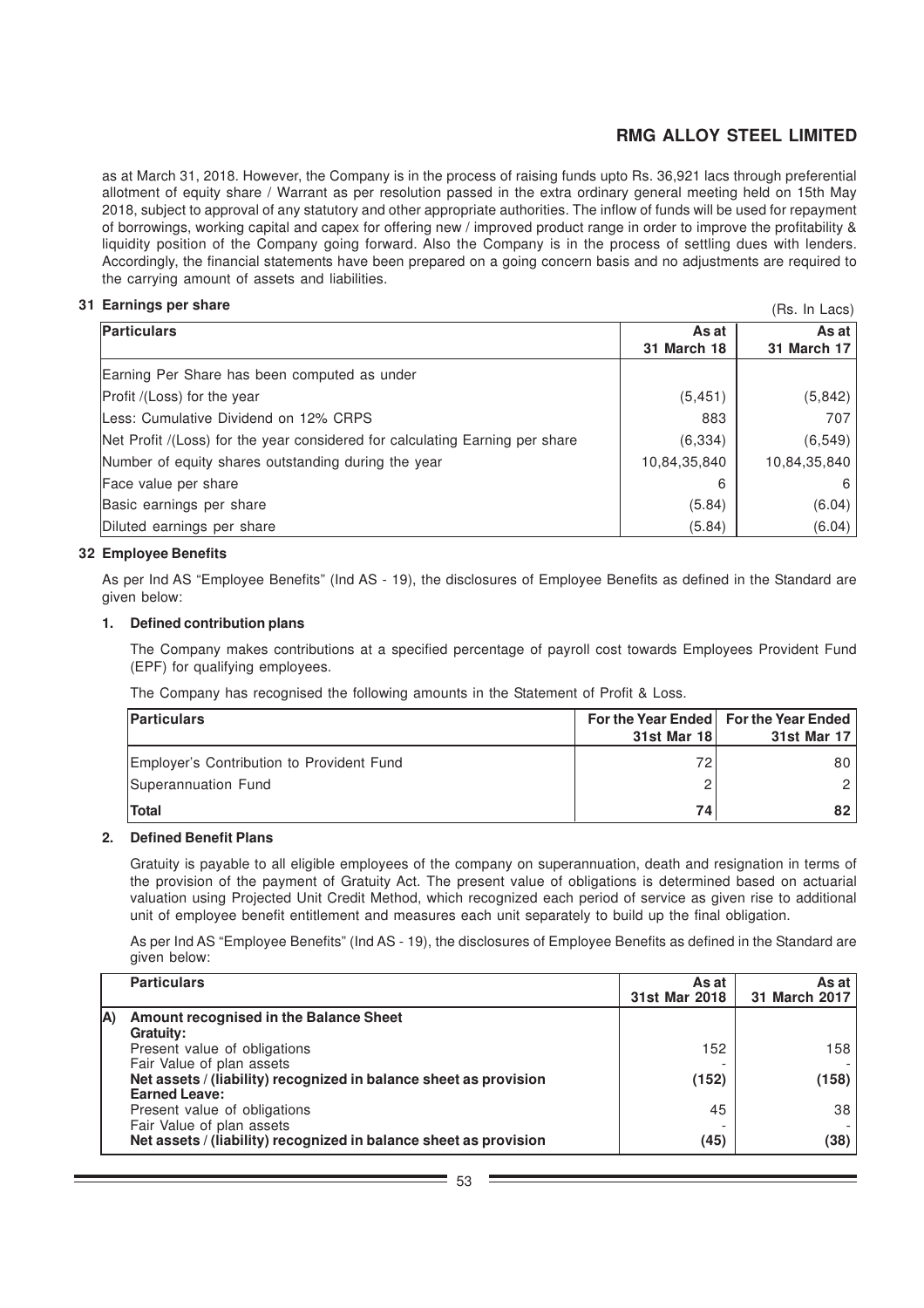(Rs. In Lacs)

|    | <b>Particulars</b>                                                | As at         | As at           |
|----|-------------------------------------------------------------------|---------------|-----------------|
| B) | Statement of Profit and loss for current period                   | 31st Mar 2018 | 31 March 2017   |
|    | <b>Gratuity:</b>                                                  |               |                 |
|    | <b>Employee Benefit Expense:</b>                                  |               |                 |
|    | Current service cost                                              | 14            | 16              |
|    | Net interest cost                                                 | 12            | 11              |
|    |                                                                   | 26            | 27              |
|    | <b>Other Comprehensive income</b>                                 |               |                 |
|    | Actuarial loss/(gain) on obligation                               | 13            | (34)            |
|    |                                                                   | 13            | (34)            |
|    | <b>Expense recognized in Profit &amp; Loss Account</b>            | 39            | (7)             |
|    | <b>Earned Leave:</b>                                              |               |                 |
|    | <b>Employee Benefit Expense:</b>                                  |               |                 |
|    | Current service cost                                              | 10            | 6               |
|    | Net interest cost                                                 | 3             | 3               |
|    | <b>Other Comprehensive income</b>                                 | 13            | 9               |
|    | Actuarial loss/(gain) on obligation                               |               |                 |
|    |                                                                   |               |                 |
|    | Expense recognized in Profit & Loss Account                       | 13            | 9               |
| C) | Reconciliation of defined benefit obligation                      |               |                 |
|    | <b>Gratuity:</b>                                                  |               |                 |
|    | Opening Defined Benefit Obligation                                | 158           | 132             |
|    | <b>Current Service cost</b>                                       | 14            | 16              |
|    | Interest cost                                                     | 12            | 11              |
|    | Actuarial loss/(gain) on obligation                               | (13)          | 34              |
|    | Benefits paid                                                     | (19)          | (35)            |
|    | <b>Closing Defined Benefit Obligation</b><br><b>Earned Leave:</b> | 152           | 158             |
|    | Opening Defined Benefit Obligation                                | 38            | 42              |
|    | <b>Current Service cost</b>                                       | 10            | 6               |
|    | Interest cost                                                     | 3             | 3               |
|    | Actuarial loss/(gain) on obligation                               |               | $\overline{c}$  |
|    | Benefits paid                                                     | (6)           | (16)            |
|    | <b>Closing Defined Benefit Obligation</b>                         | 45            | 38              |
| D) | Bifurcation of liability as per schedule III                      |               |                 |
|    | <b>Gratuity:</b>                                                  |               |                 |
|    | Current Liability*                                                | 28            | 34              |
|    | Non-Current Liability                                             | 124           | 124             |
|    | <b>Net Liability</b><br><b>Earned Leave:</b>                      | 152           | 158             |
|    | Current Liability*                                                | 10            | 10 <sub>1</sub> |
|    | Non-Current Liability                                             | 35            | 28              |
|    | <b>Net Liability</b>                                              | 45            | 38              |
| E) | <b>Principle actuarial assumptions</b>                            | $\%$          | $\%$            |
|    | Discount Rate                                                     | 7.73%         | 7.38%           |
|    | Salary Growth Rate                                                | 4.00%         | 4.00%           |
|    | <b>Withdrawal Rates</b>                                           |               |                 |
|    | Upto 35 Years                                                     | 30.00%        | 30.00%          |
|    | From 36 to 45 Years                                               | 12.00%        | 13.00%          |
|    | Above 46 Years                                                    | 14.00%        | 20.00%          |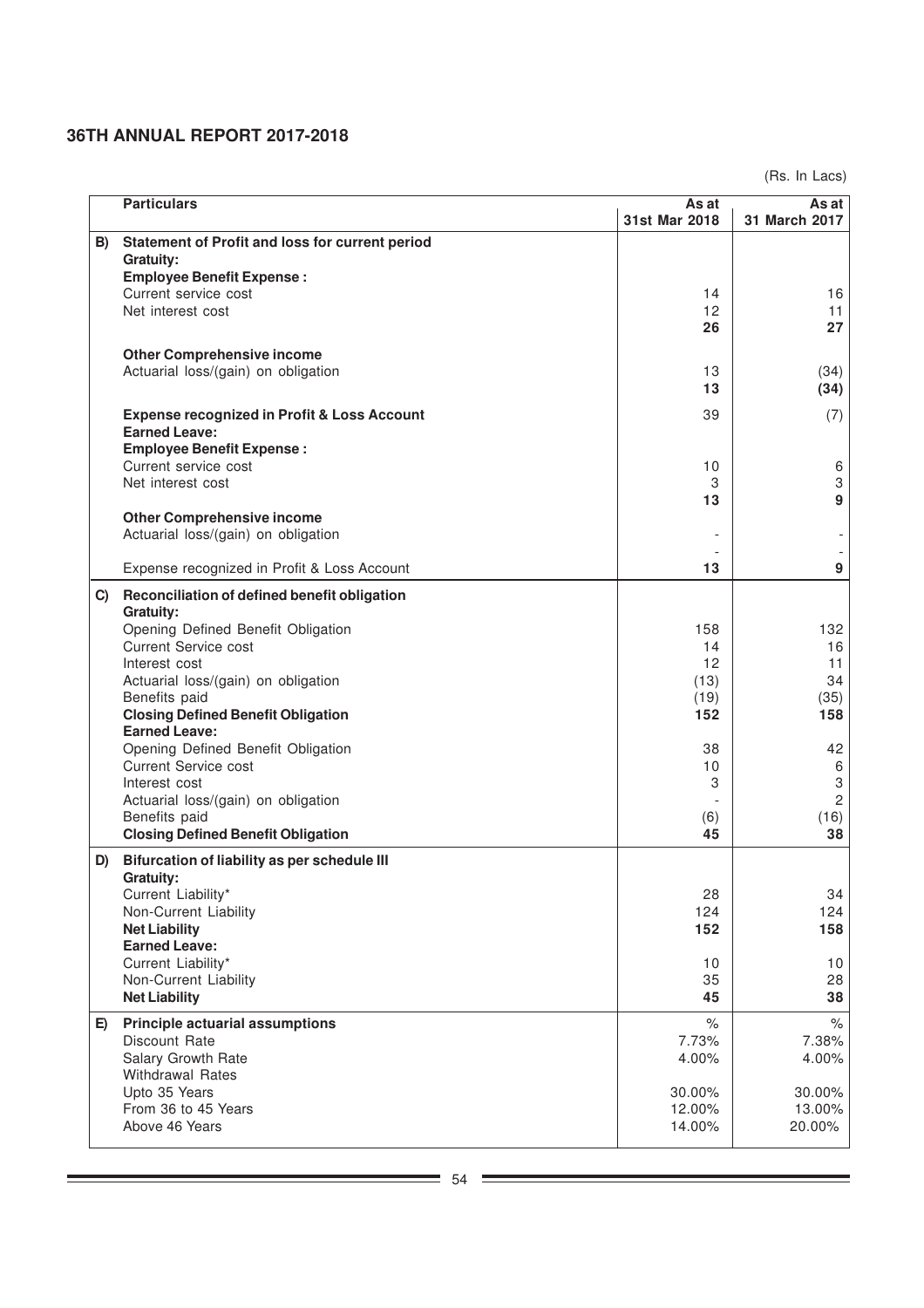(Rs. In Lacs)

|    | March 31, 2018                    |            |                        | March 31, 2017 |                        |
|----|-----------------------------------|------------|------------------------|----------------|------------------------|
| F) | Sensitivity to key assumptions    | <b>DBO</b> | Change in<br>$DBO(\%)$ | <b>DBO</b>     | Change in<br>$DBO(\%)$ |
|    | Gratuity:                         |            |                        |                |                        |
|    | Discount rate varied by 0.5%      | 152        |                        | 158            |                        |
|    | $+0.5%$                           | (0.69)     | $-0.5%$                | (0.72)         | $-0.5%$                |
|    | $-0.5%$                           | 0.69       | 0.5%                   | 0.72           | 0.5%                   |
|    | Salary growth rate varied by 0.5% | 152        |                        | 158            |                        |
|    | $+0.5%$                           | 0.39       | 0.3%                   | 0.40           | 0.3%                   |
|    | $-0.5%$                           | (0.39)     | $-0.3%$                | (0.40)         | $-0.3%$                |
|    | <b>Earned Leave:</b>              |            |                        |                |                        |
|    | Discount rate varied by 0.5%      | 45         |                        | 38             |                        |
|    | $+0.5%$                           | (0.22)     | $-0.5%$                | 2.79           | $7.4\%$                |
|    | $-0.5%$                           | 0.22       | 0.5%                   | 3.16           | 8.4%                   |
|    | Salary growth rate varied by 0.5% | 45         |                        | 38             |                        |
|    | $+0.5%$                           | 0.12       | 0.3%                   | 3.08           | 8.2%                   |
|    | $-0.5%$                           | (0.12)     | $-0.3%$                | 2.87           | 7.6%                   |

# **G) Profit and loss account for subsequent period**

|                                              | March 31, 2019 |
|----------------------------------------------|----------------|
| Service cost                                 | 20             |
| Net interest cost                            | 16             |
| Total included in 'Employee Benefit Expense' |                |

# **H) Maturity Profile of Defined Benefit Obligation**

|                                           | <b>Amount</b>  |
|-------------------------------------------|----------------|
| <b>Gratuity:</b>                          |                |
| 2019                                      | 46             |
| 2020                                      | 42             |
| 2021                                      | 47             |
| 2022                                      | 49             |
| 2023                                      | 49             |
| <b>Earned Leave:</b>                      |                |
| 2019                                      | 13             |
| 2020                                      | 9              |
| 2021                                      | 10             |
| 2022                                      | 10             |
| 2023                                      | 9 <sub>1</sub> |
| <b>INIFODIAATIONI</b><br><b>DITIONIAI</b> |                |

# **33 ADDITIONAL INFORMATION**

Pursuant to the provisions of 5(viii)(c) of Part II of Schedule III to the Companies Act, 2013:

| Particulars |                                   |               | As at 31st March, 2018 |               | As at 31st March, 2017 |  |
|-------------|-----------------------------------|---------------|------------------------|---------------|------------------------|--|
|             |                                   | <b>Amount</b> | (%)                    | <b>Amount</b> | $(\%)$                 |  |
| IA)         | Value of Raw Material Consumed    |               |                        |               |                        |  |
|             | -Imported                         | 19            | 0.13%                  | 635           | 4.72%                  |  |
|             | -Indigenous                       | 14,605        | 99.87%                 | 12,818        | 95.28%                 |  |
|             | <b>Total</b>                      | 14,624        |                        | 13,453        |                        |  |
| B)          | Value of Stores & Spares Consumed |               |                        |               |                        |  |
|             | -Imported                         | 130           | 5.39%                  | 263           | 13.40%                 |  |
|             | -Indigenous                       | 2,283         | 94.61%                 | 1,700         | 86.60%                 |  |
|             | <b>Total</b>                      | 2,413         |                        | 1,963         |                        |  |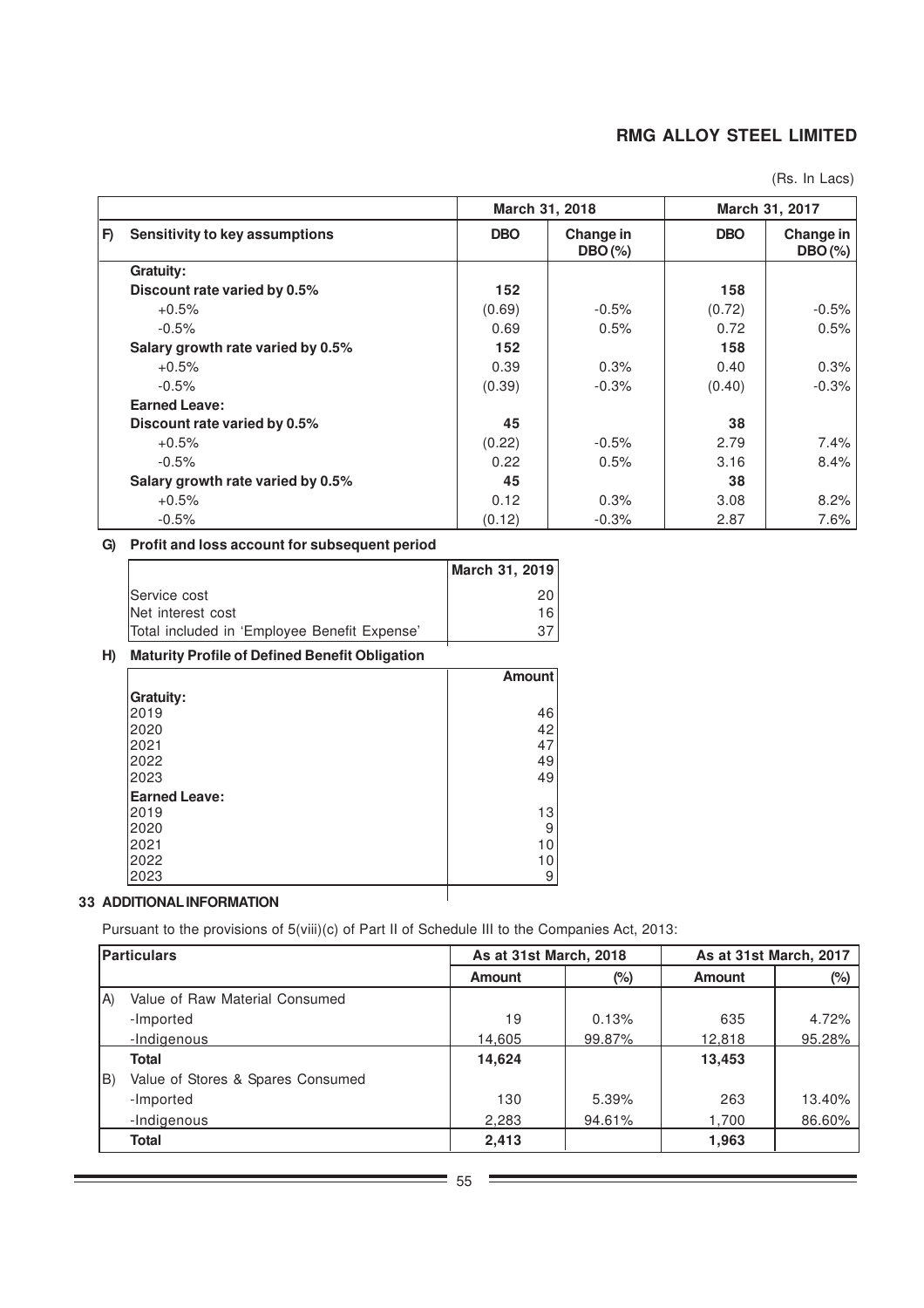**34 Contingent liabilities and commitments**

(Rs. In Lacs)

| <b>Particulars</b>                                         |       | As at 31st March 2018 As at 31st March 2017 |
|------------------------------------------------------------|-------|---------------------------------------------|
| Capital Commitments not provided for (Net of advances)     | 588   |                                             |
| <b>Bank Guarantees</b>                                     | 693   | 854                                         |
| <b>IBills Discounted</b>                                   | 1,030 | 1.264                                       |
| <b>Service Tax</b>                                         | 139   | 139                                         |
| <b>Excise Duty</b>                                         |       | 34                                          |
| Disputed Sales Tax Demands                                 | 20    | 20                                          |
| Claim against the Company not acknowledged as debts        | 527   | 501                                         |
| Dividend on Cumulative Redeemable Preference Shares (CRPS) | 3,353 | 2,470                                       |

### **35 SEGMENT REPORTING**

The Company operates in a single business segment i.e. manufacture of steel and steel products such as seamless tubes and rolled products and as such there are no primary and secondary segments as per the requirement of (Ind AS - 108) on "Operating Segment". The Company has no reportable geographical segment. No single customer contributes more than 10% or more of total revenue.

## **36 RELATED PARTY DISCLOSURE**

| Name of related party                                                                   | Relationship                                                                                                                                                    |
|-----------------------------------------------------------------------------------------|-----------------------------------------------------------------------------------------------------------------------------------------------------------------|
| Welspun Steel Limited                                                                   | Enterprise having significant influence over the Company                                                                                                        |
| WS Alloy Holding Pvt. Ltd. (merged in<br>Welspun Steel Limited w.e.f. 21ST August 2017) | Enterprise having significant influence over the Company (w.e.f.<br>9th May, 2015 and up to 21ST August 2017)                                                   |
| Rank Marketing LLP                                                                      | Enterprise having significant influence over the Company                                                                                                        |
| Wide Screen Holding Pvt Ltd                                                             | Enterprise having significant influence over the Company                                                                                                        |
| <b>MGN Agro Properties Pvt Ltd</b>                                                      | Enterprise having significant influence over the Company<br>((Krishiraj Trading Limited merged with MGN Agro Properties Pvt)<br>Ltd w.e.f. 27th September 2016) |
| <b>Key Managerial Personnel</b>                                                         |                                                                                                                                                                 |
| Anuj Burakia                                                                            | Whole Time Director                                                                                                                                             |
| Narendra Bhandari                                                                       | <b>Chief Finance Officer</b>                                                                                                                                    |
| Nilesh Javekar                                                                          | <b>Company Secretary</b>                                                                                                                                        |
| <b>Non Executive Director</b>                                                           |                                                                                                                                                                 |
| Atul Desai                                                                              | Non Executive Director & Independent Director                                                                                                                   |
| Ashok Jain                                                                              | Non Executive Director & Independent Director                                                                                                                   |
| Amita Karia                                                                             | Non Executive Director & Independent Director                                                                                                                   |
| Hanuman Kanodia                                                                         | Non Executive Director                                                                                                                                          |
| Aneel Lasod                                                                             | Non Executive Director (w.e.f. 14th February 2017)                                                                                                              |
| V S lyer                                                                                | Non Executive Director (upto 12th January 2017)                                                                                                                 |

 $\overline{\phantom{0}}$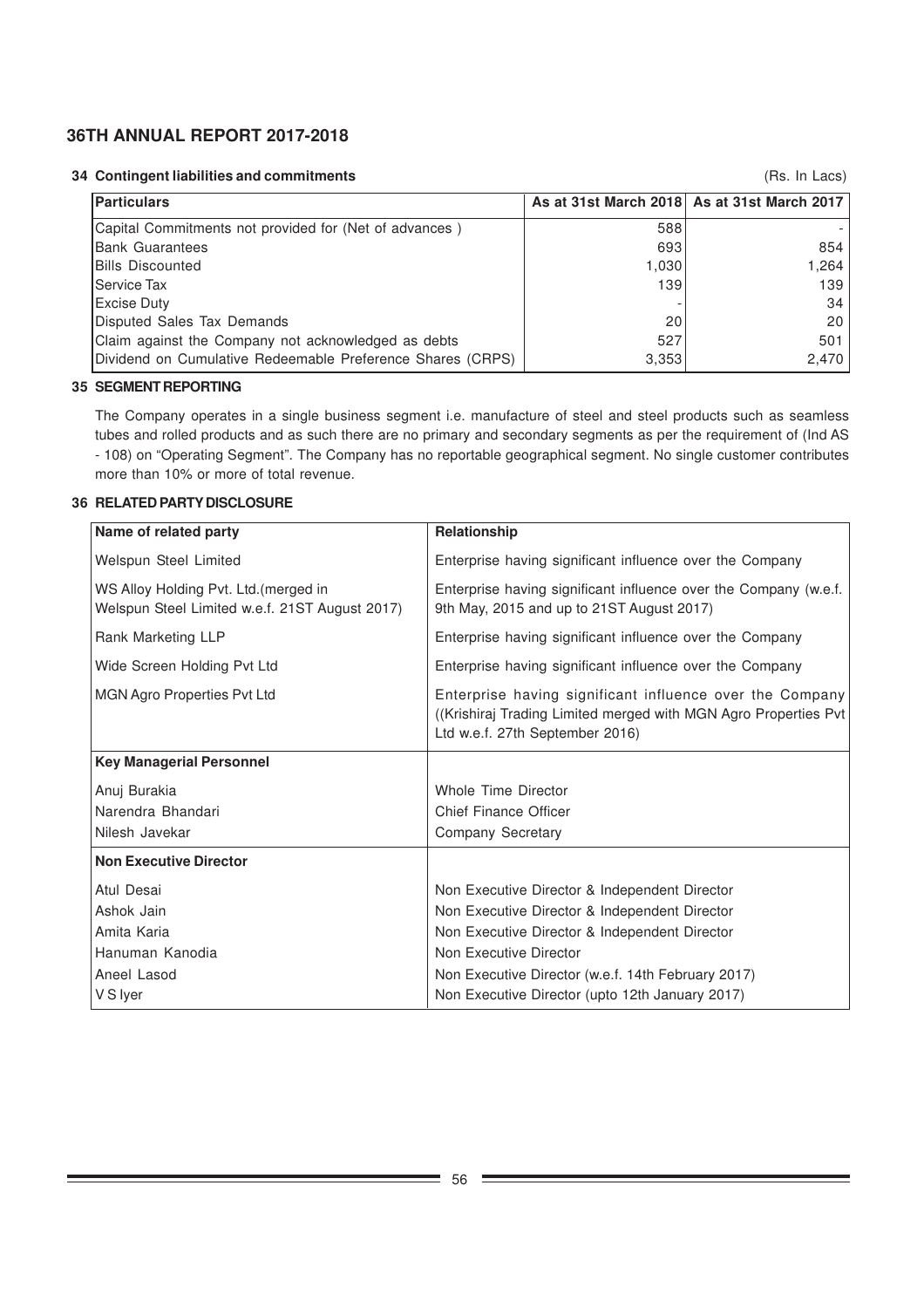### **Transactions with related parties**

### (Rs. In Lacs)

(Rs. In Lacs)

| <b>Particulars</b>           | <b>For the Year Ended</b><br>31st March 18              |                                                            | <b>For the Year Ended</b><br>31st March 17                     |                                                            |
|------------------------------|---------------------------------------------------------|------------------------------------------------------------|----------------------------------------------------------------|------------------------------------------------------------|
|                              | <b>Enterprise</b><br>having<br>significant<br>influence | Key<br><b>Management</b><br><b>Personnel</b><br>and others | <b>Enterprise</b><br>having<br>significant<br><b>influence</b> | Key<br><b>Management</b><br><b>Personnel</b><br>and others |
| Welspun Steel Limited        |                                                         |                                                            |                                                                |                                                            |
| Purchases                    | 4,309                                                   |                                                            | 2,371                                                          |                                                            |
| Sales                        | 492                                                     |                                                            | 548                                                            |                                                            |
| Reimbursement of Expenses    |                                                         |                                                            | 2                                                              |                                                            |
| Interest to Creditors        | 7                                                       |                                                            | 28                                                             |                                                            |
| Loan received                | 23,405                                                  |                                                            |                                                                |                                                            |
| Loan repaid                  | 330                                                     |                                                            |                                                                |                                                            |
| Interest on Loan Payable     | 171                                                     |                                                            |                                                                |                                                            |
| Preference share issue       | 3,000                                                   |                                                            |                                                                |                                                            |
| Remuneration                 |                                                         |                                                            |                                                                |                                                            |
| Anuj Burakia                 |                                                         |                                                            |                                                                | 6                                                          |
| <b>Director Sitting Fees</b> |                                                         |                                                            |                                                                |                                                            |
| Atul Desai                   |                                                         |                                                            |                                                                |                                                            |
| Ashok Jain                   |                                                         |                                                            |                                                                |                                                            |
| Amita Karia                  |                                                         |                                                            |                                                                |                                                            |
| Aneel Lasod                  |                                                         | ÷                                                          |                                                                |                                                            |
| Hanuman Kanodia              |                                                         | #                                                          |                                                                | $\#$                                                       |
| V S Iyer                     |                                                         |                                                            |                                                                | @                                                          |

\* In Current Year Paid of Rs. 40,000 and Previous year paid Rs. 10,000.

# In Current Year Paid of Rs. 30,000 and Previous year paid Rs. 30,000.

@ In Previous year paid Rs. 30,000.

# **Outstanding Balance with related parties**

| <b>Welspun Steel Limited</b>                         | As at                                            | As at | As at |
|------------------------------------------------------|--------------------------------------------------|-------|-------|
|                                                      | 31st March 2018 31st March 2017   1st April 2016 |       |       |
| <b>Outstanding Payable</b>                           | 3.355                                            | 572   | 872   |
| Advance from Customer                                |                                                  | 255   |       |
| Closing Balance of Loan payable (including Interest) | 20,246                                           |       |       |
| Preference share                                     | 3,000                                            |       |       |

### **37 Deferred Tax Liabilities (Net)**

| Particulars                                              | As at | As atl                                           | As at I |
|----------------------------------------------------------|-------|--------------------------------------------------|---------|
|                                                          |       | 31st Mar 2018   31st March 2017   1st April 2016 |         |
| Deferred Tax Liability                                   |       |                                                  |         |
| Related to Fixed Assets                                  | 1.663 | 1.6321                                           | 1.569   |
| Deferred Tax Asset                                       |       |                                                  |         |
| Other Disallowances under Income tax Act, 1961           | 302   | 276                                              | 231     |
| Unabsorbed Depreciation/Business Loss (Refer note below) | 1.361 | 1.3561                                           | 1,338   |
| Net Deferred Tax Liability                               |       |                                                  |         |

Note: Deferred Tax asset on account of unabsorbed depreciation and business loss has been recognized to the extent it can be realized against reversal of deferred tax liability.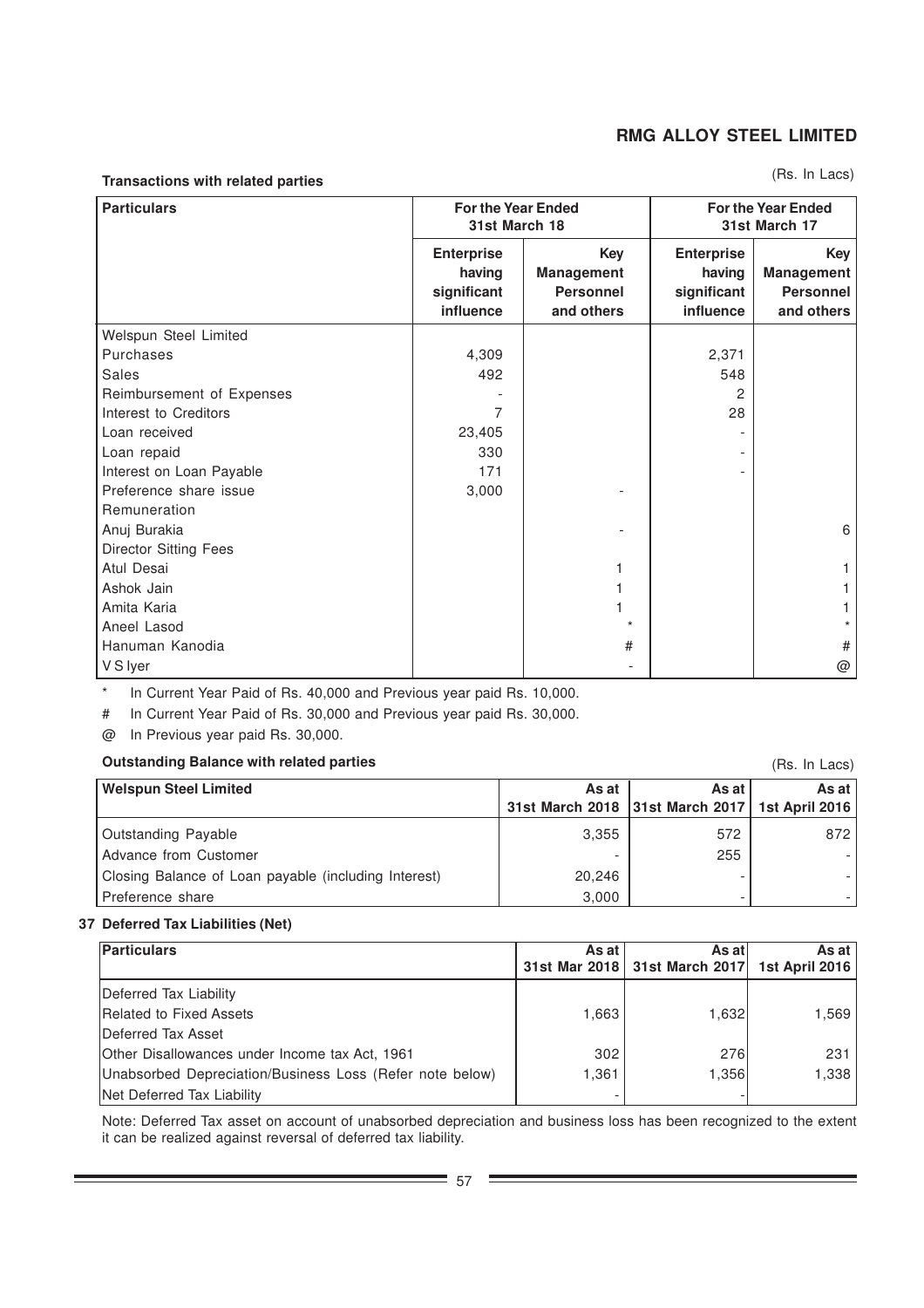Unused tax losses and unused tax credits

(Rs. In Lacs)

Unused tax losses and unused tax credits for which no deferred tax assets have been recognized are attributable to the following:

| <b>Particulars</b>                  | As at<br>March 31, 2018 | As at l<br>March 31, 2017 | As at l<br>April 1, 2016 |
|-------------------------------------|-------------------------|---------------------------|--------------------------|
| Unused Tax losses *                 | 8.597                   | 7.492                     | 6.895                    |
| Unabsorbed Tax depreciation #       | 10.827                  | 10.593                    | 10.328                   |
| Net Deferred Tax asset/ (liability) | 19.424                  | 18.086                    | 17,223                   |

# Unabsorbed depreciation does not have any expiry period under the Income Tax Act 1961

\*The following table details the expiry of the unused tax losses

| <b>Particulars</b> | As at<br>March 31, 2018 | As at l<br>March 31, 2017 | As at I<br>April 1, 2016 |
|--------------------|-------------------------|---------------------------|--------------------------|
| $ < 4$ years       | 5,599                   | 4,172                     | 4,690                    |
| $ < 5$ years       | 303                     | 2,119                     | 1,067                    |
| $ < 6$ years       | 2,118                   | 1.067                     | 871                      |
| $<$ 7 years        | 577                     | 135                       | 267                      |
| $ < 8$ years       |                         |                           |                          |
| Total              | 8,597                   | 7,492                     | 6,895                    |

#### **38 Financial Instruments**

Accounting Classification and Fair Value Measurements

The fair values of the financial assets and liabilities are included at the amount at which the instrument could be exchanged in a current transaction between willing parties, other than in a forced or liquidation sale.

The following methods and assumptions were used to estimate the fair values:

- 1. Fair value of cash and short-term deposits, trade and other short term receivables, trade payables, other current liabilities, short term loans from banks/financial institutions/others approximate their carrying amounts largely due to the short-term maturities of these instruments.
- 2. Financial instruments with fixed and variable interest rates are evaluated by the Company based on parameters such as interest rates and individual credit worthiness of the counterparty. Based on this evaluation, allowances are taken to account for the expected losses of these receivables.

The Company uses the following hierarchy for determining and disclosing the fair value of financial instruments by valuation technique:

Level 1: quoted (unadjusted) prices in active markets for identical assets or liabilities.

Level 2: other techniques for which all inputs which have a significant effect on the recorded fair value are observable, either directly or indirectly.

Level 3: techniques which use inputs that have a significant effect on the recorded fair value that are not based on observable market data. (Rs. In Lacs)

| <b>Particulars</b>                                     | <b>Carrying Amount</b> | <b>Fair Value</b>        |         |         |
|--------------------------------------------------------|------------------------|--------------------------|---------|---------|
|                                                        | As at 31st March 2018  | Level 1                  | Level 2 | Level 3 |
| <b>Financial assets at amortised cost</b>              |                        |                          |         |         |
| Trade receivables                                      | 8,002                  |                          |         |         |
| Cash and cash equivalents                              | 24,258                 |                          |         |         |
| Bank balance other than cash and cash equivalent       | 184                    |                          |         |         |
| Other financial assets                                 | 699                    |                          |         |         |
| Financial assets At fair value through profit and loss |                        |                          |         |         |
| Investments                                            | 6,711                  | 6,711                    |         |         |
|                                                        | 39,854                 | 6.711                    |         |         |
| <b>Financial liabilities</b>                           |                        |                          |         |         |
| Long term Borrowings                                   | 48,535                 |                          |         |         |
| Short term Borrowings                                  | 27,779                 |                          |         |         |
| Trade payables                                         | 7,470                  |                          |         |         |
| Other financial liabilities                            | 6,330                  | $\overline{\phantom{a}}$ |         |         |
|                                                        | 90.114                 |                          |         |         |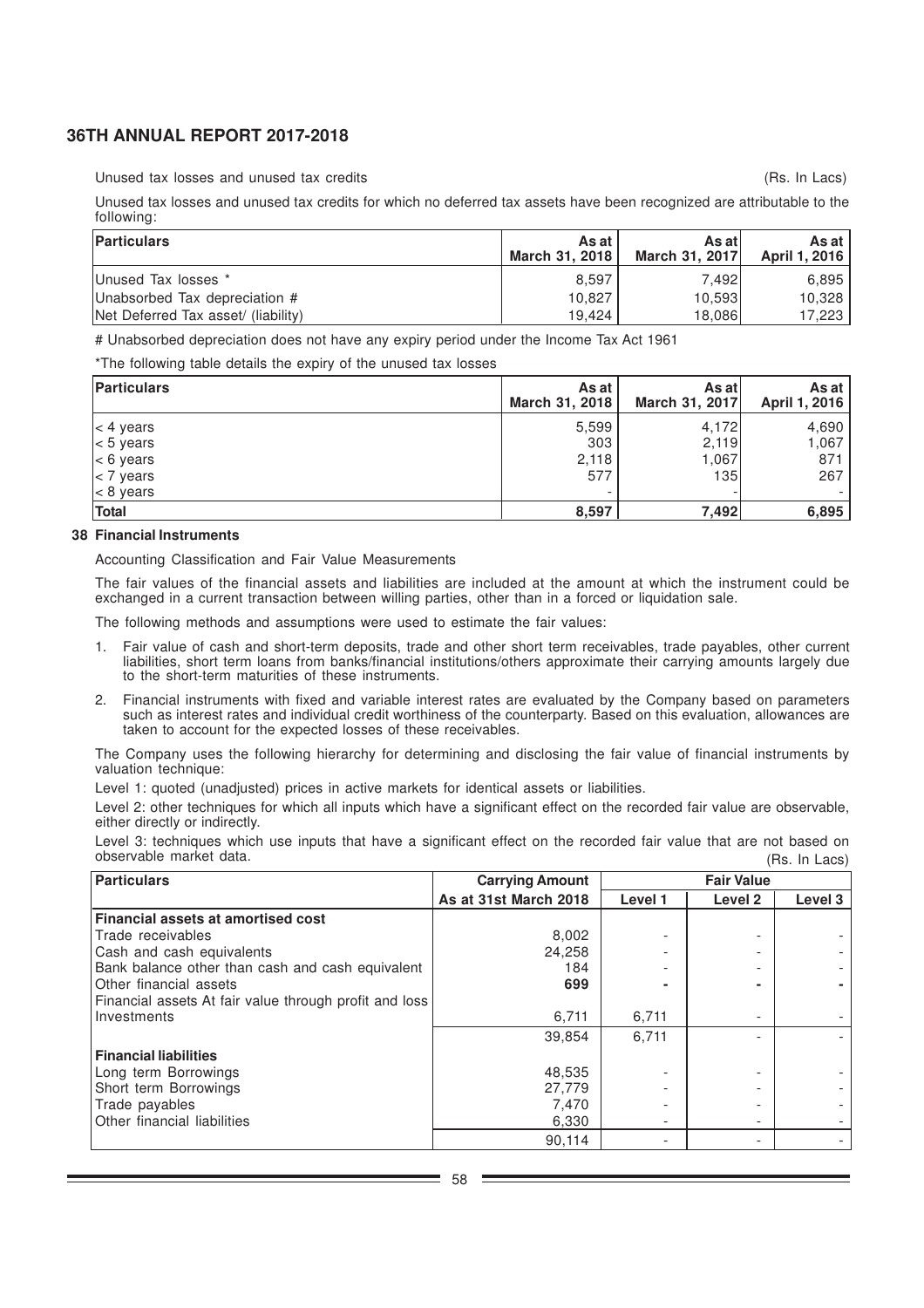| <b>Particulars</b>                                | <b>Carrying Amount</b> |         | <b>Fair Value</b>  |         |
|---------------------------------------------------|------------------------|---------|--------------------|---------|
|                                                   | As at 31st March 2017  | Level 1 | Level 2            | Level 3 |
| <b>Financial assets at amortised cost</b>         |                        |         |                    |         |
| Trade receivables                                 | 4,165                  |         |                    |         |
| Cash and cash equivalents                         | 171                    |         |                    |         |
| Bank balance other than cash and cash equivalents | 201                    |         |                    |         |
| Other financial assets                            | 955                    |         |                    |         |
|                                                   | 5,492                  |         |                    |         |
| <b>Financial liabilities</b>                      |                        |         |                    |         |
| Long term Borrowings                              | 49,583                 |         |                    |         |
| Short term Borrowings                             | 9,069                  |         |                    |         |
| Trade payables                                    | 3,418                  |         |                    |         |
| Other financial liabilities                       | 2.749                  |         |                    |         |
|                                                   | 64,819                 |         |                    |         |
| <b>Particulars</b>                                | <b>Carrying Amount</b> |         | <b>Fair value</b>  |         |
|                                                   | As at 1st April 2016   | Level 1 | Level <sub>2</sub> | Level 3 |
| Financial assets at amortised cost                |                        |         |                    |         |
| Trade receivables                                 | 6,523                  |         |                    |         |
| Cash and cash equivalents                         | 403                    |         |                    |         |
| Bank balance other than above                     | 16                     |         |                    |         |
| Loans                                             |                        |         |                    |         |
| Other financial assets                            | 1,122                  |         |                    |         |
|                                                   | 8,064                  |         |                    |         |
| <b>Financial liabilities</b>                      |                        |         |                    |         |
| Long term Borrowings                              | 49,645                 |         |                    |         |
| Short term Borrowings                             | 7,920                  |         |                    |         |
| Trade payables                                    | 3,454                  |         |                    |         |
| Other financial liabilities                       | 1,535                  |         |                    |         |
|                                                   | 62,554                 |         |                    |         |

### (Rs. In Lacs)

### **39 Financial risk management objectives and policies**

The risk management policies of the Company are established to identify and analyse the risks faced by the Company, to set appropriate risk limits and controls, and to monitor risks and adherence to limits. Risk management policies and systems are reviewed regularly to reflect changes in market conditions and the Company's activities.

The Management has overall responsibility for the establishment and oversight of the Company's risk management framework.

In performing its operating, investing and financing activities, the Company is exposed to the Credit risk, Liquidity risk and Market risk.

### **Market risk**

Market risk is the risk that the fair value of future cash flows of a financial instrument will fluctuate because of changes in market prices. Market risk comprises three types of risk: interest rate risk, currency risk and other price risk, such as equity price risk and commodity risk. Financial instruments affected by market risk include loans and borrowings, deposits and derivative financial instruments.

### **Credit risk on financial assets**

Financial assets that are potentially subject to concentrations of credit risk and failures by counterparties to discharge their obligations in full or in a timely manner consist principally of cash balances with banks, cash equivalents and receivables, and other financial assets. The maximum exposure to credit risk is: the total of the fair value of the financial instruments and the full amount of any loan payable commitment at the end of the reporting year. Credit risk on cash balances with banks is limited because the counterparties are entities with acceptable credit ratings. Credit risk on other financial assets is limited because the other parties are entities with acceptable credit ratings.

As disclosed in Note 9, cash and cash equivalents balances generally represent short term deposits with a less than 90-day maturity.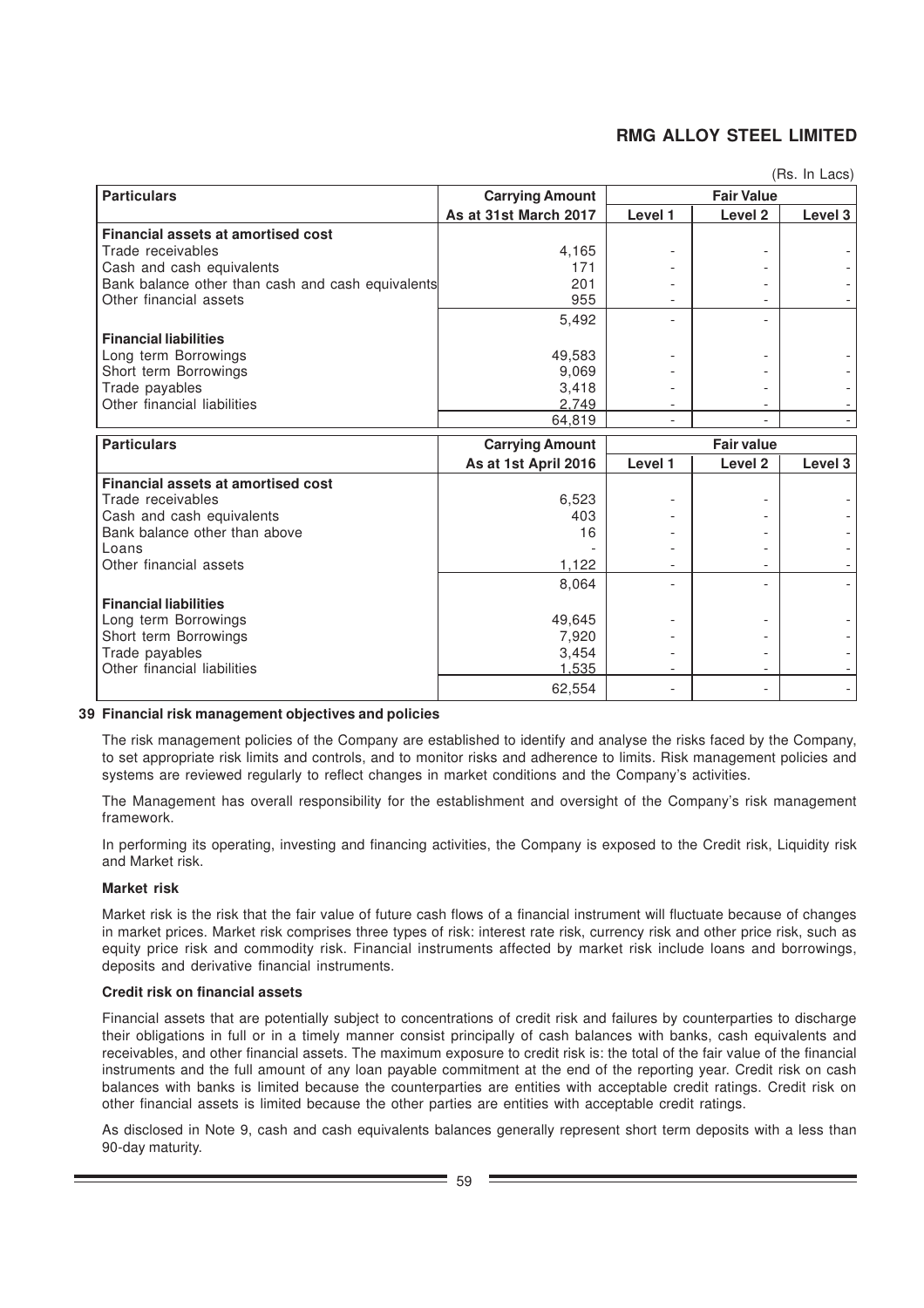As part of the process of setting customer credit limits, different credit terms are used. The average credit period generally granted to trade receivable customers is about 90-360 days. But some customers take a longer period to settle the amounts.

### **Exposure to credit risk**

|  | Financial asset for which loss allowance is measured using expected credit loss model |  |  |  | (Rs. In Lacs) |
|--|---------------------------------------------------------------------------------------|--|--|--|---------------|
|--|---------------------------------------------------------------------------------------|--|--|--|---------------|

| <b>Particulars</b>             | As at<br><b>31 March 18</b> | As at<br><b>31 March 17</b> | As at<br>1 April 16 |
|--------------------------------|-----------------------------|-----------------------------|---------------------|
| l Financial assets             |                             |                             |                     |
| Cash and cash equivalent       | 24,258                      | 171                         | 403                 |
| Bank balances other than above | 184                         | 201                         | 16                  |
| Trade receivables              | 8,002                       | 4,165                       | 6,523               |
| Other financial assets         | 699                         | 955                         | 1,122               |
| At end of the year             | 33,143                      | 5,492                       | 8,064               |

Ageing analysis of the age of trade receivable amounts that are past due as at the end of reporting year but not impaired:

| <b>Particulars</b> | As at<br><b>31 March 18</b> | As at<br>31 March 17 | As at $ $<br>1 April 16 |
|--------------------|-----------------------------|----------------------|-------------------------|
| Trade receivables: |                             |                      |                         |
| Less than 90 days  | 7,614                       | 3,162                | 4,743                   |
| 90 to 180 days     | 131                         | 580                  | 1141                    |
| Over 180 days      | 257                         | 423                  | 639                     |
|                    | 8,002                       | 4,165                | 6,523                   |

In the opinion of management, trade receivable, Financial assets, Cash and cash equivalent, Balance with Bank, Loans and other financial assets have a value on realisation in the ordinary course of business at least equal to the amount at which they are stated in the balance sheet.

The Company has recognized Rs 135 Lacs towards any loss allowance as the Company expect that there is no credit loss on trade receivables.

### **40 Foreign currency risk**

The Company has Sales and Purchase in foreign currency. Consequently, the Company is exposed to foreign exchange risk.

The company evaluates exchange rate exposure arising from foreign currency transactions and the company follows established risk management policies, including the use of derivatives like foreign exchange forward contracts to hedge exposure to foreign currency risk.

|  |  |  |  |  | Foreign currency exposures not specifically covered by forward exchange contracts as at year end are as follows: |  |  |  |
|--|--|--|--|--|------------------------------------------------------------------------------------------------------------------|--|--|--|
|  |  |  |  |  |                                                                                                                  |  |  |  |

| <b>Currency</b> | As at 31 March 2018 |               |          | As at 31 March 2017 | As at 1 April 2016 |               |  |
|-----------------|---------------------|---------------|----------|---------------------|--------------------|---------------|--|
|                 | Foreign             | Indian        | Foreign  | Indian              | Foreign            | Indian        |  |
|                 | currency            | <b>Rupees</b> | currency | <b>Rupees</b>       | currency           | <b>Rupees</b> |  |
| <b>IUSD</b>     | 1,233               | 80.354        | 1,22,601 | 79,60,489           | 72,093             | 49,74,389     |  |
| <b>IEURO</b>    | 21,511              | 17,38,268     | ۰        | ٠                   |                    |               |  |

**Foreign currency sensitivity**

**1 % increase or decrease in foreign exchange rates will have the following impact on profit before tax**

|                 |                       |                     |         |                                    |                    | (Amount in Rs.)                    |  |
|-----------------|-----------------------|---------------------|---------|------------------------------------|--------------------|------------------------------------|--|
| <b>Currency</b> |                       | As at 31 March 2018 |         | As at 31 March 2017                | As at 1 April 2016 |                                    |  |
|                 | 1 % increase<br>(Rs.) | % decrease<br>(Rs.) | (Rs.)   | 1 % increase 1 % decrease<br>(Rs.) | (Rs.)              | 1 % increase 1 % decrease<br>(Rs.) |  |
| <b>IUSD</b>     | $-804$                | 804                 | -79.605 | 79,605                             | $-49.744$          | 49.744                             |  |
| <b>IEURO</b>    | $-17,382$             | 17,382              |         |                                    |                    |                                    |  |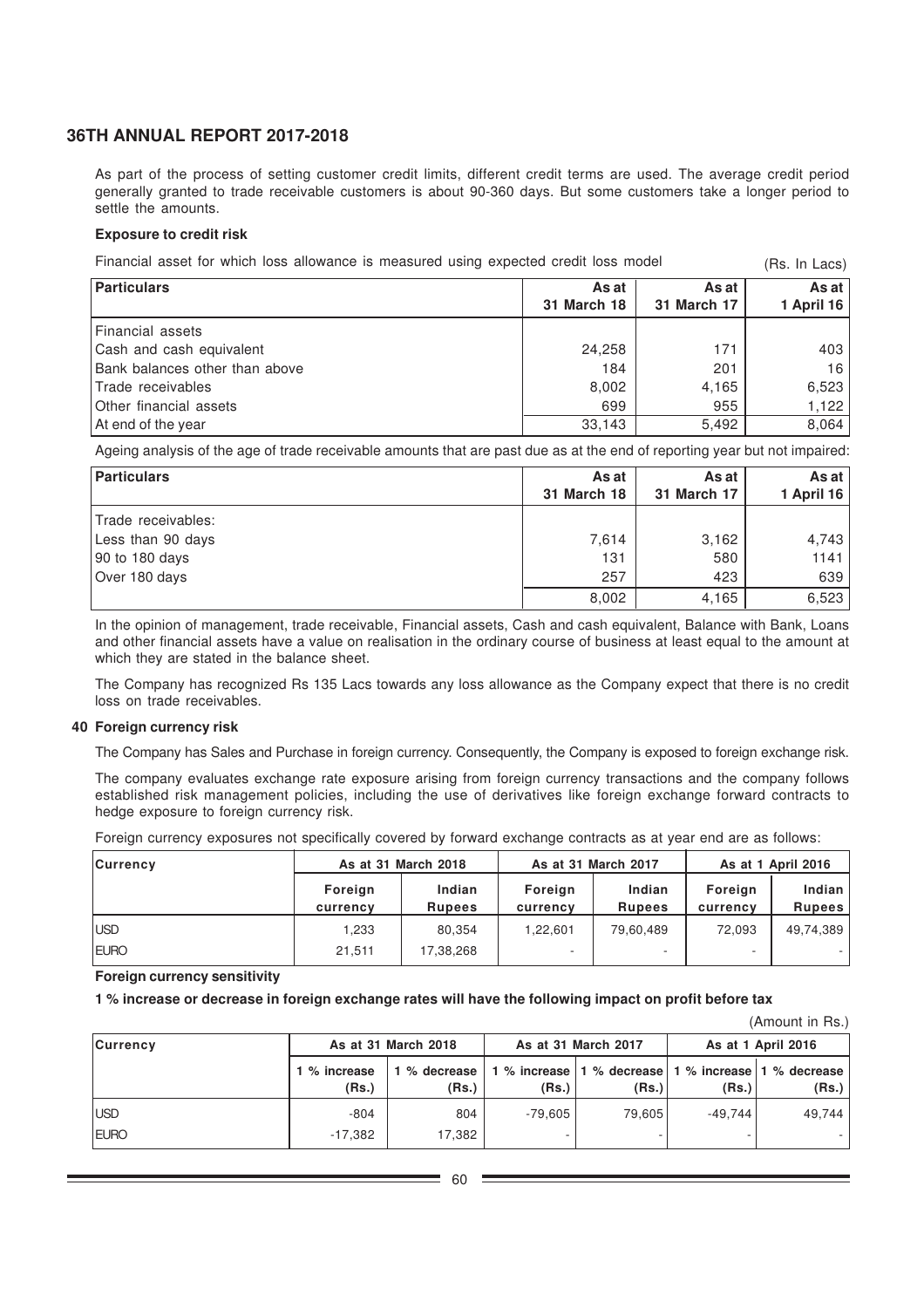#### **Interest rate risk**

Interest rate risk is the risk that the fair value or future cash flows of a financial instrument will fluctuate because of changes in market interest rates.

Company has interest rate risk exposure mainly from changes in rate of interest on borrowing & on deposit with bank. The interest rate is disclosed in the respective notes to the financial statements of the Company. The following table analyse the breakdown of the financial assets and liabilities by type of interest rate:  $(Dc \ln \log c)$ 

|                                                                   |                             |                             | 11 13. 111 Lavo <i>1</i> |
|-------------------------------------------------------------------|-----------------------------|-----------------------------|--------------------------|
| <b>Particulars</b>                                                | As at<br><b>31 March 18</b> | As at<br>31 March 1         | As at<br>1 April 16      |
| Financial assets                                                  |                             |                             |                          |
| Interest bearing - Fixed interest rate                            |                             |                             |                          |
| - Non current investment                                          |                             |                             |                          |
| - Non current fixed deposit                                       |                             |                             |                          |
| l - Current fixed deposit                                         | 9,999                       | 354                         | 394                      |
| <b>Particulars</b>                                                | As at<br><b>31 March 18</b> | As at<br><b>31 March 17</b> | As at l<br>1 April 16    |
| <b>Financial Liabilities</b>                                      |                             |                             |                          |
| Interest bearing<br>Borrowings - Floating interest rate           |                             |                             |                          |
| Working capital loan in rupee<br>Borrowings - Fixed interest rate | 4,092                       | 6,578                       | 5,784                    |
| -Loan<br>I-Inter Company Loan                                     | 3,612<br>20,075             | 2,433                       | 2,136                    |

#### **Interest rate sensitivity**

The following table demonstrates the sensitivity to a reasonably possible change in interest rates on that portion of loans and borrowings affected, after the excluding the credit exposure for which interest rate swap has been taken and hence the interest rate is fixed. With all other variables held constant, the Company's profit before tax is affected through the impact on floating rate borrowings, as follows:

| <b>Particulars</b>                                                                    | As at<br>31 March 18 | As at<br>31 March 17 | As at l<br>1 April 16 |
|---------------------------------------------------------------------------------------|----------------------|----------------------|-----------------------|
| Increase in 50 bps points<br>Effect on profit before tax<br>Decrease in 50 bps points | $-20$                | $-33$                | $-29$                 |
| Effect on profit before tax                                                           | 20                   | $-33$                | -29 '                 |

### **Liquidity risk**

Liquidity risk is the risk that the Company may not be able to meet its present and future cash and collateral obligations without incurring unacceptable losses. The Company's objective is to, at all times maintain optimum levels of liquidity to meet its cash and collateral requirements. The Company closely monitors its liquidity position and deploys a robust cash management system. It maintains adequate sources of financing including debt and overdraft from banks at an optimised cost.

The Company maximum exposure to credit risk for the components of the balance sheet at 31 March 2018 and 31 March 2017 is the carrying amounts. The liquidity risk is managed on the basis of expected maturity dates of the financial liabilities. The average credit period taken to settle trade payables is about 90 days. The other payables are with shortterm durations. The carrying amounts are assumed to be a reasonable approximation of fair value.

The following table analysis financial liabilities by remaining contractual maturities:

(Rs. In Lacs)

| <b>Particulars</b>          | On.<br>demand<br>(Rs.) | Less than 3<br>months<br>(Rs.) | 3 to 12<br>months<br>(Rs.) | 1 to $5$<br>vears<br>(Rs.) | > 5<br>vears<br>(Rs.)    | <b>Total</b><br>(Rs.) |
|-----------------------------|------------------------|--------------------------------|----------------------------|----------------------------|--------------------------|-----------------------|
|                             |                        |                                |                            |                            |                          |                       |
| Year ended 31 March 2018    |                        |                                |                            |                            |                          |                       |
| <b>Borrowings</b>           | 4,092                  |                                |                            |                            | ۰                        | 4,092                 |
| Other financial liabilities | 6.060                  | 270                            |                            |                            |                          | 6,330                 |
| Trade and other payables    |                        | 6,040                          | 844                        | 96                         | 491                      | 7,470                 |
|                             | 10.152                 | 6,310                          | 844                        | 96                         | 491                      | 17,892                |
| Year ended 31 March 2017    |                        |                                |                            |                            |                          |                       |
| <b>Borrowings</b>           | 6,578                  |                                |                            |                            | ÷.                       | 6,578                 |
| Other financial liabilities | 2.487                  | 262                            |                            |                            | $\overline{\phantom{a}}$ | 2749                  |
| Trade and other payables    |                        | 2,386                          | 497                        | 427                        | 108                      | 3,418                 |
|                             | 9,065                  | 2,656                          | 497                        | 427                        | 108                      | 10,266                |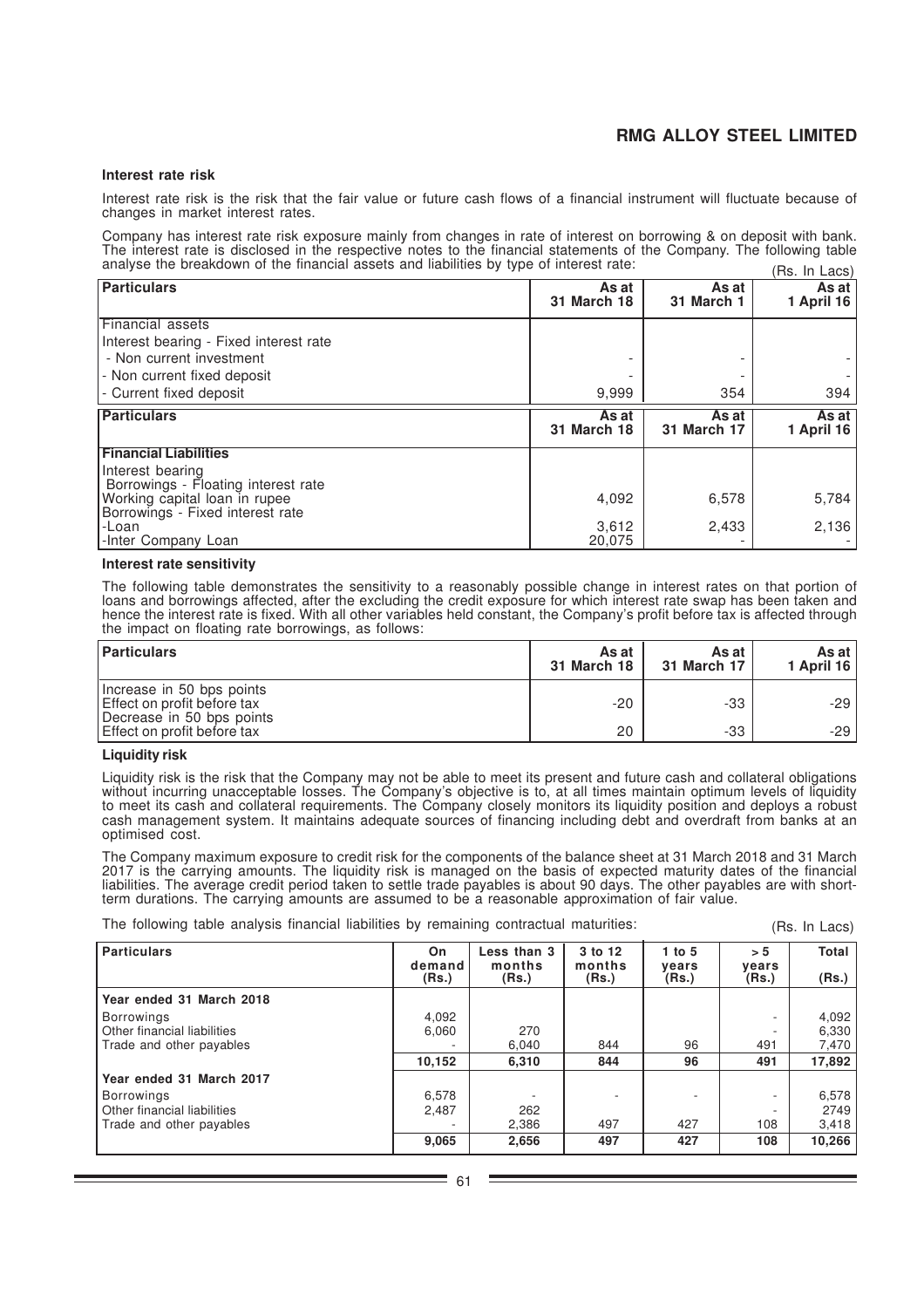At present, the Company does expect to repay all liabilities at their contractual maturity. In order to meet such cash commitments, the operating activity is expected to generate sufficient cash inflows.

### **41 Capital management**

For the purpose of the Company's capital management, capital includes issued equity capital, share premium and all other equity reserves attributable to the equity holders. The primary objective of the Company's capital management is to maximize the shareholder value.

The Company manages its capital structure and makes adjustments in light of changes in economic conditions and the requirements of the financial covenants. To maintain or adjust the capital structure, the Company may adjust the dividend payment to shareholders, return capital to shareholders or issue new shares. The Company monitors capital using a gearing ratio, which is net debt divided by total capital plus net debt. The Company's policy is to keep optimum gearing ratio. The Company includes within net debt, interest bearing loans and borrowings, trade and other payables, less cash and cash equivalents.  $(Dc \ln \log c)$ 

| <b>Particulars</b>              |           | As at       | As at       | As at      |  |  |
|---------------------------------|-----------|-------------|-------------|------------|--|--|
|                                 |           | 31 March 18 | 31 March 17 | 1 April 16 |  |  |
| Borrowings                      |           | 76,314      | 58,652      | 57,565     |  |  |
| Trade payables                  |           | 7,470       | 3,418       | 3,454      |  |  |
| Other financial liabilities     |           | 6,330       | 2,749       | 1,535      |  |  |
| Less: cash and cash equivalents |           | (24, 258)   | (171)       | (403)      |  |  |
| Net debt                        | (a)       | 65,856      | 64,648      | 62,151     |  |  |
| Total equity                    |           |             |             |            |  |  |
| Total member's capital          |           | (32, 582)   | (44,479)    | (38, 603)  |  |  |
| Capital and net debt            | (b)       | 33,274      | 20,169      | 23,548     |  |  |
| Gearing ratio (%)               | (a/b)*100 | 197.92      | 320.53      | 263.93     |  |  |

### **42 First time adoption of IND AS**

These are the Company's first financial statements prepared in accordance with Ind AS.

The Company has adopted Indian Accounting Standards (Ind AS) notified by the Ministry of Corporate Affairs with effect from 1st April, 2017, with a transition date of 1st April, 2016. Ind AS 101-First-time Adoption of Indian Accounting Standards requires that all Ind AS standards and interpretations that are issued and effective for the first Ind AS financial statements which is for the year ended 31st March, 2018 for the company, be applied retrospectively and consistently for all financial years presented. Consequently, in preparing these Ind AS financial statements, the Company has availed certain exemptions and complied with the mandatory exceptions provided in Ind AS 101, as explained below. The resulting difference in the carrying values of the assets and liabilities as at the transition date between the Ind AS and Previous GAAP have been recognised directly in equity (retained earnings or another appropriate category of equity).

Set out below are the Ind AS 101 optional exemptions availed as applicable and mandatory exceptions applied in the transition from previous GAAP to Ind AS.

- **Optional Exemptions availed**
- (i) Deemed Cost

Ind AS 101 permits a first-time adopter to elect to continue with the carrying value for all of its property, plant and equipment and intangible assets covered by Ind AS 38 - Intangible Assets as recognised in the financial statements as at the date of transition to Ind AS, measured as per the previous GAAP and use that as its deemed cost as at the date of transition. Accordingly, the Company has elected to measure all of its property, plant and equipment and intangible assets at their previous GAAP carrying value.

- B. Applicable mandatory exceptions
- (i) Estimates

An entity's estimates in accordance with Ind AS at the date of transition to Ind AS shall be consistent with estimates made for the same date in accordance with previous GAAP (after adjustments to reflect any difference in accounting policies).

Ind AS estimates as at 1 April 2016 are consistent with the estimates as at the same date made in conformity with previous GAAP. The Company made estimates for following items in accordance with Ind AS at the date of transition as these were not required under previous GAAP:

- Investment in equity instruments carried at FVPL or FVOCI;
- Investment in debt instruments carried at FVPL."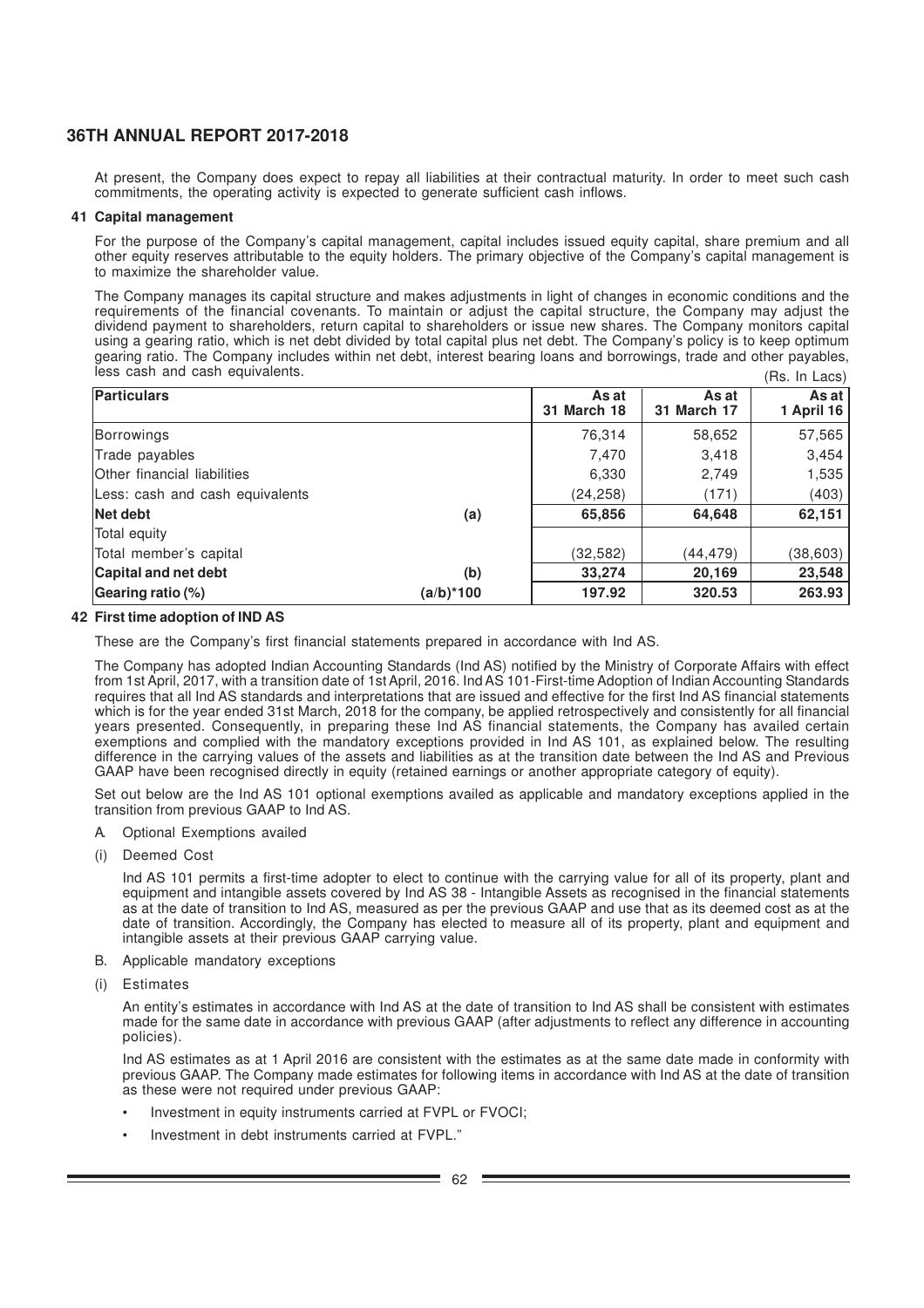(ii) Classification and measurements of financial assets

Ind AS 101 requires an entity to assess classification and measurement of financial assets on the basis of the facts and circumstances that exist at the date of transition to Ind AS.

Transition to Ind AS –

Reconciliations

The following reconciliations provide the explanation and qualification of the differences arising from the transition from Previous GAAP to Ind AS in accordance with Ind AS 101 "First Time Adoption of Indian Accounting Standards".

(i) Reconciliation of Total Equity:

(Rs. In Lacs)

| Particulars                                                                                                                         |        | As at             |             |  |  |
|-------------------------------------------------------------------------------------------------------------------------------------|--------|-------------------|-------------|--|--|
|                                                                                                                                     |        | Notes 31 Mar 2017 | 01 Apr 2016 |  |  |
| Equity as reported under previous GAAP<br>Ind AS: Adjustments increase (decrease):                                                  |        | (51,004)          | (45, 151)   |  |  |
| Effect of accounting of transaction costs on borrowings as per<br>(i)<br>Effective Interest Rate (EIR) method                       | А      | 100               | 115         |  |  |
| (iii)<br>Fair valuation of measurement of forward contract<br>(iii)<br>Depreciation / amortisation to Property, Plant and Equipment | B<br>С | (5)<br>(76)       | (1)<br>(73) |  |  |
| Equity as reported under IND AS                                                                                                     |        | (50, 985)         | (45, 109)   |  |  |

### **(ii) Reconciliation of Total comprehensive income**

|                                          | Particulars                                                                                            | <b>Notes</b> | For the<br>year ended<br>March 31, 2017 |
|------------------------------------------|--------------------------------------------------------------------------------------------------------|--------------|-----------------------------------------|
| Profit / (Loss) as per previous GAAP (a) |                                                                                                        |              | (5, 853)                                |
|                                          | Ind AS: Adjustments increase (decrease):                                                               |              |                                         |
| (i)                                      | Effect of accounting of transaction costs on borrowings as per<br>Effective Interest Rate (EIR) method | A            | (15)                                    |
| (ii)                                     | Fair valuation of measurement of forward contract                                                      | B            | (4)                                     |
| (iii)                                    | Depreciation / amortisation to Property, Plant and Equipment                                           | C            | (4)                                     |
| (iv)                                     | Re-measurement gain/loss of defined benefit obligation                                                 | D            | 34                                      |
|                                          | Total adjustment to profit or loss (b)                                                                 |              | 11                                      |
|                                          | Profit or Loss under Ind AS (a+b)                                                                      |              | (5,842)                                 |
|                                          | Other comprehensive income for the year (Re-measurement of<br>defined benefit obligation)              |              | (34)                                    |
|                                          | Total comprehensive income under Ind AS                                                                |              | (5,876)                                 |

Notes to Equity reconciliations and statement of total comprehensive income reconciliation with previous GAAP

- A Loan processing fees are recorded at amortised cost as per the fair value rate under Ind AS, carried at transaction value under previous GAAP
- B Forward Contract are measured at Mark to market rate under Ind AS, forward contract measured at cost under previous GAAP
- C Leasehold land is amortised basis the lease period starting from 16 Sep 1995. Amortisation expenses till 01st April 2016 is reclass on 01st April 2016.
- D Re-measurements gain or loss with regard to actuarial gains or losses on provision for gratuity to be recorded in Other comprehensive income under Ind AS.

Previous GAAP figures have been reclassified / regrouped wherever necessary to confirm with the financial statements prepared under Ind AS.

### **Notes to first time adoption:**

### **Note 1: Cumulative Redeemable preference shares**

The Company has issued non convertible redeemable preference shares. The preference shares carry fixed cumulative dividend which is non-discretionary. Under Indian GAAP, the preference shares were classified as equity and dividend payable thereon was treated as distribution of profit.

Under Ind AS, non convertible redeemable preference shares are classified as financial liability as per Ind AS 32 and accounted at fair value. Interest on financial liability is recognised using the effective interest method.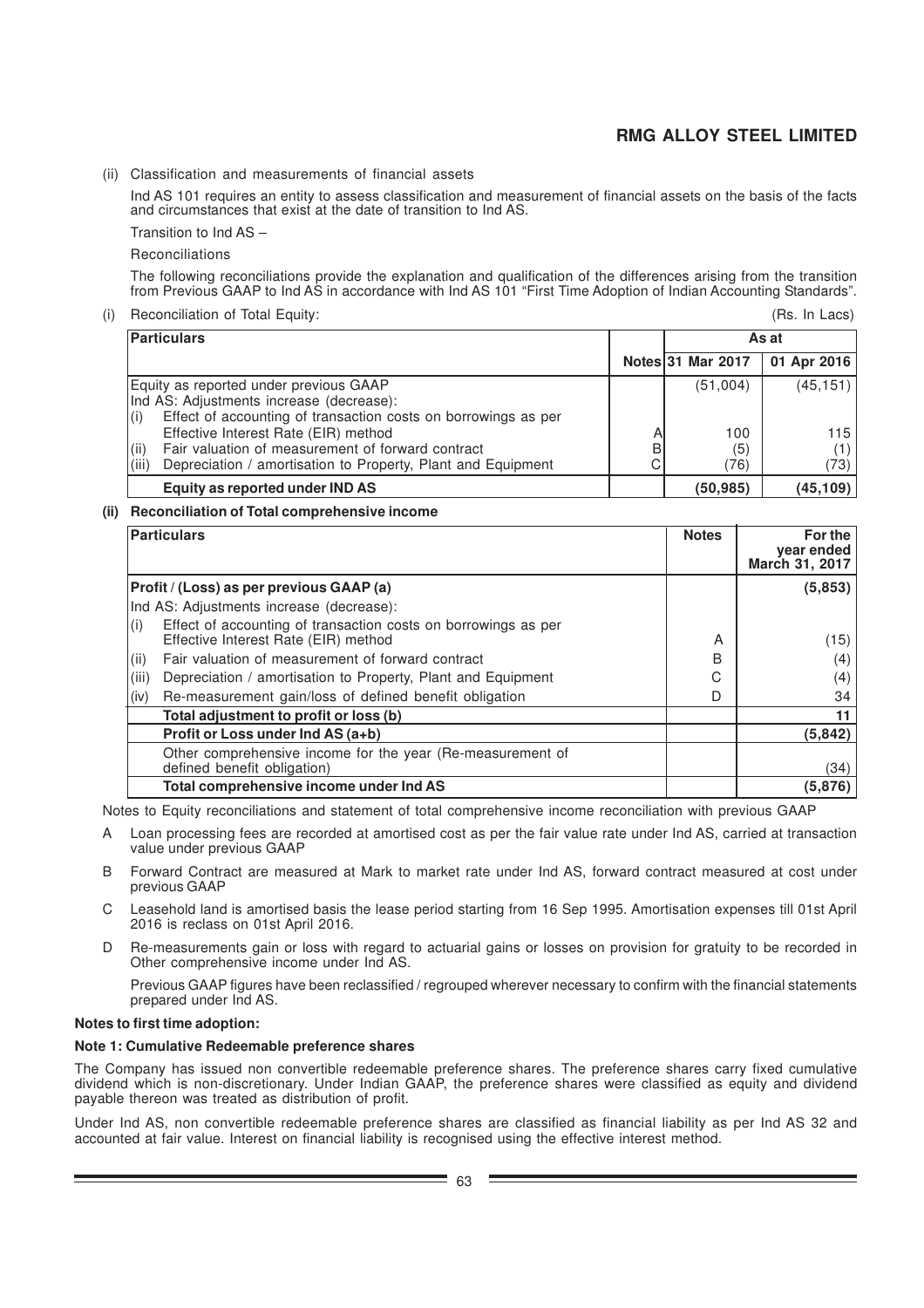### **Note 2: Reconciliation of cash flows**

The Ind AS adjustments are either non cash adjustments or are regrouping among the cash flows from operating, investing and financing activities. Consequently, Ind AS adoption has no impact on the net cash flow for the year ended 31st March, 2016 as compared with the previous GAAP.

#### **Note 3: Fair valuation of other financial instruments**

Under Indian GAAP, interest free borrowing is initially measured at the transaction value at the time of initial measurement without any adjustments in regard to the fair value. Under Ind AS, interest free borrowings are to be initially measured at fair value. Subsequently these liabilities are measured at amortised cost.

Ind AS 109 requires transaction costs incurred towards origination of borrowings to be deducted from the carrying amount of borrowings on initial recognition. These costs are recognised in the profit or loss over the tenure of the borrowing as part of the interest expense by applying the effective interest rate method. Under previous GAAP, these transaction costs were charged to profit or loss as and when incurred.

Under Indian GAAP, interest free security deposit given is measured at the transaction value at the time of initial measurement without any adjustments in regard to the fair value. Under Ind AS, interest free security deposit is to be initially measured at fair value. As at the date of transition, the interest free security deposit has been recognised at fair value based on the facts and circumstances which existed at the date of initial measurement by giving corresponding effect to retained earnings for the period from initial measurement to the date of transition and to other current assets (pre-paid expense) for the remaining period of deposit post the date of transition.

#### **Note 4: Re-measurements of post-employment benefit obligations**

Under Ind AS, re-measurements i.e. actuarial gains and losses and the return on plan assets, excluding amounts included in the net interest expense on the net defined benefit liability are recognised in other comprehensive income instead of profit or loss. Under the previous GAAP, these re-measurements were forming part of the profit or loss for the year.

#### **Note 5: Deferred tax**

Indian GAAP requires deferred tax accounting using the income statement approach, which focuses on differences between taxable profits and accounting profits for the period. Ind AS 12 requires entities to account for deferred taxes using the balance sheet approach, which focuses on temporary differences between the carrying amount of an asset or liability in the balance sheet and its tax base. The application of Ind AS 12 approach has resulted in recognition of deferred tax on new temporary differences which was not required under Indian GAAP.

In addition, the various transitional adjustments lead to temporary differences. According to the accounting policies, the Company has to account for such differences. Deferred tax adjustments are recognised in correlation to the underlying transaction either in retained earnings or a separate component of equity.

#### **Note 6: Retained earnings**

Retained earnings as at April 1, 2016 has been adjusted consequent to the above Ind AS transition adjustments.

#### **Note 7: Other comprehensive income**

Under Ind AS, all items of income and expense recognised in a period should be included in statement of profit and loss for the period, unless a standard requires or permits otherwise. Items of income and expense that are not recognised in statement of profit and loss but are shown in the statement of profit and loss as 'OCI' includes re-measurements of defined benefit plans. The concept of OCI did not exist under previous GAAP.

#### **Note 8: Property, plant and equipment**

The Company has adopted the exemption under Ind AS 101 and has considered previous GAAP carrying amount as the deemed cost for the Opening Balance sheet as at April 1, 2016. Accordingly the Gross block of each class of Property, plant and equipment has been netted off with their respective accumulated depreciation balances as at April 1, 2016 under Previous GAAP to arrive at the deemed cost for the purpose of opening Ind AS balance sheet.

### **43 PREVIOUS YEAR'S FIGURES**

Previous year figures have been regrouped/ reclassified wherever necessary to correspond with the current year's classification/disclosure.

| As per our report of even date attached<br>For Pathak H D & Associates<br><b>Chartered Accountants</b> | For and on behalf of the Board of Directors                |                                                              |  |
|--------------------------------------------------------------------------------------------------------|------------------------------------------------------------|--------------------------------------------------------------|--|
| Firm Registration No.: 107783W                                                                         | $sd/-$<br>Anuj Burakia                                     | $sd/$ -<br><b>Ashok Jain</b>                                 |  |
| Vishal D. Shah<br>Partner<br>Membership No.119303                                                      | Whole time Director<br>DIN: 02840211                       | Director<br>DIN: 00007189                                    |  |
| Place: Mumbai<br>Date: 23rd May 2018                                                                   | $sd/-$<br>Narendra Kumar Bhandari<br>Chief Finance Officer | $sd/$ -<br>Nilesh Javekar<br>Company Secretary<br>ACS: 24087 |  |